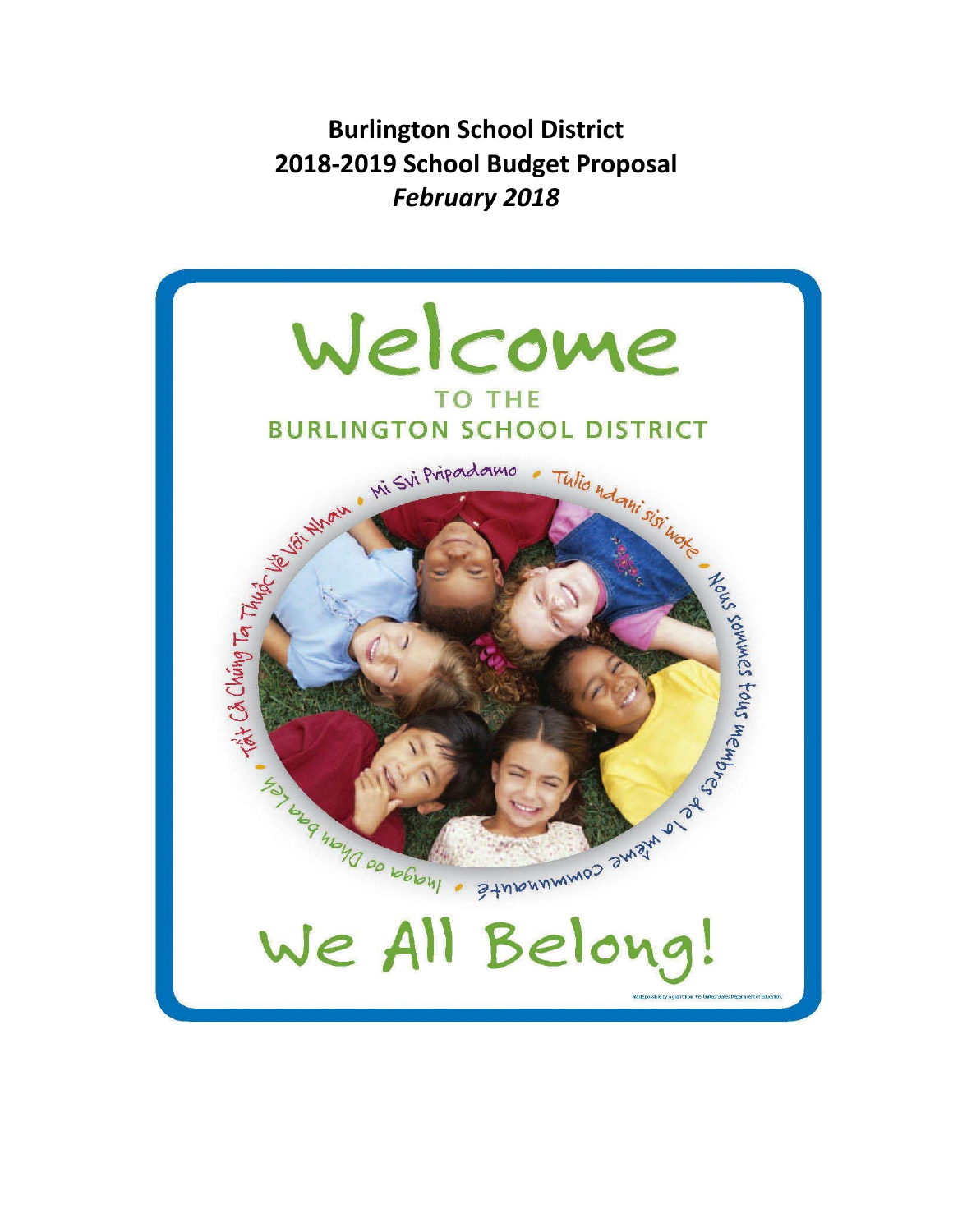### **Town Meeting Day**

March 6, 2018

Voting Information: www.burlingtonvt.gov/CT/Elections

Where to vote:

Ward 1: Mater Christi, 100 Mansfield Avenue

Ward 2: Integrated Arts Academy at H.O. Wheeler, 6 Archibald St.

Ward 3: Sustainability Academy at Lawrence Barnes, 123 North St.

Ward 4: St. Mark's Youth Center, 1271 North Ave.

Ward 5: Burlington Electric Department, 585 Pine St.

Ward 6: Edmunds Middle School, 275 Main St.

Ward 7: Robert Miller Community and Recreation Center, 130 Gosse Court

Ward 8: Fletcher Free Library Community Room, 235 College St.

How to vote:

Voter registration, absentee ballot request forms, and other election information can be found on the City of Burlington's website at: https://www.burlingtonvt.gov/CT/Elections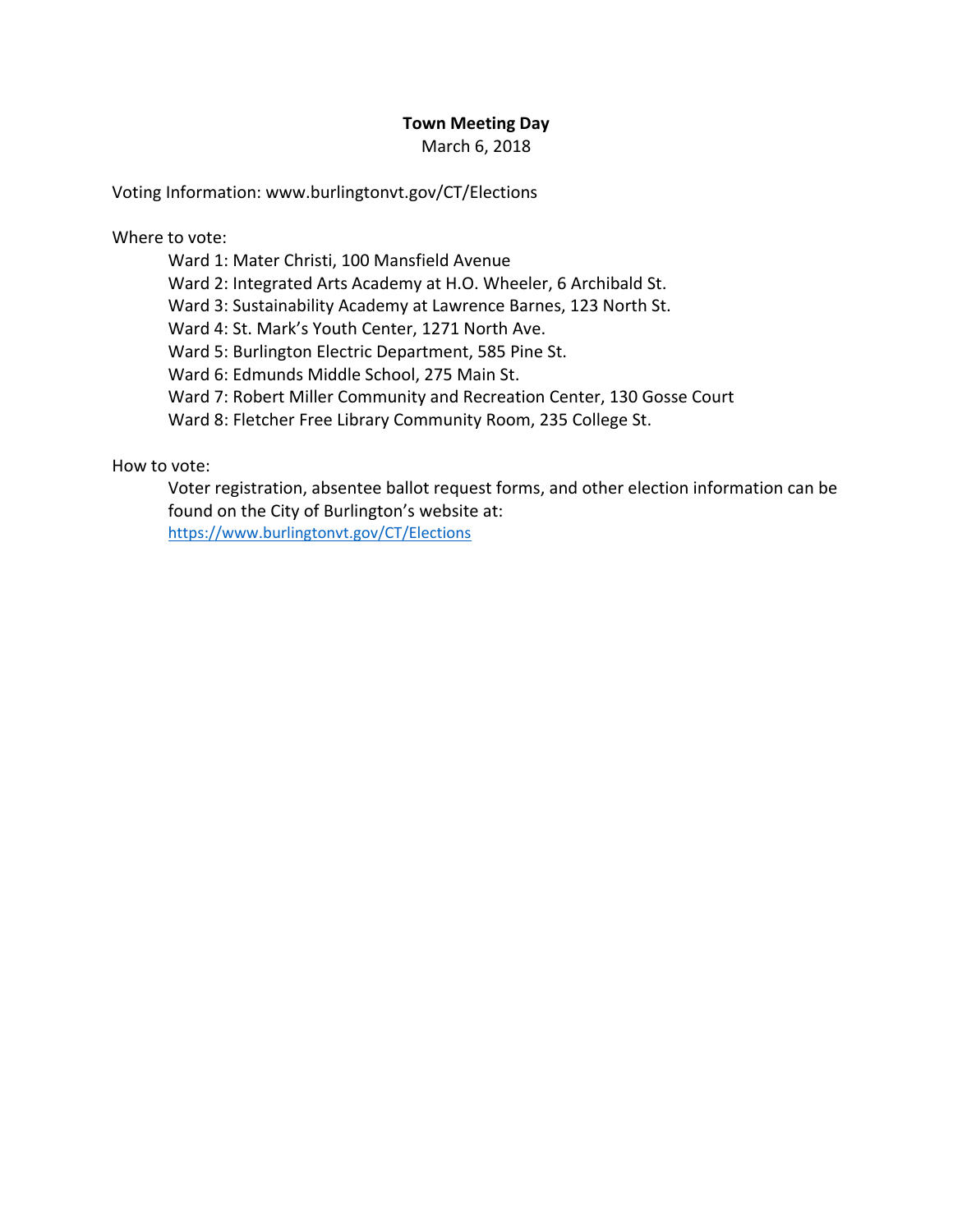# Contents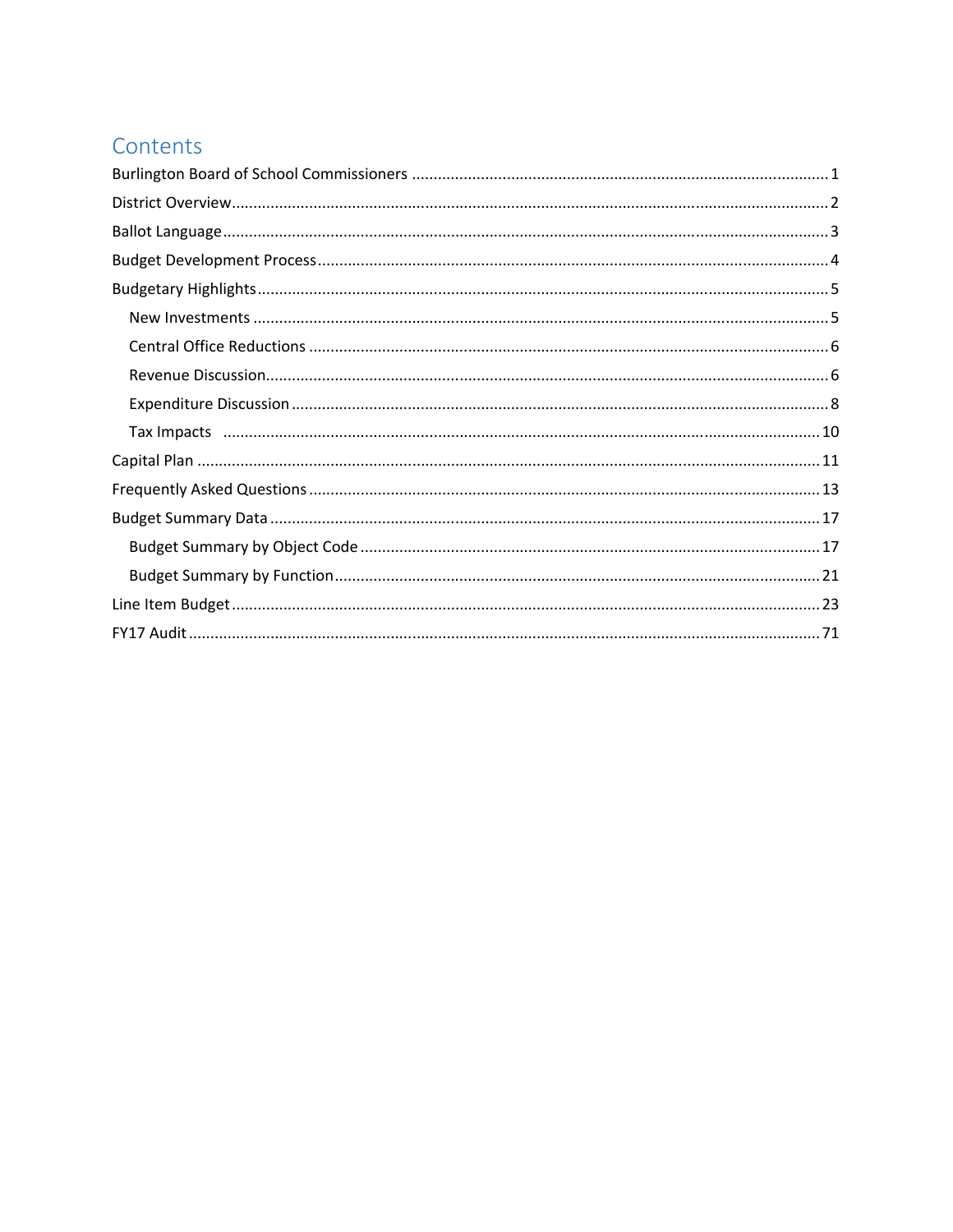# Burlington Board of School Commissioners

Mark Porter **David Kirk** 76 Brookes Avenue 36 Blondin Circle, 05408 Phone: 878-6666 Phone: 862-8216 Term ends: 2018 Term Ends: 2018 Email: mporter@bsdvt.org Email: dkirk@bsdvt.org

#### **Ward 2 - IAA Ward 8 - EES**

Kat Kleman Vacant 299 Manhattan Drive, Apt A Phone: 802-222-1259 Phone: Term ends: 2018 Term ends: Email: kkleman@bsdvt.org Email:

Liz Curry **Ryan McLaren** 16 Crowley Street 237 North Avenue, #16 Phone: 864-5067 Phone: 235-9095 Term ends: 2018 Term ends: 2019 Email: lcurry@bsdvt.org Email: rmclaren@bsdvt.org

# Anne Judson **Kathy Olwell** 119 Oakcrest Drive 136 No Prospect Street Phone: 999-8783 Phone: 802-660-4910 Term ends: 2018 Term ends: 2019

Susanmarie Harrington Mark Barlow 88 Linden Terrace 25 Holly Lane Phone: 540-0776 Phone: 549-4433 Term ends: 2018 Term ends: 2019 Email: sharrington@bsdvt.org Email: mbarlow@bsdvt.org

Stephanie Seguino **Jeff Wick** 865 So. Prospect Street 15 Mountview Court Phone: 660-0972 Phone: 917-282-5256 Term ends: 2018 Term ends: 2019 Email: sseguino@bsdvt.org Email: jwick@bsdvt.org

#### **Student Reps**

Isaac Jenemann **Isabella** Weston jenemani@bsdvt.org westoni@bsdvt.org

### **Ward 1 Ward 7 - HMS & Smith**

### **Ward 3 - SA District Central - IAA & SA**

#### **Ward 4 - Flynn Company Company Company Company District East - EMS & EES**

Email: ajudson@bsdvt.org Email: kolwell@bsdvt.org

### Ward 5 - Champlain **District North - Flynn, Smith & HMS**

#### **Ward 6- EMS & Champlain District South - Champlain**

#### **Superintendent**

Yaw Obeng yobeng@bsdvt.org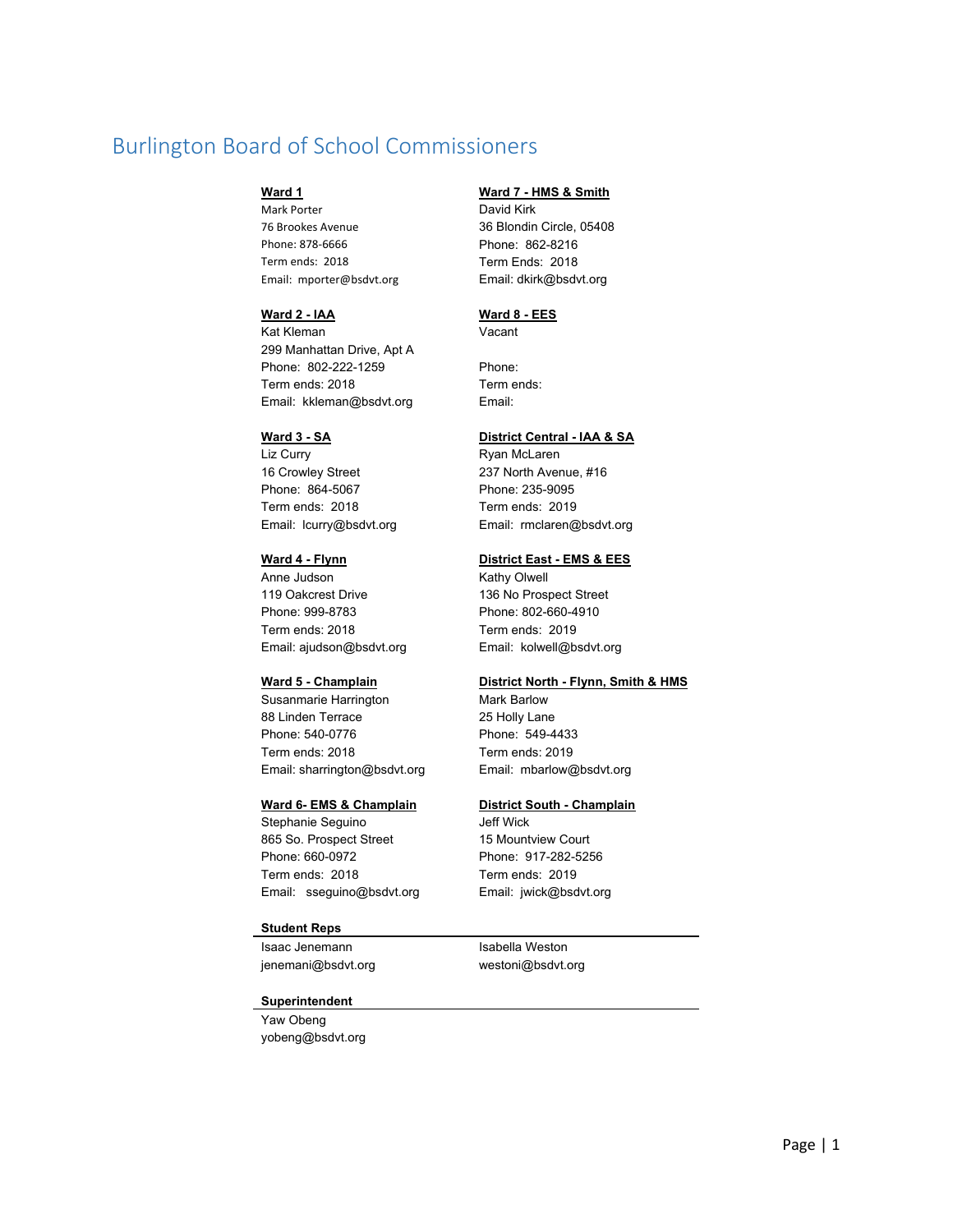# District Overview

### *From Superintendent Yaw Obeng*

Burlington Schools serve nearly 4,000 students, pre‐k to grade 12, across 10 Campuses. Burlington continues to be home to the largest, most diverse school district in the state of Vermont. We strive to build greater equity and inclusion across our school district and have done so by continuing to build a multi‐year strategic plan and have worked to improve our district communications so all people can be kept informed and engaged in our education system.

Over the 2016 ‐ 17 school year we continued our Multi‐Year Strategic Planning Process. Following a year-long input gathering process, the School Board adopted a new mission, vision, and core beliefs.

**Our Mission** is to graduate students who:

- Value Different Cultures
- Engage with the Community
- Communicate Effectively
- Think Creatively
- Skillfully Solve Problems
- Achieve at their Highest Academic, Intellectual, and Personal Potential

**Our Vision**: Cultivating caring, creative and courageous people. Join the journey!

### **Our Core Beliefs**:

- Every child can succeed
- Families and community are partners in educating our children
- Diversity and inclusion promote strong schools and communities
- A welcoming, supportive climate fosters learning
- Self-reflection and accountability improve our practices

Burlington School District's recent audit revealed that the District is deficit‐free for the third consecutive year. The strong financial progress signals a shift from deficit spending towards consistent budget oversight. This pattern of increased financial stability over the past three years has the District poised to make exciting new investments in its students and programs.

The disciplined financial management exhibited by the Board and District will assist in laying the foundation for the multi‐year Strategic Planning already underway.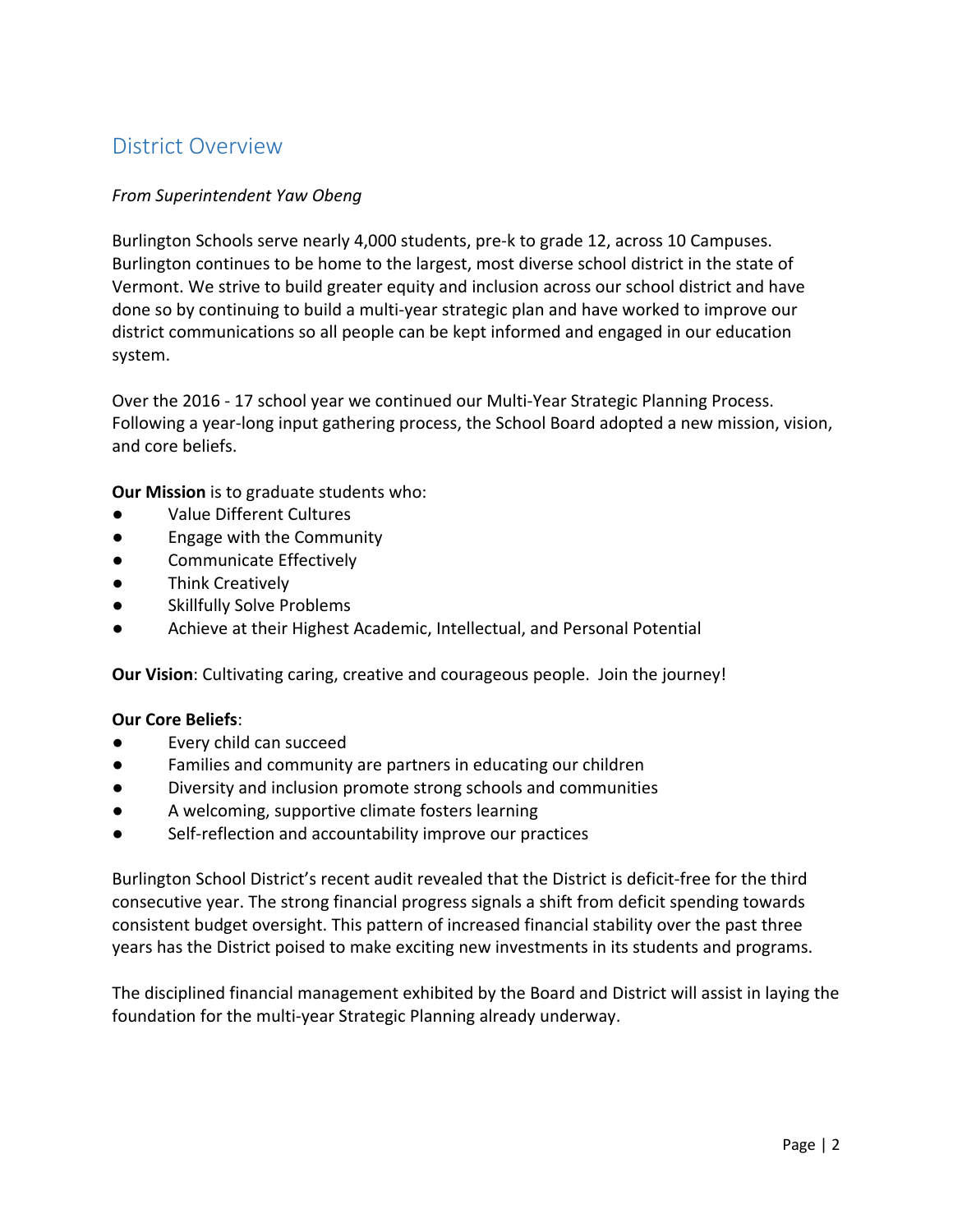# Ballot Language

Burlington voters are being asked to approve the school budget for the next school year.

# **Budget Question**

*Shall the voters of the school district approve the school board to expend \$84,997,349 which is the amount the school board has determined to be necessary for the ensuing fiscal year? It is estimated that this proposed budget, if approved, will result in education spending of \$15,111.81 per equalized pupil. This projected spending per equalized pupil is 0.80% higher than spending for the current year.* 

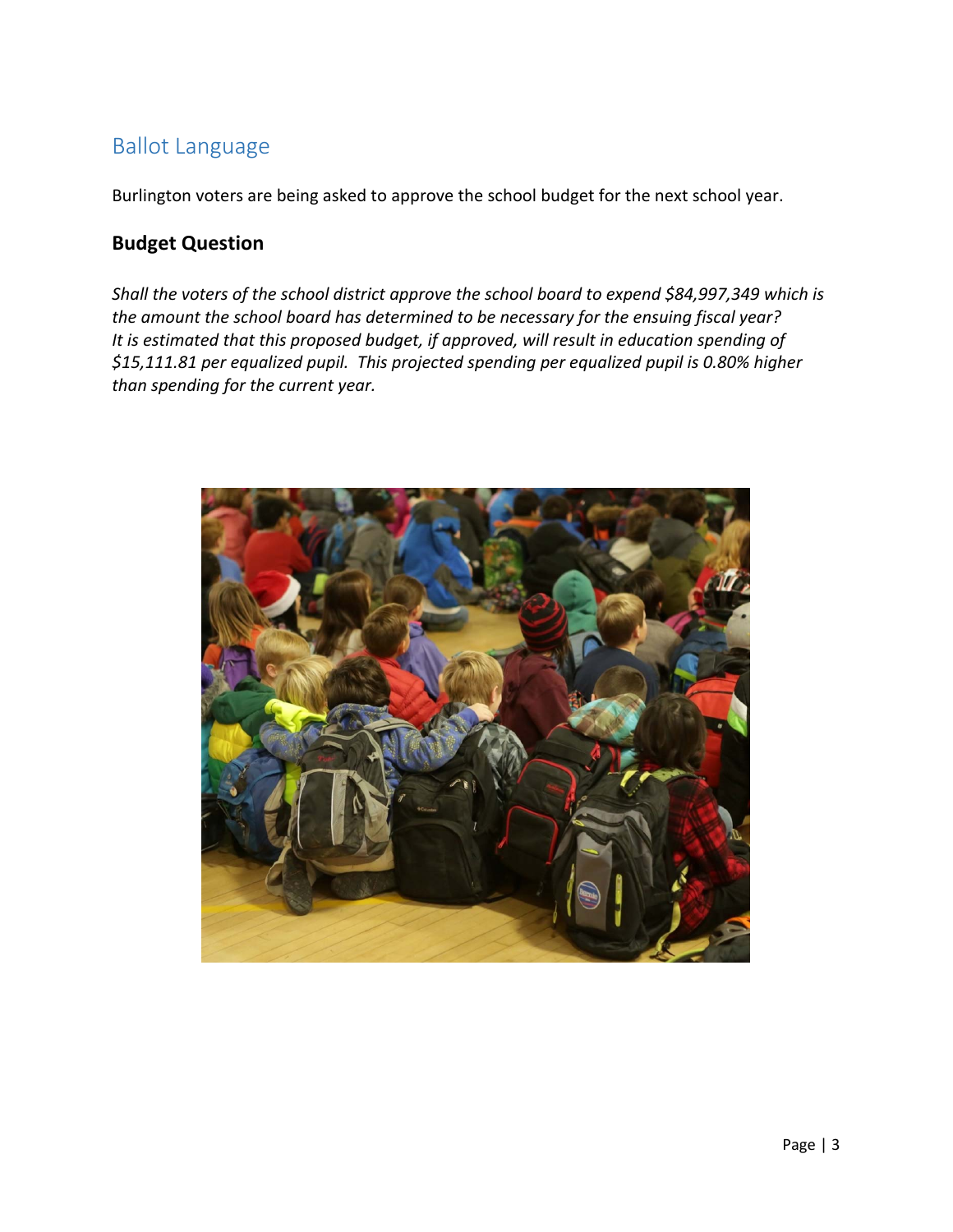# Budget Development Process

The Burlington School District's Board of School Commissioners has proposed a budget of \$84,997,349 for the 2018 – 2019 school year, hereafter referred to as Fiscal Year 2019 (FY19). Development of the budget was informed by the Board's core beliefs that:

- Every child can succeed,
- Diversity and inclusion promote strong schools and communities,
- A welcoming, supportive climate fosters learning,
- Self-reflection and accountability improve our practices,
- Families and community are partners in educating our children.

To align the budget with these beliefs, the Board engaged in a strategic planning process intended to align expenditures with the District's strategic objectives. The strategic planning objectives are:

- Sustainable Finance and Facilities
- Equitable Climate and Culture
- Inclusive Teaching and Learning

From September through early December of 2017, the District engaged in a process of soliciting stakeholder feedback on potential additions and reductions to the budget, and other budget‐ related input. The stakeholder input process engaged School Board members, principals, teachers and school staff, parents, and other community stakeholders. Input was received at numerous board meetings, at community forums, via staff strategic planning groups, through the District's website, and numerous other informal channels, such as emails and conversations.

Input from the stakeholder input process was reviewed and the list of possible new programmatic investments (totaling over \$6 million) was narrowed to those investments that aligned with the District's strategic plan and could reasonably be implemented in the coming year. Cost estimates were produced, at which time the list of possible new investments was further winnowed to a level at which the costs of the proposed new investments could be sustained. The result of this process yielded \$852,000 of new programmatic investments. These investments are detailed in the New Investments section.

The budget included \$787,000 of savings predominantly from non-instructional operations and administration to offset the costs of new programmatic investments. The result of these changes is **an increase in Education Spending per Equalized Pupil of just 0.80%**. Despite this modest growth, and for reasons unrelated to school spending decisions, the estimated property tax increase is 7.99%.

Additional information related to the budget development process is available online at http://www.bsdvt.org/district/budget/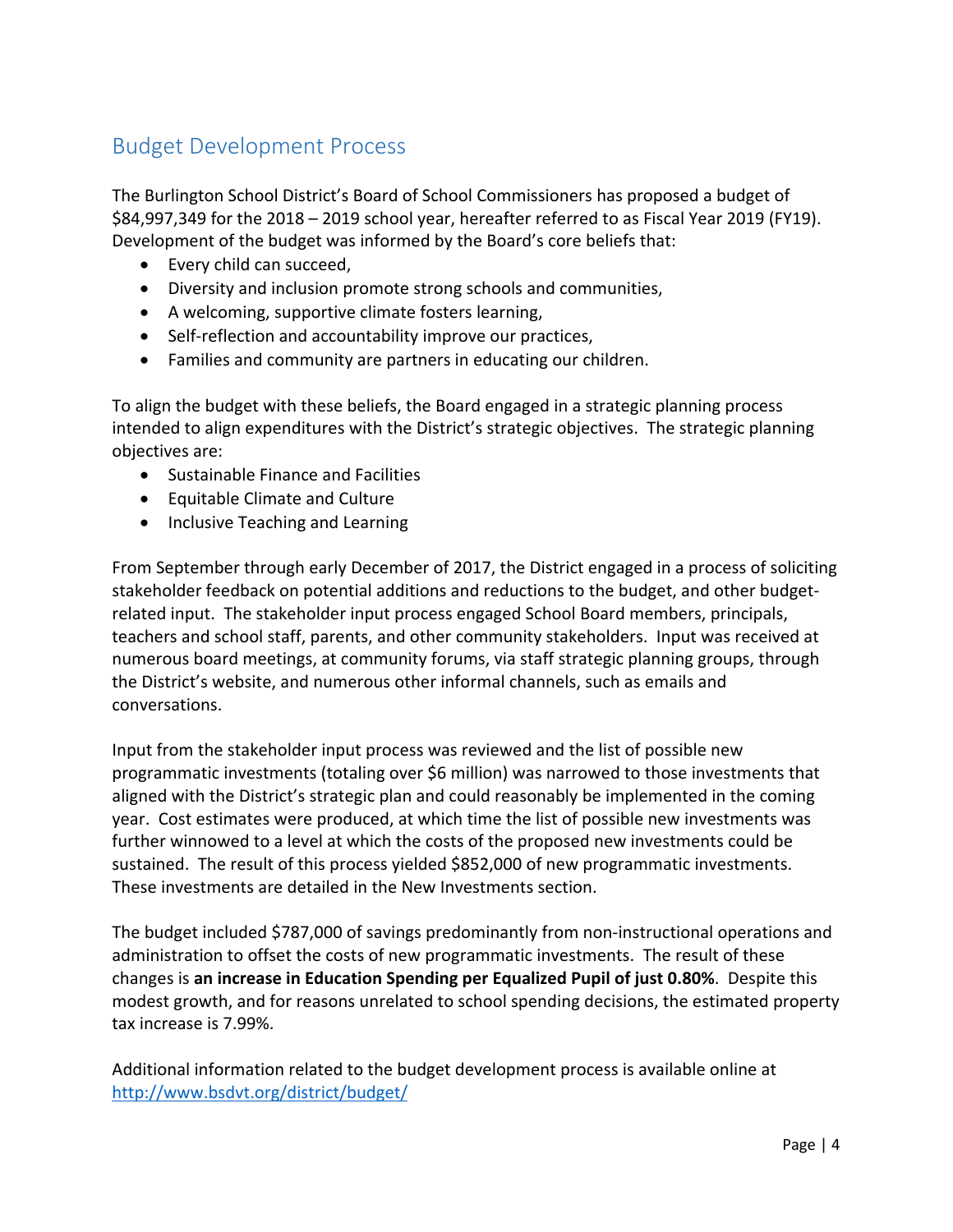# Budgetary Highlights

## New Investments

The proposed budget for FY19 includes \$852,000 of new investments intended to move the District toward achievement of its strategic improvement priorities. The following list identifies each new investment under the strategic priority it is intended to address. Cost estimates are included for each new investment.

| <b>Inclusive Teaching and Learning</b>       |               |  |  |
|----------------------------------------------|---------------|--|--|
| Achievement Gap data staff                   | \$50,000      |  |  |
| English Learner staff                        | \$80,000      |  |  |
| Middle school teaching staff                 | \$40,000      |  |  |
| BHS elective teaching staff                  | \$20,000      |  |  |
| Jolly Phonics curriculum                     | \$40,000      |  |  |
| Paraeducator PD/school use                   | \$30,000      |  |  |
| Powerschool module                           | \$17,000      |  |  |
| Non-instructional supervision                | \$10,000      |  |  |
| French dual-language partnership exploration | \$7,000       |  |  |
| Achievement Gap professional development     | Other funding |  |  |

New investments in Inclusive Teaching and Learning range across all instructional levels. The largest new investments are in teaching and instructional staff such as teachers and paraeducators. Additional investments include partial funding of an analytical position that will help schools utilize data to more effectively target their work toward closing the achievement gap. Updated curriculum materials and a small investment in exploring opportunities for a dual‐language program are also included. Professional development targeting the closing of the Achievement Gap will be supported using alternative funding sources that do not impact tax rates.

| <b>Equitable Climate and Culture</b>       |               |  |  |
|--------------------------------------------|---------------|--|--|
| Multilingual liaisons                      | \$155,000     |  |  |
| Special education supports                 | \$100,000     |  |  |
| Social workers                             | Other funding |  |  |
| Equity recruitment & hiring                | \$40,000      |  |  |
| Restorative practices training             | \$40,000      |  |  |
| Summer School (SOAR/middle school)         | Other funding |  |  |
| Equity & Diversity initiatives             | \$30,000      |  |  |
| Transition to in-house teacher substitutes | \$20,000      |  |  |
| TalentED/Records software implementation   | \$10,000      |  |  |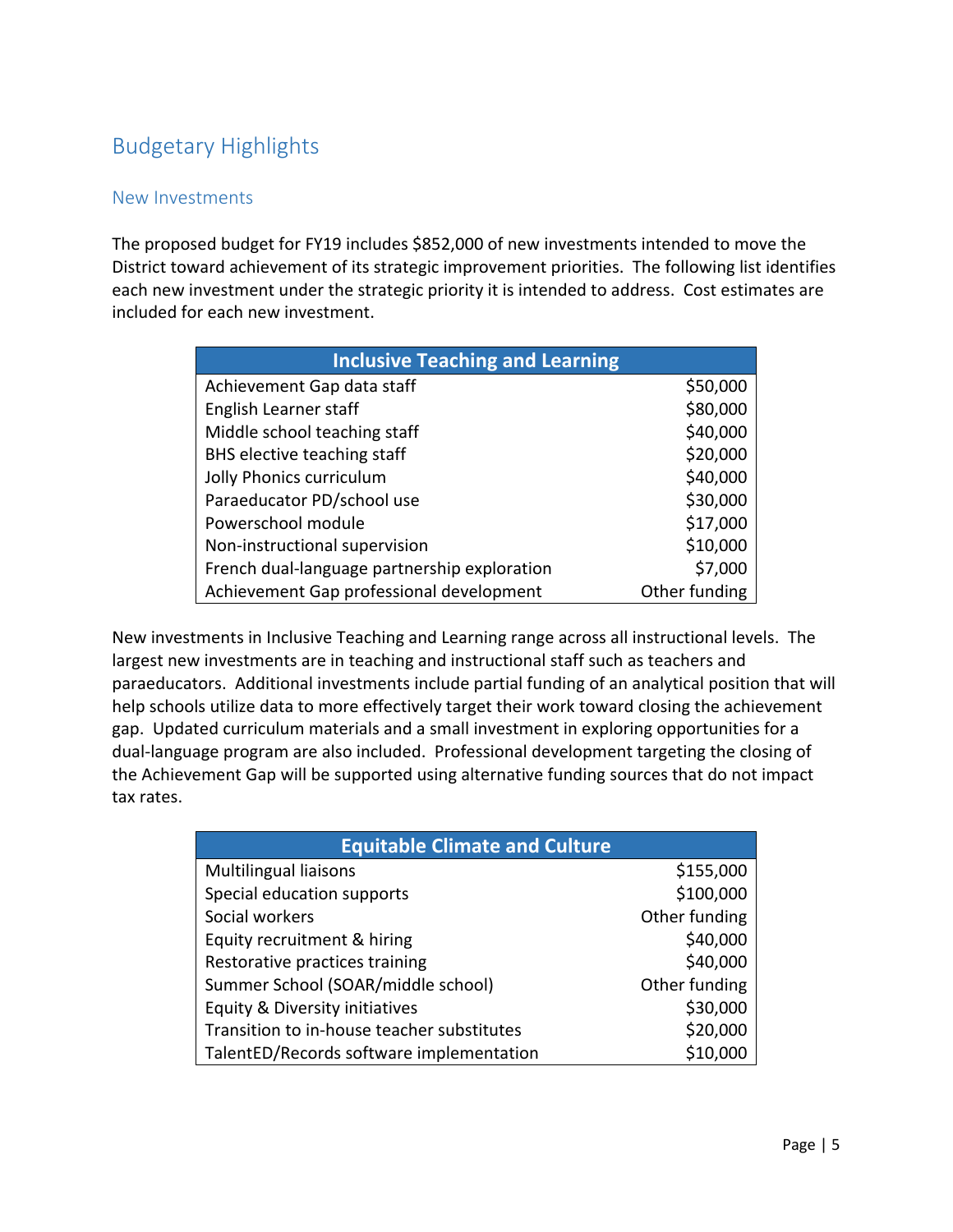The new investment in multilingual liaisons is needed in order to offset a reduction in federal funding for these positions. This investment will help preserve these this important link between schools and families. The budget also includes funding designed to support students with special needs, and to provide additional social worker capacity (via funding that does not impact tax rates). Other investments are intended to improve school climate, diversify the workforce, and build staff capacity to meet the needs of all students.

| <b>Sustainable Finance and Facilities</b> |          |  |
|-------------------------------------------|----------|--|
| <b>EMS Maker Space pilot</b>              | \$75,000 |  |
| Special education bus driver and aid      | \$75,000 |  |
| International student program exploration | \$7,000  |  |
| Lake Semester project                     | \$6,000  |  |

The majority of new spending in the Sustainable Finance and Facilities area reflect some measure of contribution from community partners. The Maker Space pilot will transform the library at Edmunds Middle School into a 21<sup>st</sup> century maker space with the support of grant funds and volunteer time. A small investment in exploring options to attract international students to Burlington is intended to open up a new revenue source that will reduce the future burden on local taxpayers. The Lake Semester project will offer BHS students the opportunity to earn academic credits by spending a semester outside of the classroom, learning directly from community partners in and around Burlington. The addition of a special education bus driver and aid will meet the growing demand for these services while ensuring ride times remain reasonable.

## Central Office Reductions

The FY19 budget incorporates approximately \$540,000 of reductions to central administrative and operational functions. This is the fourth consecutive year of reductions in this area of District operations. The elimination of positions and reductions in operational expenses will reduce the level of service in these areas, but is intended to offset, to a large degree, the proposed new investments and reduce the pressure on tax rates. Positions that will be eliminated include a senior administrative position, a painter position, a grounds foreman position, and a part‐time principal substitute position.

### Revenue Discussion

The Burlington School District receives revenues from a variety of sources; the most significant of which is the state Education Fund. Revenues from the state Education Fund are projected to total \$61,953,419 in Fiscal Year 2019. Tax rates are based on the amount of money a school district needs from the state Education Fund; this need is calculated by looking at total district spending and subtracting all other revenues available to pay for this spending. The remaining spending that is not covered by alternative sources of revenue is raised by the state Education Fund (primarily through education taxes on property and income). Unlike state Education Fund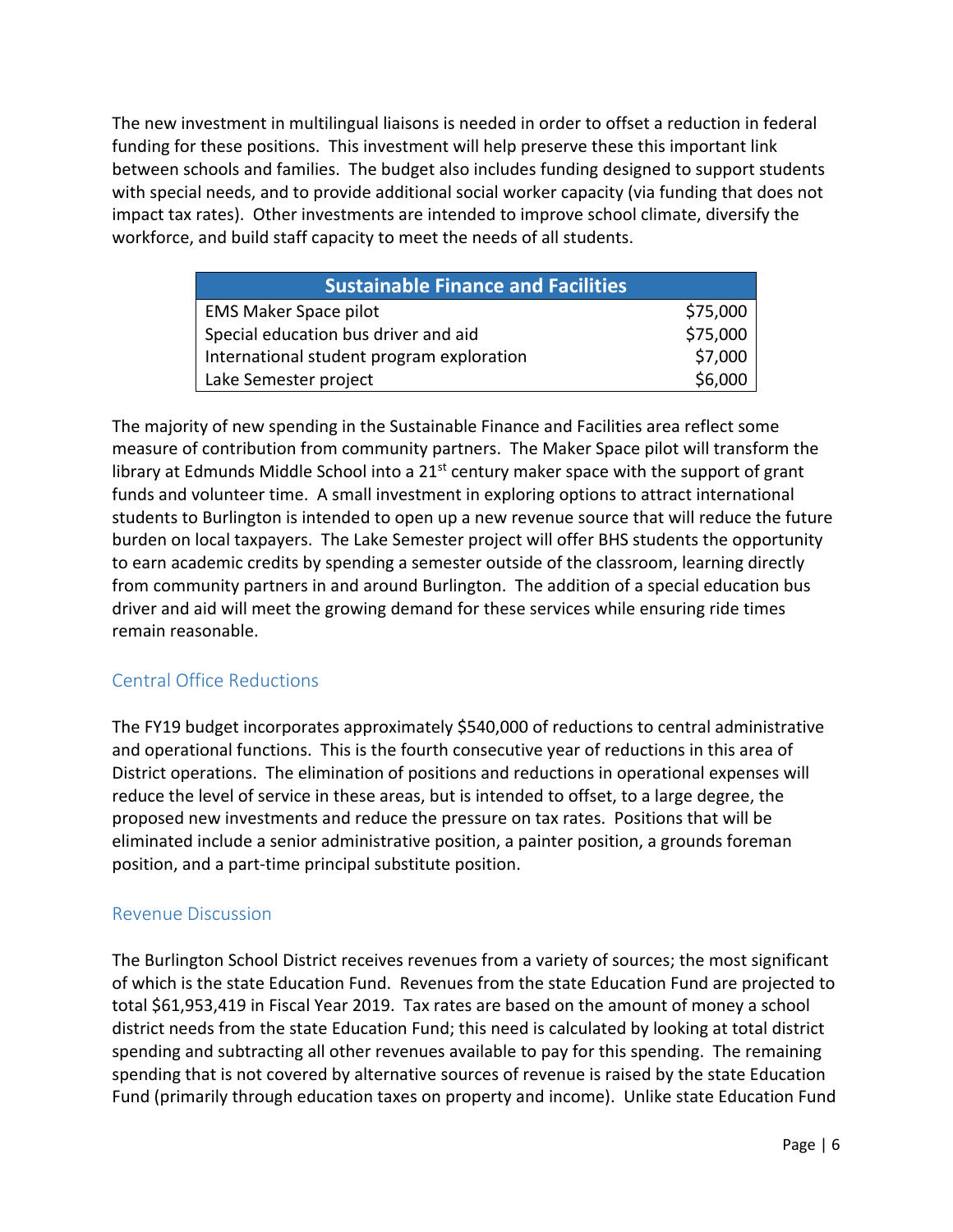revenues, most other revenues (such as federal grants) can only be spent on specific activities, and thus the School Board has relatively little discretion when considering how to spend these other sources of revenue.

The following table reflects the anticipated breakdown of revenues for the FY19 budget. It is important to note that many figures represent estimated receipts from grants or other operations that can be highly variable.

| <b>FY19 Funding Sources</b>        |              |  |  |  |
|------------------------------------|--------------|--|--|--|
| <b>Total Expenditures</b>          | \$84,997,349 |  |  |  |
| <b>Funding Sources</b>             |              |  |  |  |
| <b>State Education Fund</b>        | \$61,953,419 |  |  |  |
| <b>Other General Fund Revenues</b> | \$11,091,932 |  |  |  |
| Prior Year Surplus (FY15 & FY16)   | \$1,093,027  |  |  |  |
| Special/Dedicated Revenues         | \$10,858,971 |  |  |  |
| <b>Total Funding Sources</b>       | \$84,997,349 |  |  |  |

Other General Fund Revenues include over \$9 million of anticipated special education revenue, the majority of which is received on a reimbursement basis and as such, is subject to significant variation on an annual basis. Special/Dedicated Revenues include approximately \$7 million of federal grant revenues, as well as other grants and donations, and tuition to the Burlington



**FY19 Funding Sources**

Technical Center.

In addition to anticipated operating revenues, the FY19 budget also includes the use of \$1.1 million of surplus funds to balance the budget without adding more pressure to the tax rate. This surplus is a combination of strong revenue performance and operational savings from Fiscal Year 2017. Prior to Fiscal Year 2015, the District routinely engaged in deficit spending, which put additional pressure on taxpayers and school programs. Improved financial controls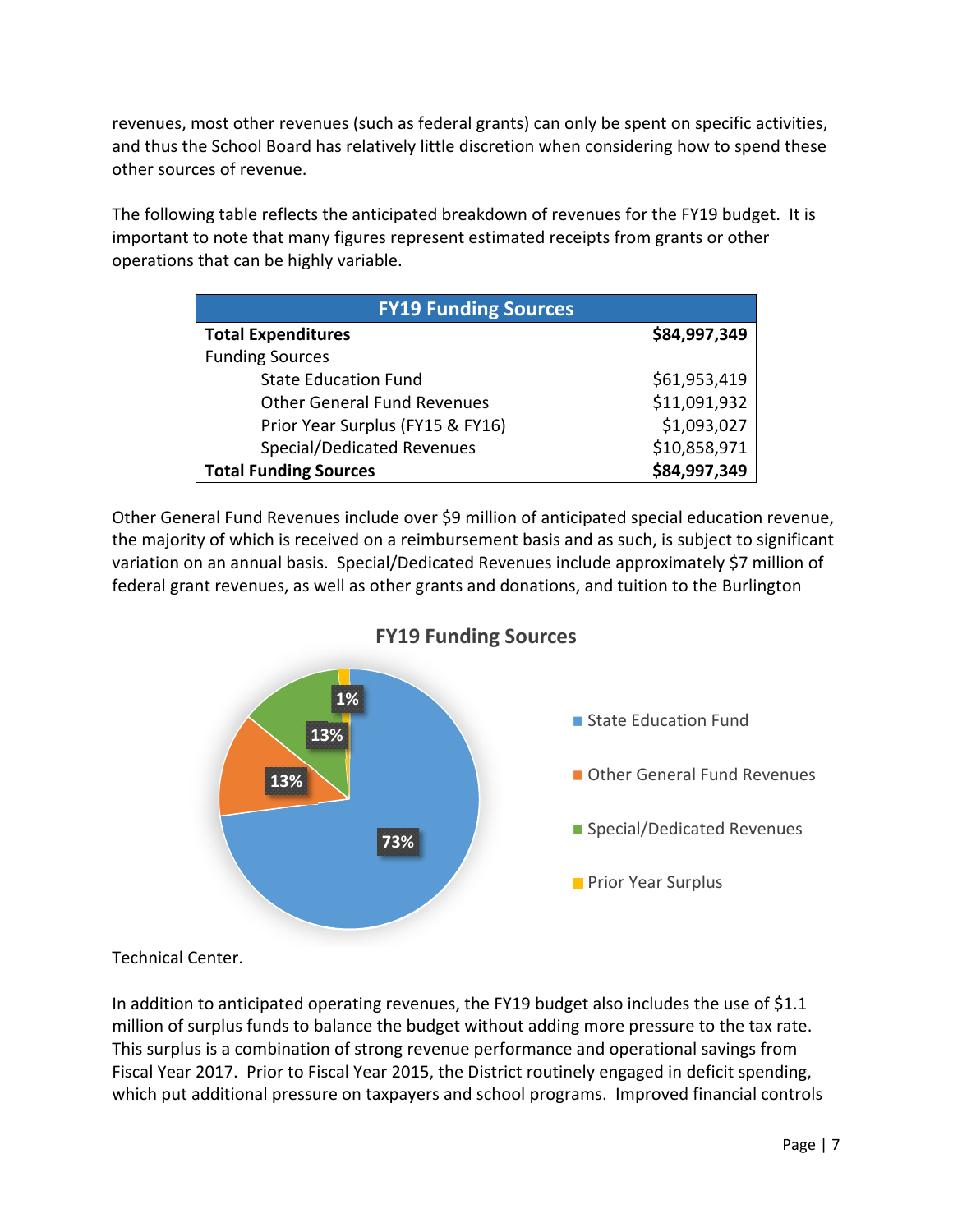and careful stewardship of public dollars has allowed the District to operate within established budget parameters.

# Expenditure Discussion

The proposed budget for Fiscal Year 2019 is \$84,997,349. This total includes not only proposed spending resulting from tax revenues, but also the spending of grant funds and other funds dedicated to the support of particular projects or initiatives.

FY19 includes two types of expenditures identified as separate from all other categories: Contingency and State Health Insurance Recapture.

Contingency funds (\$300,000) represents funds set aside the School Board for use in addressing unanticipated needs that arise during the school year; these funds are intended to allow the District to respond to unforeseen fiscal pressures (such as a reduction in grant revenue or an emergency repair) that could otherwise result in a budget deficit. To the extent that these funds are utilized, they will be reallocated to the appropriate expenditure lines throughout the budget.

State Health Insurance Recapture (\$173,010) represents funds to be withheld by the Agency of Education because of a state law that reduces allocations to school districts based on projected savings associated with a change in school health insurance plans. While portrayed as an expenditure for budgetary purposes, the Agency of Education's implementation approach is likely to be a withholding of Education Fund revenues provided to schools, rather than making the full Education Fund payment and then asking schools to return a portion of the funding. Regardless of what approach the Agency of Education uses, there is no net impact on the budget.

The following chart illustrates the broad categories into which expenditures fall. More detailed expenditure data is provided in the Budget Summary Data section and the Line Item Budget section of this document.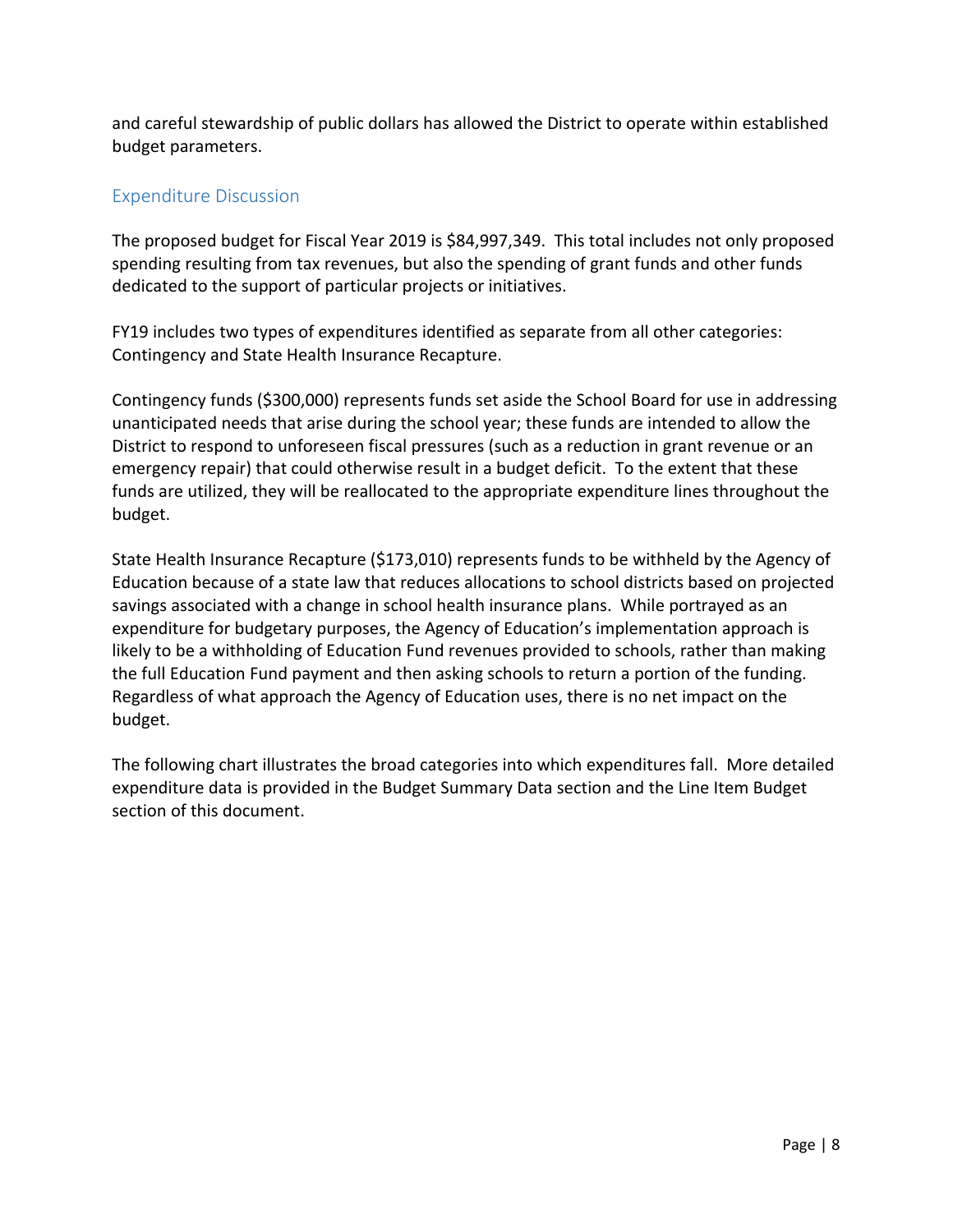# FY19 Expenditure Budget

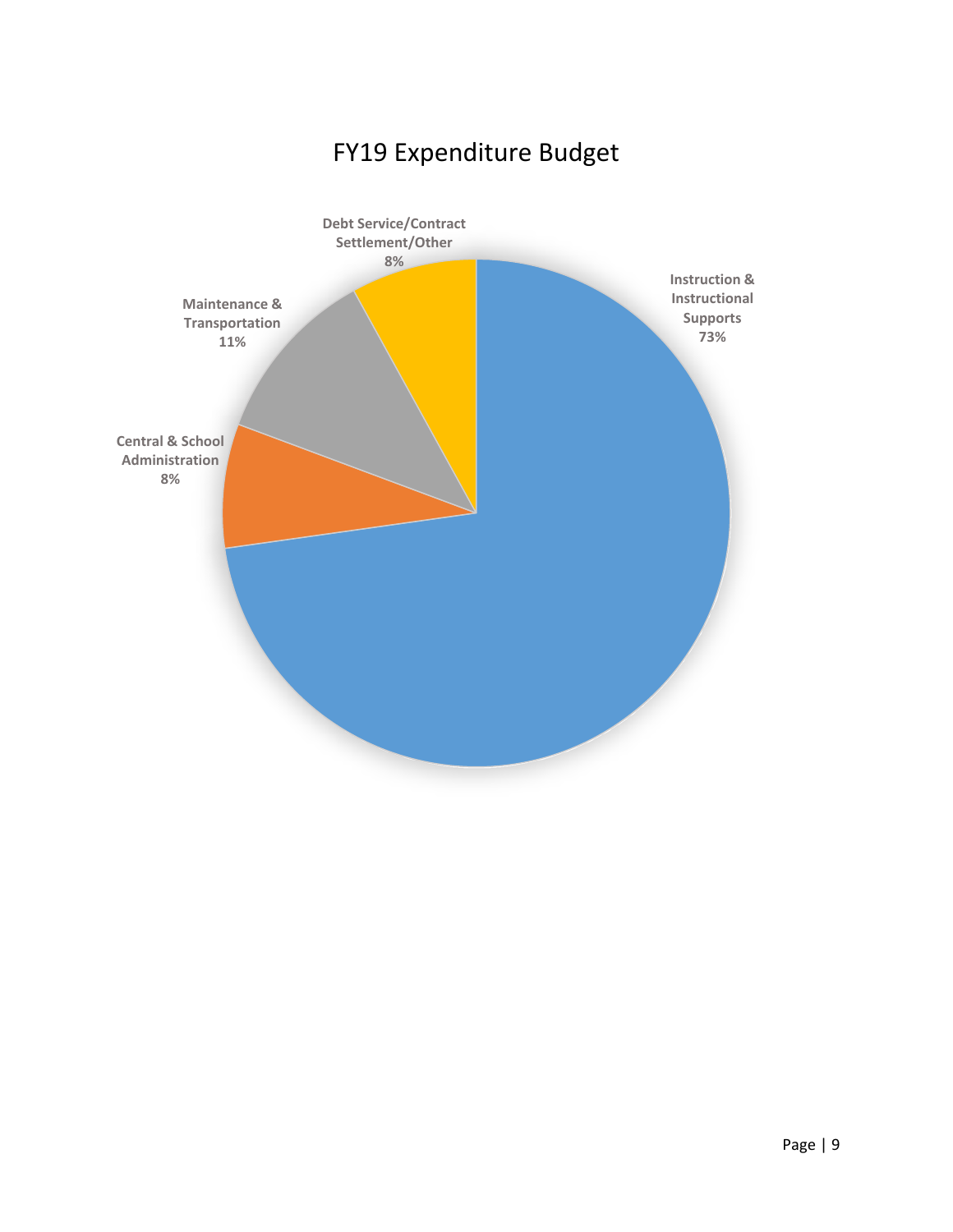### Tax Impacts

The FY19 budget is projected to increase education property taxes 7.99% percent and increase education income taxes 2%.

Taxpayers in Vermont pay their education taxes either on the basis of the value of their homestead property or on the basis of their income (an option known as income sensitivity). Education property tax rates are a function of local school spending decisions, state law, and local property assessments. Eligibility for payment on the basis of income is established in state law and is subject to change. Below are two hypothetical scenarios.

The first scenario estimates the impact on a taxpayer who pays on the basis of his or her property. Using a hypothetical home value of \$250,000, this taxpayer will pay about \$358 more as a result of the proposed budget. Higher or lower value homesteads would experience higher or lower tax amounts, respectively; but in all cases, the estimated impact is a 7.99% increase from the prior year.

| Hypothetical Tax Scenario - Property Tax Payer |          |  |
|------------------------------------------------|----------|--|
| Estimated Tax Rate per \$100 of Assessed Value | \$1.9333 |  |
| Difference from FY18 (\$1.7903)                | \$0.1430 |  |
| Tax on \$250,000 Homestead                     | \$4,833  |  |
| Tax Difference from FY18                       | \$358    |  |
| Tax Increase                                   | 7.99%    |  |

The tax rate on residential property needed to fund the FY19 budget is \$1.9333 per hundred dollars of assessed value, an increase of 7.99%. It is important to note that this is an estimated rate, based on estimates from the State of Vermont and subject to change as a result of legislative action. The tax rate increase is a product of several variables. Some of these variables put upward pressure on the tax rate, while other variables put downward pressure on the tax rate. In general, school boards control the variables related to spending, while other variables, such as those related to enrollment or local property assessments, are not controlled by the school board. School spending decisions contribute only 0.8 of the 7.99 percent tax rate increase. The rest of the increase is associated with variables that are unrelated to school spending decisions. Additionally, legislative action can change the tax rate impact, even after the budget has been adopted by voters.

| Hypothetical Tax Scenario - Income Tax Payer |         |  |
|----------------------------------------------|---------|--|
| Income Cap Percentage                        | 2.55%   |  |
| Difference from FY18 (2.50%)                 | $-0.05$ |  |
| Tax on \$50,000 Household Income             | \$1,274 |  |
| Tax Difference from FY18                     | \$24    |  |
| Tax Increase                                 | 2.00%   |  |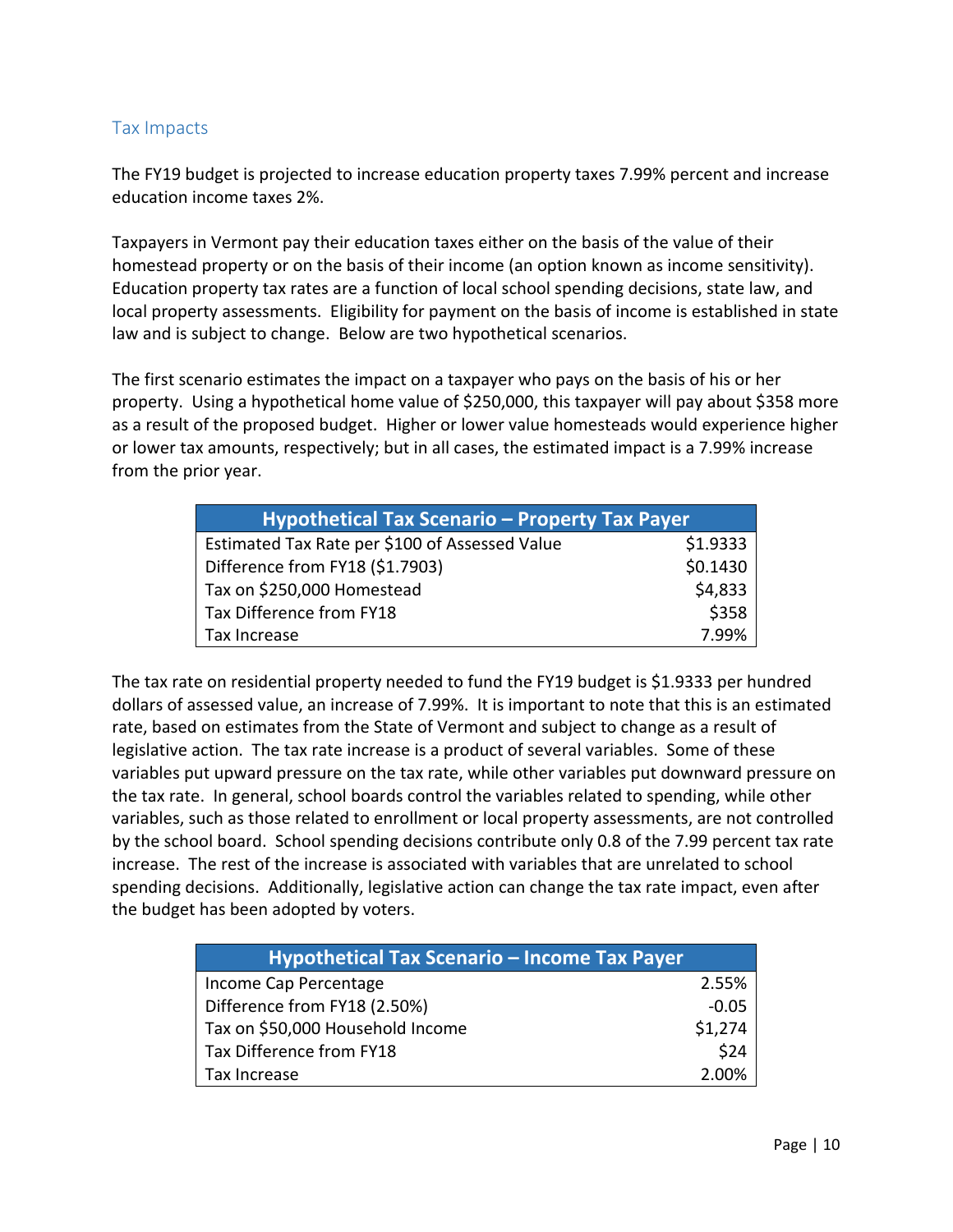The second scenario estimates the impact on a taxpayer who pays on the basis of his or her income. Using a hypothetical income of \$50,000, this taxpayer will pay about \$24 more as a result of the proposed budget. Among those taxpayers eligible for income sensitivity, higher or lower income earners would experience higher or lower tax impacts; but in all cases, the estimated impact is a 2% increase unless a taxpayer's income level falls to a level at which additional tax relief is available, or rises to a level at which the taxpayer is no longer eligible to pay on the basis of income.

A comparison to other towns is provided in the Questions and Answers section of this document.

# Capital Plan

Last year, voters authorized an additional \$19 million of capital bonding to address deferred and preventative maintenance needs pursuant to the District's long-range capital plan. The FY19 budget includes funding to pay for the debt service on an estimated \$10 million of new borrowing (of which \$8 million comes from the new authorization). Newly bonded monies will go toward major renovations at the Edmunds complex (including a new cafeteria space), creation of new preschool centers, repaving and new lockers at Hunt Middle School, and design work for subsequent renovations (particularly at Integrated Arts Academy).

The capital plan was developed over more than a year and was guided by the goals of:

- ensuring our facilities can adequately support the provision of high quality instructional opportunities for all students,
- addressing deferred and preventative maintenance needs at all facilities,
- balancing the District's facility needs with the ability of taxpayers to pay for improvements.

The development of the capital plan included a review of enrollment trends and projections, meetings with principals and district administrators to identify space needs for instructional programs, identification of capacity and space constraints at each school, and a facilities condition assessment of the School District buildings.

The facilities condition assessment identified needed improvements to every building. Examples of the types of needs identified include:

| Accessibility                            | Sprink  |
|------------------------------------------|---------|
| Security cameras and access control      | Roofs   |
| 911 compliant digital phone systems      | Elevat  |
| Window and door                          | Floorin |
| Mechanical, plumbing and electric system | Playgr  |
| <b>Sidewalks</b>                         | Parkin  |

Sprinkler systems Elevators Flooring and stair tread Playground equipment Parking lots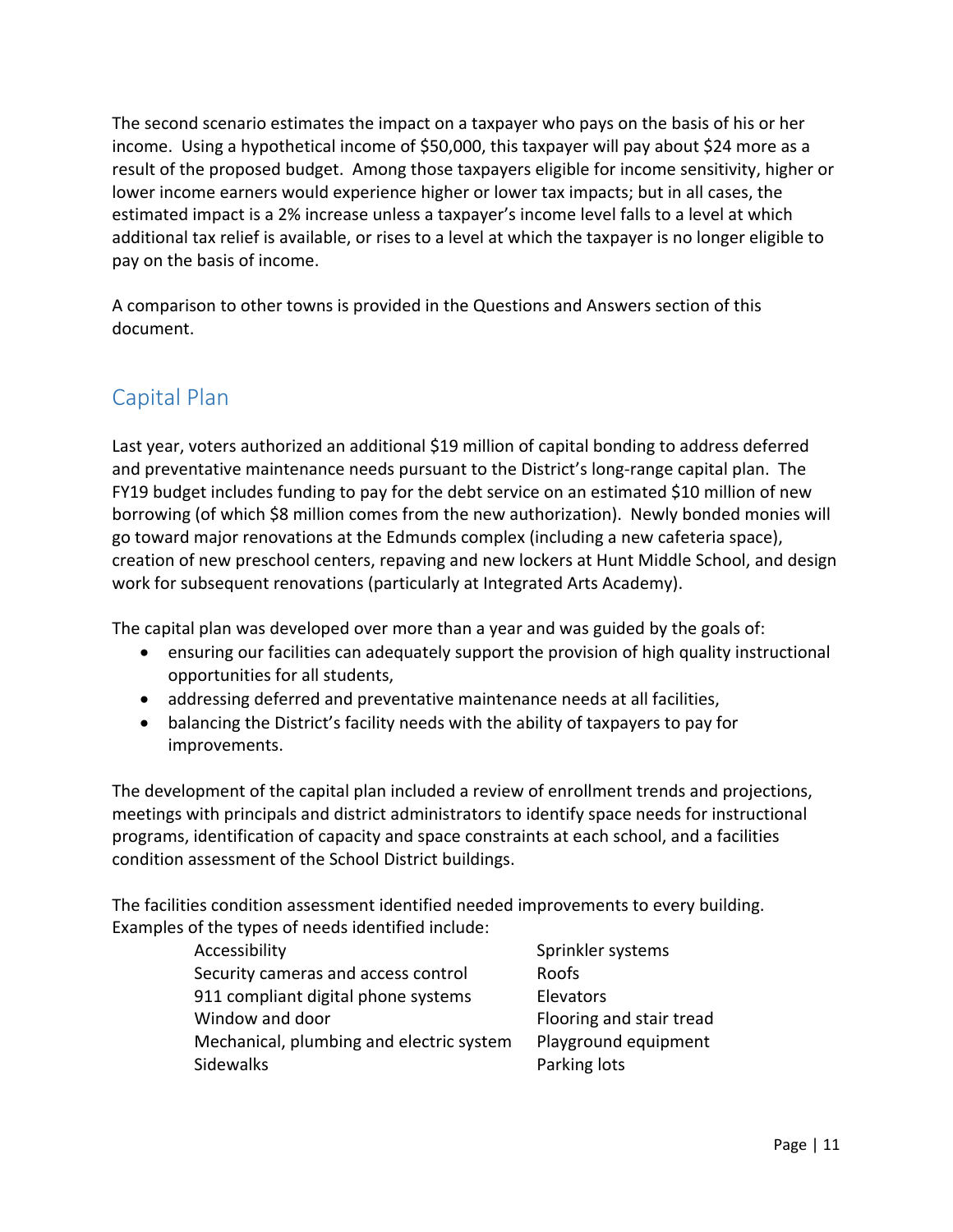The future of Burlington High School is the subject of an additional review and community input process aimed at addressing the long‐term instructional and maintenance needs of that facility. The results of this process are expected later this year.

Additional capital plan information, including the results of the facility condition assessment, public presentations, and a short video, can be found by visiting http://www.bsdvt.org/district/budget/capital-planning/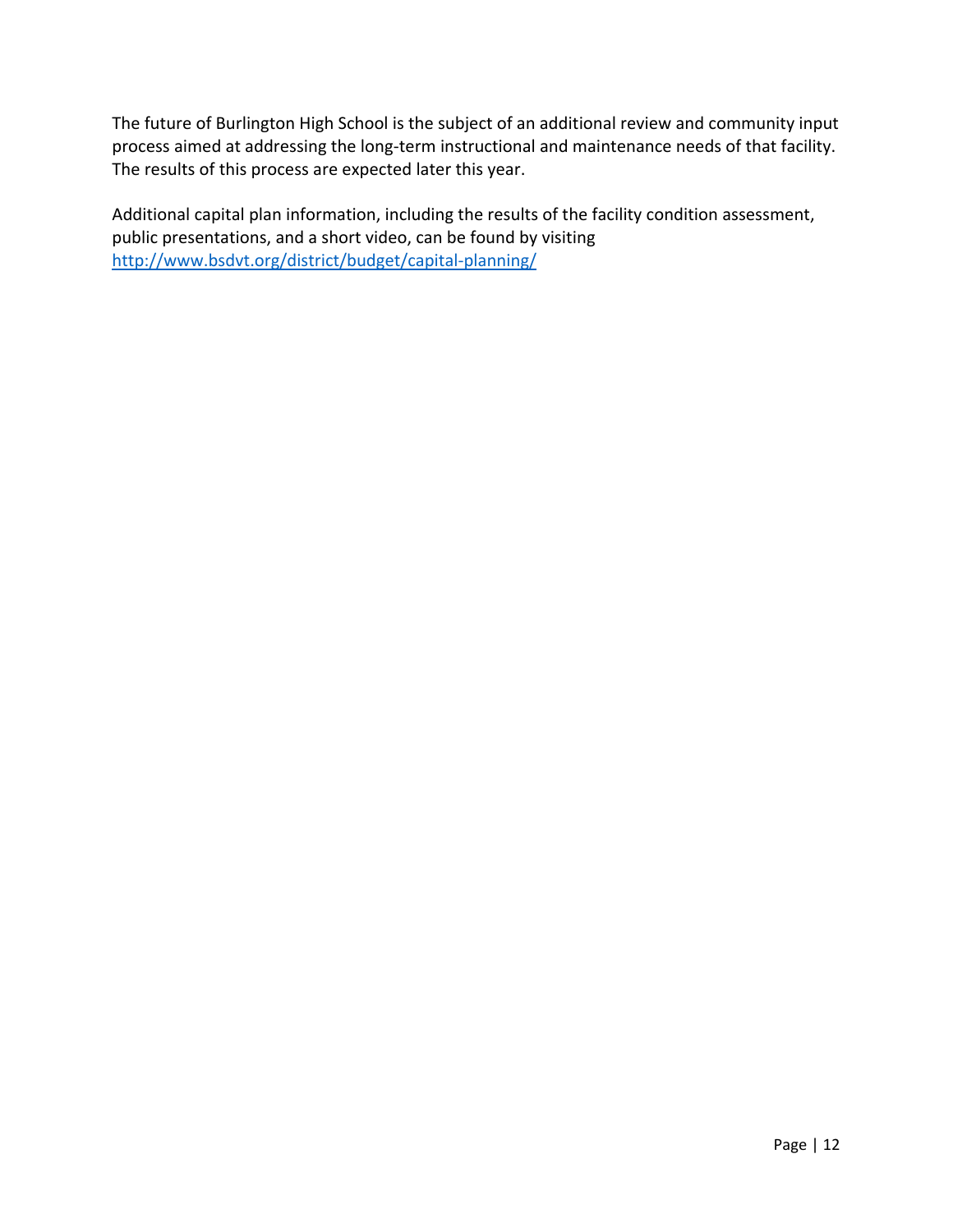# Frequently Asked Questions

## **What do the numbers in the ballot question mean?**

In 2015, Vermont law changed the format of the ballot question. The new format, now in its second year of use, provides the voters with a variety of information.

*expenditure of \$84,997,349* – This information reflects the total estimated expenditures of the Burlington School District, after deducting estimated capital project expenditures and enterprise fund expenditures (such as Food Service). This figure is an estimate because BSD receives federal, state and private grant awards every year, but during the budget development process, the availability and magnitude of these awards is not known; therefore an estimate is required. If more grant funds become available, the total budget will increase; if less grant funds are awarded, the total budget will decrease.

*education spending of \$15,111.81 per equalized pupil* – This is the amount of money BSD spends per student that is directly supported by education taxes. All else constant, high Education Spending per Equalized Pupil results in higher taxes, and lower Education Spending per Equalized Pupil results in lower taxes. Note that this figure does not include spending that is the result of grants or other special revenues because those revenues do not impact tax rates.

*spending per equalized pupil is 0.80% higher than spending for the current year* – This is a comparison of proposed Education Spending per equalized pupil to the current level of spending. When this figure increases, it puts upward pressure on the tax rate.

# **If spending is going up less than 1%, why is the projected property tax rate going up 7.99%?**

Less than 1 percentage point of the property tax increase is due to budget increases, and over 7 percentage points are due to the combination of state Education Fund decisions made in Montpelier and property values in Burlington.

Part of the tax rate increase is driven by a \$50 million gap in the state Education Fund, resulting largely from the use of one-time money in the state Education Fund budget last year. Because of this decision, property taxpayers need to make up the \$50 million statewide deficit via higher property taxes before any additional funds are available to support local spending decisions.

Additionally, the tax rate is affected by Burlington's Common Level of Appraisal (CLA), which is a component of the statewide Education Funding formula. Burlington's CLA declined from 82.42% to 79.42%, which further increases the property tax rate. See the question "What is the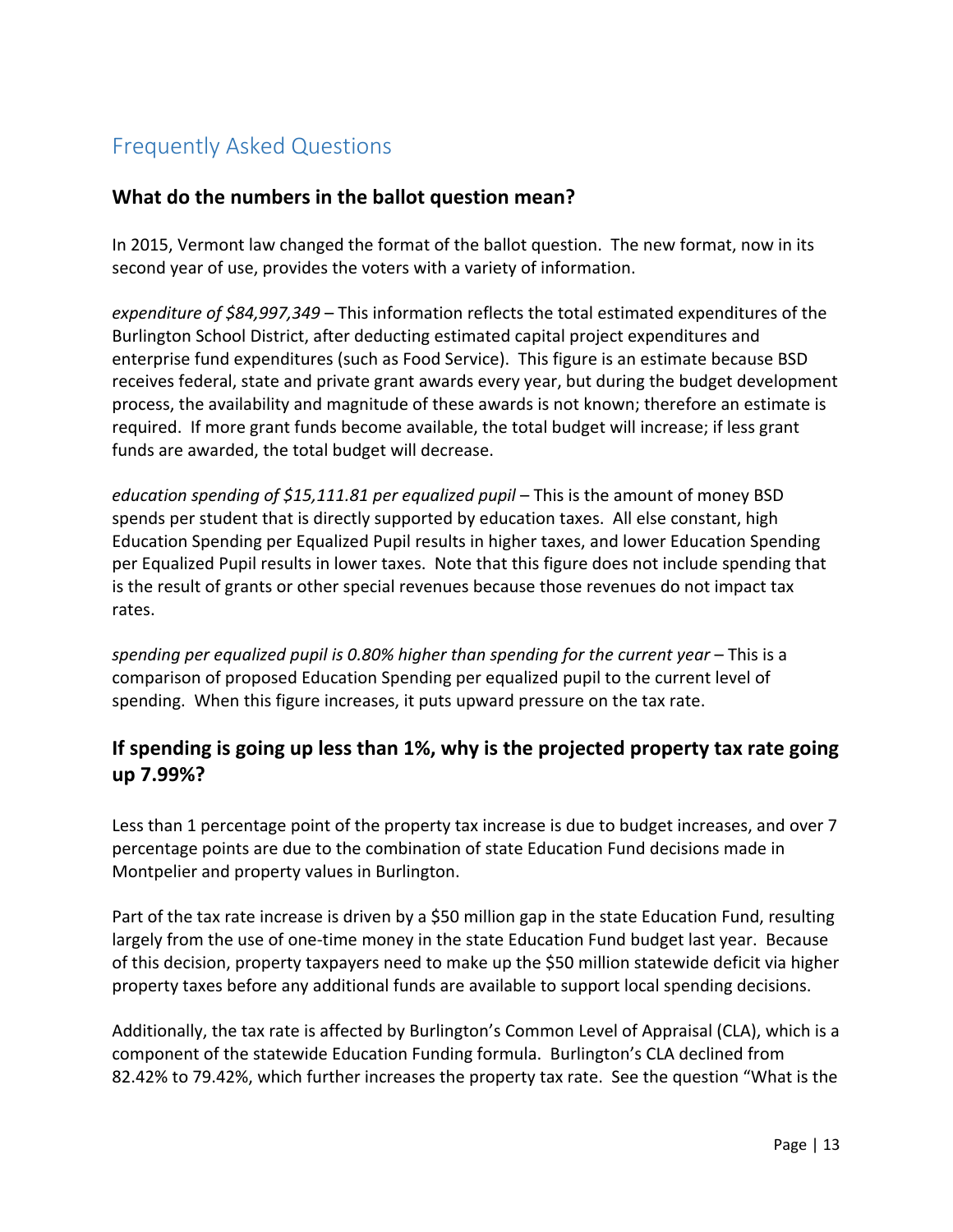impact of the Common Level of Appraisal on education property tax rates?" for more information on the CLA.

Together, the Education Fund challenge and the CLA decline contribute to 7 percentage points of the property tax rate increase (each makes up roughly half that figure) and are unrelated to local to school spending decisions.

# **What are equalized pupils and why do they matter?**

Equalized pupils are a weighted measure of enrollment. This count has a direct role in the calculation of tax rates because the State of Vermont divides the amount of Education Fund revenue a district requests by the number of equalized pupils in the district to generate a figure called Education Spending per Equalized Pupil. When the amount of Education Spending per Equalized Pupil increases, it puts upward pressure on tax rates. The Agency of Education calculates equalized pupils using a two‐year enrollment average that is weighted for students by grade level, poverty, and primary language.

| Five Year Equalized Pupil Count History                                              |          |          |          |          |    |
|--------------------------------------------------------------------------------------|----------|----------|----------|----------|----|
| Change from FY15<br><b>FY19</b><br><b>FY15</b><br><b>FY16</b><br>FY18<br><b>FY17</b> |          |          |          |          |    |
| 4,104.30                                                                             | 4.190.48 | 4.124.30 | 4.101.18 | 4.099.67 | 0% |

# **What is the impact of the Common Level of Appraisal on education property tax rates?**

The Common Level of Appraisal (CLA) is a measure of the degree to which Burlington's *assessed* property values differ from *market* values. Because education taxes are a state tax, not a local tax, the State of Vermont applies a CLA adjustment to ensure that taxpayers with homesteads of the same *market* value are taxed on that value, even if their local municipality has a different *assessed* value. In Burlington's case, the estimated Common Level of Appraisal is just 79.42%. This means that property in Burlington is, in aggregate, assessed at only an estimated 79.42% of market value. Consequently, the State adjusts Burlington's tax rate UP significantly to make up for the under‐valued property.

Application of the CLA makes it difficult to compare actual homestead tax rates among communities. Two communities that would otherwise have the same tax rate can differ simply because one community's property values are more closely reflective of actual market values. In order to control for this variable, which does not reflect any action or spending decision by a school district, it is useful to compare equalized tax rates; doing so controls for the distortion cause by different CLAs and is a better tool to see the connection between Spending per Equalized Pupil and tax rates.

One of the challenges Burlington has faced is that its CLA figure continues to decline as property values in the community become further removed from market values. As a result,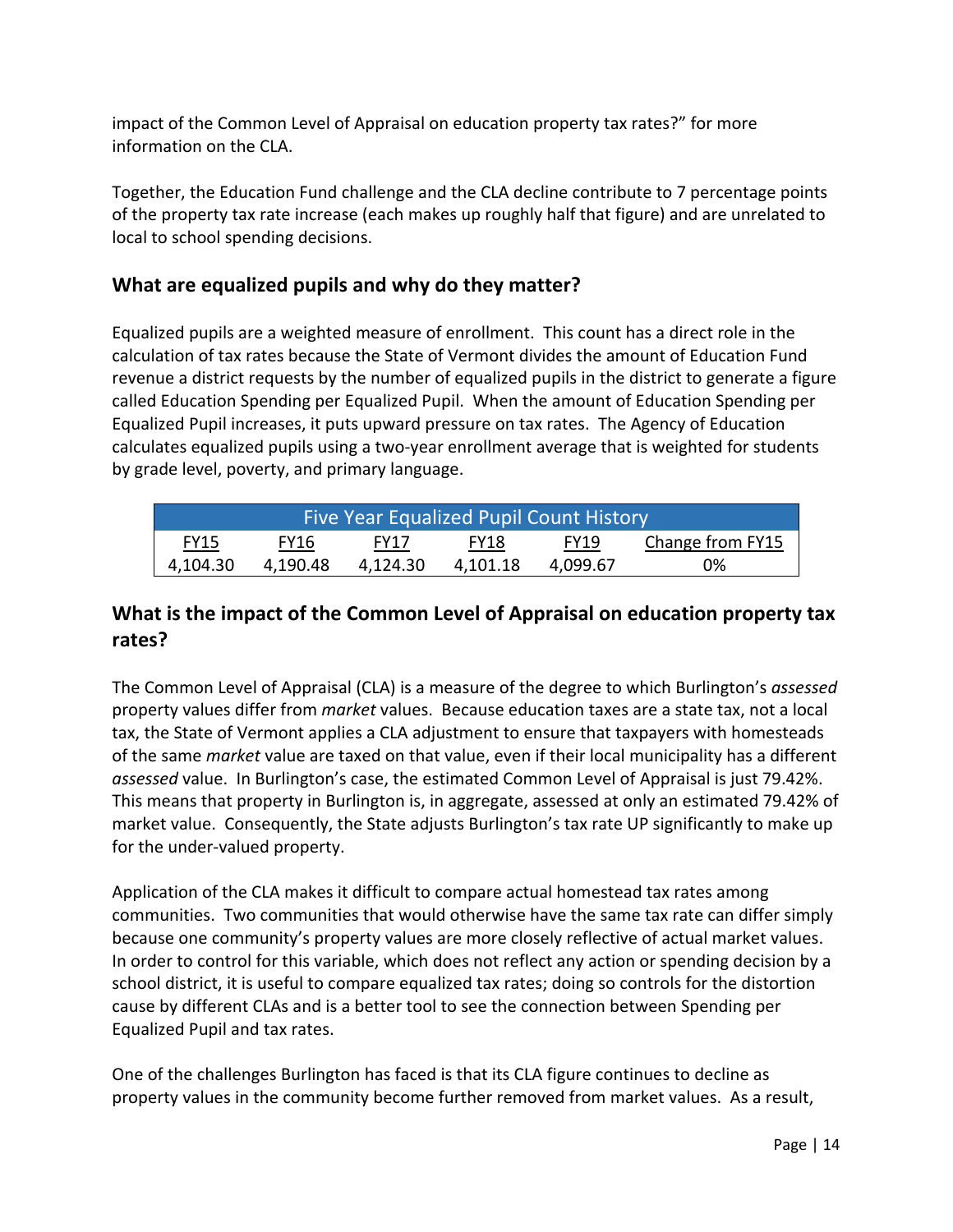Burlington residents are facing a steeper CLA adjustment (and thus tax increase) than neighboring communities.

To illustrate the impact of the CLA adjustment on actual tax rates, the charts below juxtaposes the Actual Homestead Tax Rate that appears on property tax bill with the Equalized Homestead Tax Rate that controls for variations in the CLA.

| <b>Fiscal Year</b>               | <b>Equalized Tax Rate Increase</b> | <b>Actual Homestead Tax Rate Increase</b> |  |
|----------------------------------|------------------------------------|-------------------------------------------|--|
| <b>FY15</b>                      | 5.38%                              | 7.22%                                     |  |
| <b>FY16</b>                      | 0.44%                              | 1.14%                                     |  |
| <b>FY17</b>                      | 0.59%                              | 4.19%                                     |  |
| <b>FY18</b>                      | 1.28%                              | 5.25%                                     |  |
| <b>FY19</b>                      | 4.05%                              | 7.99%                                     |  |
| Note: FY19 figures are estimates |                                    |                                           |  |

This chart demonstrates that for the past three years, a substantial portion of the actual tax rate increase experienced by Burlington homeowners has been driven by the fact that Burlington property values are not assessed at market rates. If Burlington's property were assessed at market rates (a CLA of 100%), the FY19 proposed budget would result in a tax rate decrease substantially.

# **How does Burlington's Education Property Tax rate compare to neighboring towns?**

One of the challenges created by Vermont's unique education property tax system is comparing tax rates to other school districts. The difficulty arises from the fact that cities and towns assess their properties at different times, creating a divergence between assessed values and market values. The Common Level of Appraisal (CLA) is used to correct for this occurrence (for more information on the CLA, see "What is the impact of the Common Level of Appraisal on education property tax rates?"). To compare education property taxes, it is necessary to control for the impact of the CLA adjustment by backing out the increase/decrease resulting from the CLA adjustment, thereby allowing for the comparison of Equalized Education Property Tax Rates. The following comparison relies on tax rates for the current year (Fiscal Year 2018) since comparative information for FY19 is not readily available until all towns have set their FY19 school budgets. In the chart, the tax rates (including Burlington's \$1.48 tax rate) reflect equalized tax rates before the application of the CLA.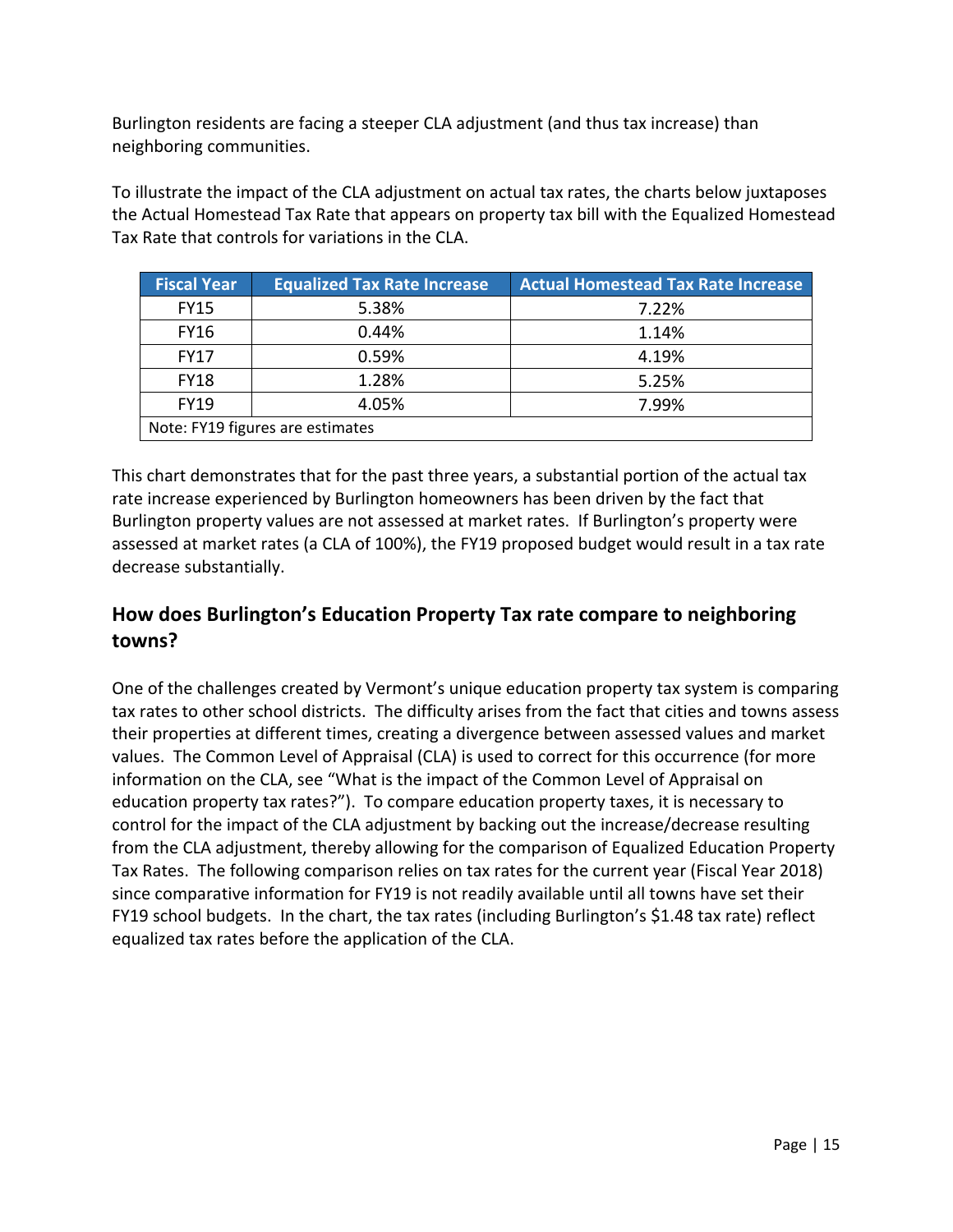

FY18 Equalized Education Property Tax Rates

\*Rates do not reflect any merger tax incentives

such a comparison is not readily available.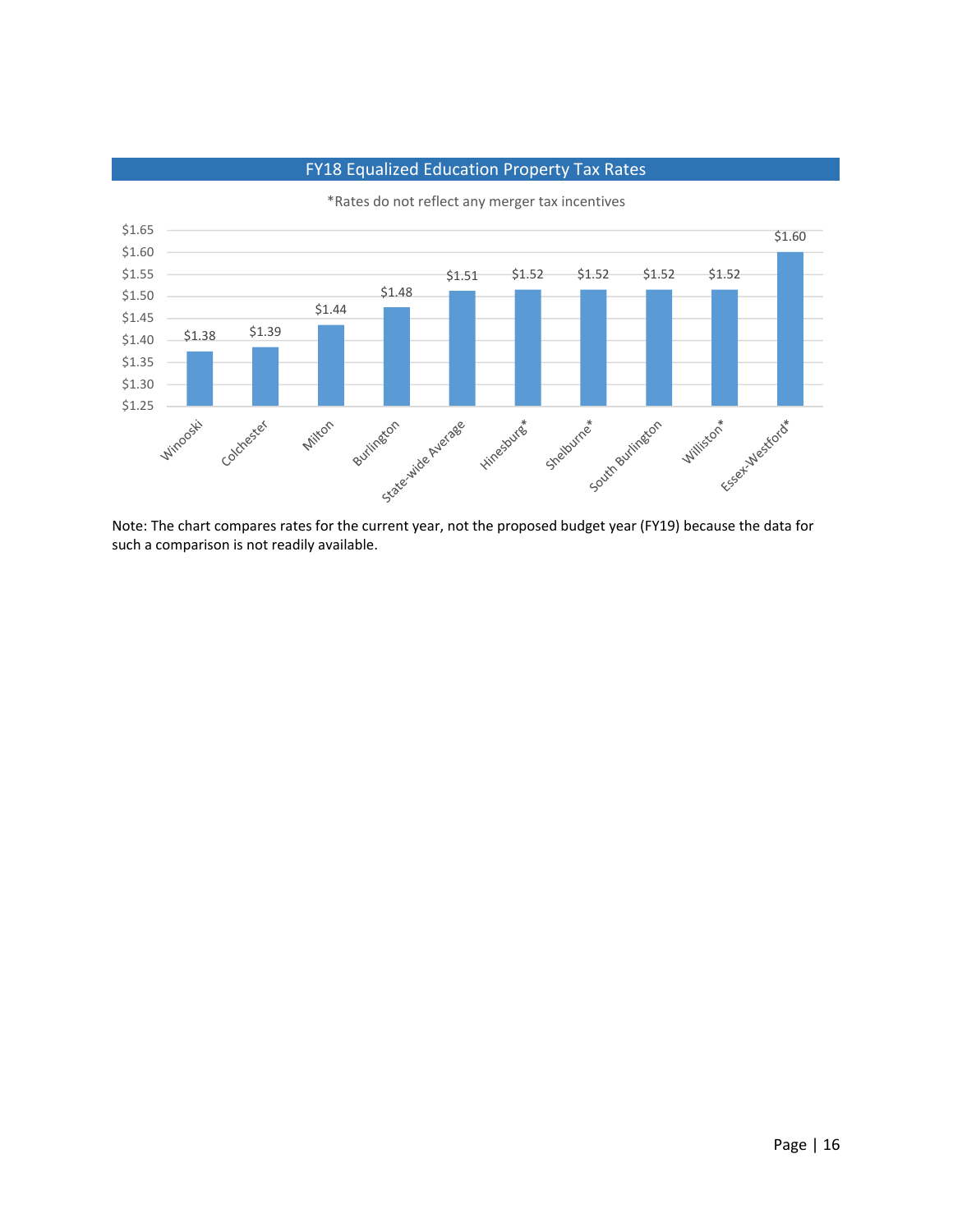# Budget Summary Data

The following two tables present FY19 budget summary data. The first table reflects spending on the basis of object code, that is, the type of goods or services being purchased. The second table reflects spending on the basis of functional area, that is, the general purpose of the expenditure.

# Budget Summary by Object Code

| <b>BUDGET SUMMARY BY OBJECT</b> |                              |                    |                    |                      |
|---------------------------------|------------------------------|--------------------|--------------------|----------------------|
| Code                            | <b>Object Name</b>           | <b>FY17 Actual</b> | <b>FY18 Budget</b> | <b>FY19 Proposed</b> |
| 0100                            | SALARY - PERSONAL SVC        | 2,952,081          | 3,239,186          | 3,665,531            |
| 0101                            | <b>SALARY - TEACHERS</b>     | 27,513,540         | 28,178,002         | 29,433,143           |
| 0102                            | SALARY - AIDES               | 3,512,701          | 3,647,690          | 3,808,349            |
| 0103                            | <b>SALARY - SUBSTITUTES</b>  | 286,050            | 434,243            | 408,986              |
| 0104                            | <b>SALARY - TUTORS</b>       | 90,884             | 88,280             | 66,222               |
| 0105                            | <b>SALARY - TRANSLATORS</b>  | 2,741              | 8,000              | 0                    |
| 0108                            | <b>SALARY - LIAISONS</b>     | 206,195            | 220,103            | 356,196              |
| 0109                            | SALARY - COACHES             | 315,349            | 325,544            | 338,474              |
| 0110                            | SALARY - REGULAR EMPLOYEES   | 0                  | 0                  | 0                    |
| 0111                            | SALARY - ADMIN/DIRECTOR      | 3,470,783          | 3,328,346          | 3,257,098            |
| 0112                            | SALARY - ADMIN ASSISTANT     | 1,252,201          | 1,339,897          | 1,351,954            |
| 0114                            | SALARY - MAINTENANCE         | 837,538            | 926,099            | 913,811              |
| 0115                            | SALARY - CUSTODIAN           | 1,262,416          | 1,338,007          | 1,357,936            |
| 0116                            | <b>SALARY - DRIVER</b>       | 381,215            | 506,704            | 534,712              |
| 0117                            | SALARY - FOOD SERVICE        | 26,000             | 0                  | 0                    |
| 0120                            | <b>TEMPORARY EMPLOYEE</b>    | 1,262,955          | 1,465,113          | 1,025,754            |
| 0121                            | TEMP SALARY TEACHERS         | 0                  | 0                  | 0                    |
| 0122                            | <b>TEMP SALARY AIDES</b>     | 0                  | 2,500              | $\mathbf 0$          |
| 0130                            | SALARY - OVERTIME            | 130,667            | 121,800            | 92,000               |
| 0131                            | SALARY - MAINT OT            | 85,417             | 91,000             | 92,000               |
| 0132                            | SALARY - SECURITY OT         | 8,376              | 9,000              | 9,000                |
| 0133                            | SALARY - CUSTODIAN/RENTAL OT | 32                 | 0                  | 0                    |
| 0135                            | <b>SALARY - EXTRA HOURS</b>  | 12,089             | 2,806              | 8,327                |
| 0140                            | 20-20 RETIRED TEACHERS       | $\pmb{0}$          | 0                  | 0                    |
| 0151                            | <b>STIPENDS</b>              | 285,187            | 238,158            | 237,959              |
| 0160                            | SALARY - GOLDEN HANDSHAKE    | 441,233            | 325,000            | 325,000              |
| 0170                            | <b>HEALTH PAYBACK</b>        | 414,548            | 0                  | 387,683              |
| 0201                            | DENTAL INSURANCE             | 520,684            | 582,304            | 532,725              |
| 0202                            | <b>DENTAL INS - AIDES</b>    | 0                  | 0                  | 0                    |
| 0205                            | LIFE INSURANCE               | 112,078            | 112,514            | 83,023               |
| 0211                            | <b>HEALTH INSURANCE</b>      | 8,084,720          | 8,894,535          | 5,587,092            |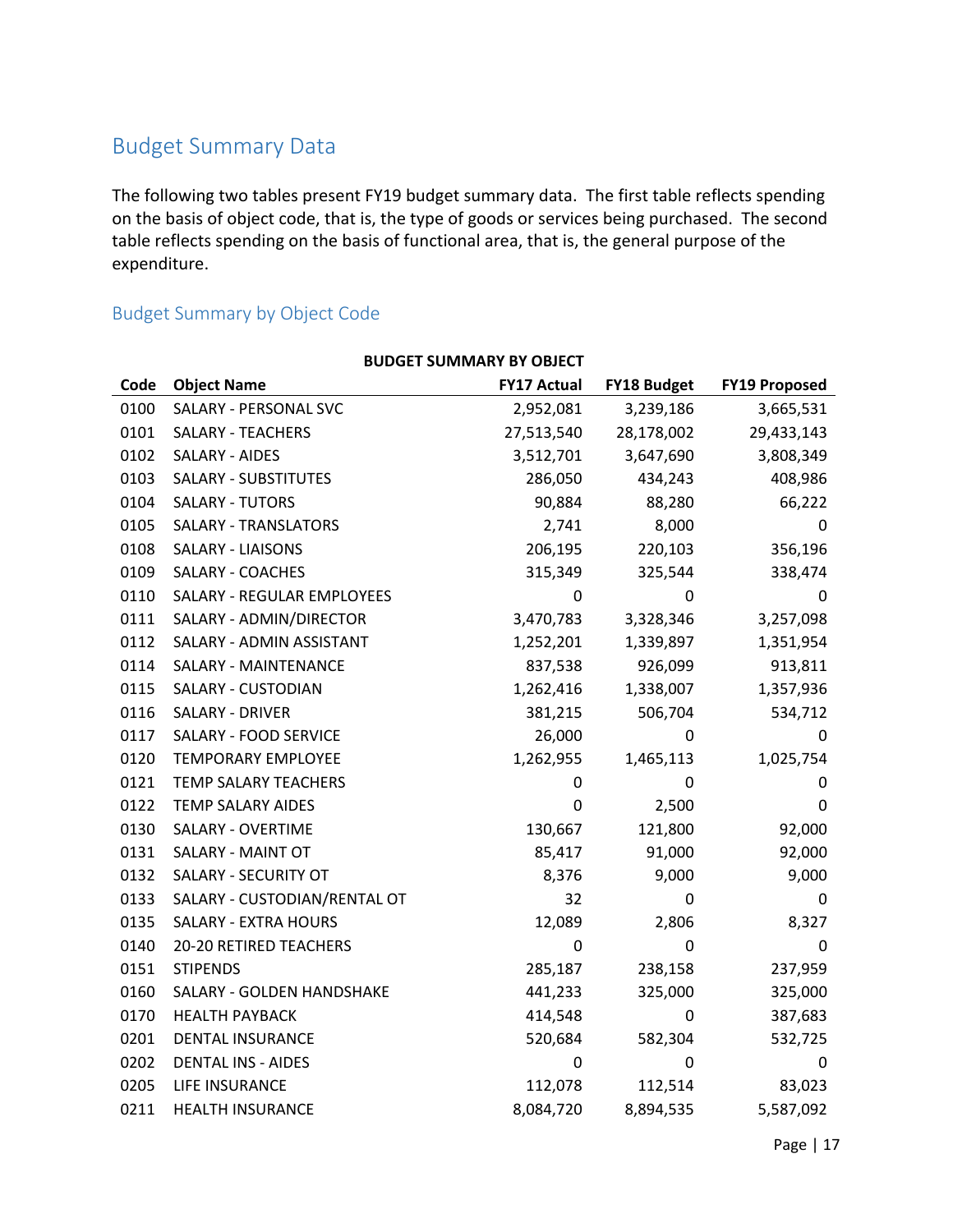### **BUDGET SUMMARY BY OBJECT**

| Code | <b>Object Name</b>                    | <b>FY17 Actual</b> | <b>FY18 Budget</b> | <b>FY19 Proposed</b> |
|------|---------------------------------------|--------------------|--------------------|----------------------|
| 0212 | <b>HEALTH INS - AIDES</b>             | 0                  | 0                  | 0                    |
| 0214 | HEALTH INS - OTHER EMPL               | 0                  | 0                  | 0                    |
| 0215 | HEALTH INS-EARLY RETIRE               | 15,881             | 25,000             | 25,000               |
| 0216 | <b>HRA</b>                            | 0                  | 0                  | 1,700,156            |
| 0220 | SOCIAL SECURITY                       | 3,295,469          | 3,540,022          | 3,698,491            |
| 0230 | RETIREMENT CONTRIBUTIONS              | 0                  | 1,600              | 0                    |
| 0231 | <b>VSTRS CONTRIBUTIONS</b>            | 103,569            | 123,053            | 36,744               |
| 0232 | OPEB ASSESSMENT                       | 51,559             | 74,512             | 120,685              |
| 0240 | <b>CITY RETIREMENT PENSION</b>        | 1,209,697          | 1,468,941          | 1,548,224            |
| 0250 | TUITION REIMBURSEMENT                 | 199,092            | 283,208            | 290,828              |
| 0260 | UNEMPLOYMENT COMPENSATION             | 74,167             | 78,003             | 75,000               |
| 0270 | <b>WORKERS COMPENSATION</b>           | 483,847            | 661,429            | 664,379              |
| 0290 | <b>HEALTH PAYBACK</b>                 | 0                  | 398,685            | 0                    |
| 0291 | <b>GOLDEN HANDSHAKE</b>               | 20,173             | 0                  | 0                    |
| 0292 | CATAMOUNT HEALTH FEES                 | 21,134             | 24,000             | 25,000               |
| 0300 | PROFESSIONAL/TECH SERVICES            | 842,597            | 1,279,600          | 953,949              |
| 0310 | <b>ADMINISTRATIVE SERVICES - S125</b> | 7,173              | 13,400             | 62,040               |
| 0320 | PROFESSIONAL-EDUCATION                | 1,157,008          | 1,351,795          | 253,256              |
| 0321 | <b>KELLY SUB SERVICES</b>             | 480,156            | 556,256            | 485,110              |
| 0330 | OTHER PROF SERVICES                   | 2,229,802          | 2,619,461          | 4,024,143            |
| 0340 | TECH SERV/PROF TECH SERV              | 1,308              | 40,613             | 15,613               |
| 0341 | <b>AUDIT SERVICES</b>                 | 25,925             | 45,000             | 0                    |
| 0342 | ARCHITECTURE & ENGINEERING SVC        | 56,237             | 50,000             | 50,000               |
| 0343 | <b>CONSTRUCTION SVCS</b>              | 705,775            | 0                  | 75,000               |
| 0360 | <b>LEGAL SERVICES</b>                 | 232,292            | 215,000            | 205,000              |
| 0370 | <b>AUDIT SERVICES</b>                 | 0                  | 0                  | 45,000               |
| 0400 | PURCH PROP/SERVICES                   | 0                  | 0                  | 0                    |
| 0411 | WATER/SEWAGE                          | 121,636            | 130,594            | 130,594              |
| 0415 | <b>OUTSIDE LIGHTING</b>               | 12,271             | 22,195             | 16,200               |
| 0421 | <b>DISPOSAL SERVICES</b>              | 91,436             | 86,090             | 95,561               |
| 0422 | SNOW PLOWING SERVICE                  | 0                  | 0                  | 0                    |
| 0424 | <b>DUST MOP SERVICE</b>               | 17,434             | 20,000             | 20,000               |
| 0425 | <b>UNIFORMS</b>                       | 8,050              | 100                | 0                    |
| 0426 | TREE REMOVAL                          | 0                  | 5,000              | 0                    |
| 0427 | PAVING SERVICE                        | 9,402              | 5,000              | 10,000               |
| 0430 | CONT REP/MAINT SERV                   | 1,289,498          | 1,248,277          | 867,978              |
| 0431 | <b>ELEVATOR MAINTENANCE</b>           | 32,079             | 35,000             | 35,000               |
| 0433 | <b>FIRE ALARMS</b>                    | 13,876             | 16,519             | 18,519               |
| 0434 | SPRINKLER MAINTENANCE                 | 4,682              | 4,000              | 4,000                |
| 0435 | <b>GLASS REPLACEMENT</b>              | 9,455              | 10,000             | 10,000               |
| 0436 | <b>ROOF REPAIRS</b>                   | 3,285              | 10,000             | 10,000               |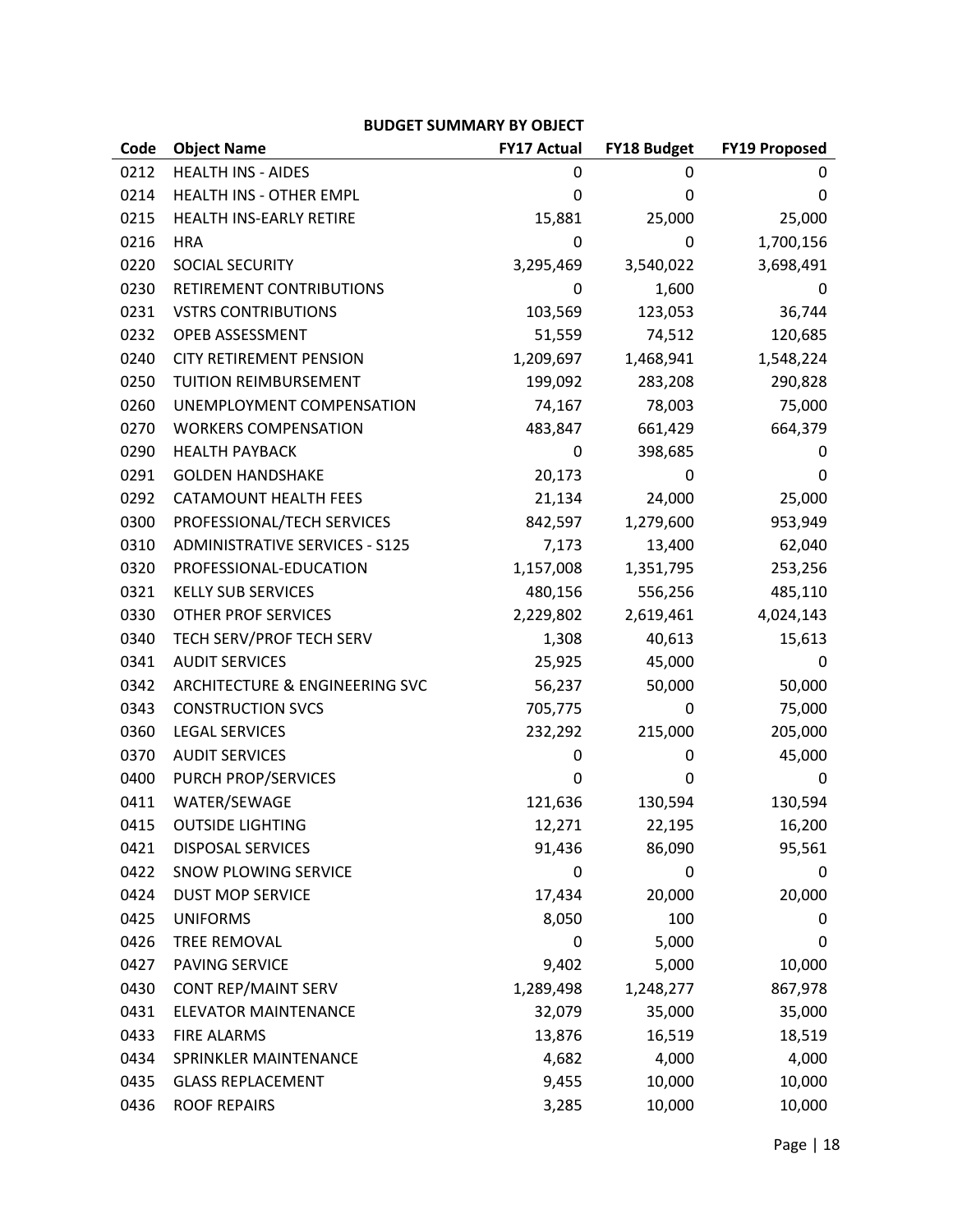### **BUDGET SUMMARY BY OBJECT**

| Code | <b>Object Name</b>             | <b>FY17 Actual</b> | FY18 Budget | <b>FY19 Proposed</b> |
|------|--------------------------------|--------------------|-------------|----------------------|
| 0437 | HVAC EQUIPMENT MAINT           | 15,162             | 17,000      | 17,000               |
| 0439 | FIRE EXTINQUISHER MAINT        | 5,566              | 7,078       | 7,078                |
| 0440 | <b>RENTALS</b>                 | 113,436            | 126,105     | 119,363              |
| 0442 | EQUIPMENT-LEASE/RENTAL         | 85,599             | 99,153      | 81,354               |
| 0461 | <b>SALT &amp; SAND</b>         | 0                  | 20,000      | 20,000               |
| 0462 | <b>SEED</b>                    | 9,000              | 10,000      | 10,000               |
| 0464 | <b>FENCING MATERIALS</b>       | 0                  | 5,000       | 5,000                |
| 0465 | LOAM                           | 0                  | 0           | 0                    |
| 0466 | FILL/GRAVEL/STONE              | 8,873              | 5,000       | 5,000                |
| 0469 | <b>MISCELLANEOUS</b>           | 0                  | 0           | 0                    |
| 0500 | OTHER PURCHASED SERVICE        | 0                  | 1,400       | 1,400                |
| 0510 | <b>TRANSPORTATION</b>          | 246,200            | 297,595     | 274,418              |
| 0511 | TRANSPORTATION - PUBLIC VT LEA | 123,996            | 121,442     | 142,500              |
| 0518 | <b>STUDENT BUS TICKETS</b>     | 130,315            | 150,000     | 155,000              |
| 0521 | PROPERTY INSURANCE             | 138,910            | 144,850     | 147,747              |
| 0522 | <b>LIABILITY INSURANCE</b>     | 105,478            | 129,485     | 144,315              |
| 0530 | <b>COMMUNICATIONS</b>          | 29,365             | 45,462      | 190,270              |
| 0531 | <b>TELEPHONE</b>               | 174,007            | 196,848     | 23,584               |
| 0539 | <b>ENERGY MANAGEMENT</b>       | 0                  | 0           | 0                    |
| 0540 | ADVERTISING                    | 23,151             | 28,403      | 53,471               |
| 0550 | PRINTING/BINDING               | 19,998             | 40,716      | 35,158               |
| 0560 | TUITION SCHOOL CHOICE          | 11,730             | 45,000      | 45,000               |
| 0561 | TUITION IN STATE               | 0                  | 0           | 0                    |
| 0566 | TUITION INDEPENDENT SCHOOLS    | 2,176,950          | 2,050,000   | 2,214,000            |
| 0568 | TECH CTR TUIT PD BY STATE      | 604,358            | 590,447     | 640,812              |
| 0569 | <b>TECH CTR TUITION</b>        | 759,849            | 742,357     | 728,029              |
| 0580 | TRAVEL/CONF                    | 113,583            | 195,431     | 195,542              |
| 0590 | MISCELLANEOUS PURCH SERV       | 8,382              | 11,233      | 4,483                |
| 0592 | SERVICES PURCHASED FROM LEA    | 391                | 0           | 0                    |
| 0600 | SUPPLIES/MATERIALS             | 758,604            | 951,408     | 956,594              |
| 0602 | <b>UNIFORMS</b>                | 6,117              | 10,000      | 10,000               |
| 0610 | <b>MISC SUPPLIES</b>           | 686                | 799         | 799                  |
| 0611 | <b>CUSTODIAL SUPPLIES</b>      | 152,559            | 130,000     | 150,000              |
| 0612 | <b>BUILDING MATERIALS</b>      | 25,638             | 18,000      | 20,000               |
| 0613 | PLUMBING SUPPLIES              | 51,056             | 40,000      | 50,000               |
| 0614 | <b>ELECTRICAL MATERIALS</b>    | 52,011             | 40,000      | 50,000               |
| 0615 | HARDWARE MATERIALS             | 35,446             | 30,000      | 35,000               |
| 0616 | PAINT MATERIALS                | 10,574             | 10,000      | 12,000               |
| 0617 | <b>HVAC MATERIALS</b>          | 59,650             | 60,000      | 63,000               |
| 0618 | <b>LAMPING LIGHT BULBS</b>     | 118                | 5,200       | 5,200                |
| 0619 | <b>REPAIR PARTS</b>            | 40,246             | 55,000      | 55,000               |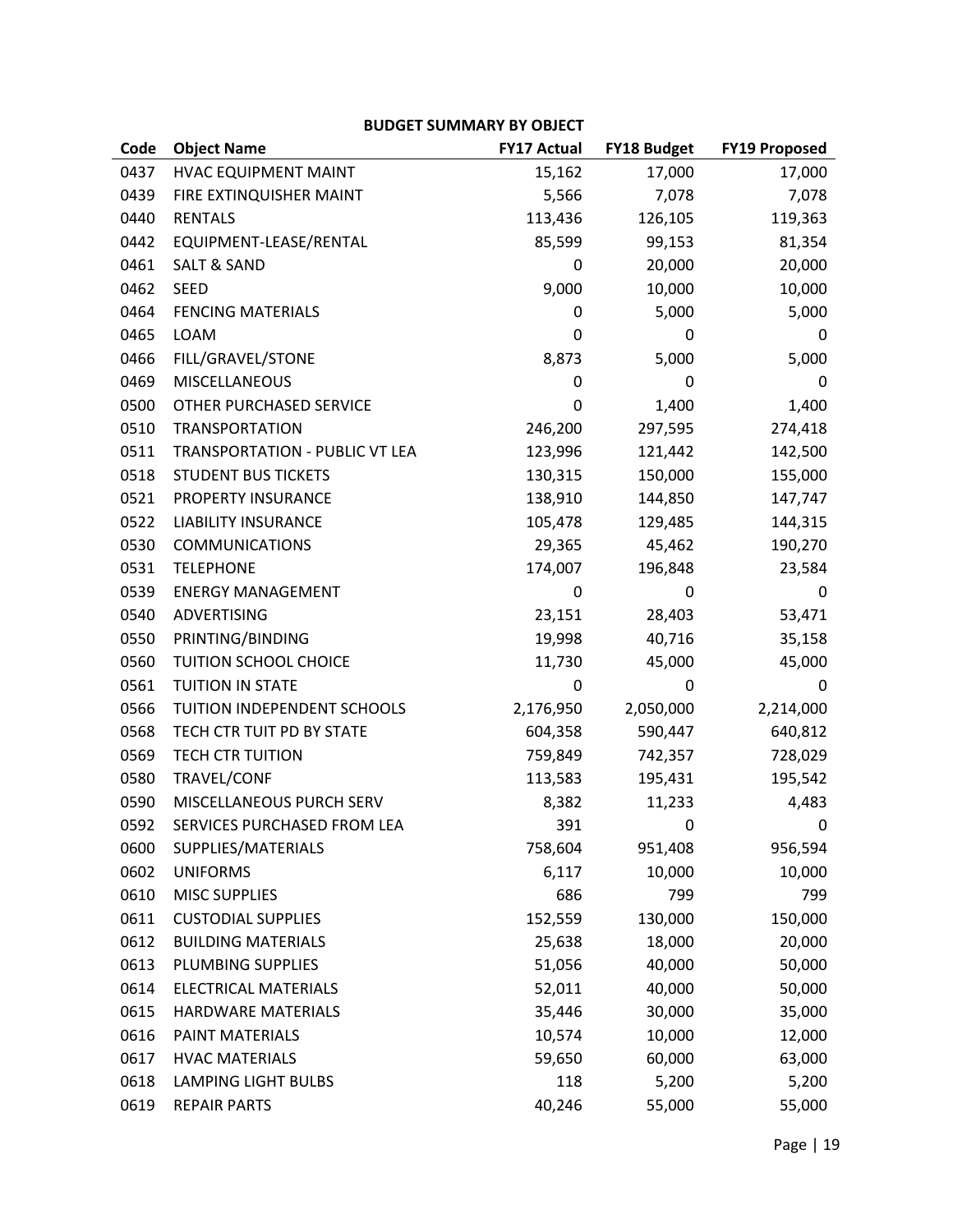|      |                                 | וט ווהזויוויוטכים  |                    |                      |
|------|---------------------------------|--------------------|--------------------|----------------------|
| Code | <b>Object Name</b>              | <b>FY17 Actual</b> | <b>FY18 Budget</b> | <b>FY19 Proposed</b> |
| 0621 | <b>JET FUEL</b>                 | 78                 | 500                | 1,000                |
| 0622 | <b>ELECTRICITY</b>              | 653,909            | 748,950            | 723,950              |
| 0623 | NATURAL GAS CONCESSION          | 3,206              | 5,000              | 5,000                |
| 0625 | <b>BOILER TREATMENT</b>         | 950                | 7,000              | 7,000                |
| 0626 | <b>GASOLINE</b>                 | 45,319             | 43,800             | 44,700               |
| 0627 | <b>DIESEL FUEL</b>              | 1,077              | 29,164             | 29,164               |
| 0628 | <b>WOOD CHIPS</b>               | 55,275             | 86,400             | 80,000               |
| 0629 | NATURAL GAS HEAT                | 234,341            | 361,387            | 320,500              |
| 0630 | <b>FOOD</b>                     | 77,934             | 136,846            | 7,249                |
| 0640 | <b>BOOKS/PERIODICALS</b>        | 128,747            | 150,243            | 200,766              |
| 0650 | <b>AUDIOVISUAL MATERIALS</b>    | 41,429             | 54,033             | 56,113               |
| 0660 | MANIPULATIVE DEVICES            | 2,584              | 4,123              | 3,760                |
| 0670 | <b>COMPUTER SOFTWARE</b>        | 90,231             | 120,436            | 120,975              |
| 0673 | <b>SMALL EQUIPMENT</b>          | 856,156            | 645,144            | 674,298              |
| 0674 | <b>EQUIPMENT REPAIR</b>         | 6,180              | 11,825             | 14,125               |
| 0679 | <b>FLOORING MATERIALS</b>       | 27,042             | 18,000             | 20,000               |
| 0690 | OTHER SUPPLIES MATERIALS        | 26,658             | 15,000             | 15,000               |
| 0720 | <b>REPAIRS</b>                  | 0                  | 0                  | 0                    |
| 0730 | <b>EQUIPMENT</b>                | 164,974            | 261,170            | 178,575              |
| 0731 | <b>MACHINERY</b>                | 13,444             | 25,000             | 25,000               |
| 0733 | <b>FURNITURE &amp; FIXTURES</b> | 14,594             | 15,000             | 10,000               |
| 0790 | <b>DEPRECIATION</b>             | 0                  | 0                  | 0                    |
| 0810 | <b>DUES &amp; FEES</b>          | 151,917            | 230,520            | 197,944              |
| 0830 | <b>INTEREST</b>                 | 1,511,443          | 1,638,281          | 1,958,292            |
| 0833 | <b>BOND ISSUANCE COST</b>       | 0                  | 20,000             | 20,000               |
| 0890 | MISCELLANEOUS                   | 32,800             | 70                 | 70                   |
| 0900 | TRANSFER TO FOOD SVC            | 0                  | 0                  | 0                    |
| 0910 | REDEMP OF PRINCIPAL             | 1,817,143          | 1,724,796          | 1,840,000            |
| 0920 | <b>FUND TRANSFERS</b>           | 3,209,238          | 1,729,216          | 1,817,000            |
| 0930 | REPAYMENTS TO FUNDING SOURCE    | 27,693             | 0                  | 0                    |
| 0940 | TFER TO OTHER ORGANIZATIONS     | 0                  | 0                  | 0                    |
| 0980 | PRIOR YEAR ADJUSTMENTS          | 14,813             | 115                | 0                    |
| 0990 | <b>ADMIN COST REIMB</b>         | 13,733             | 79,967             | 41,301               |
| 5220 | PAYMENTS BACK TO THE STATE      | 20,777             | 0                  | 0                    |
|      | <b>CONTINGENCY</b>              | 0                  | 335,000            | 300,000              |
|      | <b>CONTACT SETTLEMENTS</b>      | 0                  | 750,000            | 0                    |
|      | STATE HEALTH CARE RECAPTURE     | 0                  | $\mathbf 0$        | 173,010              |
|      | <b>TOTAL</b>                    | 81,634,335         | 85,544,586         | 84,997,349           |

### **BUDGET SUMMARY BY OBJECT**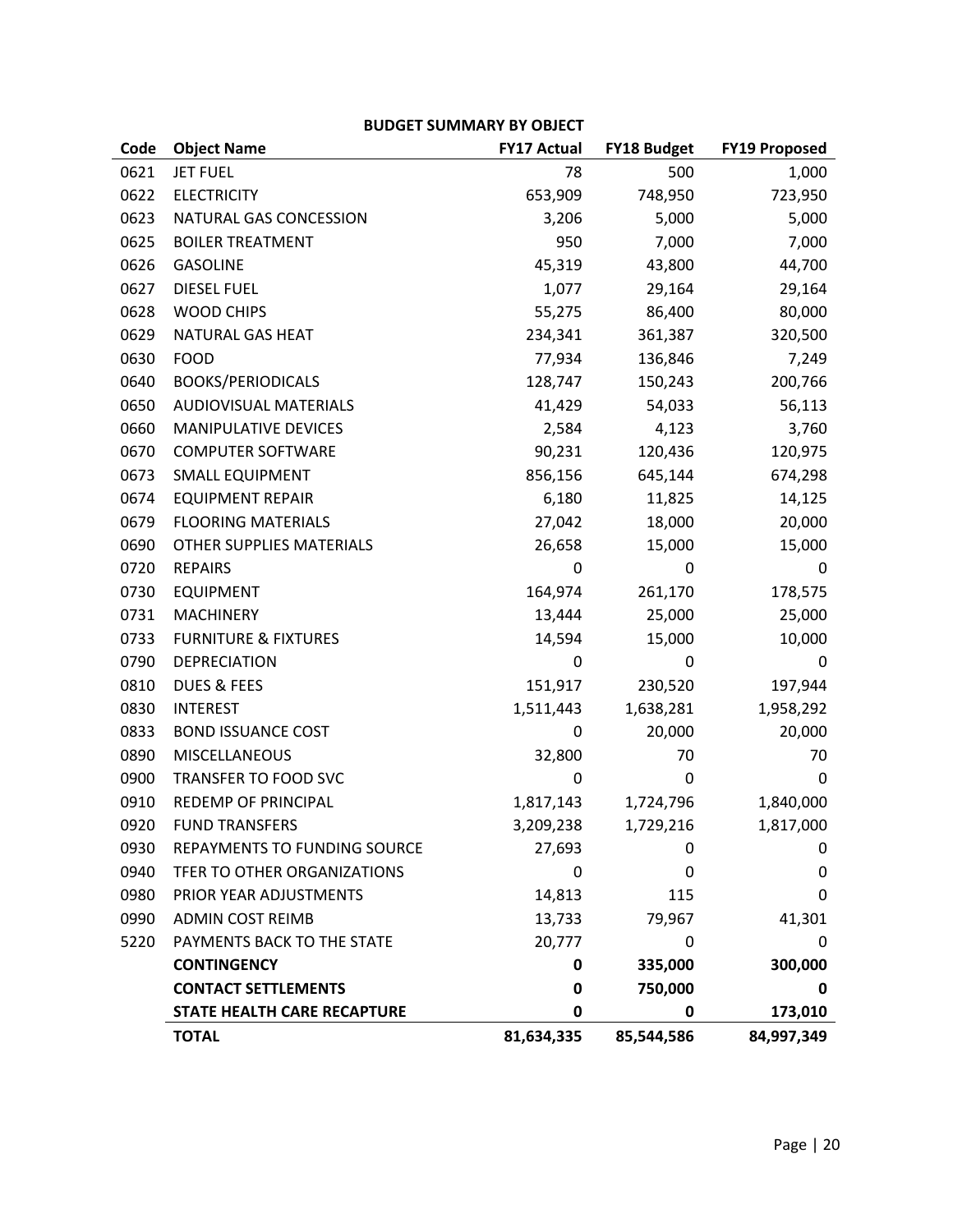# Budget Summary by Function

| Code | <b>Function Name</b>             | <b>FY17 Actual</b> | <b>FY18 Budget</b> | <b>FY19 Proposed</b> |
|------|----------------------------------|--------------------|--------------------|----------------------|
| 1100 | Instructional                    | 29,095,421         | 30,021,500         | 30,442,129           |
| 1200 | Special Ed                       | 13,232,887         | 14,434,935         | 14,258,182           |
| 1250 | Title I                          | 1,182,802          | 1,374,047          | 1,205,312            |
| 1300 | <b>Technical Ed</b>              | 2,066,824          | 2,065,918          | 2,198,078            |
| 1410 | Student Co-Curricular Act        | 145,159            | 153,290            | 160,184              |
| 1420 | <b>Student Athletics</b>         | 623,698            | 647,115            | 674,249              |
| 1450 | <b>Afterschool Programs</b>      | 1,461,248          | 1,705,316          | 1,749,283            |
| 1600 | <b>Continuing Education</b>      | 32,676             | 18,550             | 22,550               |
| 1700 | Summer School                    | 251,878            | 239,025            | 141,482              |
| 2100 | Supportive Svc - Students        | 667,259            | 761,249            | 829,140              |
| 2110 | Attendance & Social Work         | 181,719            | 182,835            | 142,461              |
| 2113 | Social Work Services             | 365,940            | 501,352            | 496,805              |
| 2120 | Guidance                         | 1,637,080          | 1,707,397          | 1,625,144            |
| 2121 | Diversity & Equity               | 152,891            | 188,817            | 222,310              |
| 2123 | <b>Student Testing</b>           | 1,643              | 1,643              | 1,643                |
| 2130 | Health                           | 943,844            | 985,279            | 973,051              |
| 2140 | <b>Psychological Services</b>    | 747,991            | 850,182            | 860,243              |
| 2150 | Speech & Language                | 1,373,674          | 1,770,894          | 1,555,216            |
| 2160 | <b>Occupational Therapy</b>      | 195,563            | 278,096            | 268,418              |
| 2190 | <b>Physical Therapy</b>          | 83,638             | 112,421            | 91,281               |
| 2200 | Curriculum/Learning/Tech         | 83,561             | 89,583             | 15,762               |
| 2210 | <b>Curriculum/Staff Training</b> | 1,567,875          | 1,638,987          | 1,921,657            |
| 2220 | Library/Media                    | 974,282            | 1,115,838          | 1,145,928            |
| 2223 | <b>AV Services</b>               | 155,469            | 218,510            | 215,615              |
| 2225 | <b>Comp Instr Services</b>       | 762,612            | 943,307            | 982,187              |
| 2229 | Other Support Svc Instr          | 197,893            | 187,326            | 48,079               |
| 2310 | <b>Board of Ed Services</b>      | 32,563             | 71,173             | 50,635               |
| 2315 | <b>Legal Services</b>            | 279,694            | 215,000            | 225,000              |
| 2317 | <b>Audit Services</b>            | 25,925             | 45,000             | 45,000               |
| 2320 | Superintendent Office            | 359,553            | 380,051            | 387,423              |
| 2322 | <b>Community Relations</b>       | 40,510             | 12,500             | 98,320               |
| 2410 | <b>School Building Admin</b>     | 2,965,776          | 3,197,185          | 3,027,044            |
| 2420 | Special Ed Admin                 | 538,262            | 644,838            | 667,605              |
| 2490 | OTHER SUPPORT SERVICES           | 316,022            | 80,073             | 335,347              |
| 2510 | <b>Fiscal Services</b>           | 783,661            | 834,799            | 786,276              |
| 2570 | Human Resources                  | 651,276            | 748,473            | 779,572              |
| 2580 | <b>Technology Svc Admin</b>      | 281,654            | 333,214            | 328,624              |
| 2590 | <b>Grants Department</b>         | 190,700            | 214,285            | 256,561              |
| 2600 | Operation/Maint of Plant         | 518,917            | 602,696            | 158,087              |

### **BUDGET SUMMARY BY FUNCTION**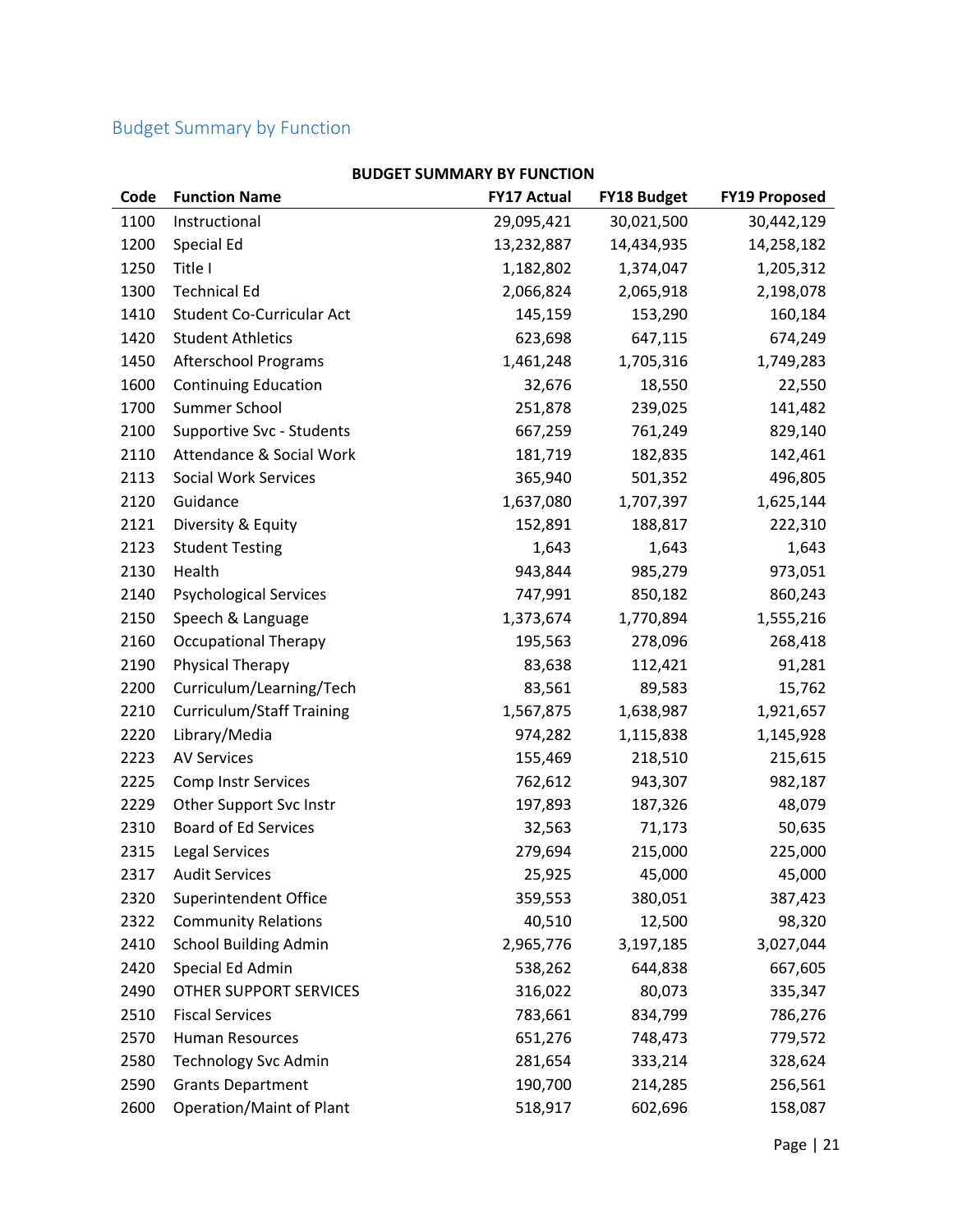### **BUDGET SUMMARY BY FUNCTION**

| Code | <b>Function Name</b>                  | <b>FY17 Actual</b> | <b>FY18 Budget</b> | <b>FY19 Proposed</b> |
|------|---------------------------------------|--------------------|--------------------|----------------------|
| 2610 | <b>Operation of Buildings</b>         | 599,541            | 611,551            | 608,068              |
| 2620 | Care/Upkeep Buildings                 | 5,716,265          | 6,059,990          | 5,845,752            |
| 2630 | Care/Upkeep Grounds                   | 148,490            | 150,000            | 145,000              |
| 2650 | Vehicle Maintenance/Upkeep            | 260,542            | 248,527            | 209,239              |
| 2660 | Security                              | 14,152             | 25,407             | 32,582               |
| 2690 | <b>Preventive Maintenance</b>         | 305,316            | 315,960            | 315,960              |
| 2710 | <b>Pupil Transportation Svc</b>       | 1,097,939          | 1,288,802          | 1,332,916            |
| 2720 | STUDENT TRANSP - FIELD TRIPS          | 187,593            | 196,615            | 219,003              |
| 2740 | <b>Bus Maintenance Services</b>       | 51,875             | 165,183            | 72,431               |
| 2760 | <b>SAFETY</b>                         | 39,339             | 44,265             | 45,378               |
| 2900 | Employee Ben/Central                  | 623,380            | 523,210            | 572,850              |
| 3100 | School Lunch Program                  | 134,246            | 157,084            | 17,996               |
| 3110 | Summer Food Program                   | 0                  | 0                  | 0                    |
| 3111 | A La Carte & Catering Service         | 0                  | 0                  | 0                    |
| 3112 | <b>Food Truck</b>                     | 0                  | 0                  | 0                    |
| 3113 | Farm to School                        | 0                  | 0                  | 0                    |
| 4000 | <b>Construction Activities</b>        | 0                  | 0                  | 16,991               |
| 4300 | <b>ARCHITECTURE &amp; ENGINEERING</b> | 0                  | 0                  | 0                    |
| 4500 | <b>BUILDING ACQUISITION</b>           | 0                  | $\mathbf 0$        | 0                    |
| 4700 | <b>BUILDING IMPROVEMENTS</b>          | 705,775            | 0                  | 75,000               |
| 5100 | Debt Service                          | 3,328,096          | 3,371,078          | 3,806,292            |
| 5200 | <b>Repayments to Funding Source</b>   | 27,693             | 0                  | 0                    |
| 5210 | Prior Year Adjustments                | 14,813             | 0                  | 0                    |
| 5310 | <b>Fund Transfers</b>                 | 2,559,238          | 1,079,216          | 1,167,000            |
| 5390 | Fund Transfers - Other                | 650,000            | 650,000            | 650,000              |
|      | <b>CONTINGENCY</b>                    | 0                  | 335,000            | 300,000              |
|      | <b>CONTACT SETTLEMENTS</b>            | 0                  | 750,000            | 0                    |
|      | <b>STATE HEALTH CARE RECAPTURE</b>    | 0                  | 0                  | 173,010              |
|      | <b>TOTAL</b>                          | 81,634,335         | 85,544,586         | 84,997,349           |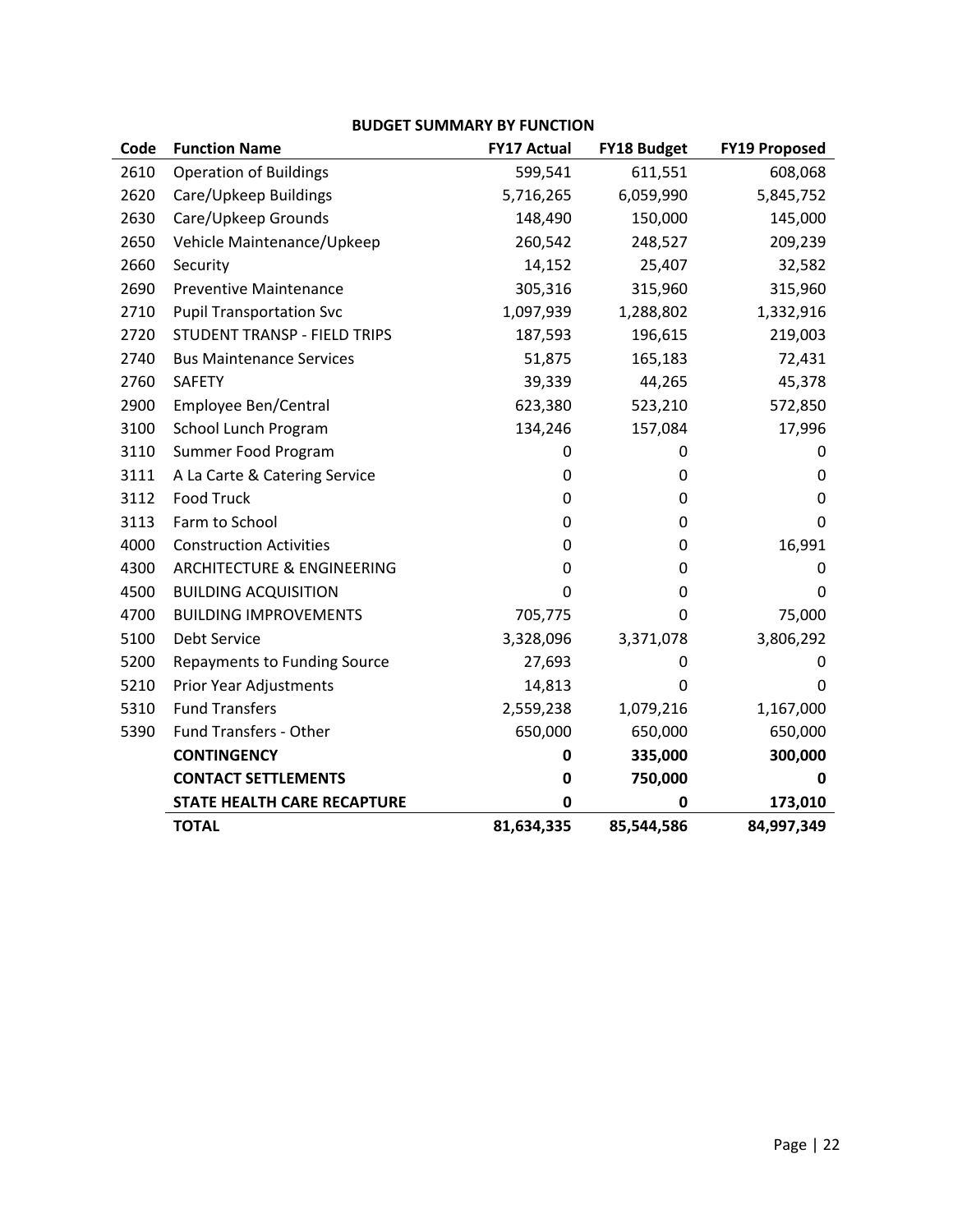# Line Item Budget

| GENERAL FUND LINE ITEMS |                                       |               |               |             |
|-------------------------|---------------------------------------|---------------|---------------|-------------|
|                         |                                       | <b>FY17</b>   | <b>FY18</b>   | <b>FY19</b> |
| Code                    | Object                                | <b>Actual</b> | <b>Budget</b> | Proposed    |
| 1100                    | <b>TOTAL REGULAR INSTRUCTION</b>      | 27,970,498    | 29,251,683    | 29,906,863  |
| 0100                    | SALARY - PERSONAL SVC                 | 102,464       | 244,131       | 312,688     |
| 0101                    | SALARY - TEACHERS                     | 17,638,710    | 17,984,590    | 18,986,643  |
| 0102                    | SALARY - AIDES                        | 324,850       | 258,096       | 228,997     |
| 0103                    | SALARY - SUBSTITUTES                  | 194,924       | 263,834       | 248,889     |
| 0104                    | SALARY - TUTORS                       | 32,439        | 29,141        | 16,099      |
| 0108                    | <b>SALARY - LIAISONS</b>              | 30            | 0             | 0           |
| 0110                    | SALARY - REGULAR EMPLOYEES            | 0             | 0             | 0           |
| 0112                    | SALARY - ADMIN ASSISTANT              | 0             | 0             | 0           |
| 0120                    | <b>TEMPORARY EMPLOYEE</b>             | 82,721        | 161,038       | 163,661     |
| 0135                    | <b>SALARY - EXTRA HOURS</b>           | 385           | 180           | 458         |
| 0151                    | <b>STIPENDS</b>                       | 280           | 400           | 0           |
| 0170                    | <b>HEALTH PAYBACK</b>                 | 168,277       | 0             | 162,565     |
| 0201                    | DENTAL INSURANCE                      | 228,682       | 246,805       | 232,620     |
| 0205                    | LIFE INSURANCE                        | 59,891        | 40,522        | 33,218      |
| 0211                    | HEALTH INSURANCE                      | 3,464,420     | 3,604,857     | 2,464,818   |
| 0216                    | <b>HRA</b>                            | 0             | 0             | 706,637     |
| 0220                    | SOCIAL SECURITY                       | 1,359,643     | 1,462,835     | 1,538,596   |
| 0232                    | OPEB ASSESSMENT                       | 21,008        | 25,298        | 51,519      |
| 0240                    | <b>CITY RETIREMENT PENSION</b>        | 61,983        | 55,637        | 66,586      |
| 0250                    | TUITION REIMBURSEMENT                 | 111,709       | 154,330       | 157,417     |
| 0270                    | <b>WORKERS COMPENSATION</b>           | 225,618       | 287,711       | 292,810     |
| 0290                    | <b>HEALTH PAYBACK</b>                 | 0             | 146,425       | 0           |
| 0300                    | PROFESSIONAL/TECH SERVICES            | 164,088       | 220,336       | 203,336     |
| 0310                    | <b>ADMINISTRATIVE SERVICES - S125</b> | 0             | 0             | 0           |
| 0320                    | PROFESSIONAL-EDUCATION                | 1,014,452     | 1,252,273     | 12,853      |
| 0321                    | <b>KELLY SUB SERVICES</b>             | 338,503       | 394,304       | 354,304     |
| 0330                    | OTHER PROF SERVICES                   | 10,525        | 10,975        | 1,251,270   |
| 0340                    | TECH SERV/PROF TECH SERV              | 1,308         | 1,613         | 1,613       |
| 0421                    | <b>DISPOSAL SERVICES</b>              | 0             | $\mathbf 0$   | 200         |
| 0430                    | <b>CONT REP/MAINT SERV</b>            | 119,623       | 161,562       | 139,675     |
| 0440                    | <b>RENTALS</b>                        | 447           | 8,223         | 8,223       |
| 0442                    | EQUIPMENT-LEASE/RENTAL                | 0             | $\mathbf 0$   | 0           |
| 0510                    | <b>TRANSPORTATION</b>                 | 0             | 751           | 751         |
| 0518                    | <b>STUDENT BUS TICKETS</b>            | 0             | $\mathbf 0$   | 0           |
| 0530                    | <b>COMMUNICATIONS</b>                 | 0             | $\mathbf 0$   | 800         |
| 0531                    | <b>TELEPHONE</b>                      | 0             | 800           | 0           |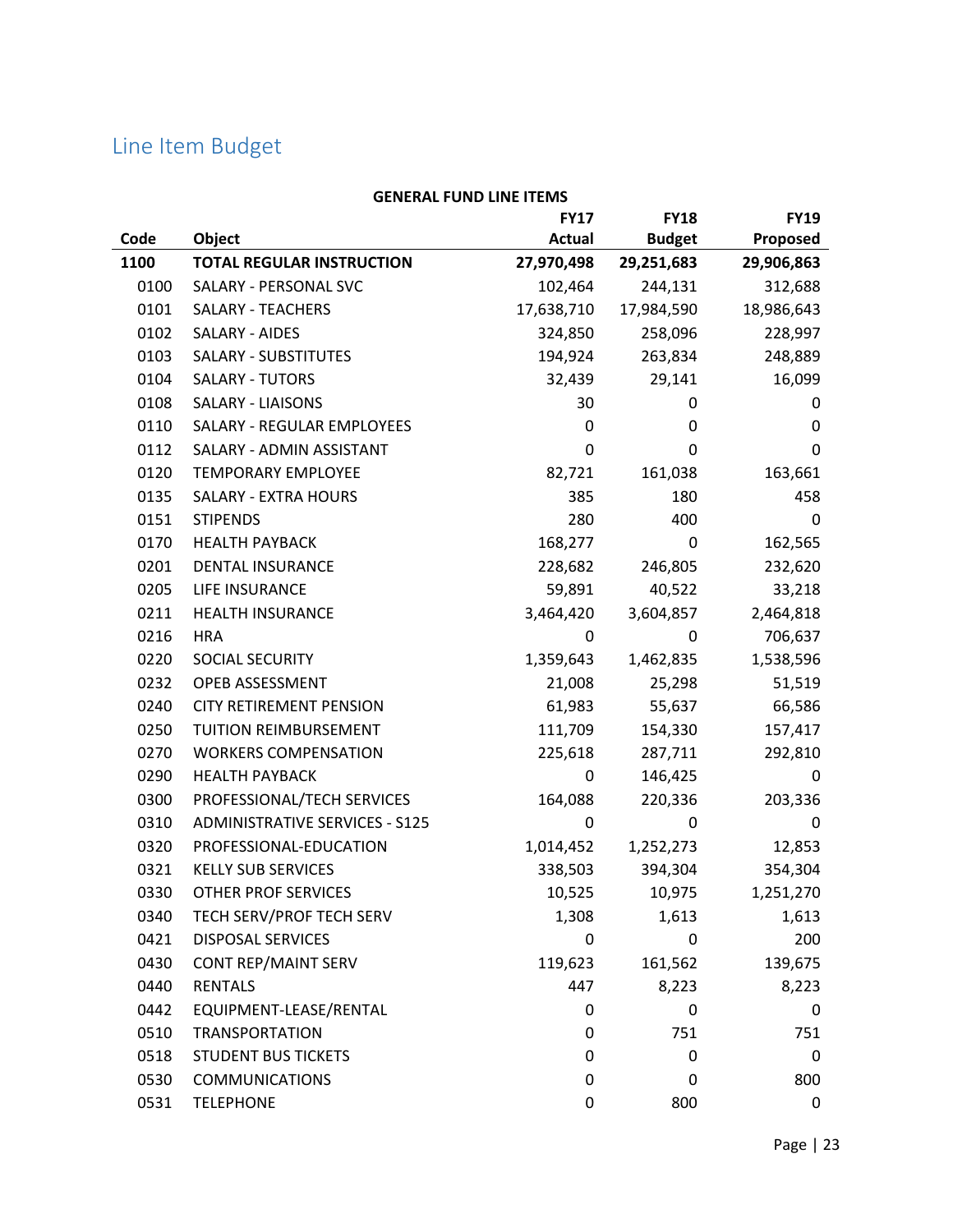|      |                                      | <b>FY17</b>   | <b>FY18</b>   | <b>FY19</b> |
|------|--------------------------------------|---------------|---------------|-------------|
| Code | Object                               | <b>Actual</b> | <b>Budget</b> | Proposed    |
| 0540 | <b>ADVERTISING</b>                   | 0             | 0             | 0           |
| 0550 | PRINTING/BINDING                     | 5,601         | 17,983        | 17,983      |
| 0560 | TUITION SCHOOL CHOICE                | 11,730        | 45,000        | 45,000      |
| 0561 | <b>TUITION IN STATE</b>              | 0             | 0             | 0           |
| 0566 | TUITION INDEPENDENT SCHOOLS          | 0             | 0             | 0           |
| 0568 | TECH CTR TUIT PD BY STATE            | 604,358       | 590,447       | 640,812     |
| 0569 | <b>TECH CTR TUITION</b>              | 759,849       | 742,357       | 728,029     |
| 0580 | TRAVEL/CONF                          | 1,972         | 4,306         | 4,306       |
| 0590 | MISCELLANEOUS PURCH SERV             | 940           | 2,023         | 873         |
| 0600 | SUPPLIES/MATERIALS                   | 264,843       | 305,999       | 307,299     |
| 0610 | <b>MISC SUPPLIES</b>                 | 239           | 239           | 239         |
| 0626 | <b>GASOLINE</b>                      | 0             | 2,500         | 2,500       |
| 0630 | <b>FOOD</b>                          | 0             | 2,596         | 0           |
| 0640 | <b>BOOKS/PERIODICALS</b>             | 44,519        | 48,071        | 48,071      |
| 0650 | <b>AUDIOVISUAL MATERIALS</b>         | 16,558        | 22,964        | 22,964      |
| 0660 | <b>MANIPULATIVE DEVICES</b>          | 1,121         | 1,813         | 1,450       |
| 0670 | <b>COMPUTER SOFTWARE</b>             | 20,065        | 23,621        | 23,621      |
| 0673 | <b>SMALL EQUIPMENT</b>               | 505,792       | 413,826       | 415,202     |
| 0730 | <b>EQUIPMENT</b>                     | 0             | 0             | 0           |
| 0733 | <b>FURNITURE &amp; FIXTURES</b>      | 0             | 0             | 0           |
| 0810 | <b>DUES &amp; FEES</b>               | 5,934         | 11,270        | 11,270      |
| 0980 | PRIOR YEAR ADJUSTMENTS               | 0             | 0             | 0           |
| 1200 | <b>TOTAL SPECIAL ED. INSTRUCTION</b> | 11,658,763    | 13,419,671    | 13,422,522  |
| 0100 | SALARY - PERSONAL SVC                | 218,864       | 286,780       | 222,509     |
| 0101 | <b>SALARY - TEACHERS</b>             | 3,345,543     | 3,943,262     | 3,946,100   |
| 0102 | <b>SALARY - AIDES</b>                | 2,438,753     | 2,782,160     | 2,920,057   |
| 0103 | <b>SALARY - SUBSTITUTES</b>          | 16,945        | 30,425        | 30,425      |
| 0104 | <b>SALARY - TUTORS</b>               | 9,345         | 24,860        | 15,000      |
| 0105 | <b>SALARY - TRANSLATORS</b>          | 2,741         | 8,000         | 0           |
| 0108 | <b>SALARY - LIAISONS</b>             | 1,593         | 3,000         | 0           |
| 0110 | SALARY - REGULAR EMPLOYEES           | 0             | 0             | 0           |
| 0111 | SALARY - ADMIN/DIRECTOR              | 0             | 0             | 0           |
| 0120 | <b>TEMPORARY EMPLOYEE</b>            | 8,694         | 11,050        | 11,500      |
| 0130 | SALARY - OVERTIME                    | 0             | 0             | 0           |
| 0135 | <b>SALARY - EXTRA HOURS</b>          | 5,328         | 1,626         | 4,316       |
| 0140 | <b>20-20 RETIRED TEACHERS</b>        | 0             | 0             | 0           |
| 0151 | <b>STIPENDS</b>                      | 1,788         | 0             | 0           |
| 0170 | <b>HEALTH PAYBACK</b>                | 63,879        | 0             | 63,973      |
| 0201 | DENTAL INSURANCE                     | 72,108        | 98,140        | 75,237      |
| 0205 | LIFE INSURANCE                       | 13,031        | 20,174        | 13,812      |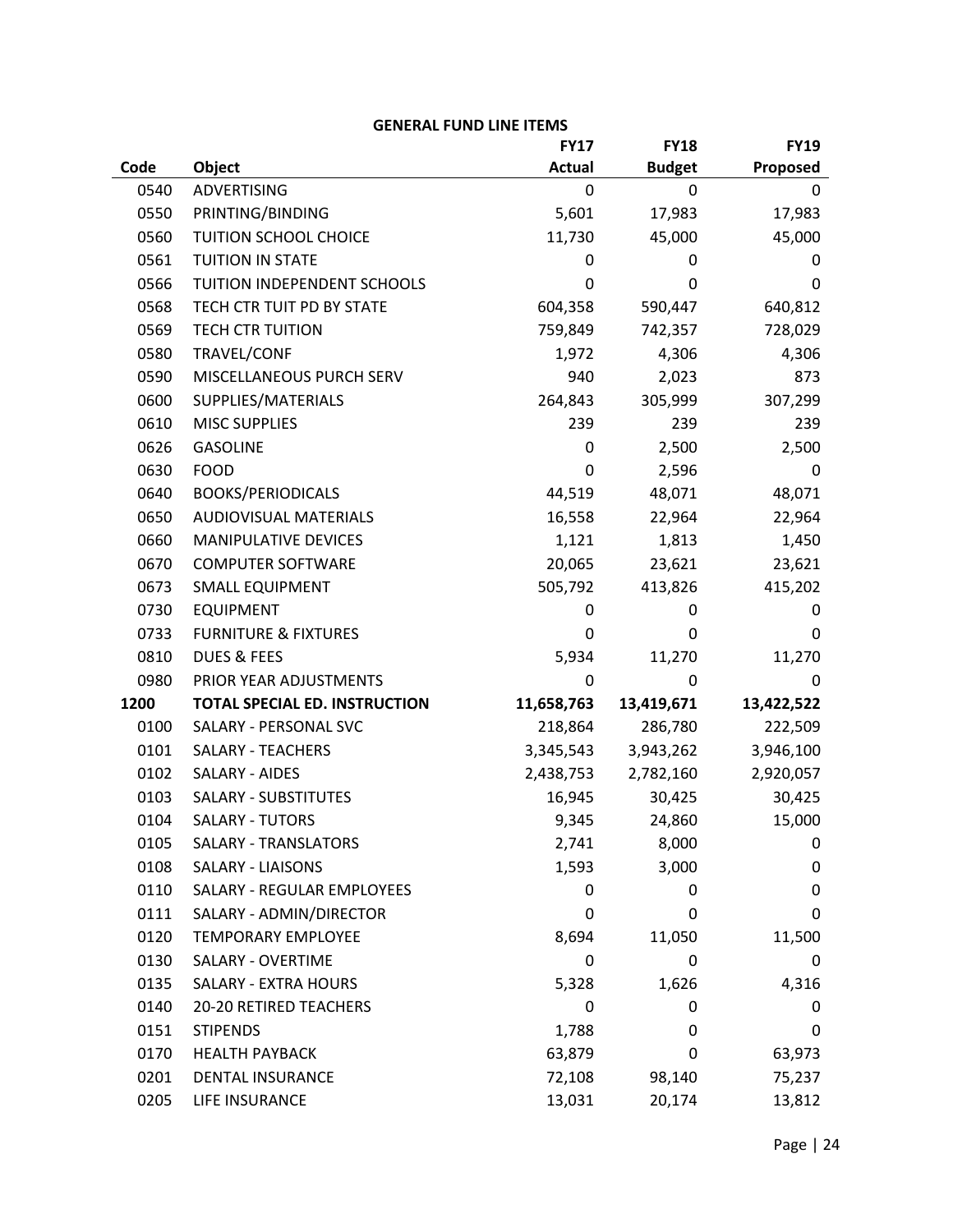|      | <b>OLINENAL FUND LINE ITEMP</b>  |               |               |             |
|------|----------------------------------|---------------|---------------|-------------|
|      |                                  | <b>FY17</b>   | <b>FY18</b>   | <b>FY19</b> |
| Code | Object                           | <b>Actual</b> | <b>Budget</b> | Proposed    |
| 0211 | <b>HEALTH INSURANCE</b>          | 1,274,047     | 1,633,676     | 924,902     |
| 0216 | <b>HRA</b>                       | 0             | 0             | 323,094     |
| 0220 | SOCIAL SECURITY                  | 449,147       | 545,894       | 551,462     |
| 0230 | RETIREMENT CONTRIBUTIONS         | 0             | 0             | 0           |
| 0232 | OPEB ASSESSMENT                  | 5,869         | 8,723         | 13,532      |
| 0240 | <b>CITY RETIREMENT PENSION</b>   | 72,547        | 78,574        | 115,661     |
| 0250 | TUITION REIMBURSEMENT            | 22,992        | 35,717        | 36,431      |
| 0270 | <b>WORKERS COMPENSATION</b>      | 74,216        | 107,008       | 106,105     |
| 0290 | <b>HEALTH PAYBACK</b>            | 0             | 87,597        | 0           |
| 0300 | PROFESSIONAL/TECH SERVICES       | 0             | 0             | 0           |
| 0321 | <b>KELLY SUB SERVICES</b>        | 108,915       | 107,745       | 87,745      |
| 0330 | <b>OTHER PROF SERVICES</b>       | 1,228,750     | 1,484,710     | 1,671,110   |
| 0400 | PURCH PROP/SERVICES              | 0             | 0             | 0           |
| 0421 | <b>DISPOSAL SERVICES</b>         | 140           | 50            | 50          |
| 0430 | CONT REP/MAINT SERV              | 0             | 0             | 0           |
| 0510 | <b>TRANSPORTATION</b>            | 15            | 0             | 0           |
| 0530 | <b>COMMUNICATIONS</b>            | 0             | 103           | 103         |
| 0540 | <b>ADVERTISING</b>               | 0             | 0             | 0           |
| 0566 | TUITION INDEPENDENT SCHOOLS      | 2,176,200     | 2,050,000     | 2,214,000   |
| 0580 | TRAVEL/CONF                      | 5,061         | 6,305         | 6,305       |
| 0590 | MISCELLANEOUS PURCH SERV         | 0             | 0             | 0           |
| 0592 | SERVICES PURCHASED FROM LEA      | 391           | 0             | 0           |
| 0600 | SUPPLIES/MATERIALS               | 27,668        | 40,777        | 47,327      |
| 0610 | <b>MISC SUPPLIES</b>             | 0             | 0             | 0           |
| 0630 | <b>FOOD</b>                      | 0             | 1,550         | 0           |
| 0640 | <b>BOOKS/PERIODICALS</b>         | 0             | 932           | 932         |
| 0660 | MANIPULATIVE DEVICES             | 0             | 2,310         | 2,310       |
| 0670 | <b>COMPUTER SOFTWARE</b>         | 4,954         | 5,080         | 5,080       |
| 0673 | SMALL EQUIPMENT                  | 2,215         | 10,893        | 10,893      |
| 0730 | <b>EQUIPMENT</b>                 | 6,849         | 0             | 0           |
| 0733 | <b>FURNITURE &amp; FIXTURES</b>  | 0             | 0             | 0           |
| 0810 | <b>DUES &amp; FEES</b>           | 174           | 2,550         | 2,550       |
| 0980 | PRIOR YEAR ADJUSTMENTS           | 0             | 0             | 0           |
| 1300 | <b>TOTAL TECH ED INSTRUCTION</b> | 0             | 11,330        | 0           |
| 0510 | <b>TRANSPORTATION</b>            | 0             | 11,330        | 0           |
| 1410 | TOTAL CO-CURRICULAR INSTRUCTION  | 145,159       | 153,290       | 160,184     |
| 0120 | <b>TEMPORARY EMPLOYEE</b>        | 129,516       | 131,424       | 137,934     |
| 0151 | <b>STIPENDS</b>                  | 0             | 0             | 0           |
| 0205 | LIFE INSURANCE                   | 0             | 74            | 0           |
| 0211 | HEALTH INSURANCE                 | 0             | 0             | 0           |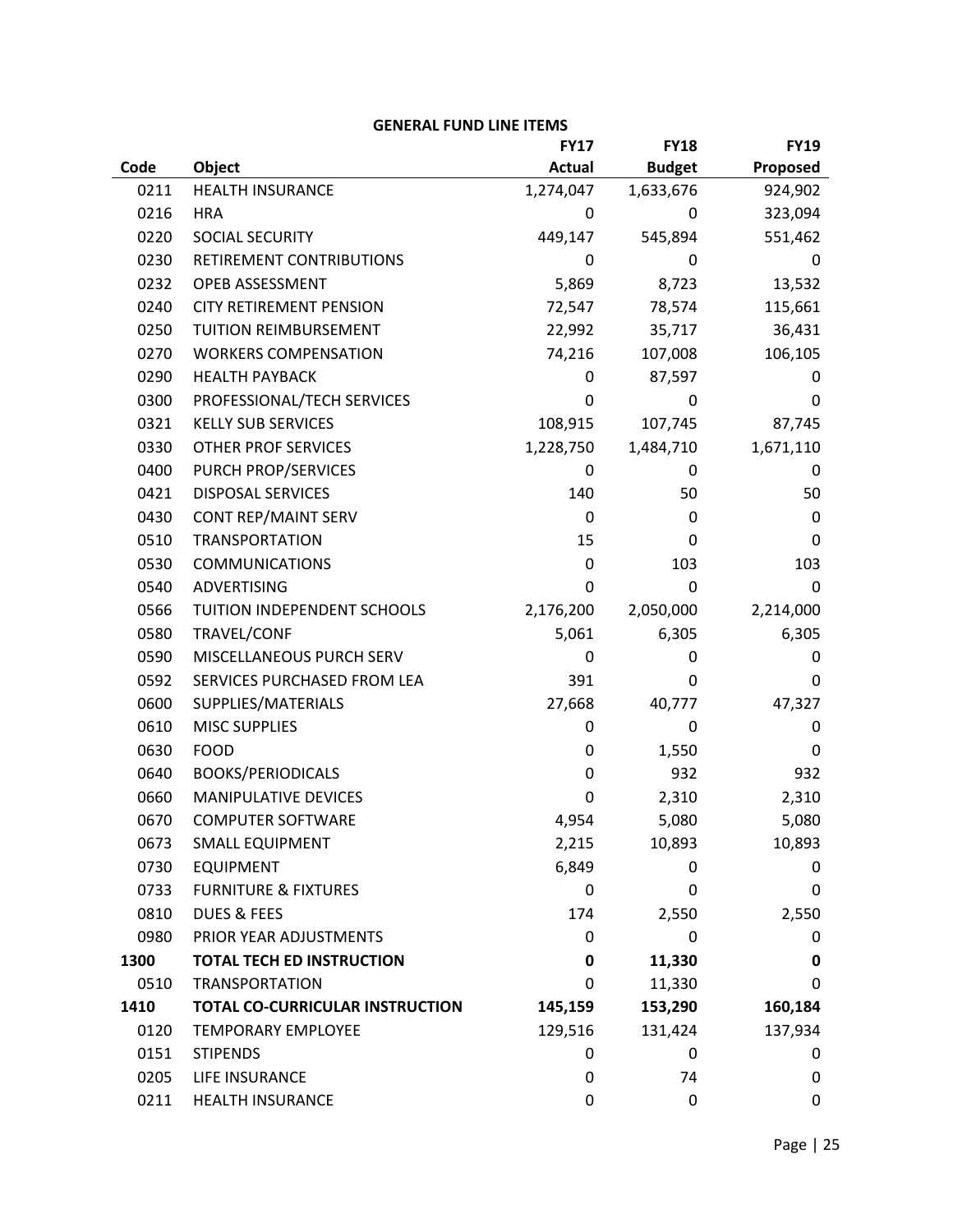|      |                                    | <b>FY17</b>   | <b>FY18</b>   | <b>FY19</b> |
|------|------------------------------------|---------------|---------------|-------------|
| Code | <b>Object</b>                      | <b>Actual</b> | <b>Budget</b> | Proposed    |
| 0220 | SOCIAL SECURITY                    | 9,663         | 10,054        | 10,552      |
| 0270 | <b>WORKERS COMPENSATION</b>        | 1,583         | 85            | 0           |
| 0300 | PROFESSIONAL/TECH SERVICES         | 0             | 3,900         | 3,900       |
| 0320 | PROFESSIONAL-EDUCATION             | 0             | 0             | 0           |
| 0330 | <b>OTHER PROF SERVICES</b>         | 393           | 393           | 393         |
| 0425 | <b>UNIFORMS</b>                    | 94            | 100           | 0           |
| 0430 | CONT REP/MAINT SERV                | 0             | 0             | 0           |
| 0442 | EQUIPMENT-LEASE/RENTAL             | 0             | 0             | 0           |
| 0510 | <b>TRANSPORTATION</b>              | 0             | 1,485         | 1,530       |
| 0550 | PRINTING/BINDING                   | 0             | 0             | 0           |
| 0590 | MISCELLANEOUS PURCH SERV           | 0             | 0             | 0           |
| 0600 | SUPPLIES/MATERIALS                 | 0             | 900           | 900         |
| 0673 | <b>SMALL EQUIPMENT</b>             | 3,296         | 4,000         | 4,100       |
| 0730 | <b>EQUIPMENT</b>                   | 0             | 0             | 0           |
| 0810 | <b>DUES &amp; FEES</b>             | 615           | 875           | 875         |
| 1420 | <b>TOTAL ATHLETICS INSTRUCTION</b> | 623,698       | 647,115       | 674,249     |
| 0100 | SALARY - PERSONAL SVC              | 19,890        | 0             | 25,608      |
| 0109 | SALARY - COACHES                   | 315,349       | 325,544       | 338,474     |
| 0111 | SALARY - ADMIN/DIRECTOR            | 65,485        | 65,485        | 68,461      |
| 0120 | <b>TEMPORARY EMPLOYEE</b>          | 22,499        | 25,256        | 24,540      |
| 0151 | <b>STIPENDS</b>                    | 0             | 0             | 0           |
| 0201 | <b>DENTAL INSURANCE</b>            | 461           | 475           | 461         |
| 0205 | LIFE INSURANCE                     | 147           | 147           | 0           |
| 0211 | <b>HEALTH INSURANCE</b>            | 7,675         | 7,828         | 5,600       |
| 0216 | <b>HRA</b>                         | 0             | 0             | 2,024       |
| 0220 | SOCIAL SECURITY                    | 32,273        | 31,846        | 34,967      |
| 0240 | <b>CITY RETIREMENT PENSION</b>     | 11,868        | 12,573        | 12,460      |
| 0260 | UNEMPLOYMENT COMPENSATION          | 0             | 0             | 0           |
| 0270 | <b>WORKERS COMPENSATION</b>        | 5,196         | 1,015         | 1,421       |
| 0300 | PROFESSIONAL/TECH SERVICES         | 58,759        | 57,866        | 60,039      |
| 0321 | <b>KELLY SUB SERVICES</b>          | 0             | 0             | 0           |
| 0330 | OTHER PROF SERVICES                | 180           | 250           | 5,850       |
| 0425 | <b>UNIFORMS</b>                    | 0             | 0             | 0           |
| 0430 | CONT REP/MAINT SERV                | 7,530         | 7,776         | 7,776       |
| 0440 | <b>RENTALS</b>                     | 17,735        | 22,000        | 22,000      |
| 0442 | EQUIPMENT-LEASE/RENTAL             | 0             | 0             | 0           |
| 0510 | <b>TRANSPORTATION</b>              | 0             | 0             | 0           |
| 0511 | TRANSPORTATION - PUBLIC VT LEA     | 0             | 0             | 0           |
| 0530 | <b>COMMUNICATIONS</b>              | 0             | 0             | 240         |
| 0531 | <b>TELEPHONE</b>                   | 0             | 240           | 0           |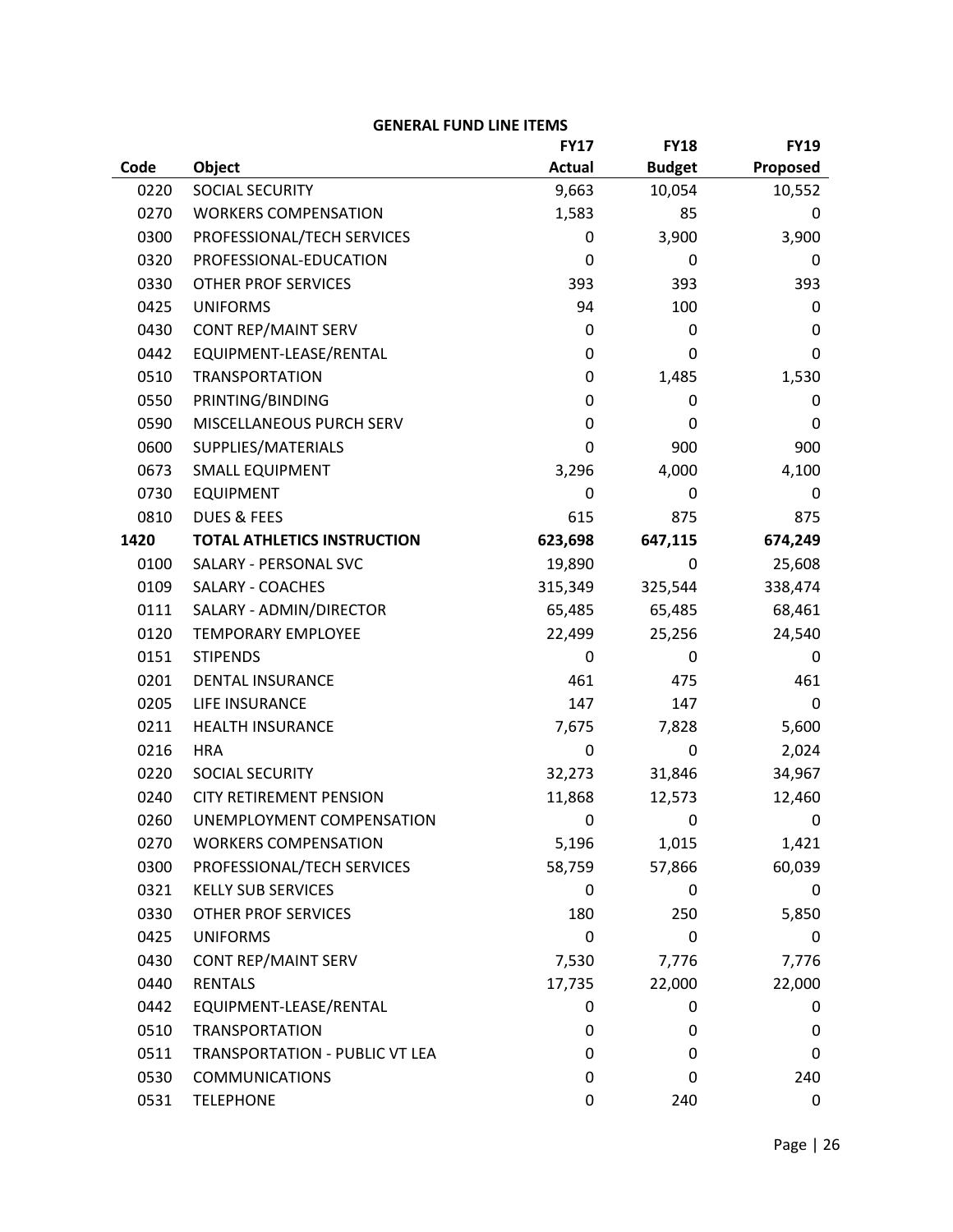|      | ALIJAL LAIAN FIIAF I I FIAI?      |               |               |             |
|------|-----------------------------------|---------------|---------------|-------------|
|      |                                   | <b>FY17</b>   | <b>FY18</b>   | <b>FY19</b> |
| Code | Object                            | <b>Actual</b> | <b>Budget</b> | Proposed    |
| 0580 | TRAVEL/CONF                       | 1,587         | 1,548         | 1,548       |
| 0590 | MISCELLANEOUS PURCH SERV          | 4,732         | 5,600         | 0           |
| 0600 | SUPPLIES/MATERIALS                | 23,190        | 34,968        | 35,018      |
| 0640 | <b>BOOKS/PERIODICALS</b>          | 0             | 0             | 0           |
| 0670 | <b>COMPUTER SOFTWARE</b>          | 0             | 0             | 0           |
| 0673 | <b>SMALL EQUIPMENT</b>            | 6,200         | 3,101         | 3,101       |
| 0720 | <b>REPAIRS</b>                    | 0             | 0             | 0           |
| 0730 | <b>EQUIPMENT</b>                  | 0             | 20,000        | 0           |
| 0810 | <b>DUES &amp; FEES</b>            | 22,942        | 23,598        | 24,660      |
| 1450 | <b>TOTAL AFTERSCHOOL PROGRAMS</b> | 140,944       | 32,955        | 39,821      |
| 0100 | SALARY - PERSONAL SVC             | 76,932        | 0             | 0           |
| 0101 | <b>SALARY - TEACHERS</b>          | 0             | 0             | 0           |
| 0108 | <b>SALARY - LIAISONS</b>          | 0             | 0             | 0           |
| 0110 | <b>SALARY - REGULAR EMPLOYEES</b> | 0             | 0             | 0           |
| 0111 | SALARY - ADMIN/DIRECTOR           | 0             | 0             | $\mathbf 0$ |
| 0112 | SALARY - ADMIN ASSISTANT          | 0             | 0             | $\mathbf 0$ |
| 0120 | <b>TEMPORARY EMPLOYEE</b>         | 2,010         | 0             | 0           |
| 0121 | TEMP SALARY TEACHERS              | 0             | 0             | $\mathbf 0$ |
| 0151 | <b>STIPENDS</b>                   | 0             | 0             | $\mathbf 0$ |
| 0170 | <b>HEALTH PAYBACK</b>             | 3,771         | 0             | $\mathbf 0$ |
| 0201 | <b>DENTAL INSURANCE</b>           | 664           | 0             | 0           |
| 0205 | LIFE INSURANCE                    | 188           | 0             | $\mathbf 0$ |
| 0211 | <b>HEALTH INSURANCE</b>           | 6,845         | 0             | $\mathbf 0$ |
| 0212 | <b>HEALTH INS - AIDES</b>         | 0             | 0             | $\mathbf 0$ |
| 0220 | SOCIAL SECURITY                   | 5,537         | 0             | 0           |
| 0240 | <b>CITY RETIREMENT PENSION</b>    | 13,584        | 0             | 0           |
| 0250 | TUITION REIMBURSEMENT             | 0             | 375           | 0           |
| 0260 | UNEMPLOYMENT COMPENSATION         | 0             | 0             | 0           |
| 0270 | <b>WORKERS COMPENSATION</b>       | 12            | 0             | 0           |
| 0290 | <b>HEALTH PAYBACK</b>             | 0             | 0             | 0           |
| 0300 | PROFESSIONAL/TECH SERVICES        | 640           | 0             | 0           |
| 0330 | OTHER PROF SERVICES               | 0             | 0             | 1,200       |
| 0440 | <b>RENTALS</b>                    | 1,025         | 90            | 0           |
| 0510 | <b>TRANSPORTATION</b>             | 0             | 0             | 0           |
| 0530 | <b>COMMUNICATIONS</b>             | 0             | 175           | 500         |
| 0531 | <b>TELEPHONE</b>                  | 7,351         | 7,000         | 8,000       |
| 0540 | <b>ADVERTISING</b>                | 270           | 320           | 3,000       |
| 0550 | PRINTING/BINDING                  | 433           | 565           | 900         |
| 0560 | TUITION SCHOOL CHOICE             | 0             | 0             | 0           |
| 0580 | TRAVEL/CONF                       | 67            | 177           | 0           |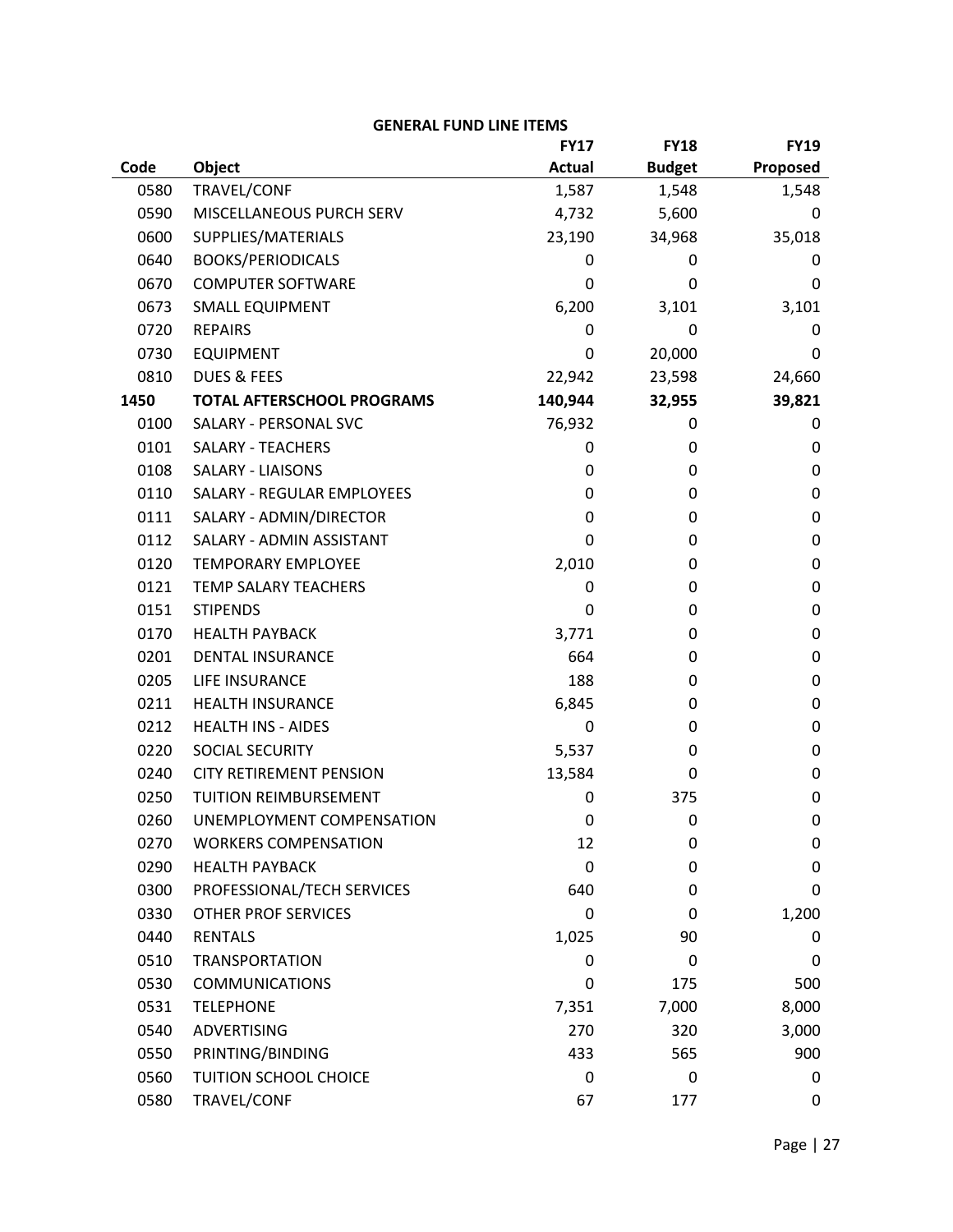|      |                                       | <b>FY17</b>   | <b>FY18</b>   | <b>FY19</b> |
|------|---------------------------------------|---------------|---------------|-------------|
| Code | Object                                | <b>Actual</b> | <b>Budget</b> | Proposed    |
| 0600 | SUPPLIES/MATERIALS                    | 16,166        | 16,671        | 16,921      |
| 0630 | <b>FOOD</b>                           | 0             | 0             | 0           |
| 0640 | <b>BOOKS/PERIODICALS</b>              | 0             | 0             | 0           |
| 0670 | <b>COMPUTER SOFTWARE</b>              | 4,500         | 6,500         | 7,200       |
| 0673 | <b>SMALL EQUIPMENT</b>                | 289           | 680           | 0           |
| 0730 | <b>EQUIPMENT</b>                      | 0             | 0             | 2,000       |
| 0810 | <b>DUES &amp; FEES</b>                | 662           | 402           | 100         |
| 0980 | PRIOR YEAR ADJUSTMENTS                | 0             | 0             | 0           |
| 1600 | <b>TOTAL CONTINUING EDUCATION</b>     | 0             | 0             | 0           |
| 0101 | <b>SALARY - TEACHERS</b>              | 0             | 0             | 0           |
| 1700 | <b>TOTAL SUMMER SCHOOL</b>            | 0             | 0             | 0           |
| 0100 | SALARY - PERSONAL SVC                 | 0             | 0             | 0           |
| 0101 | <b>SALARY - TEACHERS</b>              | 0             | 0             | 0           |
| 0108 | <b>SALARY - LIAISONS</b>              | 0             | 0             | 0           |
| 0120 | <b>TEMPORARY EMPLOYEE</b>             | 0             | 0             | 0           |
| 0220 | SOCIAL SECURITY                       | 0             | 0             | 0           |
| 0270 | <b>WORKERS COMPENSATION</b>           | 0             | 0             | 0           |
| 0518 | <b>STUDENT BUS TICKETS</b>            | 0             | 0             | 0           |
| 0580 | TRAVEL/CONF                           | 0             | 0             | 0           |
| 2100 | <b>TOTAL STUDENT SUPPORT SERVICES</b> | 332,264       | 376,290       | 580,683     |
| 0100 | SALARY - PERSONAL SVC                 | 51,978        | 51,850        | 56,938      |
| 0101 | <b>SALARY - TEACHERS</b>              | 111,630       | 111,735       | 133,517     |
| 0104 | <b>SALARY - TUTORS</b>                | 0             | 0             | 0           |
| 0108 | <b>SALARY - LIAISONS</b>              | 16,665        | 63,014        | 191,489     |
| 0120 | <b>TEMPORARY EMPLOYEE</b>             | 7,926         | 30,000        | 30,000      |
| 0130 | SALARY - OVERTIME                     | 0             | 0             | 0           |
| 0135 | <b>SALARY - EXTRA HOURS</b>           | 423           | 0             | 423         |
| 0151 | <b>STIPENDS</b>                       | 30            | 1,092         | 1,100       |
| 0170 | <b>HEALTH PAYBACK</b>                 | 5,244         | 0             | 2,032       |
| 0201 | <b>DENTAL INSURANCE</b>               | 1,518         | 3,777         | 6,563       |
| 0205 | LIFE INSURANCE                        | 343           | 813           | 1,101       |
| 0211 | HEALTH INSURANCE                      | 22,099        | 21,447        | 42,313      |
| 0216 | <b>HRA</b>                            | 0             | 0             | 15,607      |
| 0220 | SOCIAL SECURITY                       | 13,557        | 19,713        | 31,786      |
| 0240 | <b>CITY RETIREMENT PENSION</b>        | 54,654        | 18,562        | 13,474      |
| 0250 | TUITION REIMBURSEMENT                 | 975           | 0             | 0           |
| 0270 | <b>WORKERS COMPENSATION</b>           | 2,312         | 3,445         | 3,499       |
| 0300 | PROFESSIONAL/TECH SERVICES            | 0             | 0             | 0           |
| 0320 | PROFESSIONAL-EDUCATION                | 220           | 220           | 220         |
| 0321 | <b>KELLY SUB SERVICES</b>             | 0             | 0             | 0           |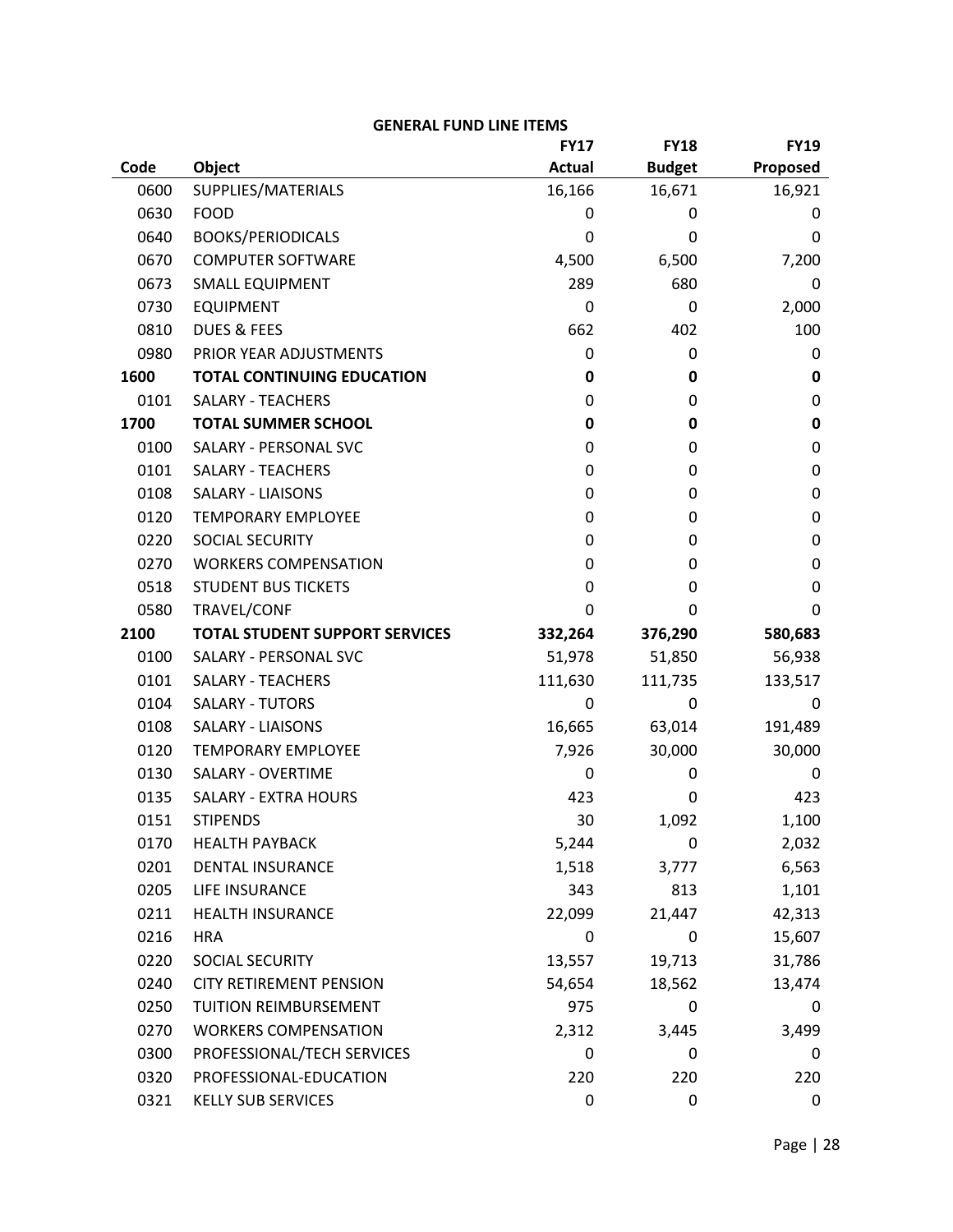|      |                                   | <b>FY17</b>   | <b>FY18</b>   | <b>FY19</b> |
|------|-----------------------------------|---------------|---------------|-------------|
| Code | Object                            | <b>Actual</b> | <b>Budget</b> | Proposed    |
| 0330 | <b>OTHER PROF SERVICES</b>        | 5,063         | 5,000         | 5,000       |
| 0530 | <b>COMMUNICATIONS</b>             | 0             | 0             | 8,000       |
| 0531 | <b>TELEPHONE</b>                  | 8,148         | 8,000         | 0           |
| 0550 | PRINTING/BINDING                  | 0             | 0             | 0           |
| 0580 | TRAVEL/CONF                       | 1,122         | 3,000         | 3,000       |
| 0600 | SUPPLIES/MATERIALS                | 27,680        | 34,108        | 34,108      |
| 0640 | <b>BOOKS/PERIODICALS</b>          | 75            | 243           | 243         |
| 0673 | <b>SMALL EQUIPMENT</b>            | 603           | 270           | 270         |
| 2110 | <b>TOTAL ATTENDANCE SERVICES</b>  | 108,264       | 113,218       | 111,603     |
| 0100 | SALARY - PERSONAL SVC             | 66,672        | 69,027        | 69,291      |
| 0112 | SALARY - ADMIN ASSISTANT          | 0             | 0             | 0           |
| 0170 | <b>HEALTH PAYBACK</b>             | 2,122         | 0             | 2,122       |
| 0201 | <b>DENTAL INSURANCE</b>           | 1,412         | 1,454         | 1,411       |
| 0205 | LIFE INSURANCE                    | 150           | 221           | 147         |
| 0211 | <b>HEALTH INSURANCE</b>           | 20,223        | 20,628        | 15,511      |
| 0216 | <b>HRA</b>                        | 0             | 0             | 3,956       |
| 0220 | SOCIAL SECURITY                   | 4,958         | 5,443         | 5,463       |
| 0240 | <b>CITY RETIREMENT PENSION</b>    | 11,908        | 13,253        | 12,611      |
| 0270 | <b>WORKERS COMPENSATION</b>       | 819           | 1,070         | 1,090       |
| 0290 | <b>HEALTH PAYBACK</b>             | 0             | 2,122         | 0           |
| 0530 | <b>COMMUNICATIONS</b>             | 0             | 0             | 0           |
| 0531 | <b>TELEPHONE</b>                  | 0             | 0             | 0           |
| 0550 | PRINTING/BINDING                  | 0             | 0             | 0           |
| 0580 | TRAVEL/CONF                       | 0             | 0             | 0           |
| 0600 | SUPPLIES/MATERIALS                | 0             | 0             | 0           |
| 0810 | <b>DUES &amp; FEES</b>            | 0             | 0             | 0           |
| 2113 | <b>TOTAL SOCIAL WORK SERVICES</b> | 127,307       | 134,000       | 134,000     |
| 0101 | SALARY - TEACHERS                 | 57,563        | 0             | 0           |
| 0201 | <b>DENTAL INSURANCE</b>           | 1,412         | 0             | 0           |
| 0205 | LIFE INSURANCE                    | 0             | 0             | 0           |
| 0211 | <b>HEALTH INSURANCE</b>           | 19,930        | 0             | 0           |
| 0220 | SOCIAL SECURITY                   | 4,077         | 0             | 0           |
| 0240 | <b>CITY RETIREMENT PENSION</b>    | 0             | 0             | 0           |
| 0250 | TUITION REIMBURSEMENT             | 325           | 0             | 0           |
| 0270 | <b>WORKERS COMPENSATION</b>       | 0             | 0             | 0           |
| 0300 | PROFESSIONAL/TECH SERVICES        | 44,000        | 134,000       | 134,000     |
| 2120 | <b>TOTAL GUIDANCE</b>             | 1,501,824     | 1,576,188     | 1,522,291   |
| 0101 | <b>SALARY - TEACHERS</b>          | 937,528       | 942,279       | 937,027     |
| 0103 | <b>SALARY - SUBSTITUTES</b>       | 0             | 20,800        | 20,800      |
| 0111 | SALARY - ADMIN/DIRECTOR           | 60,450        | 55,670        | 78,321      |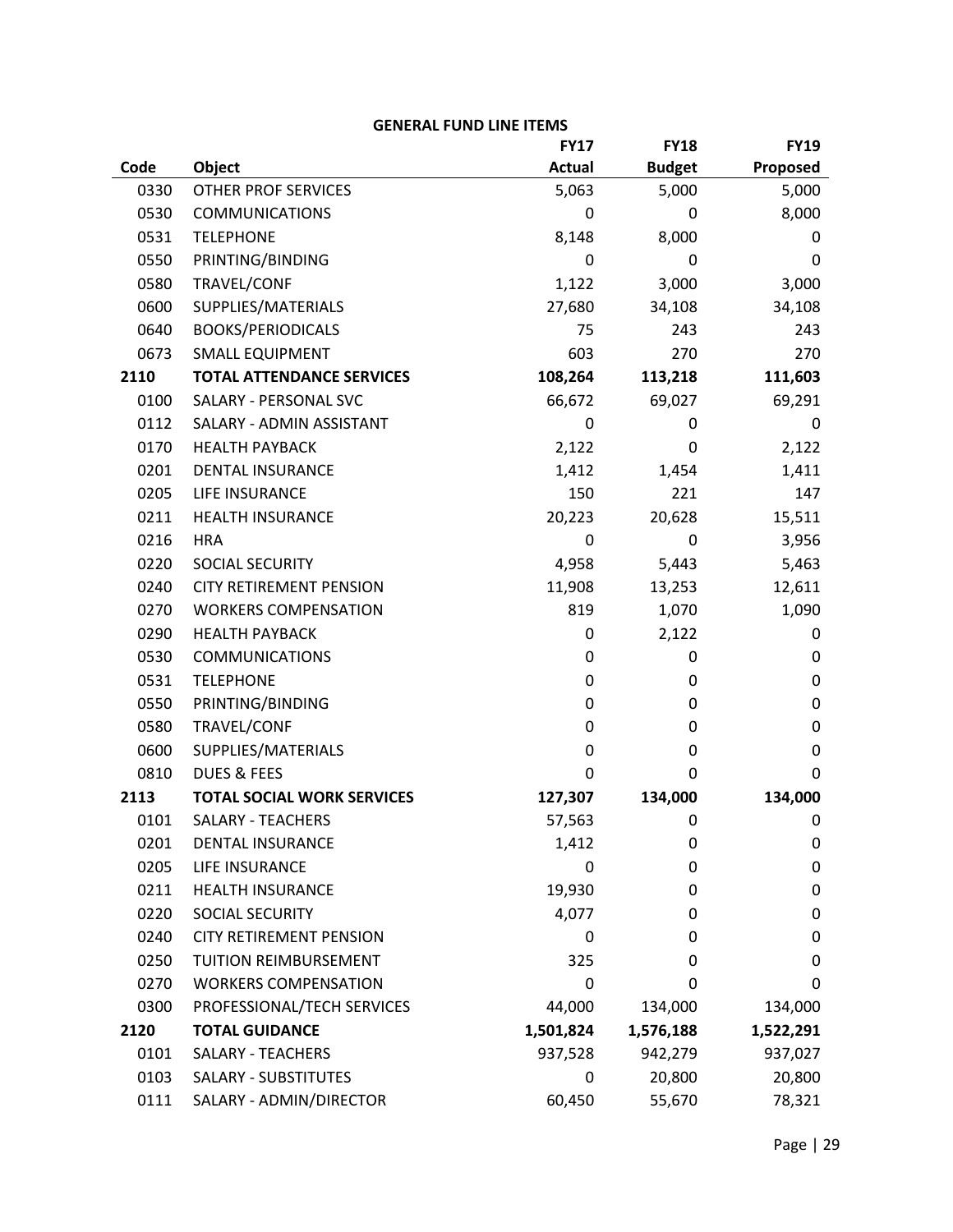|      |                                     | <b>FY17</b>   | <b>FY18</b>   | <b>FY19</b> |
|------|-------------------------------------|---------------|---------------|-------------|
| Code | Object                              | <b>Actual</b> | <b>Budget</b> | Proposed    |
| 0112 | SALARY - ADMIN ASSISTANT            | 134,702       | 148,125       | 145,707     |
| 0135 | SALARY - EXTRA HOURS                | 0             | 0             | 0           |
| 0151 | <b>STIPENDS</b>                     | 0             | 0             | 0           |
| 0170 | <b>HEALTH PAYBACK</b>               | 18,493        | 0             | 22,323      |
| 0201 | DENTAL INSURANCE                    | 9,800         | 11,388        | 12,915      |
| 0205 | LIFE INSURANCE                      | 2,215         | 2,499         | 1,911       |
| 0211 | HEALTH INSURANCE                    | 207,580       | 220,475       | 114,418     |
| 0216 | <b>HRA</b>                          | 0             | 0             | 32,568      |
| 0220 | SOCIAL SECURITY                     | 84,386        | 90,681        | 91,827      |
| 0232 | OPEB ASSESSMENT                     | 1,097         | 1,710         | 4,511       |
| 0240 | <b>CITY RETIREMENT PENSION</b>      | 18,120        | 25,926        | 21,581      |
| 0250 | TUITION REIMBURSEMENT               | 2,546         | 7,226         | 7,371       |
| 0270 | <b>WORKERS COMPENSATION</b>         | 13,907        | 17,693        | 17,789      |
| 0290 | <b>HEALTH PAYBACK</b>               | 0             | 18,493        | 0           |
| 0320 | PROFESSIONAL-EDUCATION              | 100           | 100           | 100         |
| 0330 | OTHER PROF SERVICES                 | 100           | $\mathbf 0$   | 0           |
| 0421 | <b>DISPOSAL SERVICES</b>            | 0             | 0             | 0           |
| 0580 | TRAVEL/CONF                         | 379           | 610           | 610         |
| 0590 | MISCELLANEOUS PURCH SERV            | 140           | 208           | 208         |
| 0600 | SUPPLIES/MATERIALS                  | 6,499         | 8,347         | 8,347       |
| 0640 | <b>BOOKS/PERIODICALS</b>            | 265           | 2,199         | 2,199       |
| 0670 | <b>COMPUTER SOFTWARE</b>            | 525           | 525           | 525         |
| 0673 | <b>SMALL EQUIPMENT</b>              | 736           | 0             | 0           |
| 0810 | <b>DUES &amp; FEES</b>              | 2,257         | 1,234         | 1,234       |
| 2121 | <b>TOTAL DIVERSITY &amp; EQUITY</b> | 152,891       | 188,817       | 222,310     |
| 0100 | SALARY - PERSONAL SVC               | 0             | 0             | 0           |
| 0111 | SALARY - ADMIN/DIRECTOR             | 91,178        | 91,178        | 95,322      |
| 0120 | <b>TEMPORARY EMPLOYEE</b>           | 250           | 0             | 0           |
| 0151 | <b>STIPENDS</b>                     | 0             | 14,000        | 0           |
| 0201 | DENTAL INSURANCE                    | 1,411         | 1,454         | 1,411       |
| 0205 | LIFE INSURANCE                      | 147           | 147           | 147         |
| 0211 | HEALTH INSURANCE                    | 7,675         | 7,828         | 5,600       |
| 0216 | <b>HRA</b>                          | 0             | 0             | 3,450       |
| 0220 | SOCIAL SECURITY                     | 6,867         | 8,046         | 7,292       |
| 0240 | <b>CITY RETIREMENT PENSION</b>      | 16,524        | 17,506        | 17,349      |
| 0250 | TUITION REIMBURSEMENT               | 0             | 1,944         | 1,983       |
| 0270 | <b>WORKERS COMPENSATION</b>         | 1,123         | 1,413         | 1,456       |
| 0300 | PROFESSIONAL/TECH SERVICES          | 12,032        | 0             | 0           |
| 0320 | PROFESSIONAL-EDUCATION              | 2,285         | 22,000        | 73,000      |
| 0321 | <b>KELLY SUB SERVICES</b>           | 422           | 7,500         | 3,500       |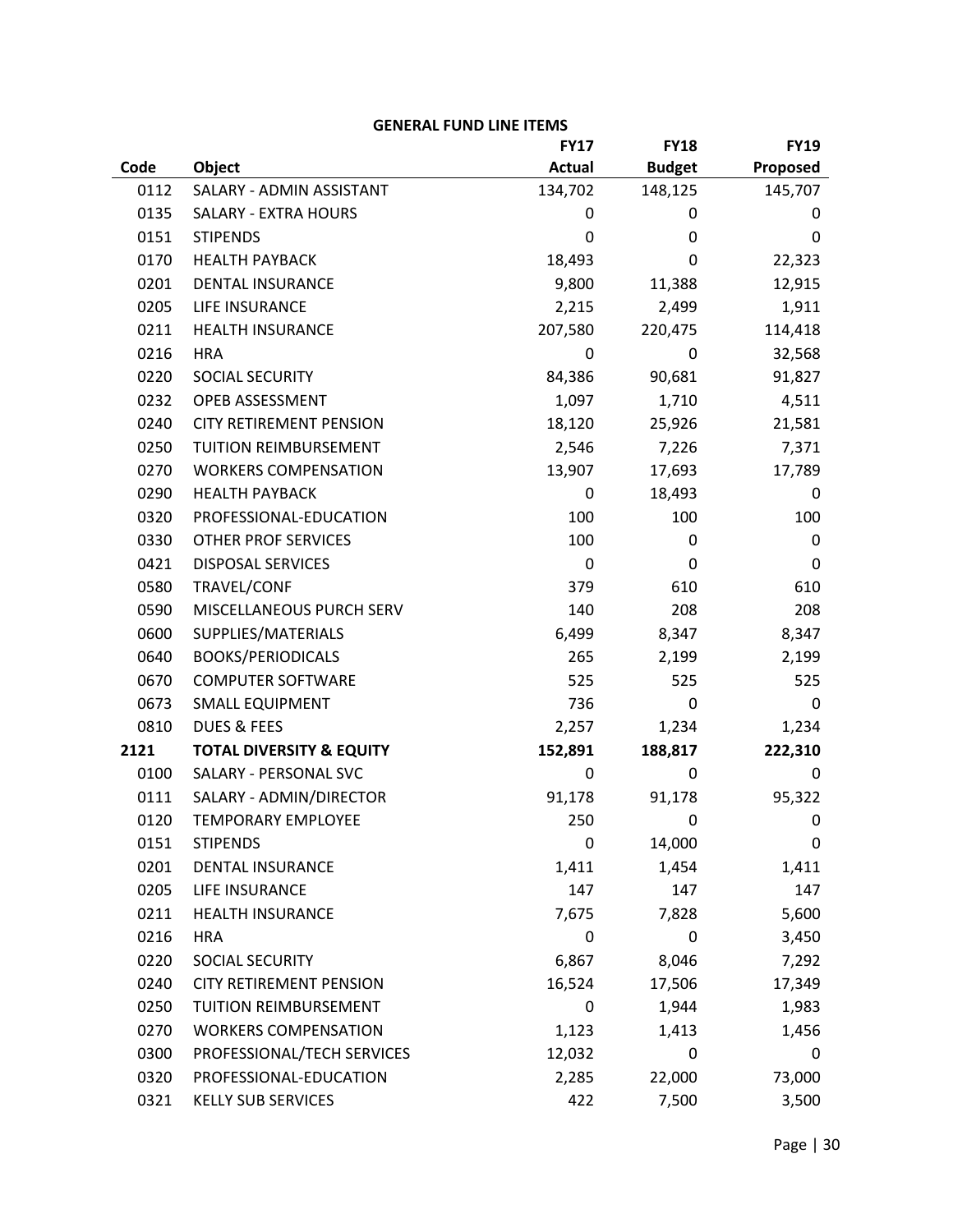|      |                                  | <b>FY17</b>   | <b>FY18</b>   | <b>FY19</b> |
|------|----------------------------------|---------------|---------------|-------------|
| Code | <b>Object</b>                    | <b>Actual</b> | <b>Budget</b> | Proposed    |
| 0469 | <b>MISCELLANEOUS</b>             | 0             | 0             | 0           |
| 0530 | <b>COMMUNICATIONS</b>            | 0             | 0             | 2,500       |
| 0531 | <b>TELEPHONE</b>                 | 3,870         | 2,500         | 0           |
| 0540 | ADVERTISING                      | 0             | 0             | $\mathbf 0$ |
| 0580 | TRAVEL/CONF                      | 5,694         | 2,800         | 2,800       |
| 0600 | SUPPLIES/MATERIALS               | 1,222         | 5,000         | 1,000       |
| 0670 | <b>COMPUTER SOFTWARE</b>         | 0             | 0             | 0           |
| 0673 | <b>SMALL EQUIPMENT</b>           | 0             | 2,500         | 2,500       |
| 0810 | <b>DUES &amp; FEES</b>           | 2,190         | 3,000         | 3,000       |
| 2123 | <b>TOTAL ASSESSMENT SERVICES</b> | 1,643         | 1,643         | 1,643       |
| 0120 | <b>TEMPORARY EMPLOYEE</b>        | 0             | 0             | 0           |
| 0220 | SOCIAL SECURITY                  | 0             | 0             | $\mathbf 0$ |
| 0270 | <b>WORKERS COMPENSATION</b>      | 0             | 0             | 0           |
| 0600 | SUPPLIES/MATERIALS               | 1,643         | 1,643         | 1,643       |
| 2130 | <b>TOTAL HEALTH SERVICES</b>     | 923,932       | 962,689       | 952,991     |
| 0100 | SALARY - PERSONAL SVC            | 25,995        | 25,995        | 27,162      |
| 0101 | <b>SALARY - TEACHERS</b>         | 645,178       | 640,405       | 684,735     |
| 0103 | <b>SALARY - SUBSTITUTES</b>      | 42,169        | 39,024        | 39,024      |
| 0120 | <b>TEMPORARY EMPLOYEE</b>        | 1,944         | 3,000         | 3,000       |
| 0151 | <b>STIPENDS</b>                  | 0             | 2,500         | 2,500       |
| 0170 | <b>HEALTH PAYBACK</b>            | 12,113        | 0             | 13,159      |
| 0201 | <b>DENTAL INSURANCE</b>          | 9,192         | 8,480         | 8,706       |
| 0205 | LIFE INSURANCE                   | 1,324         | 2,058         | 1,176       |
| 0211 | <b>HEALTH INSURANCE</b>          | 100,558       | 110,882       | 52,192      |
| 0216 | <b>HRA</b>                       | 0             | 0             | 16,229      |
| 0220 | SOCIAL SECURITY                  | 52,969        | 55,296        | 58,580      |
| 0232 | OPEB ASSESSMENT                  | 1,097         | 1,710         | 1,504       |
| 0240 | <b>CITY RETIREMENT PENSION</b>   | 4,711         | 4,991         | 4,944       |
| 0250 | TUITION REIMBURSEMENT            | 8,987         | 6,322         | 6,448       |
| 0270 | <b>WORKERS COMPENSATION</b>      | 8,782         | 10,329        | 10,753      |
| 0290 | <b>HEALTH PAYBACK</b>            | 0             | 11,905        | 0           |
| 0300 | PROFESSIONAL/TECH SERVICES       | 0             | 23,287        | 6,376       |
| 0320 | PROFESSIONAL-EDUCATION           | 0             | 0             | 0           |
| 0330 | <b>OTHER PROF SERVICES</b>       | 0             | 0             | $\mathbf 0$ |
| 0580 | TRAVEL/CONF                      | 0             | 0             | 0           |
| 0600 | SUPPLIES/MATERIALS               | 8,913         | 15,710        | 15,710      |
| 0640 | <b>BOOKS/PERIODICALS</b>         | 0             | 58            | 58          |
| 0673 | <b>SMALL EQUIPMENT</b>           | 0             | 736           | 736         |
| 0674 | <b>EQUIPMENT REPAIR</b>          | 0             | 0             | 0           |
| 0730 | <b>EQUIPMENT</b>                 | 0             | 0             | 0           |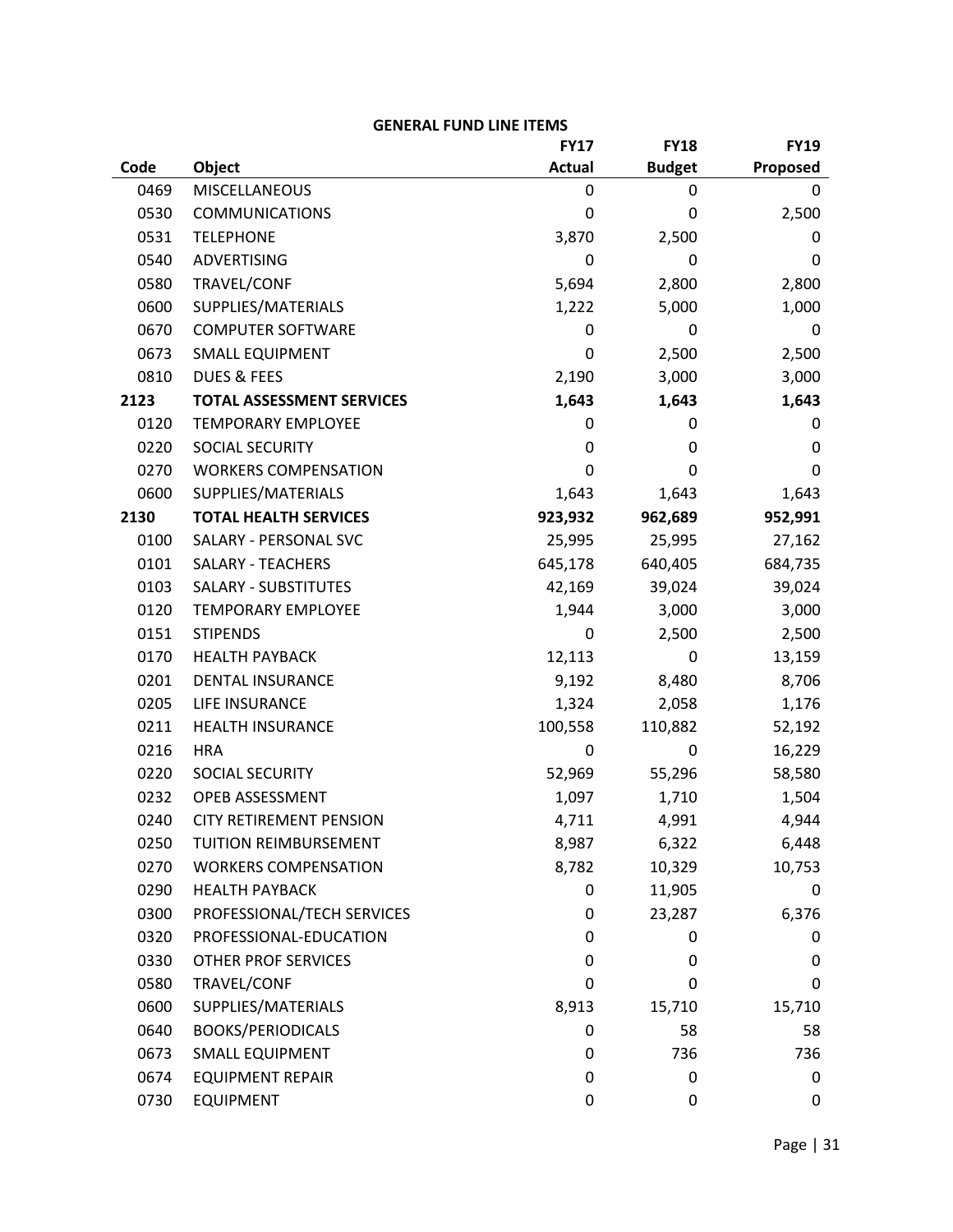|      |                                             | <b>FY17</b>   | <b>FY18</b>   | <b>FY19</b> |
|------|---------------------------------------------|---------------|---------------|-------------|
| Code | <b>Object</b>                               | <b>Actual</b> | <b>Budget</b> | Proposed    |
| 2140 | <b>TOTAL PSYCHOLOGICAL SERVICES</b>         | 747,991       | 850,182       | 820,243     |
| 0100 | SALARY - PERSONAL SVC                       | 0             | 0             | 0           |
| 0101 | <b>SALARY - TEACHERS</b>                    | 565,339       | 636,985       | 673,095     |
| 0103 | SALARY - SUBSTITUTES                        | 0             | 0             | 0           |
| 0111 | SALARY - ADMIN/DIRECTOR                     | 0             | 0             | 0           |
| 0170 | <b>HEALTH PAYBACK</b>                       | 1,074         | 0             | 3,839       |
| 0201 | <b>DENTAL INSURANCE</b>                     | 6,300         | 7,712         | 6,204       |
| 0205 | LIFE INSURANCE                              | 1,087         | 1,470         | 1,176       |
| 0211 | <b>HEALTH INSURANCE</b>                     | 102,405       | 133,226       | 45,916      |
| 0216 | <b>HRA</b>                                  | 0             | 0             | 17,388      |
| 0220 | SOCIAL SECURITY                             | 41,870        | 48,729        | 51,785      |
| 0232 | OPEB ASSESSMENT                             | 5,485         | 10,262        | 9,022       |
| 0250 | TUITION REIMBURSEMENT                       | 2,780         | 639           | 652         |
| 0270 | <b>WORKERS COMPENSATION</b>                 | 6,941         | 9,799         | 9,806       |
| 0300 | PROFESSIONAL/TECH SERVICES                  | 0             | 0             | 0           |
| 0320 | PROFESSIONAL-EDUCATION                      | 0             | 0             | 0           |
| 0330 | <b>OTHER PROF SERVICES</b>                  | 12,909        | 0             | 0           |
| 0530 | <b>COMMUNICATIONS</b>                       | 0             | 0             | 1,360       |
| 0531 | <b>TELEPHONE</b>                            | 0             | 1,360         | 0           |
| 0600 | SUPPLIES/MATERIALS                          | 1,800         | 0             | 0           |
| 2150 | <b>TOTAL SPEECH &amp; LANGUAGE SERVICES</b> | 1,331,866     | 1,731,594     | 1,528,216   |
| 0100 | SALARY - PERSONAL SVC                       | 66,542        | 93,431        | 73,324      |
| 0101 | <b>SALARY - TEACHERS</b>                    | 818,979       | 1,024,331     | 949,419     |
| 0102 | SALARY - AIDES                              | 0             | 0             | 0           |
| 0103 | <b>SALARY - SUBSTITUTES</b>                 | 10,319        | 15,600        | 15,600      |
| 0120 | <b>TEMPORARY EMPLOYEE</b>                   | 0             | 0             | 0           |
| 0151 | <b>STIPENDS</b>                             | 0             | 0             | 0           |
| 0170 | <b>HEALTH PAYBACK</b>                       | 15,172        | 0             | 16,349      |
| 0201 | DENTAL INSURANCE                            | 10,372        | 15,235        | 14,000      |
| 0205 | LIFE INSURANCE                              | 1,979         | 2,940         | 2,352       |
| 0211 | <b>HEALTH INSURANCE</b>                     | 137,292       | 244,378       | 107,367     |
| 0216 | <b>HRA</b>                                  | 0             | 0             | 36,892      |
| 0220 | SOCIAL SECURITY                             | 67,425        | 87,537        | 137,282     |
| 0232 | OPEB ASSESSMENT                             | 5,485         | 11,843        | 13,532      |
| 0240 | <b>CITY RETIREMENT PENSION</b>              | 12,818        | 11,113        | 13,979      |
| 0250 | TUITION REIMBURSEMENT                       | 9,568         | 9,368         | 9,555       |
| 0270 | <b>WORKERS COMPENSATION</b>                 | 10,990        | 17,093        | 15,456      |
| 0290 | <b>HEALTH PAYBACK</b>                       | 0             | 10,919        | 0           |
| 0300 | PROFESSIONAL/TECH SERVICES                  | 9,052         | 20,750        | 20,750      |
| 0321 | <b>KELLY SUB SERVICES</b>                   | 0             | 0             | 0           |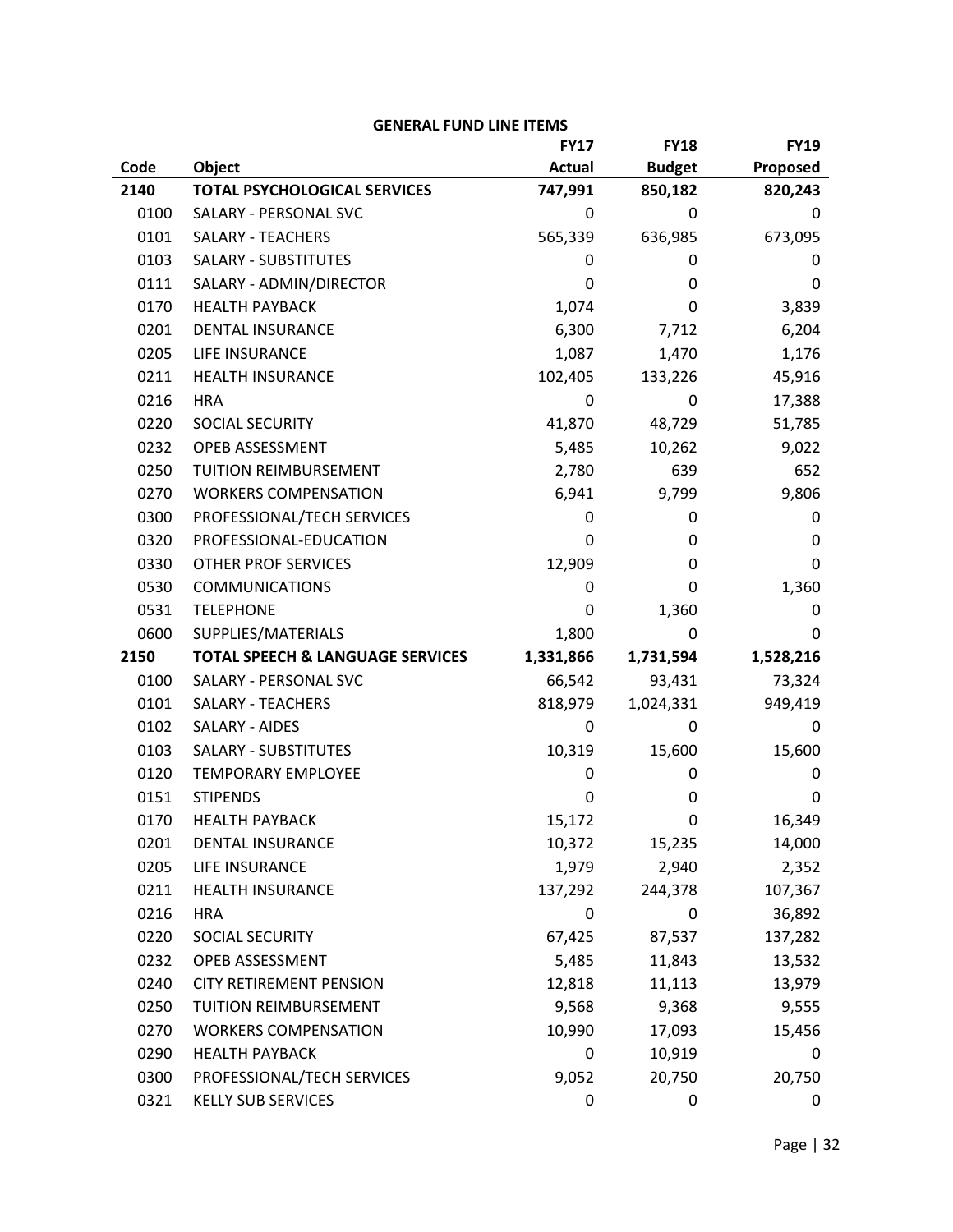|      |                                     | <b>FY17</b>   | <b>FY18</b>   | <b>FY19</b> |
|------|-------------------------------------|---------------|---------------|-------------|
| Code | Object                              | <b>Actual</b> | <b>Budget</b> | Proposed    |
| 0330 | <b>OTHER PROF SERVICES</b>          | 146,423       | 155,000       | 90,300      |
| 0430 | CONT REP/MAINT SERV                 | 0             | 0             | 0           |
| 0580 | TRAVEL/CONF                         | 130           | 673           | 673         |
| 0600 | SUPPLIES/MATERIALS                  | 9,318         | 9,084         | 9,084       |
| 0673 | <b>SMALL EQUIPMENT</b>              | 0             | 2,300         | 2,300       |
| 0730 | <b>EQUIPMENT</b>                    | 0             | 0             | 0           |
| 0980 | PRIOR YEAR ADJUSTMENTS              | 0             | 0             | 0           |
| 2160 | <b>TOTAL OCCUPATIONAL THERAPY</b>   | 125,346       | 210,191       | 127,482     |
| 0100 | SALARY - PERSONAL SVC               | 77,987        | 125,950       | 82,420      |
| 0101 | <b>SALARY - TEACHERS</b>            | 1,800         | 2,800         | 0           |
| 0151 | <b>STIPENDS</b>                     | 1,800         | 0             | 0           |
| 0201 | <b>DENTAL INSURANCE</b>             | 1,367         | 2,908         | 1,411       |
| 0205 | LIFE INSURANCE                      | 127           | 294           | 147         |
| 0211 | <b>HEALTH INSURANCE</b>             | 20,223        | 41,255        | 15,511      |
| 0216 | <b>HRA</b>                          | 0             | 0             | 3,956       |
| 0220 | SOCIAL SECURITY                     | 5,956         | 9,849         | 6,305       |
| 0240 | <b>CITY RETIREMENT PENSION</b>      | 14,134        | 24,182        | 15,000      |
| 0270 | <b>WORKERS COMPENSATION</b>         | 980           | 1,952         | 1,731       |
| 0580 | TRAVEL/CONF                         | 973           | 1,000         | 1,000       |
| 0600 | SUPPLIES/MATERIALS                  | 0             | 0             | 0           |
| 0673 | <b>SMALL EQUIPMENT</b>              | 0             | 0             | 0           |
| 2190 | <b>TOTAL PHYSICAL THERAPY</b>       | 62,029        | 91,379        | 68,919      |
| 0100 | SALARY - PERSONAL SVC               | 45,598        | 65,661        | 47,670      |
| 0101 | <b>SALARY - TEACHERS</b>            | 810           | 810           | 0           |
| 0151 | <b>STIPENDS</b>                     | 850           | 0             | 0           |
| 0201 | DENTAL INSURANCE                    | 1,025         | 1,178         | 1,059       |
| 0205 | LIFE INSURANCE                      | 95            | 119           | 110         |
| 0211 | <b>HEALTH INSURANCE</b>             | 8,960         | 16,708        | 11,634      |
| 0216 | <b>HRA</b>                          | 0             | 0             | 2,967       |
| 0220 | SOCIAL SECURITY                     | 3,176         | 5,085         | 3,647       |
| 0240 | <b>CITY RETIREMENT PENSION</b>      | 0             | 0             | 0           |
| 0270 | <b>WORKERS COMPENSATION</b>         | 570           | 1,018         | 1,033       |
| 0580 | TRAVEL/CONF                         | 756           | 300           | 300         |
| 0600 | SUPPLIES/MATERIALS                  | 189           | 500           | 500         |
| 2200 | <b>TOTAL INSTRUCTIONAL SUPPORTS</b> | 5,873         | 3,600         | 4,677       |
| 0103 | <b>SALARY - SUBSTITUTES</b>         | 0             | 0             | 0           |
| 0151 | <b>STIPENDS</b>                     | 1,000         | 0             | 1,000       |
| 0205 | LIFE INSURANCE                      | 0             | 0             | 0           |
| 0220 | SOCIAL SECURITY                     | 77            | 0             | 77          |
| 0270 | <b>WORKERS COMPENSATION</b>         | 0             | 0             | 0           |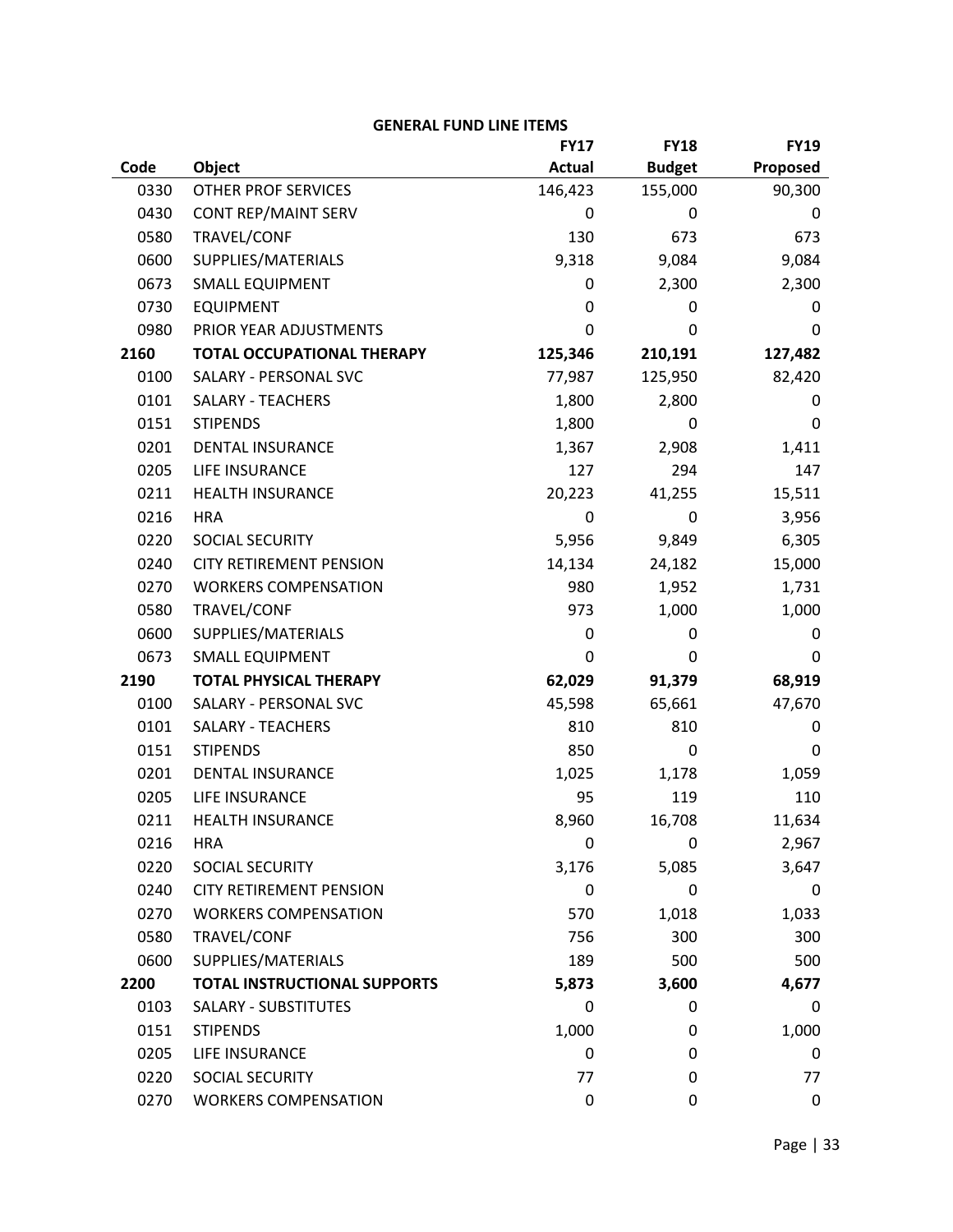|      |                                 | <b>FY17</b>   | <b>FY18</b>   | <b>FY19</b> |
|------|---------------------------------|---------------|---------------|-------------|
| Code | Object                          | <b>Actual</b> | <b>Budget</b> | Proposed    |
| 0320 | PROFESSIONAL-EDUCATION          | 0             | 0             | 0           |
| 0330 | <b>OTHER PROF SERVICES</b>      | 3,150         | 0             | 0           |
| 0600 | SUPPLIES/MATERIALS              | 1,646         | 3,600         | 3,600       |
| 2210 | TOTAL CURRICULUM/STAFF TRAINING | 956,233       | 1,026,388     | 1,290,861   |
| 0100 | SALARY - PERSONAL SVC           | 24,677        | 24,676        | 71,798      |
| 0101 | <b>SALARY - TEACHERS</b>        | 116,616       | 116,616       | 215,934     |
| 0103 | <b>SALARY - SUBSTITUTES</b>     | 0             | 0             | 0           |
| 0109 | SALARY - COACHES                | 0             | 0             | 0           |
| 0111 | SALARY - ADMIN/DIRECTOR         | 200,441       | 197,380       | 219,811     |
| 0112 | SALARY - ADMIN ASSISTANT        | 52,436        | 52,436        | 54,689      |
| 0120 | <b>TEMPORARY EMPLOYEE</b>       | 0             | 20,000        | 20,000      |
| 0151 | <b>STIPENDS</b>                 | 75,840        | 74,209        | 113,059     |
| 0170 | <b>HEALTH PAYBACK</b>           | 8,258         | 0             | 5,056       |
| 0201 | <b>DENTAL INSURANCE</b>         | 6,223         | 6,410         | 7,095       |
| 0205 | LIFE INSURANCE                  | 685           | 676           | 706         |
| 0211 | <b>HEALTH INSURANCE</b>         | 37,332        | 33,843        | 47,543      |
| 0216 | <b>HRA</b>                      | 0             | 0             | 14,343      |
| 0220 | SOCIAL SECURITY                 | 35,722        | 38,815        | 53,577      |
| 0240 | <b>CITY RETIREMENT PENSION</b>  | 52,769        | 30,786        | 30,485      |
| 0250 | TUITION REIMBURSEMENT           | 1,887         | 0             | 0           |
| 0270 | <b>WORKERS COMPENSATION</b>     | 4,840         | 5,405         | 6,195       |
| 0290 | <b>HEALTH PAYBACK</b>           | 0             | 22,065        | 0           |
| 0300 | PROFESSIONAL/TECH SERVICES      | 46,911        | 80,125        | 50,125      |
| 0320 | PROFESSIONAL-EDUCATION          | 94,058        | 61,202        | 61,202      |
| 0321 | <b>KELLY SUB SERVICES</b>       | 15,838        | 14,305        | 14,305      |
| 0330 | <b>OTHER PROF SERVICES</b>      | 82,819        | 97,942        | 95,442      |
| 0430 | CONT REP/MAINT SERV             | 0             | 0             | 0           |
| 0440 | <b>RENTALS</b>                  | 1,425         | 800           | 800         |
| 0530 | <b>COMMUNICATIONS</b>           | 0             | 175           | 2,425       |
| 0531 | <b>TELEPHONE</b>                | 2,014         | 2,250         | 0           |
| 0550 | PRINTING/BINDING                | 660           | 1,245         | 1,245       |
| 0580 | TRAVEL/CONF                     | 7,087         | 16,200        | 16,200      |
| 0600 | SUPPLIES/MATERIALS              | 20,041        | 44,347        | 59,347      |
| 0640 | <b>BOOKS/PERIODICALS</b>        | 33,949        | 48,800        | 88,800      |
| 0670 | <b>COMPUTER SOFTWARE</b>        | 11,118        | 3,775         | 3,775       |
| 0673 | <b>SMALL EQUIPMENT</b>          | 6,537         | 6,989         | 6,989       |
| 0730 | <b>EQUIPMENT</b>                | 0             | 0             | 0           |
| 0733 | <b>FURNITURE &amp; FIXTURES</b> | 0             | 0             | 0           |
| 0810 | <b>DUES &amp; FEES</b>          | 16,052        | 24,916        | 29,916      |
| 2220 | <b>TOTAL LIBRARY/MEDIA</b>      | 974,282       | 1,115,838     | 1,144,928   |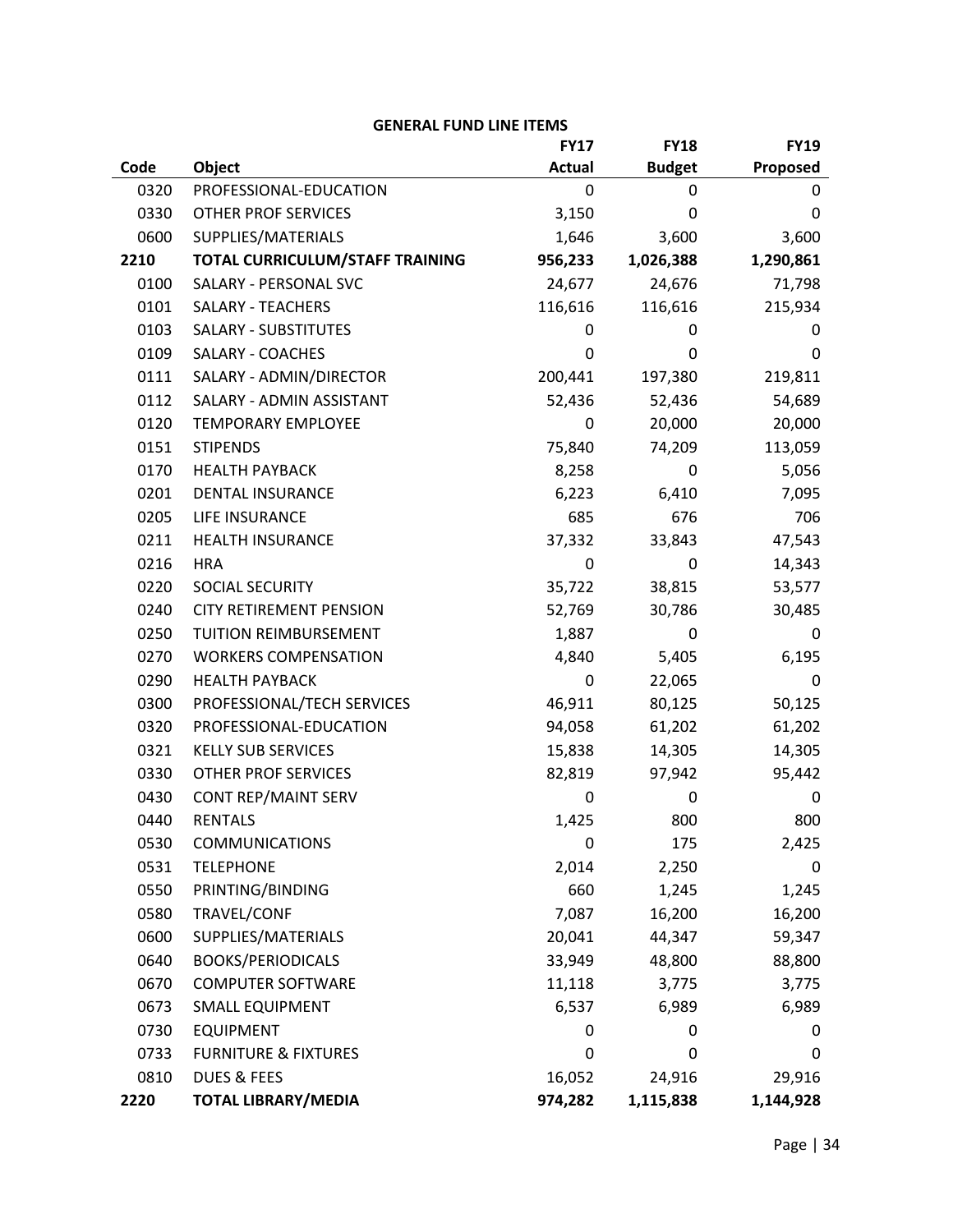|      |                                   | <b>FY17</b>   | <b>FY18</b>   | <b>FY19</b> |
|------|-----------------------------------|---------------|---------------|-------------|
| Code | Object                            | <b>Actual</b> | <b>Budget</b> | Proposed    |
| 0100 | SALARY - PERSONAL SVC             | 0             | 0             | 0           |
| 0101 | <b>SALARY - TEACHERS</b>          | 563,304       | 654,272       | 675,798     |
| 0102 | SALARY - AIDES                    | 129,366       | 129,245       | 137,340     |
| 0103 | <b>SALARY - SUBSTITUTES</b>       | 221           | 210           | 210         |
| 0170 | <b>HEALTH PAYBACK</b>             | 11,710        | 0             | 11,241      |
| 0201 | <b>DENTAL INSURANCE</b>           | 7,145         | 9,429         | 10,076      |
| 0205 | LIFE INSURANCE                    | 1,678         | 1,767         | 1,397       |
| 0211 | <b>HEALTH INSURANCE</b>           | 112,249       | 141,157       | 103,765     |
| 0216 | <b>HRA</b>                        | 0             | 0             | 33,212      |
| 0220 | SOCIAL SECURITY                   | 52,139        | 61,197        | 63,081      |
| 0232 | OPEB ASSESSMENT                   | 0             | 0             | 1,504       |
| 0240 | <b>CITY RETIREMENT PENSION</b>    | 21,478        | 13,599        | 18,515      |
| 0250 | TUITION REIMBURSEMENT             | 762           | 2,376         | 2,424       |
| 0270 | <b>WORKERS COMPENSATION</b>       | 8,507         | 12,145        | 12,211      |
| 0290 | <b>HEALTH PAYBACK</b>             | 0             | 16,239        | 0           |
| 0321 | <b>KELLY SUB SERVICES</b>         | 0             | 106           | 106         |
| 0330 | OTHER PROF SERVICES               | 250           | 250           | 250         |
| 0430 | CONT REP/MAINT SERV               | 11,280        | 12,453        | 12,407      |
| 0580 | TRAVEL/CONF                       | 77            | 0             | 0           |
| 0590 | MISCELLANEOUS PURCH SERV          | 220           | 220           | 220         |
| 0600 | SUPPLIES/MATERIALS                | 10,889        | 12,060        | 12,060      |
| 0610 | <b>MISC SUPPLIES</b>              | 447           | 560           | 560         |
| 0640 | <b>BOOKS/PERIODICALS</b>          | 39,492        | 42,247        | 42,247      |
| 0650 | <b>AUDIOVISUAL MATERIALS</b>      | 2,409         | 5,094         | 5,094       |
| 0670 | <b>COMPUTER SOFTWARE</b>          | 544           | 1,015         | 1,015       |
| 0673 | SMALL EQUIPMENT                   | 0             | 0             | 0           |
| 0730 | <b>EQUIPMENT</b>                  | 0             | 0             | 0           |
| 0810 | <b>DUES &amp; FEES</b>            | 116           | 195           | 195         |
| 2223 | <b>TOTAL AUDIO VISUAL</b>         | 155,469       | 218,510       | 215,615     |
| 0100 | SALARY - PERSONAL SVC             | 98,497        | 135,400       | 151,530     |
| 0130 | SALARY - OVERTIME                 | 0             | 0             | 0           |
| 0201 | DENTAL INSURANCE                  | 2,009         | 2,908         | 2,823       |
| 0205 | LIFE INSURANCE                    | 213           | 294           | 294         |
| 0211 | <b>HEALTH INSURANCE</b>           | 28,779        | 41,255        | 15,511      |
| 0216 | <b>HRA</b>                        | 0             | 0             | 3,956       |
| 0220 | SOCIAL SECURITY                   | 6,911         | 10,358        | 11,592      |
| 0240 | <b>CITY RETIREMENT PENSION</b>    | 17,851        | 25,997        | 27,578      |
| 0270 | <b>WORKERS COMPENSATION</b>       | 1,209         | 2,099         | 2,130       |
| 0618 | <b>LAMPING LIGHT BULBS</b>        | 0             | 200           | 200         |
| 2225 | <b>TOTAL COMPUTER INSTRUCTION</b> | 731,389       | 858,307       | 842,887     |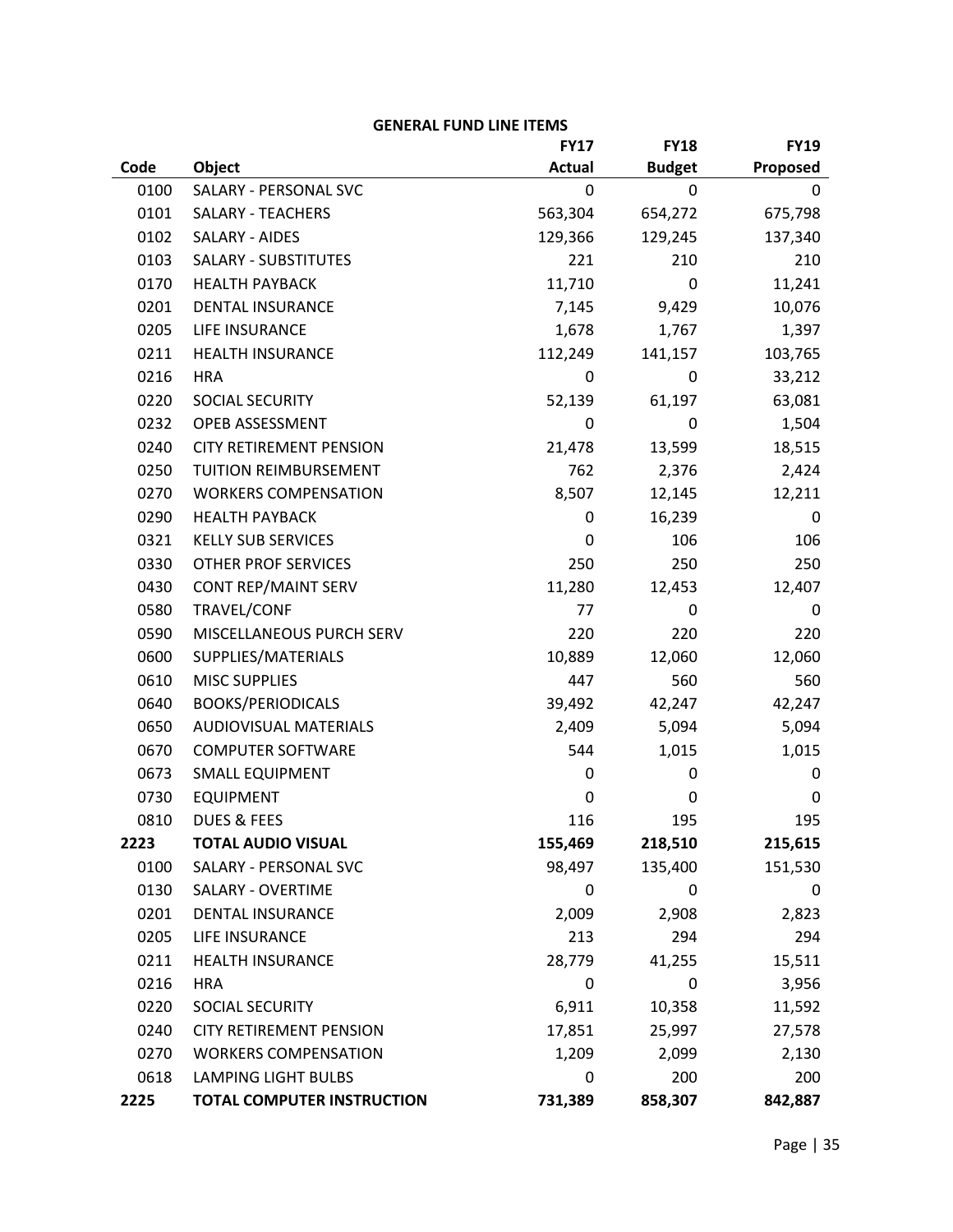|      |                                  | <b>FY17</b>   | <b>FY18</b>   | <b>FY19</b> |
|------|----------------------------------|---------------|---------------|-------------|
| Code | Object                           | <b>Actual</b> | <b>Budget</b> | Proposed    |
| 0100 | SALARY - PERSONAL SVC            | 442,222       | 502,781       | 505,197     |
| 0103 | <b>SALARY - SUBSTITUTES</b>      | 0             | 0             | 0           |
| 0120 | <b>TEMPORARY EMPLOYEE</b>        | 2,432         | 0             | 0           |
| 0151 | <b>STIPENDS</b>                  | 517           | 0             | 0           |
| 0170 | <b>HEALTH PAYBACK</b>            | 1,558         | 0             | 1,558       |
| 0201 | <b>DENTAL INSURANCE</b>          | 2,847         | 3,827         | 3,254       |
| 0205 | LIFE INSURANCE                   | 1,197         | 1,470         | 1,029       |
| 0211 | <b>HEALTH INSURANCE</b>          | 54,119        | 66,413        | 47,415      |
| 0216 | <b>HRA</b>                       | 0             | 0             | 15,640      |
| 0220 | SOCIAL SECURITY                  | 33,100        | 38,744        | 38,767      |
| 0240 | <b>CITY RETIREMENT PENSION</b>   | 78,754        | 96,534        | 84,810      |
| 0270 | <b>WORKERS COMPENSATION</b>      | 5,459         | 7,793         | 8,153       |
| 0290 | <b>HEALTH PAYBACK</b>            | 0             | 3,683         | 0           |
| 0320 | PROFESSIONAL-EDUCATION           | 9,073         | 13,000        | 13,000      |
| 0321 | <b>KELLY SUB SERVICES</b>        | 0             | 0             | 0           |
| 0340 | TECH SERV/PROF TECH SERV         | 0             | 0             | 0           |
| 0430 | CONT REP/MAINT SERV              | 44,660        | 37,000        | 37,000      |
| 0530 | <b>COMMUNICATIONS</b>            | 0             | 0             | 0           |
| 0600 | SUPPLIES/MATERIALS               | 5,274         | 8,963         | 8,963       |
| 0640 | <b>BOOKS/PERIODICALS</b>         | 22            | 500           | 500         |
| 0650 | <b>AUDIOVISUAL MATERIALS</b>     | 20,794        | 25,975        | 25,975      |
| 0670 | <b>COMPUTER SOFTWARE</b>         | 20,629        | 34,800        | 34,800      |
| 0673 | <b>SMALL EQUIPMENT</b>           | 0             | 0             | 0           |
| 0674 | <b>EQUIPMENT REPAIR</b>          | 3,145         | 11,825        | 11,825      |
| 0730 | <b>EQUIPMENT</b>                 | 0             | 0             | 0           |
| 0810 | <b>DUES &amp; FEES</b>           | 5,585         | 5,000         | 5,000       |
| 2229 | <b>TOTAL TECHNOLOGY SUPPORTS</b> | 197,893       | 187,326       | 48,079      |
| 0100 | SALARY - PERSONAL SVC            | 0             | 0             | 0           |
| 0111 | SALARY - ADMIN/DIRECTOR          | 114,148       | 114,148       | 0           |
| 0120 | <b>TEMPORARY EMPLOYEE</b>        | 0             | 0             | 0           |
| 0151 | <b>STIPENDS</b>                  | 0             | 0             | 0           |
| 0170 | <b>HEALTH PAYBACK</b>            | 1,821         | 0             | 0           |
| 0201 | <b>DENTAL INSURANCE</b>          | 1,187         | 898           | 0           |
| 0205 | LIFE INSURANCE                   | 147           | 147           | 0           |
| 0211 | <b>HEALTH INSURANCE</b>          | 17,226        | 15,387        | 0           |
| 0216 | <b>HRA</b>                       | 0             | $\mathbf 0$   | 0           |
| 0220 | SOCIAL SECURITY                  | 8,615         | 8,732         | 0           |
| 0250 | TUITION REIMBURSEMENT            | 0             | 1,944         | 1,983       |
| 0270 | <b>WORKERS COMPENSATION</b>      | 1,402         | 1,769         | 1,796       |
| 0300 | PROFESSIONAL/TECH SERVICES       | 0             | 0             | 0           |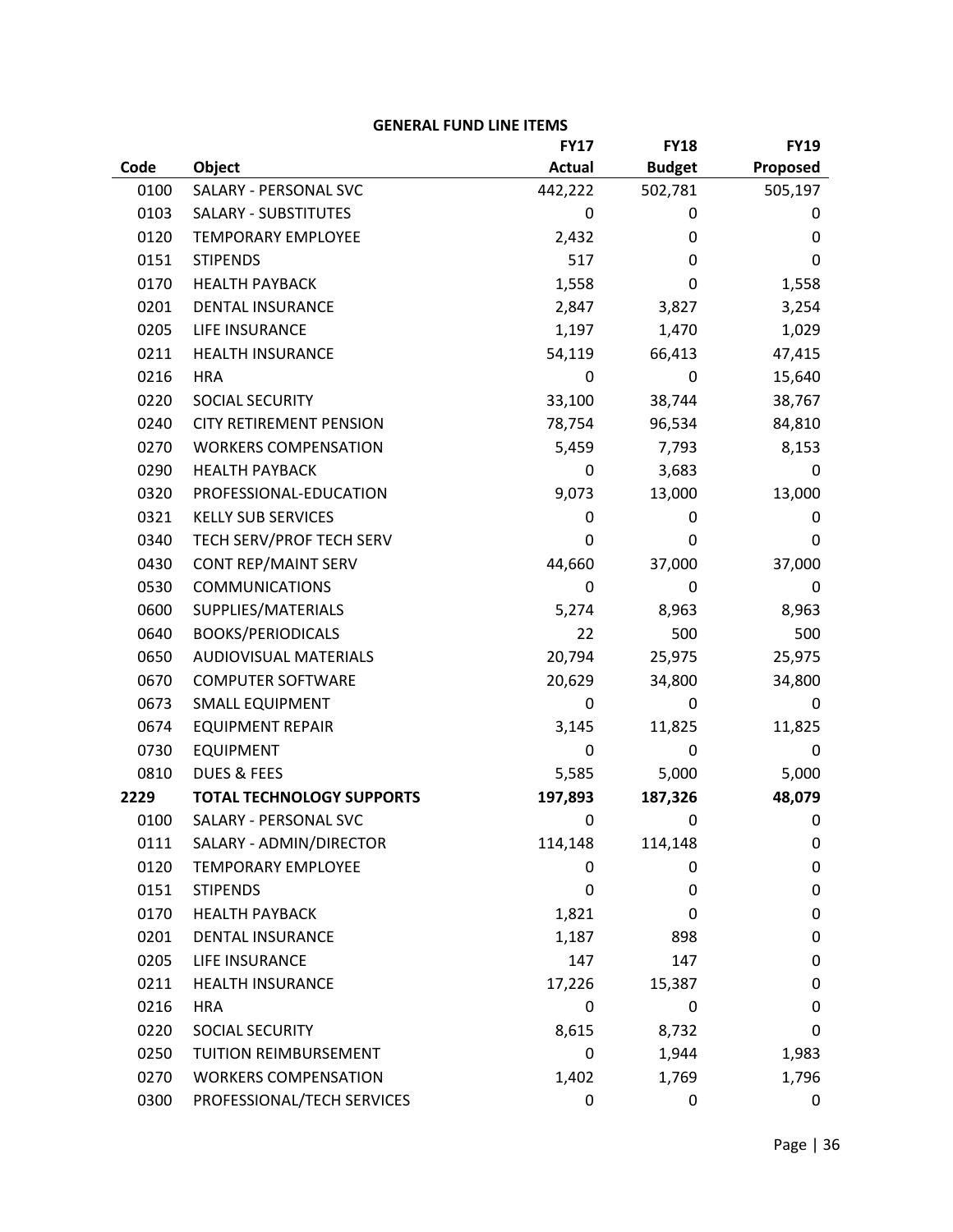|      |                                    | <b>FY17</b>   | <b>FY18</b>   | <b>FY19</b> |
|------|------------------------------------|---------------|---------------|-------------|
| Code | Object                             | <b>Actual</b> | <b>Budget</b> | Proposed    |
| 0530 | <b>COMMUNICATIONS</b>              | 0             | 0             | 37,800      |
| 0531 | <b>TELEPHONE</b>                   | 22,075        | 37,800        | 0           |
| 0580 | TRAVEL/CONF                        | 5,342         | 6,500         | 6,500       |
| 0600 | SUPPLIES/MATERIALS                 | 0             | 0             | 0           |
| 0650 | <b>AUDIOVISUAL MATERIALS</b>       | 0             | 0             | 0           |
| 0670 | <b>COMPUTER SOFTWARE</b>           | 0             | 0             | 0           |
| 0730 | <b>EQUIPMENT</b>                   | 25,931        | 0             | 0           |
| 2310 | <b>TOTAL SCHOOL BOARD</b>          | 32,563        | 71,173        | 50,635      |
| 0120 | <b>TEMPORARY EMPLOYEE</b>          | 454           | 1,000         | 500         |
| 0130 | SALARY - OVERTIME                  | 518           | 500           | 500         |
| 0151 | <b>STIPENDS</b>                    | 0             | 0             | 0           |
| 0220 | SOCIAL SECURITY                    | 74            | 115           | 77          |
| 0270 | <b>WORKERS COMPENSATION</b>        | 6             | 0             | 0           |
| 0320 | PROFESSIONAL-EDUCATION             | 225           | 0             | 0           |
| 0321 | <b>KELLY SUB SERVICES</b>          | 0             | 1,000         | 1,000       |
| 0330 | <b>OTHER PROF SERVICES</b>         | 21,118        | 50,000        | 30,000      |
| 0341 | <b>AUDIT SERVICES</b>              | 0             | 0             | 0           |
| 0440 | <b>RENTALS</b>                     | 0             | 610           | 610         |
| 0522 | <b>LIABILITY INSURANCE</b>         | 0             | 0             | 0           |
| 0530 | <b>COMMUNICATIONS</b>              | 0             | 0             | 0           |
| 0531 | <b>TELEPHONE</b>                   | 0             | 0             | 0           |
| 0540 | ADVERTISING                        | 0             | 0             | 0           |
| 0550 | PRINTING/BINDING                   | 3,640         | 3,585         | 3,585       |
| 0580 | TRAVEL/CONF                        | 1,374         | 4,000         | 4,000       |
| 0600 | SUPPLIES/MATERIALS                 | 2,221         | 3,890         | 3,890       |
| 0810 | <b>DUES &amp; FEES</b>             | 2,934         | 6,473         | 6,473       |
| 0890 | MISCELLANEOUS                      | 0             | 0             | 0           |
| 0980 | PRIOR YEAR ADJUSTMENTS             | 0             | 0             | 0           |
| 2315 | <b>TOTAL LEGAL SERVICES</b>        | 279,694       | 215,000       | 225,000     |
| 0330 | <b>OTHER PROF SERVICES</b>         | 47,403        | 0             | 20,000      |
| 0360 | <b>LEGAL SERVICES</b>              | 232,292       | 215,000       | 205,000     |
| 2317 | <b>TOTAL AUDIT SERVICES</b>        | 25,925        | 45,000        | 45,000      |
| 0341 | <b>AUDIT SERVICES</b>              | 25,925        | 45,000        | 0           |
| 0370 | <b>AUDIT SERVICES</b>              | 0             | 0             | 45,000      |
| 2320 | <b>TOTAL SUPERINTENDENT OFFICE</b> | 359,553       | 380,051       | 387,423     |
| 0111 | SALARY - ADMIN/DIRECTOR            | 175,313       | 154,836       | 161,092     |
| 0112 | SALARY - ADMIN ASSISTANT           | 71,767        | 86,080        | 84,494      |
| 0120 | <b>TEMPORARY EMPLOYEE</b>          | 359           | 260           | 400         |
| 0130 | SALARY - OVERTIME                  | 1,571         | 1,000         | 1,000       |
| 0151 | <b>STIPENDS</b>                    | 3,400         | 6,000         | 4,500       |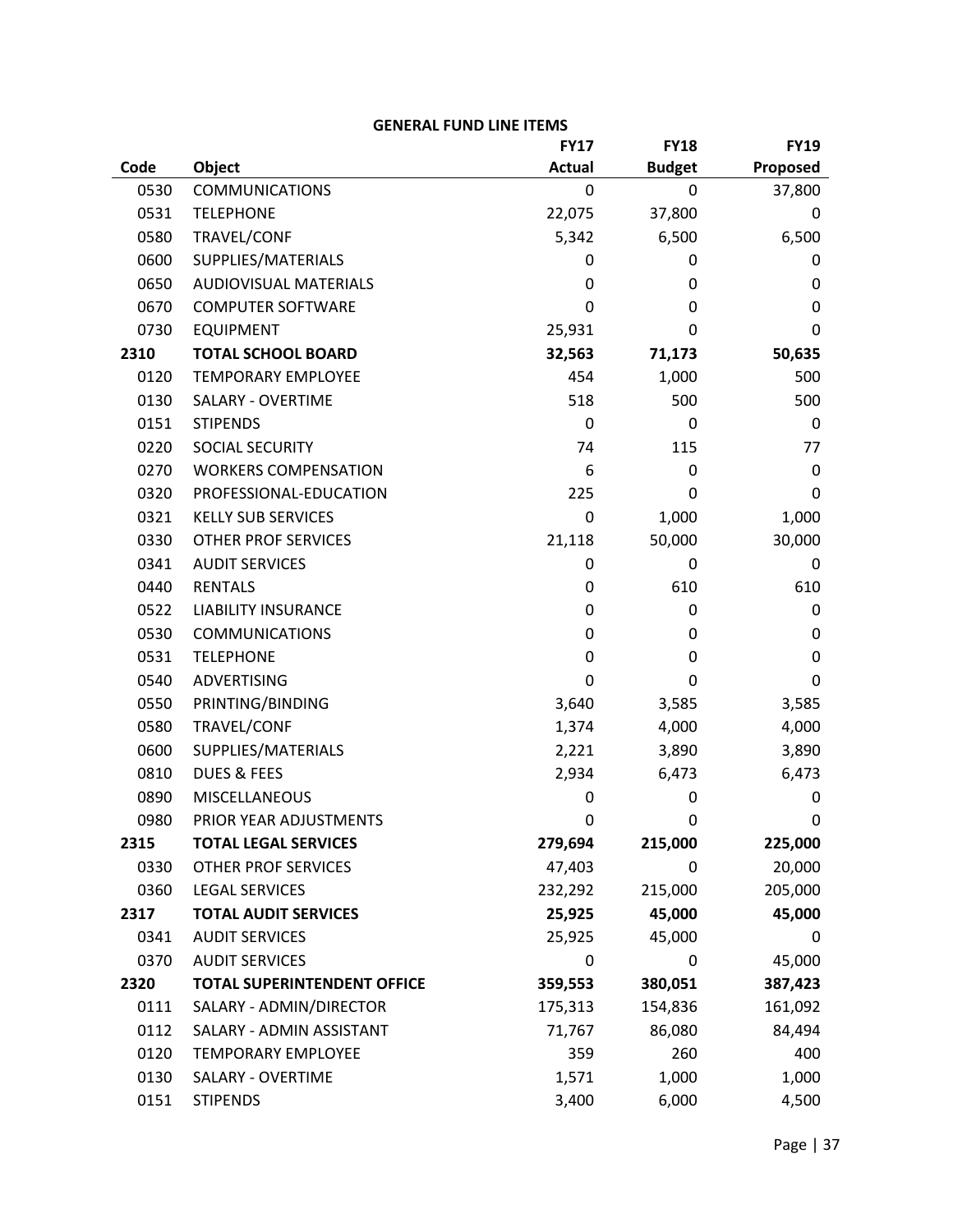|      |                                    | <b>FY17</b>   | <b>FY18</b>   | <b>FY19</b> |
|------|------------------------------------|---------------|---------------|-------------|
| Code | Object                             | <b>Actual</b> | <b>Budget</b> | Proposed    |
| 0170 | <b>HEALTH PAYBACK</b>              | 799           | 0             | 0           |
| 0201 | <b>DENTAL INSURANCE</b>            | 1,996         | 3,145         | 1,872       |
| 0205 | LIFE INSURANCE                     | 337           | 368           | 294         |
| 0211 | <b>HEALTH INSURANCE</b>            | 24,700        | 28,456        | 21,111      |
| 0216 | <b>HRA</b>                         | 0             | 0             | 5,474       |
| 0220 | SOCIAL SECURITY                    | 16,253        | 18,656        | 19,239      |
| 0230 | RETIREMENT CONTRIBUTIONS           | 0             | 0             | 0           |
| 0232 | OPEB ASSESSMENT                    | 1,097         | 1,710         | 1,504       |
| 0240 | <b>CITY RETIREMENT PENSION</b>     | 4,563         | 15,339        | 10,465      |
| 0270 | <b>WORKERS COMPENSATION</b>        | 3,038         | 3,638         | 3,301       |
| 0290 | <b>HEALTH PAYBACK</b>              | 0             | 1,886         | 0           |
| 0300 | PROFESSIONAL/TECH SERVICES         | 9,106         | 22,256        | 36,256      |
| 0320 | PROFESSIONAL-EDUCATION             | 0             | 0             | 0           |
| 0321 | <b>KELLY SUB SERVICES</b>          | 0             | 0             | 0           |
| 0530 | <b>COMMUNICATIONS</b>              | 30            | 120           | 2,320       |
| 0531 | <b>TELEPHONE</b>                   | 2,532         | 2,200         | 0           |
| 0550 | PRINTING/BINDING                   | 924           | 3,000         | 3,000       |
| 0580 | TRAVEL/CONF                        | 10,210        | 6,215         | 6,215       |
| 0590 | MISCELLANEOUS PURCH SERV           | 0             | 0             | 0           |
| 0600 | SUPPLIES/MATERIALS                 | 11,709        | 6,880         | 6,880       |
| 0640 | <b>BOOKS/PERIODICALS</b>           | 0             | 0             | 0           |
| 0670 | <b>COMPUTER SOFTWARE</b>           | 136           | 670           | 670         |
| 0673 | <b>SMALL EQUIPMENT</b>             | 3,041         | 930           | 930         |
| 0730 | <b>EQUIPMENT</b>                   | 0             | 0             | 0           |
| 0810 | <b>DUES &amp; FEES</b>             | 16,670        | 16,406        | 16,406      |
| 0980 | PRIOR YEAR ADJUSTMENTS             | 0             | 0             | 0           |
| 2322 | <b>TOTAL COMMUNITY RELATIONS</b>   | 0             | 0             | 98,320      |
| 0100 | SALARY - PERSONAL SVC              | 0             | 0             | 57,500      |
| 0201 | <b>DENTAL INSURANCE</b>            | 0             | 0             | 872         |
| 0205 | LIFE INSURANCE                     | 0             | 0             | 147         |
| 0211 | <b>HEALTH INSURANCE</b>            | 0             | 0             | 10,517      |
| 0216 | <b>HRA</b>                         | 0             | 0             | 3,956       |
| 0220 | SOCIAL SECURITY                    | 0             | 0             | 4,399       |
| 0240 | <b>CITY RETIREMENT PENSION</b>     | 0             | 0             | 10,465      |
| 0270 | <b>WORKERS COMPENSATION</b>        | 0             | 0             | 865         |
| 0330 | <b>OTHER PROF SERVICES</b>         | 0             | 0             | 9,600       |
| 2410 | <b>TOTAL SCHOOL BUILDING ADMIN</b> | 2,633,479     | 2,962,642     | 2,805,384   |
| 0100 | SALARY - PERSONAL SVC              | 0             | 0             | 0           |
| 0103 | <b>SALARY - SUBSTITUTES</b>        | 20,748        | 64,150        | 49,150      |
| 0111 | SALARY - ADMIN/DIRECTOR            | 1,371,845     | 1,511,392     | 1,396,494   |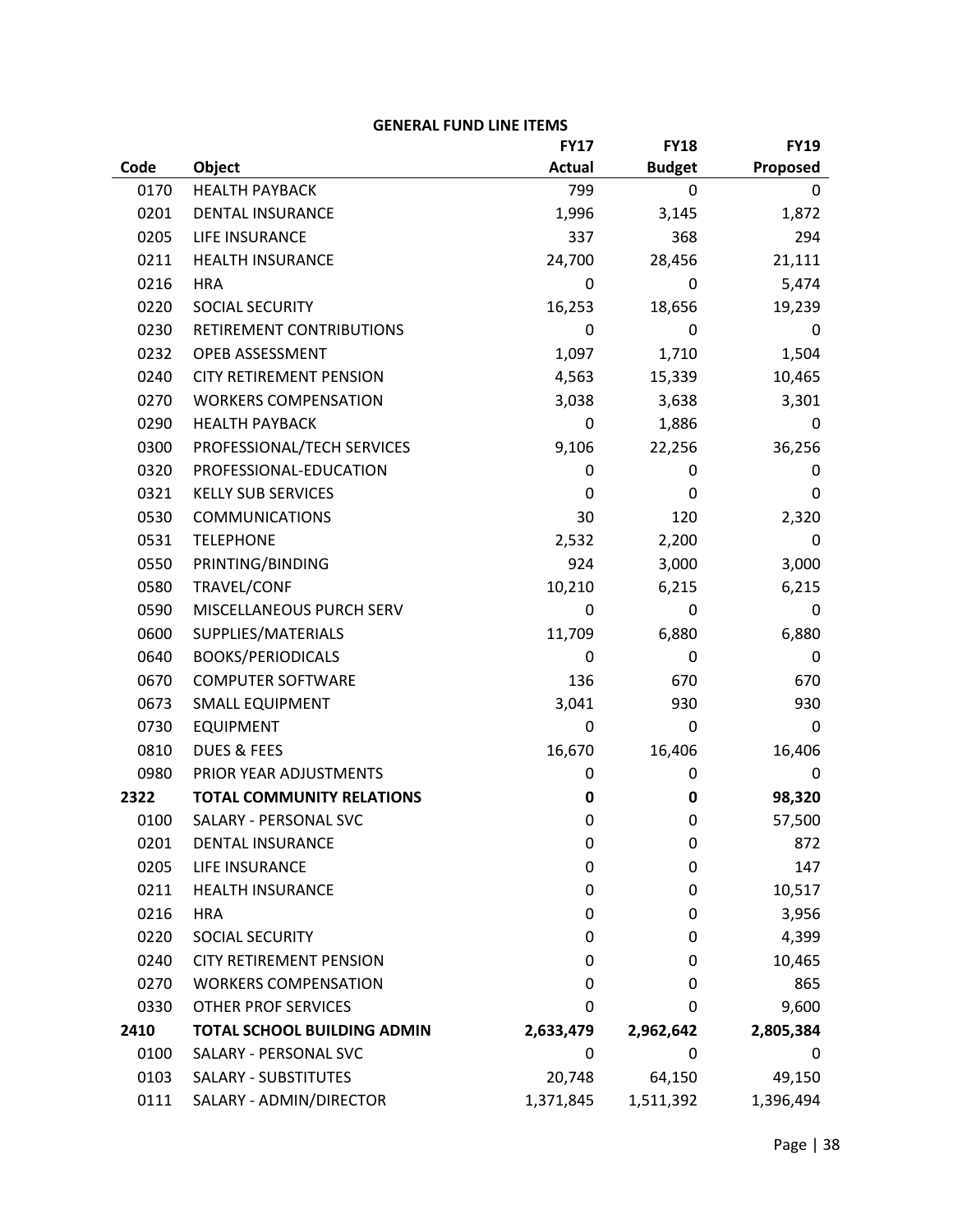| <b>GENERAL FUND LINE ITEMS</b> |                                 |               |               |             |
|--------------------------------|---------------------------------|---------------|---------------|-------------|
|                                |                                 | <b>FY17</b>   | <b>FY18</b>   | <b>FY19</b> |
| Code                           | Object                          | <b>Actual</b> | <b>Budget</b> | Proposed    |
| 0112                           | SALARY - ADMIN ASSISTANT        | 463,577       | 501,193       | 524,679     |
| 0120                           | <b>TEMPORARY EMPLOYEE</b>       | 5,643         | 4,000         | 4,000       |
| 0130                           | SALARY - OVERTIME               | 4,895         | 3,000         | 3,000       |
| 0135                           | <b>SALARY - EXTRA HOURS</b>     | 130           | 0             | 130         |
| 0151                           | <b>STIPENDS</b>                 | 0             | 0             | 0           |
| 0170                           | <b>HEALTH PAYBACK</b>           | 8,946         | 0             | 12,776      |
| 0201                           | <b>DENTAL INSURANCE</b>         | 23,129        | 24,911        | 26,847      |
| 0202                           | <b>DENTAL INS - AIDES</b>       | 0             | 0             | 0           |
| 0205                           | LIFE INSURANCE                  | 3,628         | 4,337         | 3,308       |
| 0211                           | <b>HEALTH INSURANCE</b>         | 360,755       | 384,635       | 257,615     |
| 0216                           | <b>HRA</b>                      | 0             | 0             | 75,164      |
| 0220                           | SOCIAL SECURITY                 | 137,536       | 159,698       | 151,960     |
| 0232                           | OPEB ASSESSMENT                 | 2,194         | 3,421         | 6,014       |
| 0240                           | <b>CITY RETIREMENT PENSION</b>  | 76,033        | 89,700        | 92,812      |
| 0250                           | TUITION REIMBURSEMENT           | 19,845        | 44,712        | 45,249      |
| 0270                           | <b>WORKERS COMPENSATION</b>     | 22,849        | 31,428        | 29,735      |
| 0290                           | <b>HEALTH PAYBACK</b>           | 0             | 9,125         | 0           |
| 0291                           | <b>GOLDEN HANDSHAKE</b>         | 0             | 0             | 0           |
| 0300                           | PROFESSIONAL/TECH SERVICES      | 0             | 0             | $\mathbf 0$ |
| 0320                           | PROFESSIONAL-EDUCATION          | 850           | 0             | $\mathbf 0$ |
| 0330                           | <b>OTHER PROF SERVICES</b>      | 525           | 0             | 0           |
| 0421                           | <b>DISPOSAL SERVICES</b>        | 20            | 40            | 60          |
| 0430                           | CONT REP/MAINT SERV             | 9,634         | 11,565        | 10,724      |
| 0440                           | <b>RENTALS</b>                  | 1,637         | 4,252         | 4,252       |
| 0530                           | <b>COMMUNICATIONS</b>           | 16,161        | 20,640        | 68,785      |
| 0531                           | <b>TELEPHONE</b>                | 56,859        | 57,841        | 9,695       |
| 0550                           | PRINTING/BINDING                | 832           | 1,084         | 1,084       |
| 0580                           | TRAVEL/CONF                     | 1,334         | 1,565         | 1,915       |
| 0590                           | MISCELLANEOUS PURCH SERV        | 0             | 0             | 0           |
| 0600                           | SUPPLIES/MATERIALS              | 9,208         | 9,698         | 9,678       |
| 0640                           | <b>BOOKS/PERIODICALS</b>        | 829           | 895           | 895         |
| 0670                           | <b>COMPUTER SOFTWARE</b>        | 56            | 56            | 56          |
| 0673                           | <b>SMALL EQUIPMENT</b>          | 2,814         | 3,092         | 3,092       |
| 0730                           | <b>EQUIPMENT</b>                | 0             | 0             | 0           |
| 0733                           | <b>FURNITURE &amp; FIXTURES</b> | 0             | 0             | 0           |
| 0810                           | <b>DUES &amp; FEES</b>          | 10,967        | 16,213        | 16,213      |
| 0980                           | PRIOR YEAR ADJUSTMENTS          | 0             | 0             | 0           |
| 2420                           | <b>TOTAL SPECIAL ED. ADMIN</b>  | 388,579       | 621,774       | 608,381     |
| 0100                           | SALARY - PERSONAL SVC           | 0             | 0             | 21,630      |
| 0101                           | SALARY - TEACHERS               | 265           | 0             | 0           |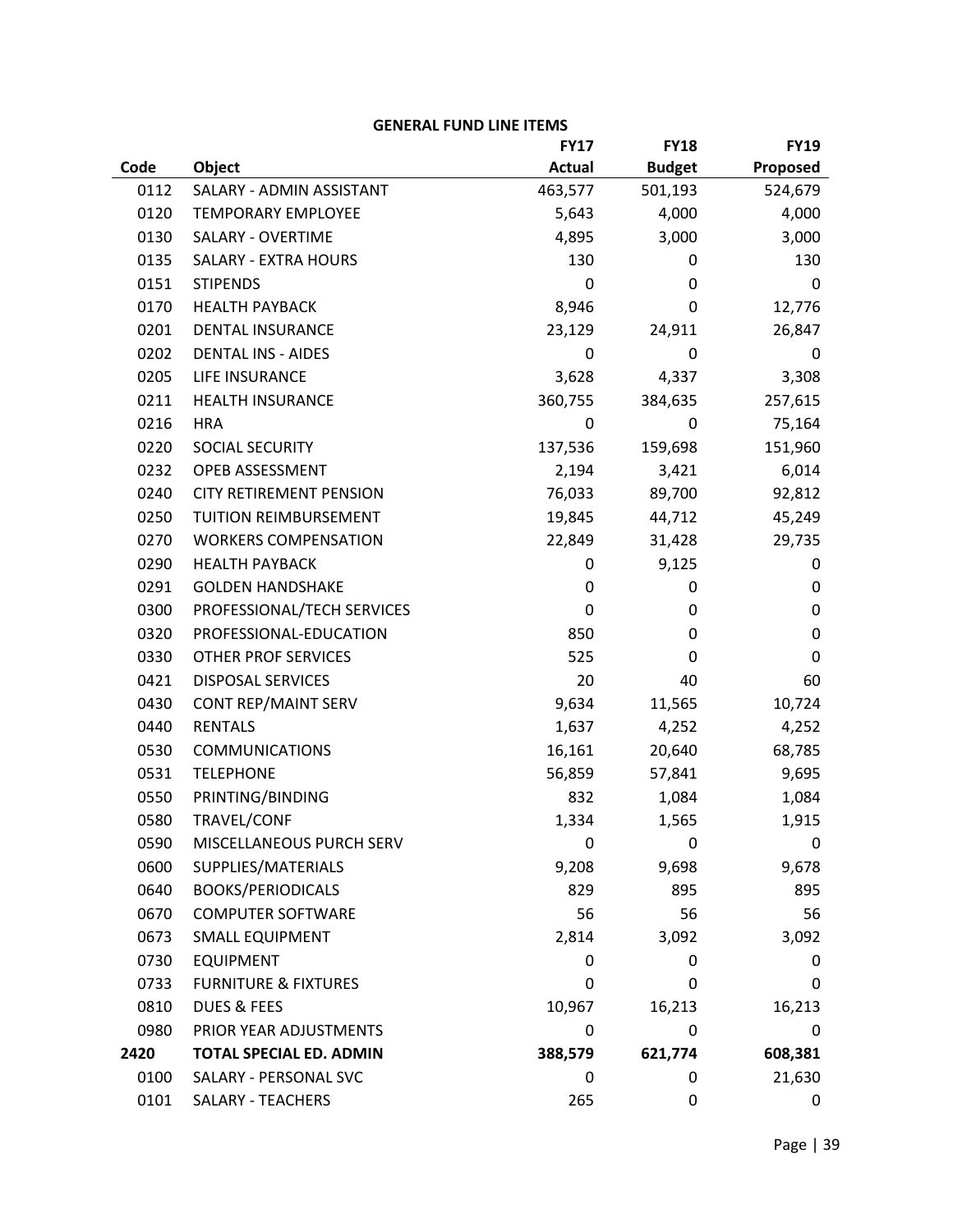# **Code Object FY17 Actual FY18 Budget FY19 Proposed** 0103 SALARY - SUBSTITUTES 0 0 0 0111 SALARY ‐ ADMIN/DIRECTOR 148,914 244,593 235,811 0112 SALARY - ADMIN ASSISTANT 93,094 143,111 137,066 0120 TEMPORARY EMPLOYEE 0 13,000 8,000 0130 SALARY - OVERTIME 330 1,000 1,000 1,000 0135 SALARY - EXTRA HOURS 2,734 1,000 3,000 0151 STIPENDS 1,363 0 0 0170 HEALTH PAYBACK CHARLO GOST CONTROLLED CONTROLLED CONTROLLED CONTROLLED CONTROLLED 0201 DENTAL INSURANCE 4,004 6,598 4,979 0205 LIFE INSURANCE 2005 2012 117 0211 HEALTH INSURANCE 57.432 94.342 52.737 0216 HRA 0 0 15,008 0220 SOCIAL SECURITY 17,383 31,095 31,485 0232 OPEB ASSESSMENT 0 0 0 0240 CITY RETIREMENT PENSION 23.467 20.815 28.883 0250 TUITION REIMBURSEMENT 0 3,888 3,966 0270 WORKERS COMPENSATION 3,008 6,009 5,794 0290 HEALTH PAYBACK 0 3,771 0 0330 OTHER PROF SERVICES 22,260 22,500 22,500 0430 CONT REP/MAINT SERV 4,070 4,070 7,031 8,578 0510 TRANSPORTATION 0 0 0 0521 PROPERTY INSURANCE 746 768 783 0530 COMMUNICATIONS 225 200 10.532 0531 TELEPHONE 6,096 10,332 0 0540 ADVERTISING 0 0 0 0550 PRINTING/BINDING 0 0 0 0580 TRAVEL/CONF 794 2,065 2,065 0590 MISCELLANEOUS PURCH SERV 0 0 0 0600 SUPPLIES/MATERIALS 1,238 8,576 8,576 0670 COMPUTER SOFTWARE 0 0 0

#### **GENERAL FUND LINE ITEMS**

0673 SMALL EQUIPMENT 495 0 0 0730 EQUIPMENT 0 0 0 0810 DUES & FEES 240 215 **2490 TOTAL OTHER SUPPORTS SERVICES 134,326 6,948 160,275**  0111 SALARY - ADMIN/DIRECTOR 97,342 0 126,523 0151 STIPENDS 6,315 0 0 0201 DENTAL INSURANCE 727 0 872 0205 LIFE INSURANCE 123 0 147 0211 HEALTH INSURANCE 12.571 0 10.387 0216 HRA 0 0 3,864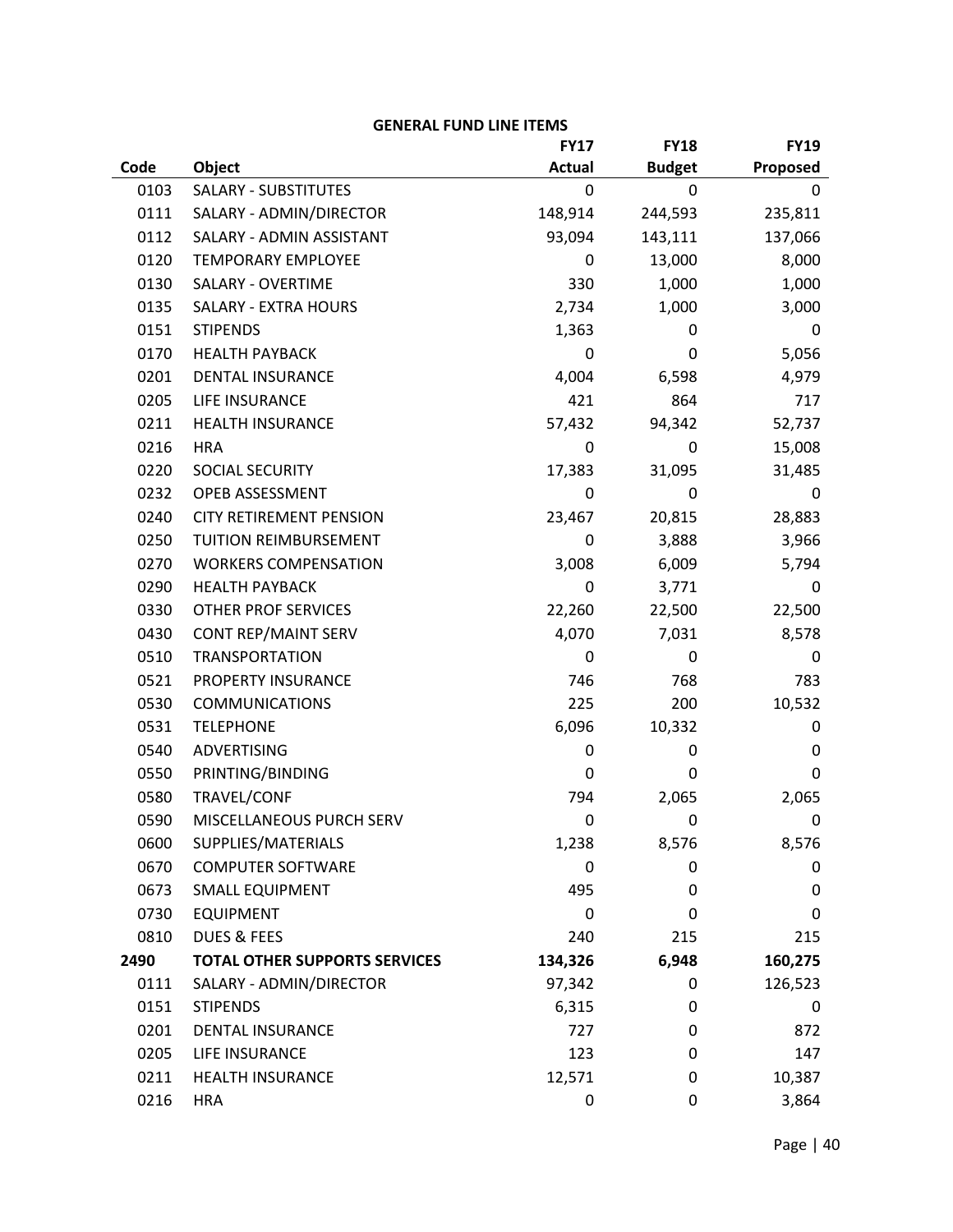|      |                                 | <b>FY17</b>   | <b>FY18</b>   | <b>FY19</b> |
|------|---------------------------------|---------------|---------------|-------------|
| Code | Object                          | <b>Actual</b> | <b>Budget</b> | Proposed    |
| 0220 | SOCIAL SECURITY                 | 7,749         | 0             | 9,679       |
| 0230 | RETIREMENT CONTRIBUTIONS        | 0             | 0             | 0           |
| 0240 | <b>CITY RETIREMENT PENSION</b>  | 0             | 0             | 0           |
| 0250 | <b>TUITION REIMBURSEMENT</b>    | 0             | 0             | 0           |
| 0260 | UNEMPLOYMENT COMPENSATION       | 0             | 0             | 0           |
| 0270 | <b>WORKERS COMPENSATION</b>     | 1,195         | 0             | 1,856       |
| 0300 | PROFESSIONAL/TECH SERVICES      | 0             | 0             | 0           |
| 0330 | OTHER PROF SERVICES             | 0             | 0             | 0           |
| 0440 | <b>RENTALS</b>                  | 2,852         | 2,699         | 2,699       |
| 0590 | MISCELLANEOUS PURCH SERV        | 1,300         | 1,218         | 1,218       |
| 0600 | SUPPLIES/MATERIALS              | 4,152         | 3,031         | 3,031       |
| 2510 | <b>TOTAL FISCAL SERVICES</b>    | 769,928       | 812,522       | 784,676     |
| 0100 | SALARY - PERSONAL SVC           | 0             | 0             | 59,740      |
| 0111 | SALARY - ADMIN/DIRECTOR         | 188,933       | 195,748       | 119,688     |
| 0112 | SALARY - ADMIN ASSISTANT        | 219,996       | 216,995       | 247,224     |
| 0120 | <b>TEMPORARY EMPLOYEE</b>       | 0             | 4,198         | 4,198       |
| 0130 | SALARY - OVERTIME               | 3,160         | 5,000         | 5,000       |
| 0201 | DENTAL INSURANCE                | 6,371         | 6,633         | 6,439       |
| 0205 | LIFE INSURANCE                  | 894           | 882           | 735         |
| 0211 | <b>HEALTH INSURANCE</b>         | 109,829       | 113,285       | 71,482      |
| 0216 | <b>HRA</b>                      | 0             | 0             | 20,838      |
| 0220 | SOCIAL SECURITY                 | 29,705        | 32,279        | 33,343      |
| 0240 | <b>CITY RETIREMENT PENSION</b>  | 57,715        | 79,247        | 77,651      |
| 0250 | <b>TUITION REIMBURSEMENT</b>    | 1,305         | 3,888         | 3,966       |
| 0270 | <b>WORKERS COMPENSATION</b>     | 5,021         | 6,398         | 6,498       |
| 0300 | PROFESSIONAL/TECH SERVICES      | 0             | 29,970        | 9,970       |
| 0330 | OTHER PROF SERVICES             | 61,972        | 30,000        | 30,000      |
| 0430 | CONT REP/MAINT SERV             | 26,671        | 30,000        | 30,000      |
| 0440 | <b>RENTALS</b>                  | 0             | 0             | 0           |
| 0530 | <b>COMMUNICATIONS</b>           | 120           | 0             | 700         |
| 0531 | <b>TELEPHONE</b>                | 634           | 700           | 0           |
| 0540 | ADVERTISING                     | 1,555         | 0             | 0           |
| 0580 | TRAVEL/CONF                     | 230           | 6,000         | 6,000       |
| 0600 | SUPPLIES/MATERIALS              | 6,436         | 10,000        | 10,000      |
| 0670 | <b>COMPUTER SOFTWARE</b>        | 0             | 300           | 204         |
| 0673 | <b>SMALL EQUIPMENT</b>          | 6,833         | 4,000         | 4,000       |
| 0730 | <b>EQUIPMENT</b>                | 0             | 0             | 0           |
| 0733 | <b>FURNITURE &amp; FIXTURES</b> | 0             | 0             | 0           |
| 0810 | <b>DUES &amp; FEES</b>          | 11,489        | 25,000        | 25,000      |
| 0830 | <b>INTEREST</b>                 | 490           | 12,000        | 12,000      |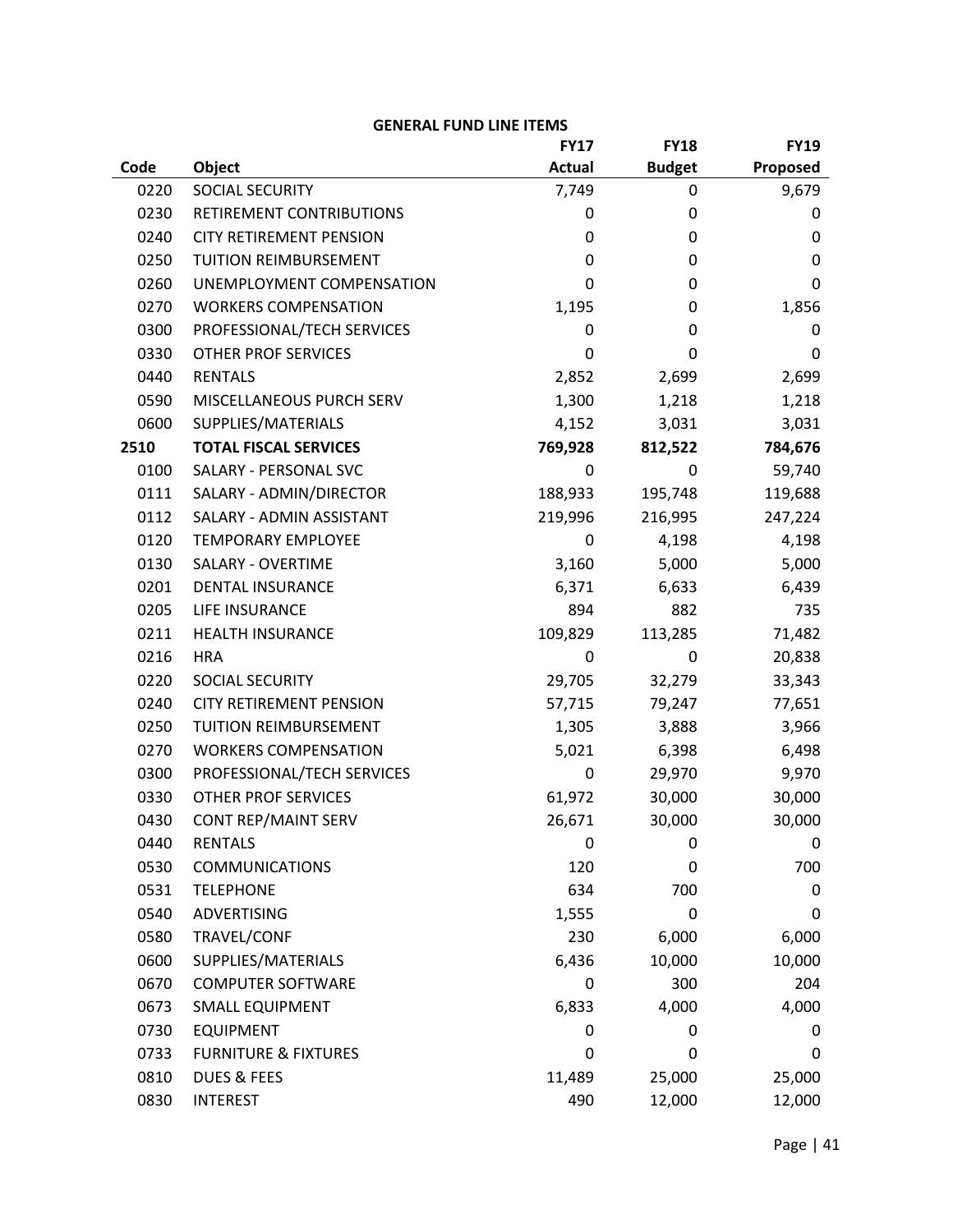|      |                                  | LINLINAL I VIND LIINL II LINIJ<br><b>FY17</b> | <b>FY18</b>   | <b>FY19</b> |
|------|----------------------------------|-----------------------------------------------|---------------|-------------|
| Code | Object                           | <b>Actual</b>                                 | <b>Budget</b> | Proposed    |
| 0890 | <b>MISCELLANEOUS</b>             | 30,570                                        | 0             | 0           |
| 2570 | <b>TOTAL HUMAN RESOURCES</b>     | 651,276                                       | 748,473       | 779,572     |
| 0100 | SALARY - PERSONAL SVC            | 201,342                                       | 221,246       | 225,792     |
| 0111 | SALARY - ADMIN/DIRECTOR          | 196,472                                       | 189,148       | 174,328     |
| 0120 | <b>TEMPORARY EMPLOYEE</b>        | 10,912                                        | 7,885         | 7,885       |
| 0130 | SALARY - OVERTIME                | 62                                            | 500           | 500         |
| 0151 | <b>STIPENDS</b>                  | 0                                             | 0             | 0           |
| 0170 | <b>HEALTH PAYBACK</b>            | 3,771                                         | 0             | 0           |
| 0201 | <b>DENTAL INSURANCE</b>          | 5,894                                         | 6,683         | 6,489       |
| 0205 | LIFE INSURANCE                   | 949                                           | 1,029         | 882         |
| 0211 | <b>HEALTH INSURANCE</b>          | 76,807                                        | 85,367        | 73,850      |
| 0216 | <b>HRA</b>                       | 0                                             | 0             | 21,896      |
| 0220 | SOCIAL SECURITY                  | 30,322                                        | 32,325        | 31,251      |
| 0240 | <b>CITY RETIREMENT PENSION</b>   | 48,937                                        | 78,796        | 72,822      |
| 0250 | TUITION REIMBURSEMENT            | 1,095                                         | 1,591         | 1,623       |
| 0270 | <b>WORKERS COMPENSATION</b>      | 5,018                                         | 6,361         | 6,484       |
| 0290 | <b>HEALTH PAYBACK</b>            | 0                                             | 3,771         | 0           |
| 0300 | PROFESSIONAL/TECH SERVICES       | 17,770                                        | 29,363        | 24,363      |
| 0320 | PROFESSIONAL-EDUCATION           | 0                                             | 3,000         | 10,000      |
| 0321 | <b>KELLY SUB SERVICES</b>        | 0                                             | 0             | 0           |
| 0330 | <b>OTHER PROF SERVICES</b>       | 9,092                                         | 18,087        | 18,087      |
| 0421 | <b>DISPOSAL SERVICES</b>         | 0                                             | 0             | 0           |
| 0430 | CONT REP/MAINT SERV              | 0                                             | 0             | 0           |
| 0531 | <b>TELEPHONE</b>                 | 0                                             | 0             | 0           |
| 0540 | ADVERTISING                      | 3,688                                         | 12,851        | 32,851      |
| 0580 | TRAVEL/CONF                      | 5,908                                         | 10,896        | 30,896      |
| 0590 | MISCELLANEOUS PURCH SERV         | 0                                             | 55            | 55          |
| 0600 | SUPPLIES/MATERIALS               | 7,032                                         | 8,536         | 7,536       |
| 0640 | <b>BOOKS/PERIODICALS</b>         | 0                                             | 0             | 1,000       |
| 0650 | <b>AUDIOVISUAL MATERIALS</b>     | 0                                             | 0             | 0           |
| 0670 | <b>COMPUTER SOFTWARE</b>         | 13,046                                        | 5,800         | 5,800       |
| 0673 | <b>SMALL EQUIPMENT</b>           | 5,604                                         | 4,113         | 4,113       |
| 0730 | <b>EQUIPMENT</b>                 | 0                                             | 0             | 0           |
| 0810 | <b>DUES &amp; FEES</b>           | 7,554                                         | 21,000        | 21,000      |
| 0890 | <b>MISCELLANEOUS</b>             | 0                                             | 70            | 70          |
| 2580 | <b>TOTAL TECHNOLOGY SERVICES</b> | 281,654                                       | 333,214       | 328,624     |
| 0100 | SALARY - PERSONAL SVC            | 121,228                                       | 121,228       | 126,738     |
| 0201 | DENTAL INSURANCE                 | 2,660                                         | 2,352         | 2,284       |
| 0205 | LIFE INSURANCE                   | 300                                           | 294           | 294         |
| 0211 | HEALTH INSURANCE                 | 35,309                                        | 36,015        | 26,028      |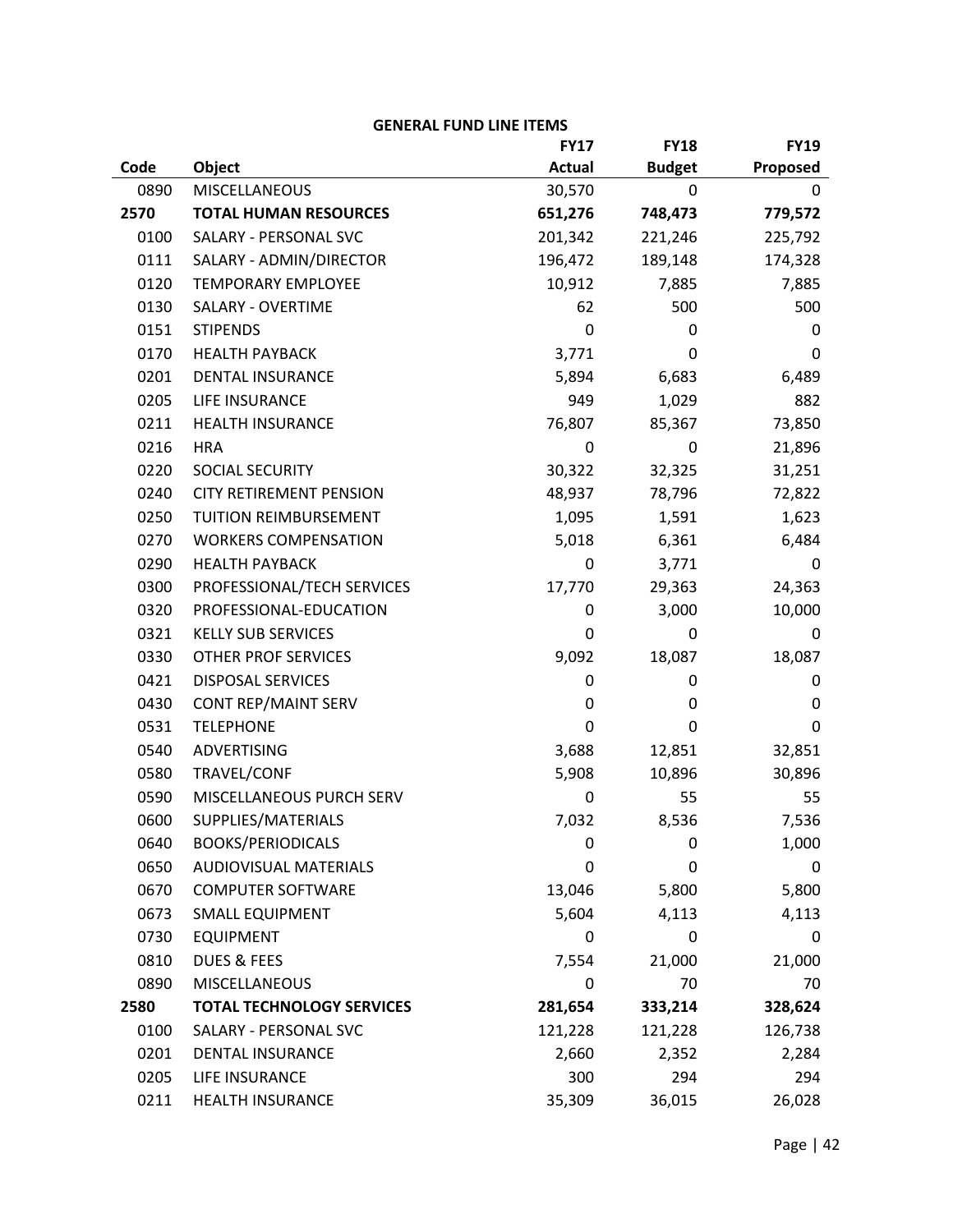|      |                                           | <b>FY17</b>   | <b>FY18</b>   | <b>FY19</b> |
|------|-------------------------------------------|---------------|---------------|-------------|
| Code | Object                                    | <b>Actual</b> | <b>Budget</b> | Proposed    |
| 0216 | <b>HRA</b>                                | 0             | 0             | 7,912       |
| 0220 | SOCIAL SECURITY                           | 8,554         | 9,274         | 9,695       |
| 0240 | <b>CITY RETIREMENT PENSION</b>            | 21,970        | 23,276        | 23,066      |
| 0270 | <b>WORKERS COMPENSATION</b>               | 1,488         | 1,879         | 1,907       |
| 0300 | PROFESSIONAL/TECH SERVICES                | 0             | 0             | 0           |
| 0340 | TECH SERV/PROF TECH SERV                  | 0             | 39,000        | 14,000      |
| 0430 | <b>CONT REP/MAINT SERV</b>                | 90,145        | 99,896        | 116,700     |
| 0600 | SUPPLIES/MATERIALS                        | 0             | 0             | 0           |
| 0673 | <b>SMALL EQUIPMENT</b>                    | 0             | 0             | 0           |
| 0730 | <b>EQUIPMENT</b>                          | 0             | 0             | 0           |
| 2590 | <b>TOTAL GRANTS DEPARTMENT</b>            | 147,428       | 165,865       | 159,172     |
| 0110 | SALARY - REGULAR EMPLOYEES                | 0             | 0             | 0           |
| 0111 | SALARY - ADMIN/DIRECTOR                   | 78,413        | 78,413        | 81,976      |
| 0112 | SALARY - ADMIN ASSISTANT                  | 20,524        | 20,524        | 21,405      |
| 0170 | <b>HEALTH PAYBACK</b>                     | 0             | 0             | 0           |
| 0201 | <b>DENTAL INSURANCE</b>                   | 1,220         | 1,136         | 1,308       |
| 0205 | LIFE INSURANCE                            | 222           | 221           | 221         |
| 0211 | <b>HEALTH INSURANCE</b>                   | 14,505        | 23,081        | 15,082      |
| 0216 | <b>HRA</b>                                | 0             | 0             | 5,796       |
| 0220 | SOCIAL SECURITY                           | 7,160         | 7,569         | 7,909       |
| 0240 | <b>CITY RETIREMENT PENSION</b>            | 21,650        | 18,996        | 18,815      |
| 0250 | TUITION REIMBURSEMENT                     | 500           | 1,944         | 1,983       |
| 0270 | <b>WORKERS COMPENSATION</b>               | 1,215         | 1,534         | 1,577       |
| 0330 | <b>OTHER PROF SERVICES</b>                | 0             | 9,350         | 0           |
| 0530 | <b>COMMUNICATIONS</b>                     | 0             | 0             | 0           |
| 0531 | <b>TELEPHONE</b>                          | 900           | 900           | 900         |
| 0550 | PRINTING/BINDING                          | 60            | 60            | 60          |
| 0580 | TRAVEL/CONF                               | 0             | 400           | 400         |
| 0600 | SUPPLIES/MATERIALS                        | 1,059         | 1,140         | 1,140       |
| 0670 | <b>COMPUTER SOFTWARE</b>                  | 0             | 600           | 600         |
| 0810 | <b>DUES &amp; FEES</b>                    | 0             | 0             | 0           |
| 2600 | <b>TOTAL PLANT OPERATIONS &amp; MAINT</b> | 1,851         | 79,000        | 79,000      |
| 0330 | <b>OTHER PROF SERVICES</b>                | 1,851         | 79,000        | 79,000      |
| 2610 | <b>TOTAL BUILDING OPERATIONS</b>          | 599,541       | 595,131       | 591,320     |
| 0100 | SALARY - PERSONAL SVC                     | 0             | 0             | 0           |
| 0111 | SALARY - ADMIN/DIRECTOR                   | 207,635       | 207,635       | 217,072     |
| 0112 | SALARY - ADMIN ASSISTANT                  | 63,864        | 59,905        | 46,396      |
| 0120 | <b>TEMPORARY EMPLOYEE</b>                 | 10,757        | 0             | 0           |
| 0130 | SALARY - OVERTIME                         | 10,306        | 0             | 1,000       |
| 0151 | <b>STIPENDS</b>                           | 0             | 0             | 0           |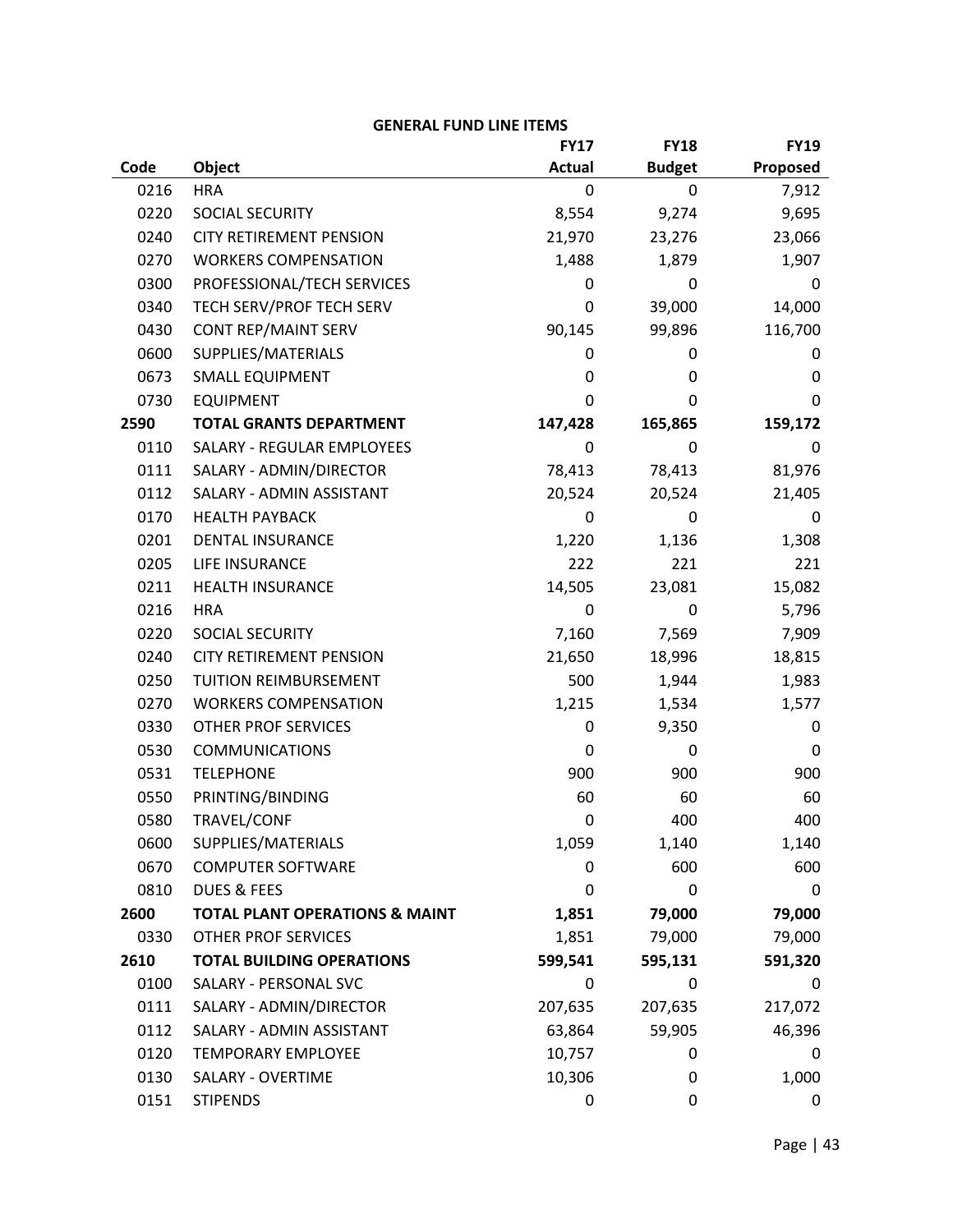|      |                                   | <b>FY17</b>   | <b>FY18</b>   | <b>FY19</b> |
|------|-----------------------------------|---------------|---------------|-------------|
| Code | Object                            | <b>Actual</b> | <b>Budget</b> | Proposed    |
| 0170 | <b>HEALTH PAYBACK</b>             | 5,056         | 0             | 5,056       |
| 0201 | DENTAL INSURANCE                  | 2,283         | 2,352         | 2,284       |
| 0205 | LIFE INSURANCE                    | 591           | 588           | 441         |
| 0211 | <b>HEALTH INSURANCE</b>           | 55,532        | 56,643        | 40,154      |
| 0216 | <b>HRA</b>                        | 0             | 0             | 11,270      |
| 0220 | SOCIAL SECURITY                   | 21,974        | 20,876        | 20,619      |
| 0240 | <b>CITY RETIREMENT PENSION</b>    | 37,630        | 39,866        | 47,951      |
| 0270 | <b>WORKERS COMPENSATION</b>       | 3,466         | 4,147         | 4,011       |
| 0290 | <b>HEALTH PAYBACK</b>             | 0             | 5,353         | 0           |
| 0320 | PROFESSIONAL-EDUCATION            | 1,626         | 0             | 0           |
| 0330 | <b>OTHER PROF SERVICES</b>        | 41,327        | 30,000        | 30,000      |
| 0430 | CONT REP/MAINT SERV               | 14,287        | 15,000        | 15,000      |
| 0522 | <b>LIABILITY INSURANCE</b>        | 89,536        | 113,065       | 127,566     |
| 0530 | <b>COMMUNICATIONS</b>             | 0             | 0             | 5,000       |
| 0531 | <b>TELEPHONE</b>                  | 23,441        | 23,000        | 0           |
| 0540 | ADVERTISING                       | 1,254         | 1,700         | 2,500       |
| 0550 | PRINTING/BINDING                  | 0             | 0             | 0           |
| 0580 | TRAVEL/CONF                       | 1,237         | 1,000         | 1,000       |
| 0590 | MISCELLANEOUS PURCH SERV          | 0             | 0             | 0           |
| 0600 | SUPPLIES/MATERIALS                | 6,739         | 9,000         | 9,000       |
| 0810 | <b>DUES &amp; FEES</b>            | 1,000         | 5,000         | 5,000       |
| 0980 | PRIOR YEAR ADJUSTMENTS            | 0             | 0             | 0           |
| 2620 | <b>TOTAL BUILDING CARE/UPKEEP</b> | 5,681,612     | 6,059,990     | 5,845,752   |
| 0114 | SALARY - MAINTENANCE              | 782,137       | 870,047       | 857,019     |
| 0115 | SALARY - CUSTODIAN                | 1,262,416     | 1,338,007     | 1,357,936   |
| 0120 | <b>TEMPORARY EMPLOYEE</b>         | 94,232        | 70,000        | 90,000      |
| 0130 | SALARY - OVERTIME                 | 57,118        | 60,000        | 55,000      |
| 0131 | SALARY - MAINT OT                 | 85,417        | 91,000        | 92,000      |
| 0132 | SALARY - SECURITY OT              | 8,376         | 9,000         | 9,000       |
| 0133 | SALARY - CUSTODIAN/RENTAL OT      | 32            | 0             | 0           |
| 0170 | <b>HEALTH PAYBACK</b>             | 8,845         | 0             | 29,548      |
| 0201 | <b>DENTAL INSURANCE</b>           | 42,829        | 43,541        | 40,983      |
| 0205 | LIFE INSURANCE                    | 6,883         | 12,017        | 6,321       |
| 0211 | <b>HEALTH INSURANCE</b>           | 716,781       | 709,536       | 362,027     |
| 0216 | <b>HRA</b>                        | 0             | 0             | 108,836     |
| 0220 | SOCIAL SECURITY                   | 175,044       | 185,669       | 190,523     |
| 0240 | <b>CITY RETIREMENT PENSION</b>    | 322,192       | 379,235       | 332,197     |
| 0270 | <b>WORKERS COMPENSATION</b>       | 26,258        | 33,286        | 33,923      |
| 0290 | <b>HEALTH PAYBACK</b>             | 0             | 3,998         | 0           |
| 0330 | OTHER PROF SERVICES               | 22,874        | 20,000        | 20,000      |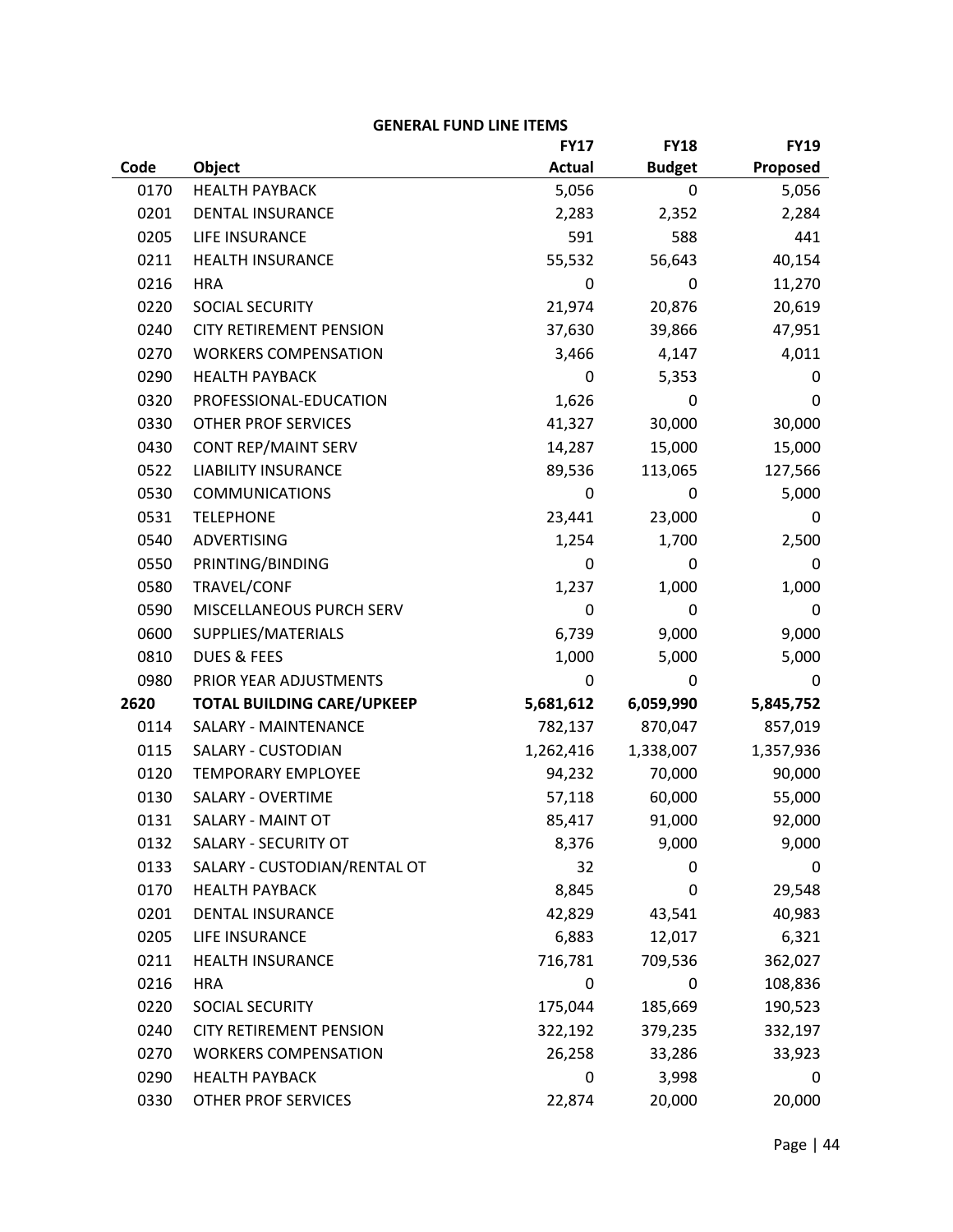|      |                                  | <b>FY17</b>   | <b>FY18</b>   | <b>FY19</b> |
|------|----------------------------------|---------------|---------------|-------------|
| Code | Object                           | <b>Actual</b> | <b>Budget</b> | Proposed    |
| 0342 | ARCHITECTURE & ENGINEERING SVC   | 11,792        | 10,000        | 10,000      |
| 0411 | WATER/SEWAGE                     | 121,636       | 130,594       | 130,594     |
| 0415 | <b>OUTSIDE LIGHTING</b>          | 12,271        | 22,195        | 16,200      |
| 0421 | <b>DISPOSAL SERVICES</b>         | 91,156        | 86,000        | 92,000      |
| 0424 | <b>DUST MOP SERVICE</b>          | 17,434        | 20,000        | 20,000      |
| 0425 | <b>UNIFORMS</b>                  | 7,956         | 0             | 0           |
| 0430 | <b>CONT REP/MAINT SERV</b>       | 195,966       | 180,000       | 200,000     |
| 0433 | <b>FIRE ALARMS</b>               | 3,645         | 6,000         | 8,000       |
| 0435 | <b>GLASS REPLACEMENT</b>         | 9,455         | 10,000        | 10,000      |
| 0439 | FIRE EXTINQUISHER MAINT          | 5,488         | 7,000         | 7,000       |
| 0440 | <b>RENTALS</b>                   | 6,357         | 6,000         | 6,000       |
| 0442 | EQUIPMENT-LEASE/RENTAL           | 2,636         | 6,000         | 6,000       |
| 0521 | PROPERTY INSURANCE               | 138,164       | 144,082       | 146,964     |
| 0539 | <b>ENERGY MANAGEMENT</b>         | 0             | 0             | 0           |
| 0550 | PRINTING/BINDING                 | 0             | 0             | 0           |
| 0580 | TRAVEL/CONF                      | 0             | 0             | 0           |
| 0600 | SUPPLIES/MATERIALS               | 4,731         | 0             | 5,000       |
| 0602 | <b>UNIFORMS</b>                  | 6,117         | 10,000        | 10,000      |
| 0611 | <b>CUSTODIAL SUPPLIES</b>        | 152,559       | 130,000       | 150,000     |
| 0612 | <b>BUILDING MATERIALS</b>        | 25,638        | 18,000        | 20,000      |
| 0613 | PLUMBING SUPPLIES                | 51,056        | 40,000        | 50,000      |
| 0614 | <b>ELECTRICAL MATERIALS</b>      | 52,011        | 40,000        | 50,000      |
| 0615 | <b>HARDWARE MATERIALS</b>        | 35,446        | 30,000        | 35,000      |
| 0616 | PAINT MATERIALS                  | 6,774         | 5,000         | 7,000       |
| 0617 | <b>HVAC MATERIALS</b>            | 46,945        | 45,000        | 48,000      |
| 0618 | <b>LAMPING LIGHT BULBS</b>       | 118           | 5,000         | 5,000       |
| 0622 | <b>ELECTRICITY</b>               | 653,909       | 748,154       | 723,181     |
| 0623 | NATURAL GAS CONCESSION           | 3,206         | 5,000         | 5,000       |
| 0625 | <b>BOILER TREATMENT</b>          | 950           | 7,000         | 7,000       |
| 0628 | <b>WOOD CHIPS</b>                | 55,275        | 86,400        | 80,000      |
| 0629 | NATURAL GAS HEAT                 | 227,161       | 354,227       | 312,500     |
| 0673 | <b>SMALL EQUIPMENT</b>           | 51,994        | 20,000        | 40,000      |
| 0679 | <b>FLOORING MATERIALS</b>        | 27,042        | 18,000        | 20,000      |
| 0690 | OTHER SUPPLIES MATERIALS         | 10,500        | 5,000         | 5,000       |
| 0730 | <b>EQUIPMENT</b>                 | 6,751         | 0             | 0           |
| 0731 | <b>MACHINERY</b>                 | 13,444        | 25,000        | 25,000      |
| 0733 | <b>FURNITURE &amp; FIXTURES</b>  | 14,594        | 15,000        | 10,000      |
| 2630 | <b>TOTAL GROUNDS CARE/UPKEEP</b> | 148,490       | 150,000       | 145,000     |
| 0422 | SNOW PLOWING SERVICE             | 0             | 0             | 0           |
| 0426 | TREE REMOVAL                     | 0             | 5,000         | 0           |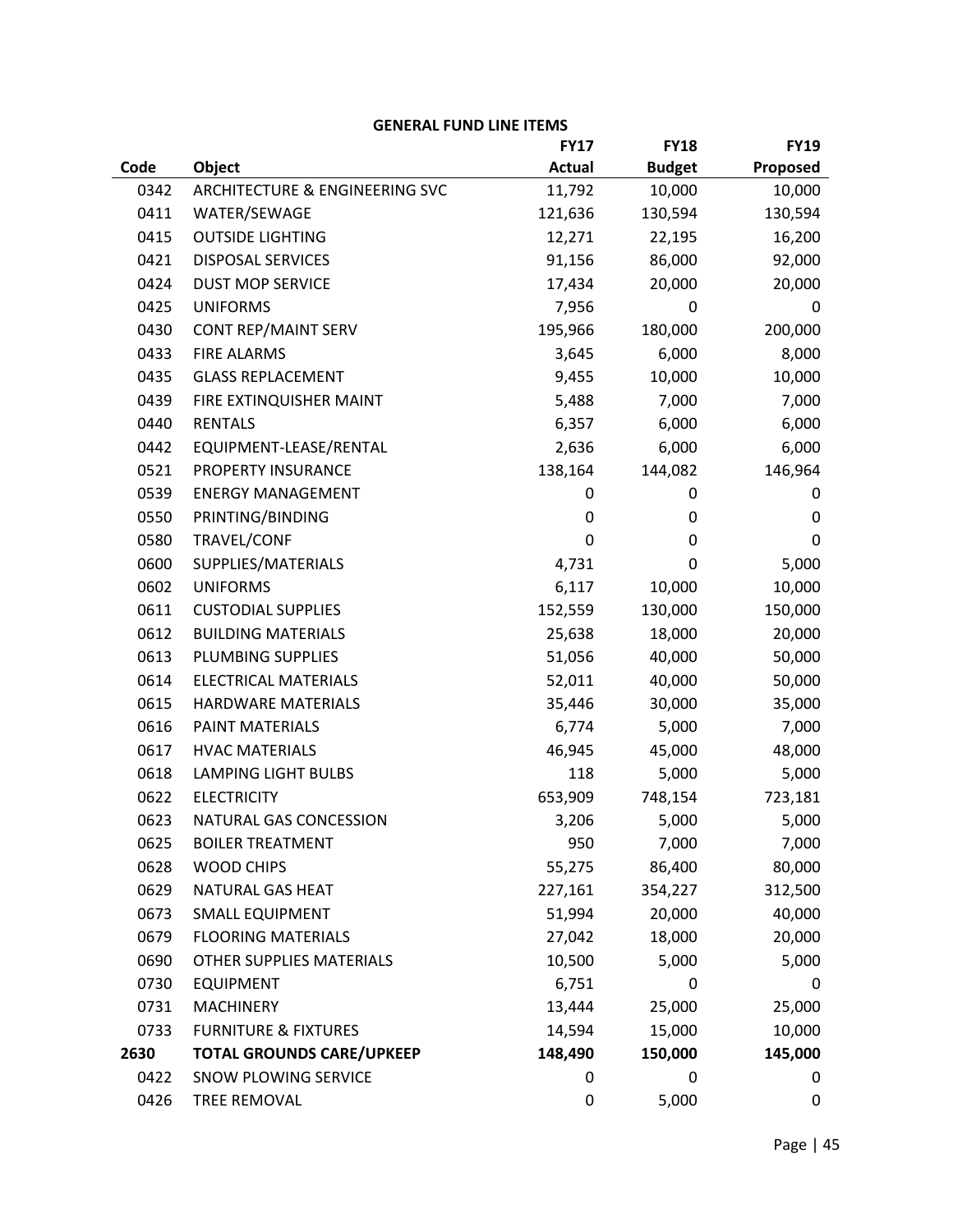|      |                                  | <b>FY17</b>   | <b>FY18</b>   | <b>FY19</b> |
|------|----------------------------------|---------------|---------------|-------------|
| Code | Object                           | <b>Actual</b> | <b>Budget</b> | Proposed    |
| 0427 | PAVING SERVICE                   | 9,402         | 5,000         | 10,000      |
| 0430 | CONT REP/MAINT SERV              | 23,245        | 25,000        | 25,000      |
| 0442 | EQUIPMENT-LEASE/RENTAL           | 16,938        | 25,000        | 10,000      |
| 0461 | <b>SALT &amp; SAND</b>           | 0             | 20,000        | 20,000      |
| 0462 | <b>SEED</b>                      | 9,000         | 10,000        | 10,000      |
| 0464 | <b>FENCING MATERIALS</b>         | 0             | 5,000         | 5,000       |
| 0465 | LOAM                             | 0             | 0             | 0           |
| 0466 | FILL/GRAVEL/STONE                | 8,873         | 5,000         | 5,000       |
| 0469 | <b>MISCELLANEOUS</b>             | 0             | 0             | 0           |
| 0600 | SUPPLIES/MATERIALS               | 48,156        | 15,000        | 25,000      |
| 0619 | <b>REPAIR PARTS</b>              | 2,311         | 5,000         | 5,000       |
| 0673 | <b>SMALL EQUIPMENT</b>           | 12,086        | 10,000        | 10,000      |
| 0730 | <b>EQUIPMENT</b>                 | 18,478        | 20,000        | 20,000      |
| 0731 | <b>MACHINERY</b>                 | 0             | 0             | 0           |
| 2650 | <b>TOTAL VEHICLE MAINTENANCE</b> | 260,542       | 248,527       | 202,664     |
| 0114 | SALARY - MAINTENANCE             | 55,401        | 56,052        | 56,792      |
| 0201 | <b>DENTAL INSURANCE</b>          | 0             | 0             | 0           |
| 0205 | LIFE INSURANCE                   | 151           | 147           | 0           |
| 0211 | <b>HEALTH INSURANCE</b>          | 21,309        | 21,409        | 15,320      |
| 0216 | <b>HRA</b>                       | 0             | 0             | 3,496       |
| 0220 | SOCIAL SECURITY                  | 4,217         | 4,288         | 4,345       |
| 0240 | <b>CITY RETIREMENT PENSION</b>   | 10,150        | 10,762        | 10,321      |
| 0270 | <b>WORKERS COMPENSATION</b>      | 680           | 869           | 891         |
| 0290 | <b>HEALTH PAYBACK</b>            | 0             | 0             | 0           |
| 0430 | CONT REP/MAINT SERV              | 7,869         | 3,000         | 3,000       |
| 0442 | EQUIPMENT-LEASE/RENTAL           | 8,207         | 0             | 0           |
| 0521 | PROPERTY INSURANCE               | 0             | 0             | 0           |
| 0590 | MISCELLANEOUS PURCH SERV         | 0             | 0             | 0           |
| 0600 | SUPPLIES/MATERIALS               | 175           | 0             | 500         |
| 0619 | <b>REPAIR PARTS</b>              | 29,074        | 30,000        | 30,000      |
| 0626 | <b>GASOLINE</b>                  | 35,333        | 35,000        | 36,000      |
| 0627 | <b>DIESEL FUEL</b>               | 218           | 5,000         | 5,000       |
| 0673 | <b>SMALL EQUIPMENT</b>           | 7,638         | 0             | 7,000       |
| 0690 | OTHER SUPPLIES MATERIALS         | 9,391         | 5,000         | 5,000       |
| 0730 | <b>EQUIPMENT</b>                 | 70,729        | 77,000        | 25,000      |
| 2660 | <b>TOTAL SECURITY</b>            | 14,152        | 25,407        | 32,582      |
| 0100 | SALARY - PERSONAL SVC            | 12,570        | 17,970        | 19,490      |
| 0170 | <b>HEALTH PAYBACK</b>            | 0             | 0             | 0           |
| 0205 | LIFE INSURANCE                   | 0             | 147           | 147         |
| 0211 | HEALTH INSURANCE                 | 0             | 0             | 5,600       |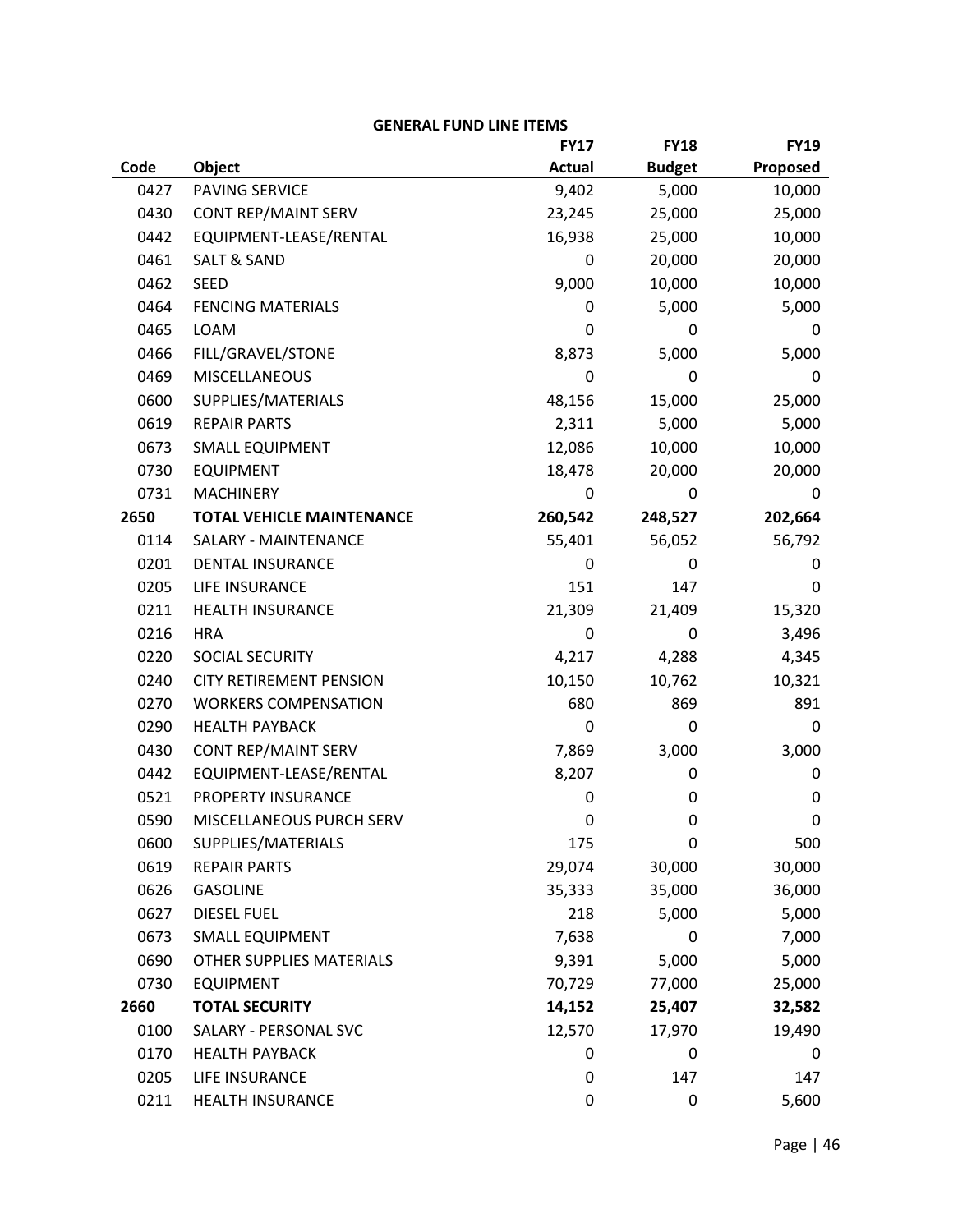|      |                                       | <b>FY17</b>   | <b>FY18</b>   | <b>FY19</b> |
|------|---------------------------------------|---------------|---------------|-------------|
| Code | <b>Object</b>                         | <b>Actual</b> | <b>Budget</b> | Proposed    |
| 0216 | <b>HRA</b>                            | 0             | 0             | 2,024       |
| 0220 | SOCIAL SECURITY                       | 962           | 1,530         | 1,491       |
| 0240 | <b>CITY RETIREMENT PENSION</b>        | 0             | 3,450         | 3,547       |
| 0270 | <b>WORKERS COMPENSATION</b>           | 154           | 279           | 283         |
| 0290 | <b>HEALTH PAYBACK</b>                 | 0             | 2,032         | 0           |
| 0300 | PROFESSIONAL/TECH SERVICES            | 0             | 0             | 0           |
| 0590 | MISCELLANEOUS PURCH SERV              | 466           | 0             | 0           |
| 0600 | SUPPLIES/MATERIALS                    | 0             | 0             | 0           |
| 0673 | <b>SMALL EQUIPMENT</b>                | 0             | 0             | 0           |
| 2690 | <b>TOTAL PREVENTATIVE MAINTENANCE</b> | 305,316       | 315,960       | 315,960     |
| 0114 | SALARY - MAINTENANCE                  | 0             | 0             | 0           |
| 0201 | <b>DENTAL INSURANCE</b>               | 0             | 0             | 0           |
| 0205 | LIFE INSURANCE                        | 0             | 0             | 0           |
| 0211 | <b>HEALTH INSURANCE</b>               | 0             | 0             | 0           |
| 0220 | SOCIAL SECURITY                       | 0             | 0             | 0           |
| 0240 | <b>CITY RETIREMENT PENSION</b>        | 0             | 0             | 0           |
| 0270 | <b>WORKERS COMPENSATION</b>           | 0             | 0             | 0           |
| 0330 | <b>OTHER PROF SERVICES</b>            | 0             | 0             | 0           |
| 0342 | ARCHITECTURE & ENGINEERING SVC        | 44,445        | 40,000        | 40,000      |
| 0430 | CONT REP/MAINT SERV                   | 171,517       | 170,000       | 170,000     |
| 0431 | <b>ELEVATOR MAINTENANCE</b>           | 32,079        | 35,000        | 35,000      |
| 0433 | <b>FIRE ALARMS</b>                    | 10,231        | 10,000        | 10,000      |
| 0434 | SPRINKLER MAINTENANCE                 | 4,682         | 4,000         | 4,000       |
| 0436 | <b>ROOF REPAIRS</b>                   | 3,285         | 10,000        | 10,000      |
| 0437 | <b>HVAC EQUIPMENT MAINT</b>           | 15,162        | 17,000        | 17,000      |
| 0600 | SUPPLIES/MATERIALS                    | 644           | 4,960         | 4,960       |
| 0616 | <b>PAINT MATERIALS</b>                | 3,800         | 5,000         | 5,000       |
| 0617 | <b>HVAC MATERIALS</b>                 | 12,705        | 15,000        | 15,000      |
| 0670 | <b>COMPUTER SOFTWARE</b>              | 0             | 0             | 0           |
| 0690 | OTHER SUPPLIES MATERIALS              | 6,768         | 5,000         | 5,000       |
| 2710 | <b>TOTAL PUPIL TRANSPORTATION</b>     | 1,096,956     | 1,288,802     | 1,331,916   |
| 0116 | SALARY - DRIVER                       | 381,215       | 506,704       | 534,712     |
| 0120 | <b>TEMPORARY EMPLOYEE</b>             | 55,775        | 40,000        | 50,000      |
| 0122 | <b>TEMP SALARY AIDES</b>              | 0             | 2,500         | 0           |
| 0130 | SALARY - OVERTIME                     | 50,027        | 50,800        | 25,000      |
| 0170 | <b>HEALTH PAYBACK</b>                 | 4,634         | 0             | 4,634       |
| 0201 | <b>DENTAL INSURANCE</b>               | 5,063         | 5,180         | 5,950       |
| 0205 | LIFE INSURANCE                        | 1,323         | 2,003         | 1,268       |
| 0211 | HEALTH INSURANCE                      | 129,840       | 137,999       | 107,024     |
| 0216 | <b>HRA</b>                            | 0             | 0             | 34,581      |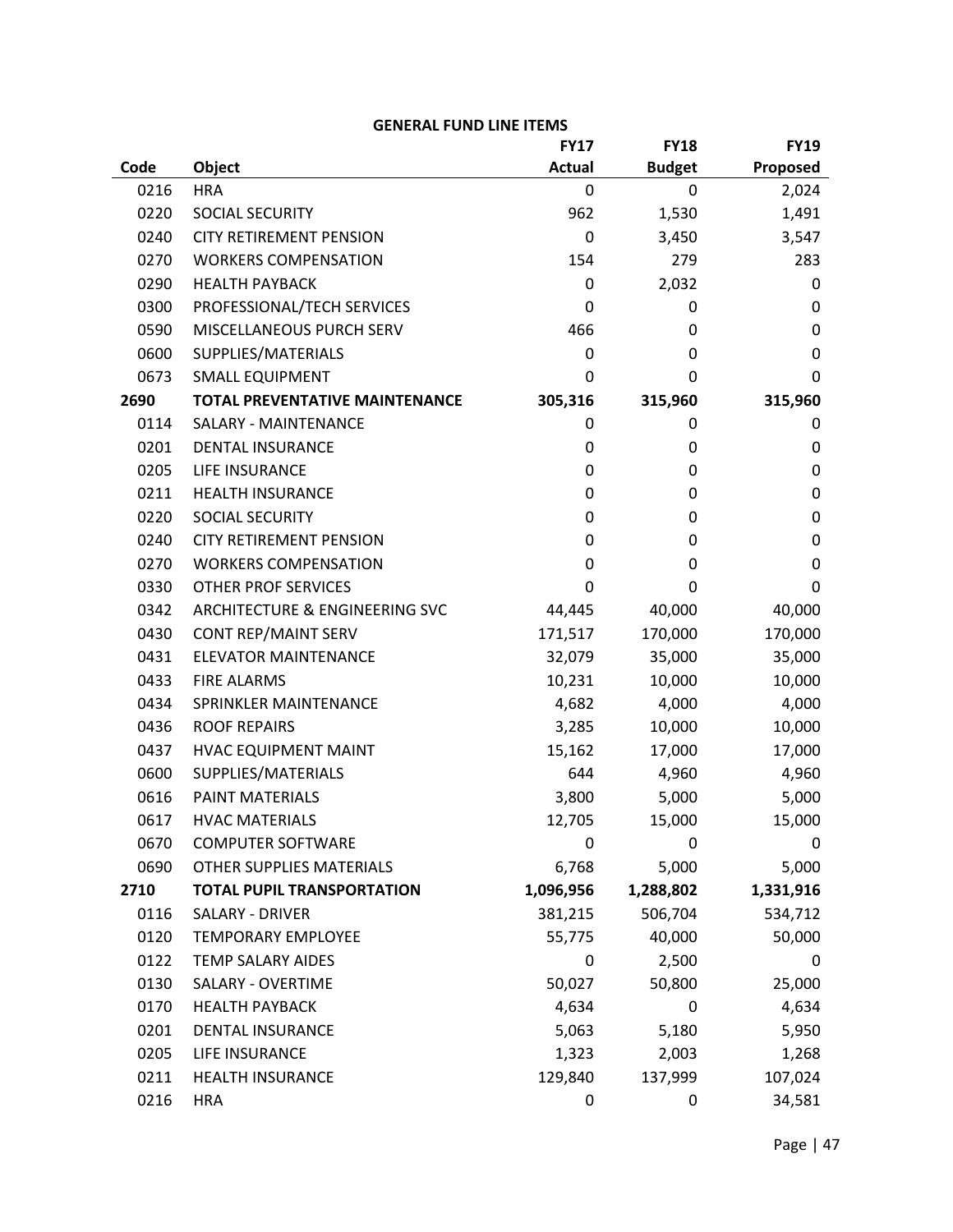|      |                                | <b>FY17</b>   | <b>FY18</b>   | <b>FY19</b> |
|------|--------------------------------|---------------|---------------|-------------|
| Code | Object                         | <b>Actual</b> | <b>Budget</b> | Proposed    |
| 0220 | SOCIAL SECURITY                | 35,434        | 43,452        | 46,997      |
| 0240 | <b>CITY RETIREMENT PENSION</b> | 63,659        | 77,479        | 88,702      |
| 0270 | <b>WORKERS COMPENSATION</b>    | 5,365         | 7,358         | 7,545       |
| 0300 | PROFESSIONAL/TECH SERVICES     | 0             | 0             | 0           |
| 0330 | <b>OTHER PROF SERVICES</b>     | 0             | 0             | 0           |
| 0430 | CONT REP/MAINT SERV            | 184           | 0             | 0           |
| 0440 | <b>RENTALS</b>                 | 0             | 0             | 0           |
| 0442 | EQUIPMENT-LEASE/RENTAL         | 50,904        | 54,494        | 54,494      |
| 0510 | <b>TRANSPORTATION</b>          | 59,358        | 89,734        | 74,010      |
| 0511 | TRANSPORTATION - PUBLIC VT LEA | 123,996       | 120,000       | 141,000     |
| 0518 | <b>STUDENT BUS TICKETS</b>     | 129,895       | 150,000       | 155,000     |
| 0531 | <b>TELEPHONE</b>               | 0             | 0             | 0           |
| 0580 | TRAVEL/CONF                    | 0             | 0             | 0           |
| 0600 | SUPPLIES/MATERIALS             | 95            | 0             | $\mathbf 0$ |
| 0602 | <b>UNIFORMS</b>                | 0             | 0             | $\mathbf 0$ |
| 0619 | <b>REPAIR PARTS</b>            | 0             | 0             | $\mathbf 0$ |
| 0626 | <b>GASOLINE</b>                | 84            | 100           | $\mathbf 0$ |
| 0627 | <b>DIESEL FUEL</b>             | 0             | 0             | $\mathbf 0$ |
| 0730 | <b>EQUIPMENT</b>               | 0             | 0             | 0           |
| 0810 | <b>DUES &amp; FEES</b>         | 104           | 1,000         | 1,000       |
| 2720 | TOTAL CO-CURRICULAR TRANSPORT  | 129,859       | 118,583       | 135,698     |
| 0442 | EQUIPMENT-LEASE/RENTAL         | 0             | 2,360         | 860         |
| 0510 | <b>TRANSPORTATION</b>          | 129,859       | 114,781       | 133,338     |
| 0511 | TRANSPORTATION - PUBLIC VT LEA | 0             | 1,442         | 1,500       |
| 2740 | <b>TOTAL BUS MAINTENANCE</b>   | 51,875        | 165,183       | 72,431      |
| 0114 | SALARY - MAINTENANCE           | 0             | 0             | 0           |
| 0201 | <b>DENTAL INSURANCE</b>        | 0             | 0             | $\mathbf 0$ |
| 0205 | LIFE INSURANCE                 | 0             | 0             | $\mathbf 0$ |
| 0211 | <b>HEALTH INSURANCE</b>        | 0             | 0             | 0           |
| 0220 | SOCIAL SECURITY                | 0             | 0             | 0           |
| 0240 | <b>CITY RETIREMENT PENSION</b> | 0             | 0             | 0           |
| 0270 | <b>WORKERS COMPENSATION</b>    | 0             | 0             | 0           |
| 0430 | <b>CONT REP/MAINT SERV</b>     | 22,955        | 4,691         | 4,691       |
| 0442 | EQUIPMENT-LEASE/RENTAL         | 5,360         | 10,000        | 10,000      |
| 0521 | PROPERTY INSURANCE             | 0             | 0             | 0           |
| 0530 | <b>COMMUNICATIONS</b>          | 0             | 0             | 2,740       |
| 0531 | <b>TELEPHONE</b>               | 3,951         | 2,740         | 0           |
| 0619 | <b>REPAIR PARTS</b>            | 8,861         | 20,000        | 20,000      |
| 0626 | <b>GASOLINE</b>                | 9,902         | 6,000         | 6,000       |
| 0627 | <b>DIESEL FUEL</b>             | 845           | 24,000        | 24,000      |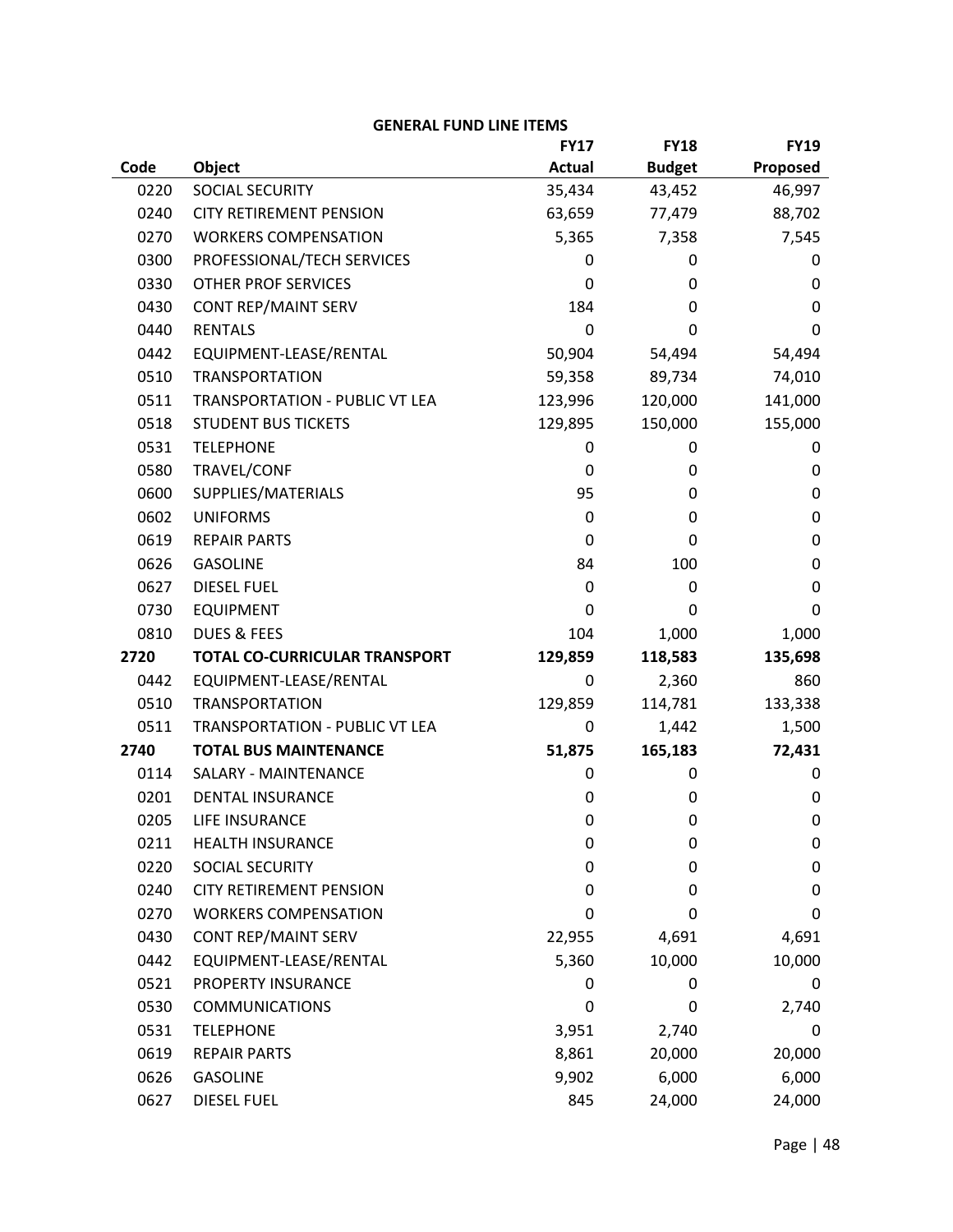|      |                                       | <b>FY17</b>   | <b>FY18</b>   | <b>FY19</b> |
|------|---------------------------------------|---------------|---------------|-------------|
| Code | Object                                | <b>Actual</b> | <b>Budget</b> | Proposed    |
| 0673 | <b>SMALL EQUIPMENT</b>                | 0             | 0             | 0           |
| 0690 | OTHER SUPPLIES MATERIALS              | 0             | 0             | 0           |
| 0730 | <b>EQUIPMENT</b>                      | 0             | 97,752        | 5,000       |
| 2760 | <b>TOTAL SAFETY</b>                   | 39,339        | 44,265        | 45,378      |
| 0100 | SALARY - PERSONAL SVC                 | 35,000        | 35,000        | 36,050      |
| 0201 | <b>DENTAL INSURANCE</b>               | 611           | 898           | 872         |
| 0205 | LIFE INSURANCE                        | 103           | 147           | 147         |
| 0211 | <b>HEALTH INSURANCE</b>               | 0             | 0             | 0           |
| 0216 | <b>HRA</b>                            | 0             | 0             | 0           |
| 0220 | SOCIAL SECURITY                       | 2,668         | 2,678         | 2,758       |
| 0270 | <b>WORKERS COMPENSATION</b>           | 430           | 543           | 551         |
| 0550 | PRINTING/BINDING                      | $\mathbf{0}$  | 0             | 0           |
| 0600 | SUPPLIES/MATERIALS                    | 528           | 5,000         | 5,000       |
| 0673 | <b>SMALL EQUIPMENT</b>                | 0             | 0             | 0           |
| 2900 | <b>TOTAL OTHER EMPLOYEE BENEFITS</b>  | 623,380       | 523,210       | 572,850     |
| 0140 | <b>20-20 RETIRED TEACHERS</b>         | 0             | 0             | 0           |
| 0160 | SALARY - GOLDEN HANDSHAKE             | 441,233       | 325,000       | 325,000     |
| 0201 | <b>DENTAL INSURANCE</b>               | 0             | 0             | 0           |
| 0205 | LIFE INSURANCE                        | 0             | 0             | 0           |
| 0211 | <b>HEALTH INSURANCE</b>               | 0             | 0             | 0           |
| 0215 | HEALTH INS-EARLY RETIRE               | 15,881        | 25,000        | 25,000      |
| 0220 | SOCIAL SECURITY                       | 33,754        | 24,863        | 24,863      |
| 0240 | <b>CITY RETIREMENT PENSION</b>        | 0             | 0             | 0           |
| 0250 | TUITION REIMBURSEMENT                 | 0             | 0             | 0           |
| 0260 | UNEMPLOYMENT COMPENSATION             | 74,167        | 75,000        | 75,000      |
| 0270 | <b>WORKERS COMPENSATION</b>           | 0             | 0             | 0           |
| 0290 | <b>HEALTH PAYBACK</b>                 | 0             | 0             | 0           |
| 0291 | <b>GOLDEN HANDSHAKE</b>               | 0             | 0             | 0           |
| 0292 | <b>CATAMOUNT HEALTH FEES</b>          | 21,134        | 24,000        | 25,000      |
| 0310 | <b>ADMINISTRATIVE SERVICES - S125</b> | 7,173         | 13,400        | 62,040      |
| 0330 | <b>OTHER PROF SERVICES</b>            | 176           | 0             | 0           |
| 0530 | <b>COMMUNICATIONS</b>                 | 11,461        | 16,000        | 35,947      |
| 0531 | <b>TELEPHONE</b>                      | 18,314        | 19,947        | 0           |
| 0590 | MISCELLANEOUS PURCH SERV              | 86            | 0             | 0           |
| 3100 | <b>TOTAL SCHOOL LUNCH PROGRAM</b>     | 0             | 0             | $\mathbf 0$ |
| 0100 | SALARY - PERSONAL SVC                 | 0             | 0             | 0           |
| 4500 | <b>TOTAL BUILDING ACQUISITION</b>     | 0             | 0             | 0           |
| 0720 | <b>REPAIRS</b>                        | 0             | 0             | 0           |
| 4700 | <b>TOTAL BUILDING IMPROVEMENTS</b>    | 705,775       | 0             | 75,000      |
| 0343 | <b>CONSTRUCTION SVCS</b>              | 705,775       | 0             | 75,000      |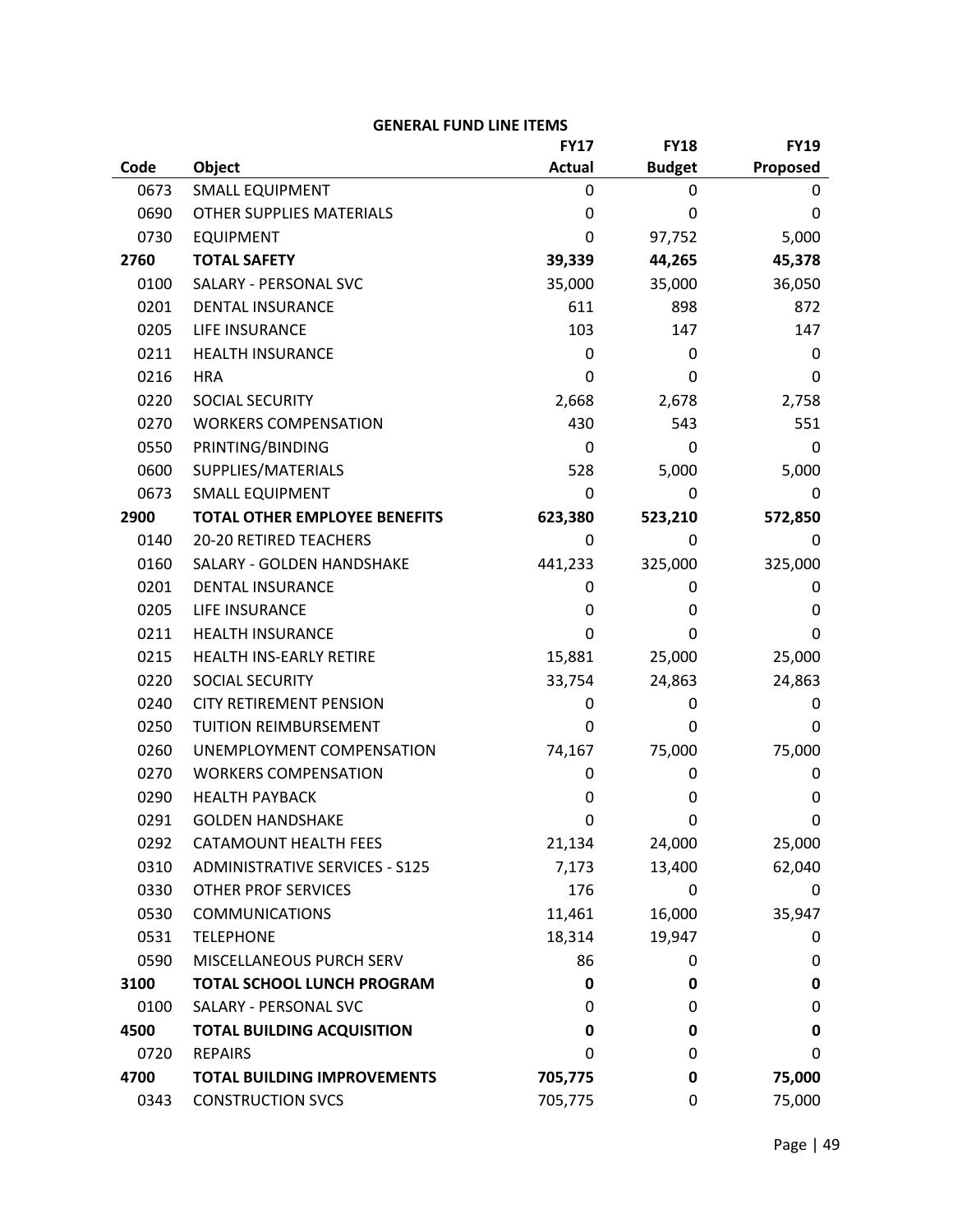|      |                                        | <b>FY17</b> | <b>FY18</b>   | <b>FY19</b>  |
|------|----------------------------------------|-------------|---------------|--------------|
| Code | Object                                 | Actual      | <b>Budget</b> | Proposed     |
| 5100 | <b>TOTAL DEBT SERVICE</b>              | 3,328,096   | 3,371,078     | 3,806,292    |
| 0830 | <b>INTEREST</b>                        | 1,510,953   | 1,626,281     | 1,946,292    |
| 0833 | <b>BOND ISSUANCE COST</b>              | 0           | 20,000        | 20,000       |
| 0910 | <b>REDEMP OF PRINCIPAL</b>             | 1,817,143   | 1,724,796     | 1,840,000    |
| 5200 | <b>TOTAL REPAYMENTS TO SOURCE</b>      | O           | 0             | 0            |
| 0930 | <b>REPAYMENTS TO FUNDING SOURCE</b>    | O           | 0             | 0            |
| 5210 | <b>TOTAL PRIOR YEAR ADJUSTMENTS</b>    | 13,381      | 0             | 0            |
| 0980 | PRIOR YEAR ADJUSTMENTS                 | 13,381      | 0             | 0            |
| 5310 | <b>TOTAL FUND TRANSFERS</b>            | 1,523,828   | 160,000       | 160,000      |
| 0900 | <b>TRANSFER TO FOOD SVC</b>            | 0           | <sup>0</sup>  | <sup>0</sup> |
| 0920 | <b>FUND TRANSFERS</b>                  | 1,523,828   | 160,000       | 160,000      |
|      | <b>CONTINGENCY</b>                     | 0           | 335,000       | 300,000      |
|      | <b>CONTACT SETTLEMENTS</b>             | 0           | 750,000       | 0            |
|      | <b>STATE HEALTH CARE RECAPTURE</b>     | 0           | 0             | 173,010      |
|      | <b>TOTAL GENERAL FUND EXPENDITURES</b> | 69,203,956  | 73,755,000    | 74,138,378   |
|      |                                        |             |               |              |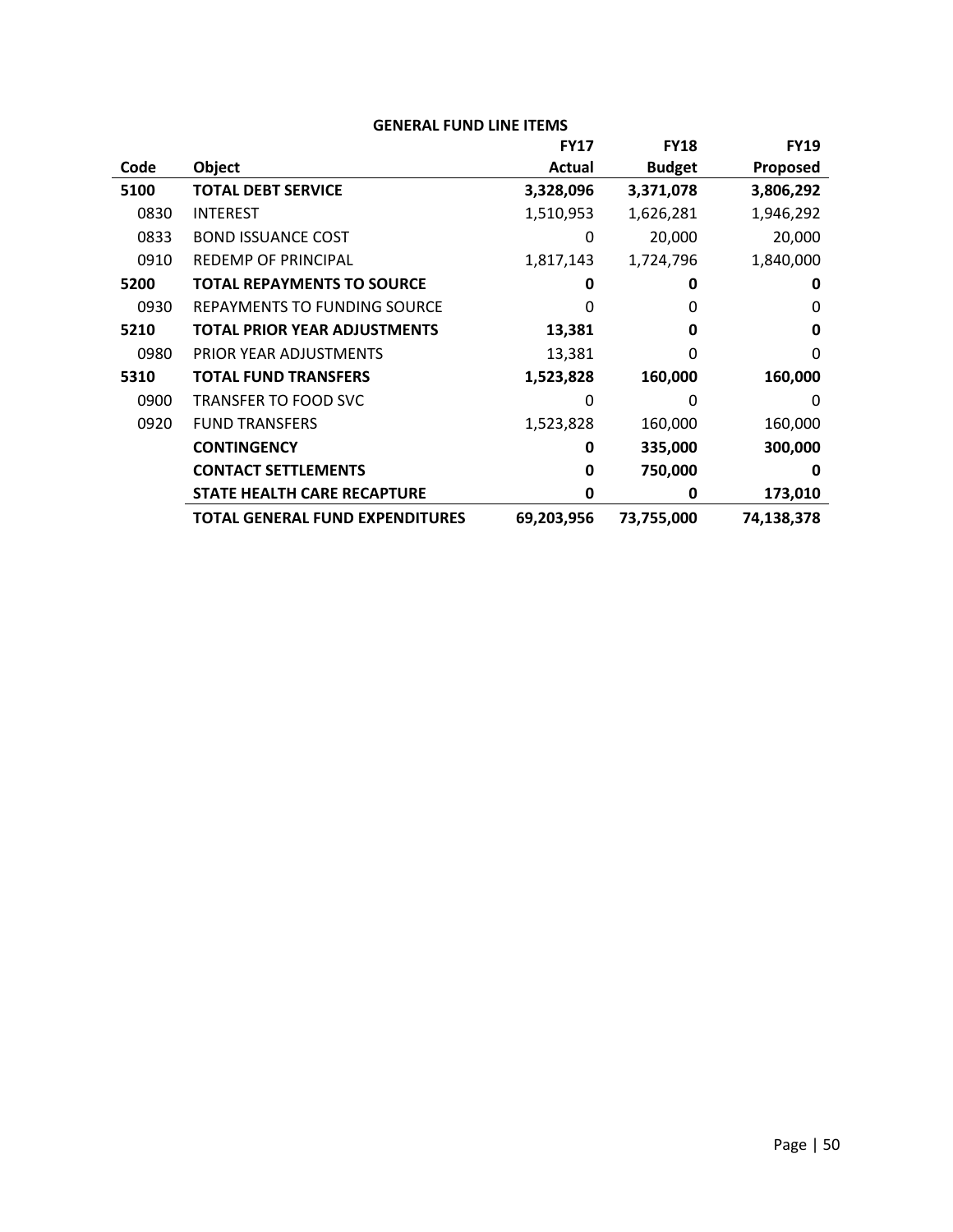|      |                                       | <b>FY17</b>   | <b>FY18</b>   | <b>FY19</b> |
|------|---------------------------------------|---------------|---------------|-------------|
|      | Object                                | <b>Actual</b> | <b>Budget</b> | Proposed    |
| 1100 | <b>TOTAL REGULAR INSTRUCTION</b>      | 1,124,923     | 769,817       | 535,267     |
| 0100 | SALARY - PERSONAL SVC                 | 38,821        | 21,538        | 0           |
| 0101 | <b>SALARY - TEACHERS</b>              | 308,184       | 37,672        | 62,694      |
| 0102 | SALARY - AIDES                        | 63,541        | 42,760        | 98,068      |
| 0103 | <b>SALARY - SUBSTITUTES</b>           | 355           | 0             | 4,688       |
| 0104 | <b>SALARY - TUTORS</b>                | 0             | 0             | 0           |
| 0108 | <b>SALARY - LIAISONS</b>              | 0             | 0             | 0           |
| 0111 | SALARY - ADMIN/DIRECTOR               | 91,582        | 39,414        | 0           |
| 0112 | SALARY - ADMIN ASSISTANT              | 0             | 0             | $\mathbf 0$ |
| 0120 | <b>TEMPORARY EMPLOYEE</b>             | 121,051       | 91,676        | 0           |
| 0121 | TEMP SALARY TEACHERS                  | $\mathbf{0}$  | 0             | $\mathbf 0$ |
| 0135 | <b>SALARY - EXTRA HOURS</b>           | 17            | 0             | 0           |
| 0151 | <b>STIPENDS</b>                       | 26,150        | 36,207        | $\mathbf 0$ |
| 0170 | <b>HEALTH PAYBACK</b>                 | 14,415        | 0             | 0           |
| 0201 | <b>DENTAL INSURANCE</b>               | 3,814         | 2,552         | 635         |
| 0205 | LIFE INSURANCE                        | 1,476         | 931           | 169         |
| 0211 | <b>HEALTH INSURANCE</b>               | 50,348        | 30,105        | 7,399       |
| 0212 | <b>HEALTH INS - AIDES</b>             | 0             | 0             | 0           |
| 0216 | <b>HRA</b>                            | 0             | 0             | 2,376       |
| 0220 | SOCIAL SECURITY                       | 49,893        | 37,218        | 12,298      |
| 0230 | RETIREMENT CONTRIBUTIONS              | 0             | 1,600         | 0           |
| 0231 | <b>VSTRS CONTRIBUTIONS</b>            | 0             | 4,000         | 0           |
| 0232 | OPEB ASSESSMENT                       | 2,962         | 1,967         | 1,504       |
| 0240 | <b>CITY RETIREMENT PENSION</b>        | 18,910        | 4,396         | 10,583      |
| 0250 | TUITION REIMBURSEMENT                 | 112           | 0             | 0           |
| 0260 | UNEMPLOYMENT COMPENSATION             | 0             | 0             | 0           |
| 0270 | <b>WORKERS COMPENSATION</b>           | 5,519         | 4,218         | 76          |
| 0290 | <b>HEALTH PAYBACK</b>                 | 0             | 3,771         | $\mathbf 0$ |
| 0300 | PROFESSIONAL/TECH SERVICES            | 180,920       | 193,846       | 77,109      |
| 0310 | <b>ADMINISTRATIVE SERVICES - S125</b> | 0             | 0             | 0           |
| 0320 | PROFESSIONAL-EDUCATION                | 770           | 0             | 4,688       |
| 0321 | <b>KELLY SUB SERVICES</b>             | 2,173         | 3,025         | 1,000       |
| 0330 | <b>OTHER PROF SERVICES</b>            | 39,400        | 44,150        | 38,000      |
| 0430 | CONT REP/MAINT SERV                   | 4,846         | 0             | 0           |
| 0440 | <b>RENTALS</b>                        | 8,812         | 2,225         | 0           |
| 0500 | OTHER PURCHASED SERVICE               | 0             | 0             | 0           |
| 0510 | <b>TRANSPORTATION</b>                 | 0             | 0             | $\mathbf 0$ |
| 0518 | <b>STUDENT BUS TICKETS</b>            | 0             | 0             | 0           |
| 0530 | <b>COMMUNICATIONS</b>                 | 0             | 3,450         | 0           |
| 0531 | <b>TELEPHONE</b>                      | 3,458         | 3,496         | 1,050       |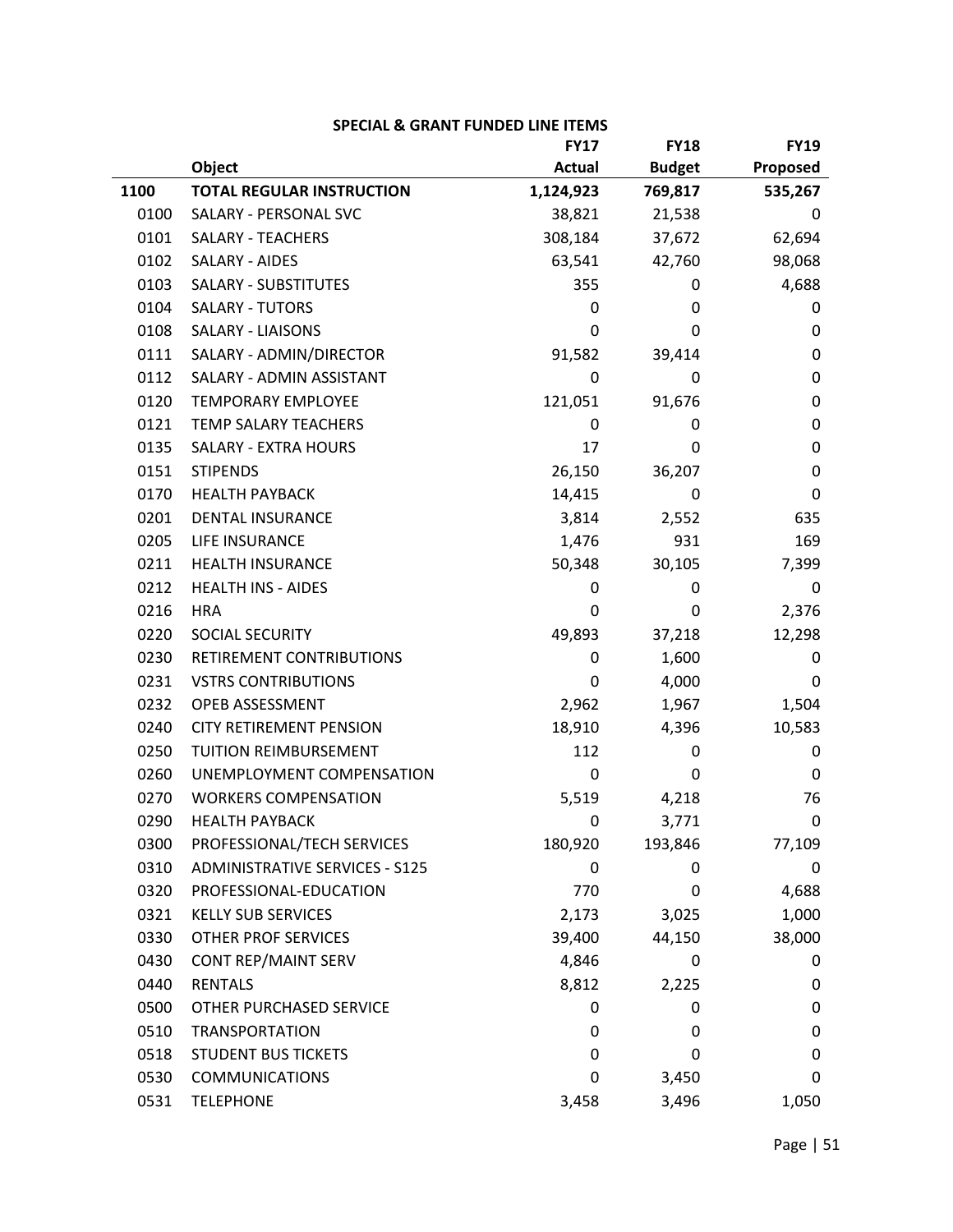|      |                                      | <b>FY17</b>   | <b>FY18</b>   | <b>FY19</b> |
|------|--------------------------------------|---------------|---------------|-------------|
|      | Object                               | <b>Actual</b> | <b>Budget</b> | Proposed    |
| 0540 | <b>ADVERTISING</b>                   | 0             | 0             | 0           |
| 0550 | PRINTING/BINDING                     | 0             | 0             | 0           |
| 0566 | TUITION INDEPENDENT SCHOOLS          | 750           | 0             | 0           |
| 0580 | TRAVEL/CONF                          | 21,752        | 79,379        | 40,442      |
| 0590 | MISCELLANEOUS PURCH SERV             | 0             | 0             | 0           |
| 0600 | SUPPLIES/MATERIALS                   | 36,460        | 35,610        | 31,179      |
| 0610 | <b>MISC SUPPLIES</b>                 | 0             | 0             | 0           |
| 0626 | <b>GASOLINE</b>                      | 0             | 0             | 0           |
| 0630 | <b>FOOD</b>                          | 0             | 0             | 0           |
| 0640 | <b>BOOKS/PERIODICALS</b>             | 294           | 873           | 911         |
| 0660 | MANIPULATIVE DEVICES                 | 468           | 0             | 0           |
| 0670 | <b>COMPUTER SOFTWARE</b>             | 418           | 3,494         | 3,076       |
| 0673 | <b>SMALL EQUIPMENT</b>               | 20,143        | 37,741        | 34,520      |
| 0730 | <b>EQUIPMENT</b>                     | 0             | 0             | 90,000      |
| 0810 | <b>DUES &amp; FEES</b>               | 4,880         | 2,503         | 3,250       |
| 0890 | MISCELLANEOUS                        | 2,230         | 0             | 0           |
| 0990 | <b>ADMIN COST REIMB</b>              | 0             | 0             | 9,551       |
| 1200 | <b>TOTAL SPECIAL ED. INSTRUCTION</b> | 1,574,124     | 1,015,264     | 835,660     |
| 0100 | SALARY - PERSONAL SVC                | 124,012       | 107,604       | 136,578     |
| 0101 | <b>SALARY - TEACHERS</b>             | 458,466       | 44,752        | 0           |
| 0102 | <b>SALARY - AIDES</b>                | 508,876       | 391,092       | 401,885     |
| 0103 | SALARY - SUBSTITUTES                 | 148           | 0             | 0           |
| 0104 | <b>SALARY - TUTORS</b>               | 0             | 0             | 0           |
| 0120 | <b>TEMPORARY EMPLOYEE</b>            | 51,209        | 70,188        | 0           |
| 0135 | SALARY - EXTRA HOURS                 | 203           | 0             | 0           |
| 0151 | <b>STIPENDS</b>                      | 2,300         | 1,000         | 0           |
| 0170 | <b>HEALTH PAYBACK</b>                | 15,920        | 0             | 4,540       |
| 0201 | DENTAL INSURANCE                     | 13,581        | 8,554         | 3,462       |
| 0205 | LIFE INSURANCE                       | 2,150         | 2,103         | 976         |
| 0211 | <b>HEALTH INSURANCE</b>              | 190,431       | 135,835       | 37,876      |
| 0212 | <b>HEALTH INS - AIDES</b>            | 0             | 0             | 0           |
| 0214 | HEALTH INS - OTHER EMPL              | 0             | 0             | 0           |
| 0216 | <b>HRA</b>                           | 0             | 0             | 16,314      |
| 0220 | SOCIAL SECURITY                      | 84,703        | 43,815        | 41,898      |
| 0231 | <b>VSTRS CONTRIBUTIONS</b>           | 5,187         | 0             | 0           |
| 0240 | <b>CITY RETIREMENT PENSION</b>       | 0             | 66,914        | 53,080      |
| 0250 | TUITION REIMBURSEMENT                | 500           | 0             | 0           |
| 0270 | <b>WORKERS COMPENSATION</b>          | 6,478         | 8,701         | 0           |
| 0290 | <b>HEALTH PAYBACK</b>                | 0             | 10,406        | 0           |
| 0300 | PROFESSIONAL/TECH SERVICES           | 895           | 0             | 10,000      |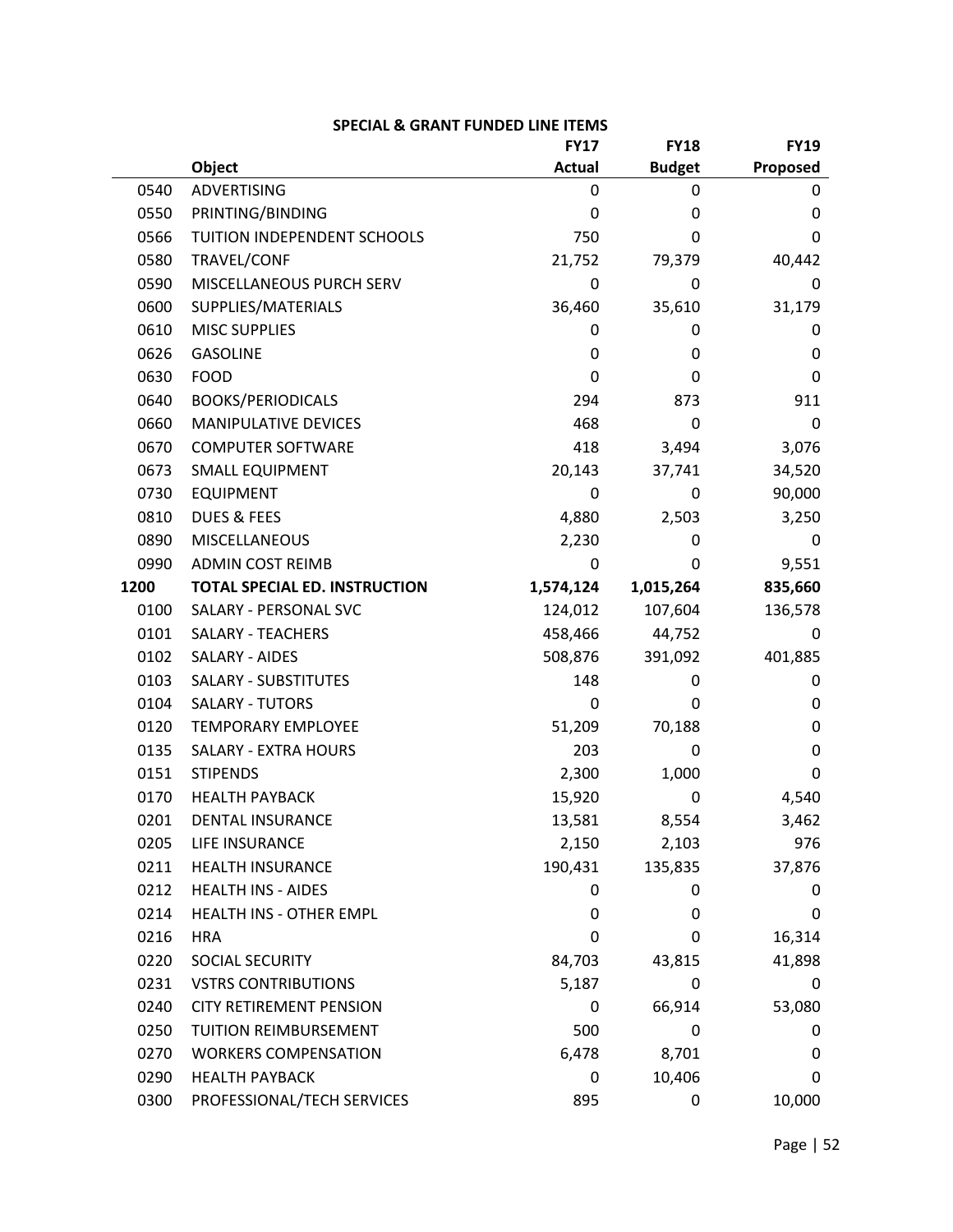|      |                                | <b>FY17</b>   | <b>FY18</b>   | <b>FY19</b> |
|------|--------------------------------|---------------|---------------|-------------|
|      | Object                         | <b>Actual</b> | <b>Budget</b> | Proposed    |
| 0321 | <b>KELLY SUB SERVICES</b>      | 1,410         | 0             | 0           |
| 0330 | <b>OTHER PROF SERVICES</b>     | 12,240        | 40,000        | 51,550      |
| 0510 | <b>TRANSPORTATION</b>          | 0             | 0             | 0           |
| 0530 | <b>COMMUNICATIONS</b>          | 79            | 0             | 0           |
| 0566 | TUITION INDEPENDENT SCHOOLS    | 0             | 0             | 0           |
| 0580 | TRAVEL/CONF                    | 2,321         | 2,000         | 2,000       |
| 0590 | MISCELLANEOUS PURCH SERV       | 0             | 0             | 0           |
| 0600 | SUPPLIES/MATERIALS             | 52,303        | 45,200        | 40,000      |
| 0630 | <b>FOOD</b>                    | 0             | 0             | 0           |
| 0640 | <b>BOOKS/PERIODICALS</b>       | 598           | 0             | 0           |
| 0650 | <b>AUDIOVISUAL MATERIALS</b>   | 169           | 0             | 0           |
| 0660 | MANIPULATIVE DEVICES           | 995           | 0             | 0           |
| 0670 | <b>COMPUTER SOFTWARE</b>       | 625           | 10,000        | 10,000      |
| 0673 | <b>SMALL EQUIPMENT</b>         | 36,652        | 27,100        | 15,500      |
| 0730 | <b>EQUIPMENT</b>               | 0             | 0             | 10,000      |
| 0810 | <b>DUES &amp; FEES</b>         | 1,672         | 0             | 0           |
| 5220 | PAYMENTS BACK TO STATE         | 0             | 0             | 0           |
| 1250 | <b>TITLE I</b>                 | 1,182,802     | 1,374,047     | 1,205,312   |
| 0100 | SALARY - PERSONAL SVC          | 0             | 0             | 0           |
| 0101 | <b>SALARY - TEACHERS</b>       | 621,158       | 610,351       | 620,498     |
| 0102 | SALARY - AIDES                 | 0             | 0             | 0           |
| 0103 | <b>SALARY - SUBSTITUTES</b>    | 25            | 0             | 0           |
| 0104 | <b>SALARY - TUTORS</b>         | 22,385        | 15,750        | 35,123      |
| 0108 | <b>SALARY - LIAISONS</b>       | 172,345       | 138,527       | 136,964     |
| 0110 | SALARY - REGULAR EMPLOYEES     | 0             | 0             | 0           |
| 0120 | <b>TEMPORARY EMPLOYEE</b>      | 0             | 0             | 0           |
| 0130 | <b>SALARY - OVERTIME</b>       | 2,062         | 0             | $\mathbf 0$ |
| 0135 | SALARY - EXTRA HOURS           | 2,739         | 0             | 0           |
| 0151 | <b>STIPENDS</b>                | 0             | 0             | 0           |
| 0170 | <b>HEALTH PAYBACK</b>          | 12,231        | 0             | 4,937       |
| 0201 | <b>DENTAL INSURANCE</b>        | 7,969         | 7,268         | 7,801       |
| 0205 | LIFE INSURANCE                 | 1,958         | 2,487         | 1,899       |
| 0211 | <b>HEALTH INSURANCE</b>        | 102,785       | 105,897       | 90,692      |
| 0216 | <b>HRA</b>                     | 0             | 0             | 26,455      |
| 0220 | SOCIAL SECURITY                | 61,742        | 60,421        | 58,108      |
| 0231 | <b>VSTRS CONTRIBUTIONS</b>     | 70,634        | 86,477        | 11,684      |
| 0232 | OPEB ASSESSMENT                | 0             | 0             | 1,504       |
| 0240 | <b>CITY RETIREMENT PENSION</b> | 0             | 19,916        | 20,118      |
| 0250 | TUITION REIMBURSEMENT          | 4,757         | 0             | 1,675       |
| 0260 | UNEMPLOYMENT COMPENSATION      | 0             | 1,003         | 0           |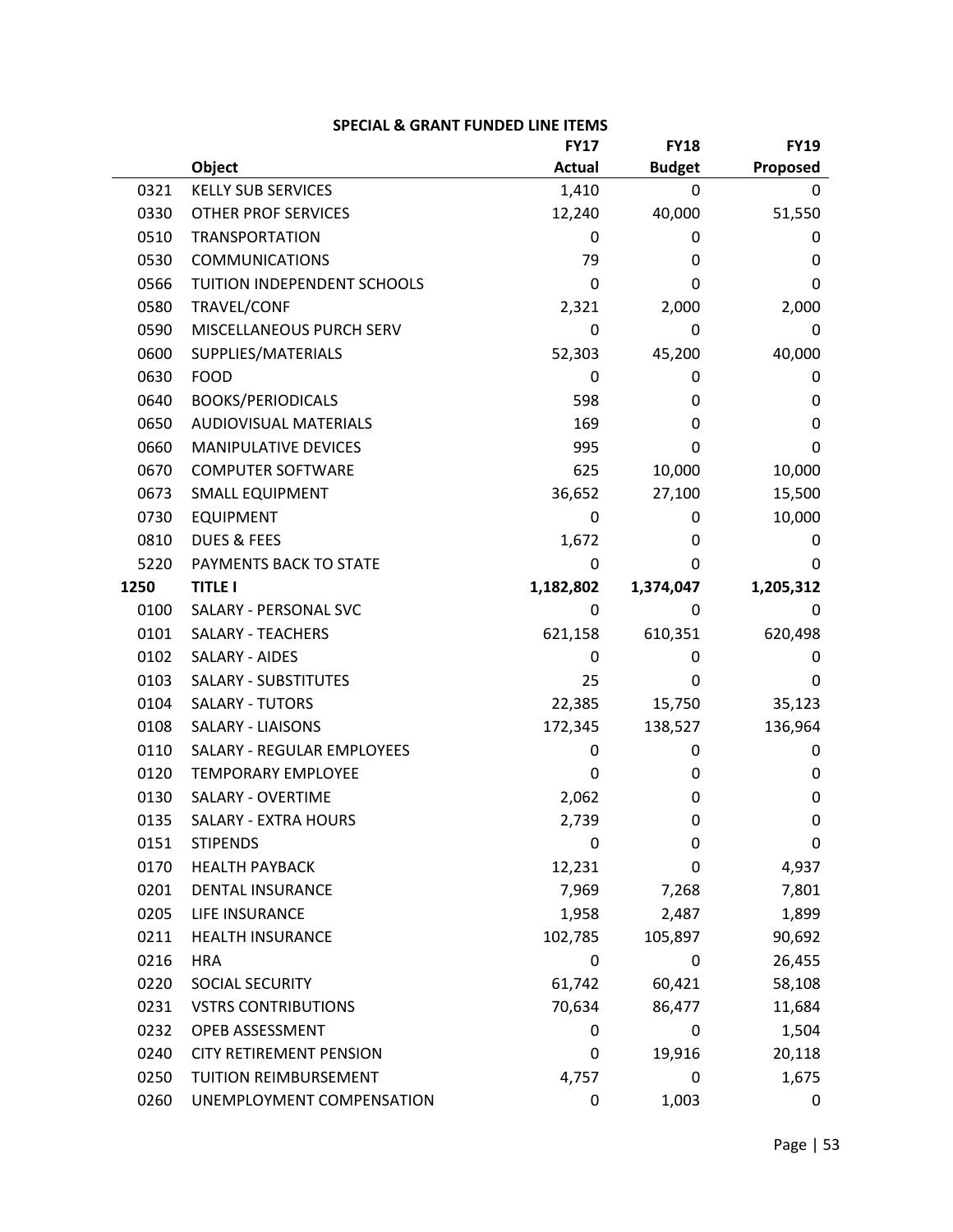|      |                                  | <b>FY17</b>   | <b>FY18</b>   | <b>FY19</b> |
|------|----------------------------------|---------------|---------------|-------------|
|      | Object                           | <b>Actual</b> | <b>Budget</b> | Proposed    |
| 0270 | <b>WORKERS COMPENSATION</b>      | 0             | 11,852        | 11,705      |
| 0290 | <b>HEALTH PAYBACK</b>            | 0             | 15,460        | 0           |
| 0300 | PROFESSIONAL/TECH SERVICES       | 87,418        | 205,800       | 100,000     |
| 0320 | PROFESSIONAL-EDUCATION           | 0             | 0             | 12,000      |
| 0321 | <b>KELLY SUB SERVICES</b>        | 3,319         | 3,033         | 3,150       |
| 0330 | <b>OTHER PROF SERVICES</b>       | 0             | 0             | 0           |
| 0440 | <b>RENTALS</b>                   | 0             | 0             | 0           |
| 0510 | <b>TRANSPORTATION</b>            | 0             | 500           | 0           |
| 0530 | <b>COMMUNICATIONS</b>            | 0             | 0             | 0           |
| 0531 | <b>TELEPHONE</b>                 | 0             | 0             | 0           |
| 0550 | PRINTING/BINDING                 | 0             | 0             | 0           |
| 0580 | TRAVEL/CONF                      | 1,623         | 7,300         | 1,000       |
| 0600 | SUPPLIES/MATERIALS               | 2,302         | 12,871        | 19,000      |
| 0640 | <b>BOOKS/PERIODICALS</b>         | 0             | 0             | 0           |
| 0670 | <b>COMPUTER SOFTWARE</b>         | 4,700         | 6,000         | 11,000      |
| 0673 | <b>SMALL EQUIPMENT</b>           | 0             | 0             | 0           |
| 0730 | <b>EQUIPMENT</b>                 | 0             | 0             | 0           |
| 0810 | <b>DUES &amp; FEES</b>           | 650           | 700           | 0           |
| 0990 | <b>ADMIN COST REIMB</b>          | 0             | 62,434        | 30,000      |
| 1300 | <b>TOTAL TECH ED INSTRUCTION</b> | 2,066,824     | 2,054,588     | 2,198,078   |
| 0100 | SALARY - PERSONAL SVC            | 174,279       | 188,641       | 141,428     |
| 0101 | <b>SALARY - TEACHERS</b>         | 1,006,828     | 1,055,082     | 1,269,019   |
| 0102 | SALARY - AIDES                   | 44,355        | 44,336        | 22,003      |
| 0103 | <b>SALARY - SUBSTITUTES</b>      | 197           | 200           | 200         |
| 0120 | <b>TEMPORARY EMPLOYEE</b>        | 0             | 0             | 0           |
| 0140 | 20-20 RETIRED TEACHERS           | 0             | 0             | 0           |
| 0151 | <b>STIPENDS</b>                  | 47,859        | 20,000        | 20,000      |
| 0170 | <b>HEALTH PAYBACK</b>            | 17,465        | 0             | 11,747      |
| 0201 | DENTAL INSURANCE                 | 15,487        | 17,317        | 16,315      |
| 0205 | LIFE INSURANCE                   | 2,155         | 2,823         | 1,985       |
| 0211 | HEALTH INSURANCE                 | 216,084       | 271,878       | 177,642     |
| 0216 | <b>HRA</b>                       | 0             | 0             | 47,136      |
| 0220 | SOCIAL SECURITY                  | 95,213        | 98,652        | 112,026     |
| 0231 | <b>VSTRS CONTRIBUTIONS</b>       | 0             | 0             | 0           |
| 0232 | OPEB ASSESSMENT                  | 5,266         | 6,841         | 13,532      |
| 0240 | <b>CITY RETIREMENT PENSION</b>   | 0             | 18,987        | 11,268      |
| 0250 | TUITION REIMBURSEMENT            | 4,718         | 5,000         | 5,610       |
| 0260 | UNEMPLOYMENT COMPENSATION        | 0             | 2,000         | 0           |
| 0270 | <b>WORKERS COMPENSATION</b>      | 12,209        | 19,465        | 17,579      |
| 0290 | <b>HEALTH PAYBACK</b>            | 0             | 13,556        | 0           |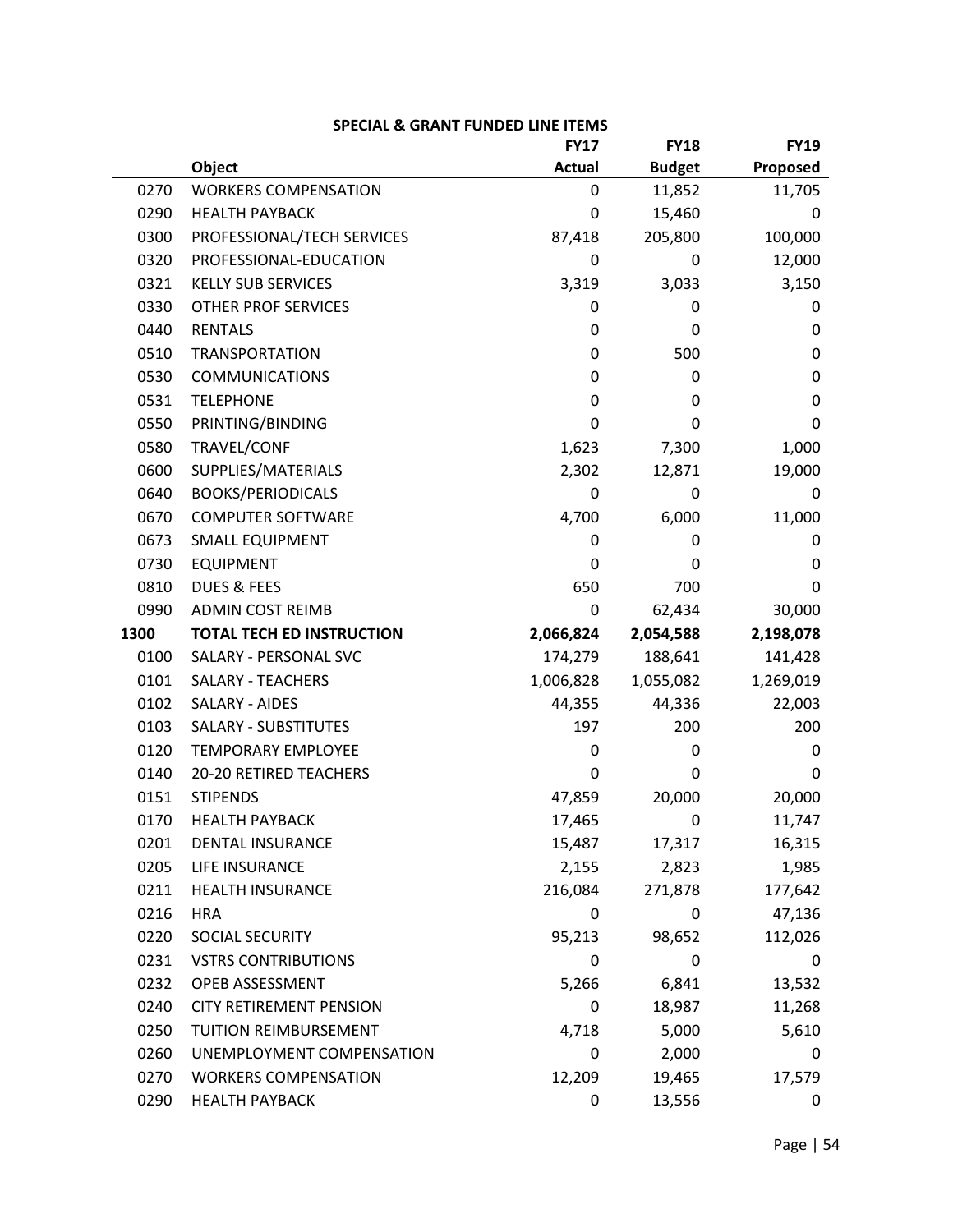|      |                                 | <b>FY17</b>   | <b>FY18</b>   | <b>FY19</b> |
|------|---------------------------------|---------------|---------------|-------------|
|      | Object                          | <b>Actual</b> | <b>Budget</b> | Proposed    |
| 0300 | PROFESSIONAL/TECH SERVICES      | 15,184        | 15,184        | 9,200       |
| 0320 | PROFESSIONAL-EDUCATION          | 300           | 0             | 18,400      |
| 0321 | <b>KELLY SUB SERVICES</b>       | 7,581         | 8,000         | 10,000      |
| 0330 | <b>OTHER PROF SERVICES</b>      | 0             | 0             | 0           |
| 0421 | <b>DISPOSAL SERVICES</b>        | 0             | 0             | 3,251       |
| 0430 | CONT REP/MAINT SERV             | 55,206        | 30,608        | 18,428      |
| 0433 | <b>FIRE ALARMS</b>              | 0             | 519           | 519         |
| 0439 | FIRE EXTINQUISHER MAINT         | 78            | 78            | 78          |
| 0440 | <b>RENTALS</b>                  | 2,194         | 4,206         | 4,206       |
| 0442 | EQUIPMENT-LEASE/RENTAL          | 0             | 0             | 0           |
| 0500 | OTHER PURCHASED SERVICE         | 0             | 400           | 400         |
| 0510 | <b>TRANSPORTATION</b>           | 0             | 500           | 500         |
| 0522 | <b>LIABILITY INSURANCE</b>      | 15,942        | 0             | 0           |
| 0530 | <b>COMMUNICATIONS</b>           | 0             | 100           | 1,950       |
| 0531 | <b>TELEPHONE</b>                | 2,406         | 2,547         | 2,347       |
| 0540 | <b>ADVERTISING</b>              | 3,197         | 479           | 1,979       |
| 0550 | PRINTING/BINDING                | 500           | 100           | 200         |
| 0561 | <b>TUITION IN STATE</b>         | 0             | 0             | 0           |
| 0580 | TRAVEL/CONF                     | 11,173        | 12,946        | 15,216      |
| 0590 | MISCELLANEOUS PURCH SERV        | 498           | 1,909         | 1,909       |
| 0600 | SUPPLIES/MATERIALS              | 82,420        | 116,773       | 143,793     |
| 0621 | <b>JET FUEL</b>                 | 0             | 500           | 500         |
| 0622 | <b>ELECTRICITY</b>              | 0             | 796           | 769         |
| 0626 | <b>GASOLINE</b>                 | 0             | 200           | 200         |
| 0627 | <b>DIESEL FUEL</b>              | 0             | 164           | 150         |
| 0629 | NATURAL GAS HEAT                | 0             | 7,160         | 0           |
| 0630 | <b>FOOD</b>                     | 0             | 16,700        | 0           |
| 0640 | <b>BOOKS/PERIODICALS</b>        | 4,526         | 4,275         | 11,131      |
| 0650 | AUDIOVISUAL MATERIALS           | 0             | 0             | 2,080       |
| 0670 | <b>COMPUTER SOFTWARE</b>        | 6,668         | 5,000         | 9,703       |
| 0673 | SMALL EQUIPMENT                 | 162,067       | 49,603        | 58,032      |
| 0674 | <b>EQUIPMENT REPAIR</b>         | 0             | 0             | 0           |
| 0730 | <b>EQUIPMENT</b>                | 23,611        | 0             | 0           |
| 0733 | <b>FURNITURE &amp; FIXTURES</b> | 0             | 0             | 0           |
| 0810 | <b>DUES &amp; FEES</b>          | 14,753        | 10,949        | 15,649      |
| 0980 | PRIOR YEAR ADJUSTMENTS          | 0             | 115           | 0           |
| 0990 | <b>ADMIN COST REIMB</b>         | 0             | 0             | $\mathbf 0$ |
| 5220 | PAYMENTS BACK TO STATE          | 16,405        | 0             | 0           |
| 1450 | <b>AFTERSCHOOL PROGRAMS</b>     | 1,320,304     | 1,672,361     | 1,709,462   |
| 0100 | SALARY - PERSONAL SVC           | 429,665       | 486,669       | 644,598     |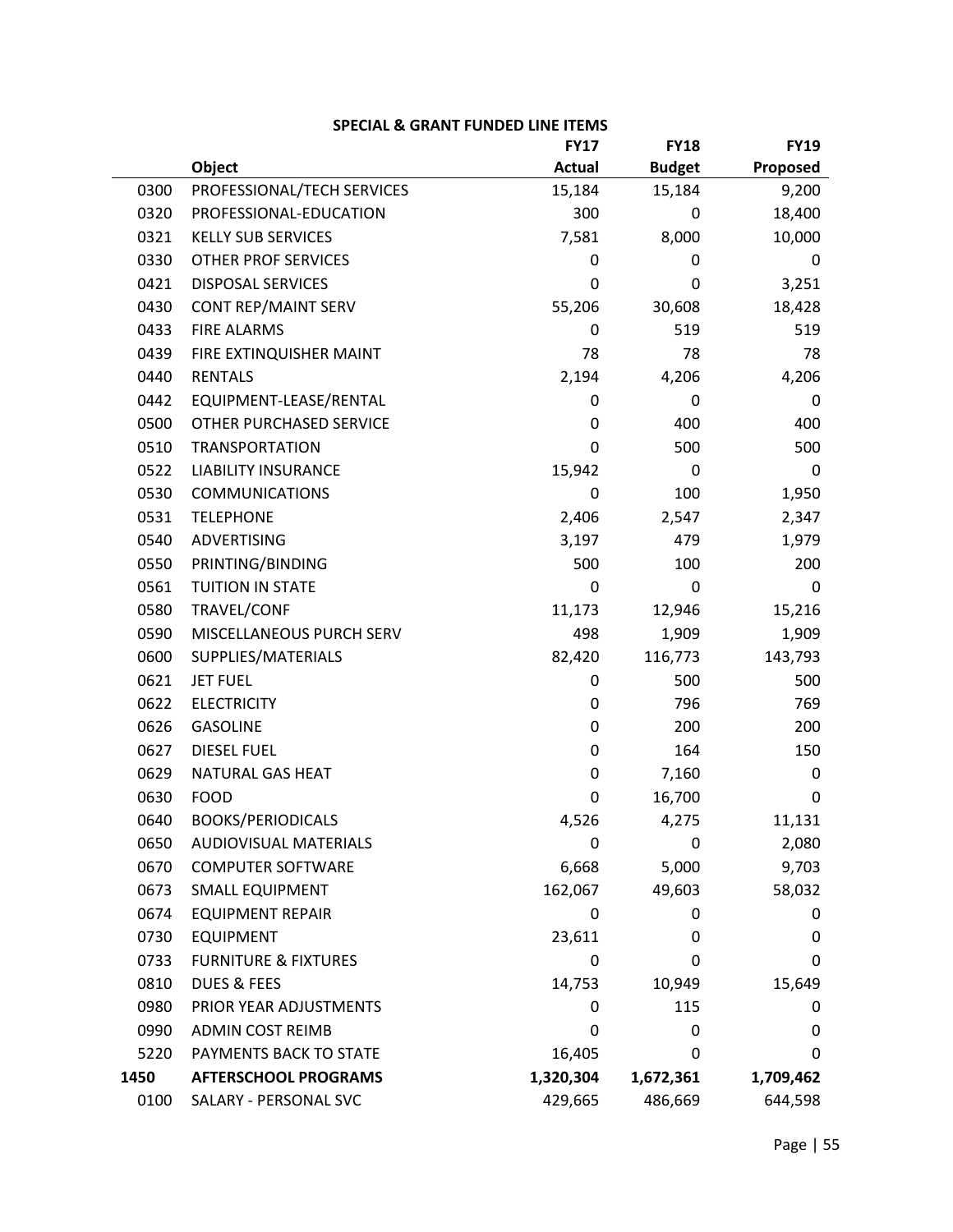|      |                                       | <b>FY17</b>   | <b>FY18</b>   | <b>FY19</b> |
|------|---------------------------------------|---------------|---------------|-------------|
|      | Object                                | <b>Actual</b> | <b>Budget</b> | Proposed    |
| 0108 | <b>SALARY - LIAISONS</b>              | 0             | 0             | 0           |
| 0111 | SALARY - ADMIN/DIRECTOR               | 70,000        | 70,000        | 73,182      |
| 0112 | SALARY - ADMIN ASSISTANT              | 10,262        | 45,415        | 47,427      |
| 0120 | TEMPORARY EMPLOYEE                    | 406,190       | 560,993       | 387,789     |
| 0151 | <b>STIPENDS</b>                       | 1,650         | 0             | 0           |
| 0170 | <b>HEALTH PAYBACK</b>                 | 0             | 0             | 5,171       |
| 0201 | <b>DENTAL INSURANCE</b>               | 6,705         | 6,674         | 6,916       |
| 0205 | LIFE INSURANCE                        | 1,698         | 2,352         | 2,132       |
| 0211 | <b>HEALTH INSURANCE</b>               | 109,994       | 124,192       | 70,475      |
| 0216 | <b>HRA</b>                            | $\mathbf 0$   | 0             | 24,012      |
| 0220 | SOCIAL SECURITY                       | 69,427        | 88,759        | 88,493      |
| 0240 | <b>CITY RETIREMENT PENSION</b>        | 0             | 31,600        | 112,178     |
| 0250 | TUITION REIMBURSEMENT                 | 500           | 0             | 510         |
| 0260 | UNEMPLOYMENT COMPENSATION             | 0             | 0             | 0           |
| 0270 | <b>WORKERS COMPENSATION</b>           | 0             | 9,332         | 26,897      |
| 0290 | <b>HEALTH PAYBACK</b>                 | $\pmb{0}$     | 1,886         | 0           |
| 0300 | PROFESSIONAL/TECH SERVICES            | 46,871        | 50,135        | 46,998      |
| 0310 | <b>ADMINISTRATIVE SERVICES - S125</b> | 0             | 0             | 0           |
| 0330 | <b>OTHER PROF SERVICES</b>            | 125,859       | 131,737       | 138,150     |
| 0440 | <b>RENTALS</b>                        | 555           | 0             | 0           |
| 0510 | <b>TRANSPORTATION</b>                 | (4)           | 1,436         | 485         |
| 0530 | <b>COMMUNICATIONS</b>                 | 487           | 2,500         | 268         |
| 0531 | <b>TELEPHONE</b>                      | 2,239         | 4,000         | 1,332       |
| 0540 | ADVERTISING                           | 0             | 0             | 0           |
| 0550 | PRINTING/BINDING                      | 4,370         | 7,563         | 5,250       |
| 0580 | TRAVEL/CONF                           | 3,098         | 8,554         | 4,800       |
| 0600 | SUPPLIES/MATERIALS                    | 26,878        | 31,053        | 20,698      |
| 0610 | <b>MISC SUPPLIES</b>                  | 0             | 0             | 0           |
| 0611 | <b>CUSTODIAL SUPPLIES</b>             | 0             | 0             | $\mathbf 0$ |
| 0614 | <b>ELECTRICAL MATERIALS</b>           | 0             | 0             | 0           |
| 0615 | HARDWARE MATERIALS                    | 0             | 0             | 0           |
| 0616 | <b>PAINT MATERIALS</b>                | 0             | 0             | 0           |
| 0618 | <b>LAMPING LIGHT BULBS</b>            | 0             | 0             | 0           |
| 0619 | <b>REPAIR PARTS</b>                   | 0             | 0             | 0           |
| 0630 | <b>FOOD</b>                           | 0             | 0             | 0           |
| 0640 | <b>BOOKS/PERIODICALS</b>              | 0             | 0             | 0           |
| 0670 | <b>COMPUTER SOFTWARE</b>              | 148           | 70            | 0           |
| 0673 | <b>SMALL EQUIPMENT</b>                | 522           | 3,250         | 0           |
| 0730 | <b>EQUIPMENT</b>                      | 0             | 0             | 0           |
| 0733 | <b>FURNITURE &amp; FIXTURES</b>       | 0             | 0             | 0           |

| SPECIAL & GRANT FUNDED LINE ITEMS |  |  |  |  |
|-----------------------------------|--|--|--|--|
|-----------------------------------|--|--|--|--|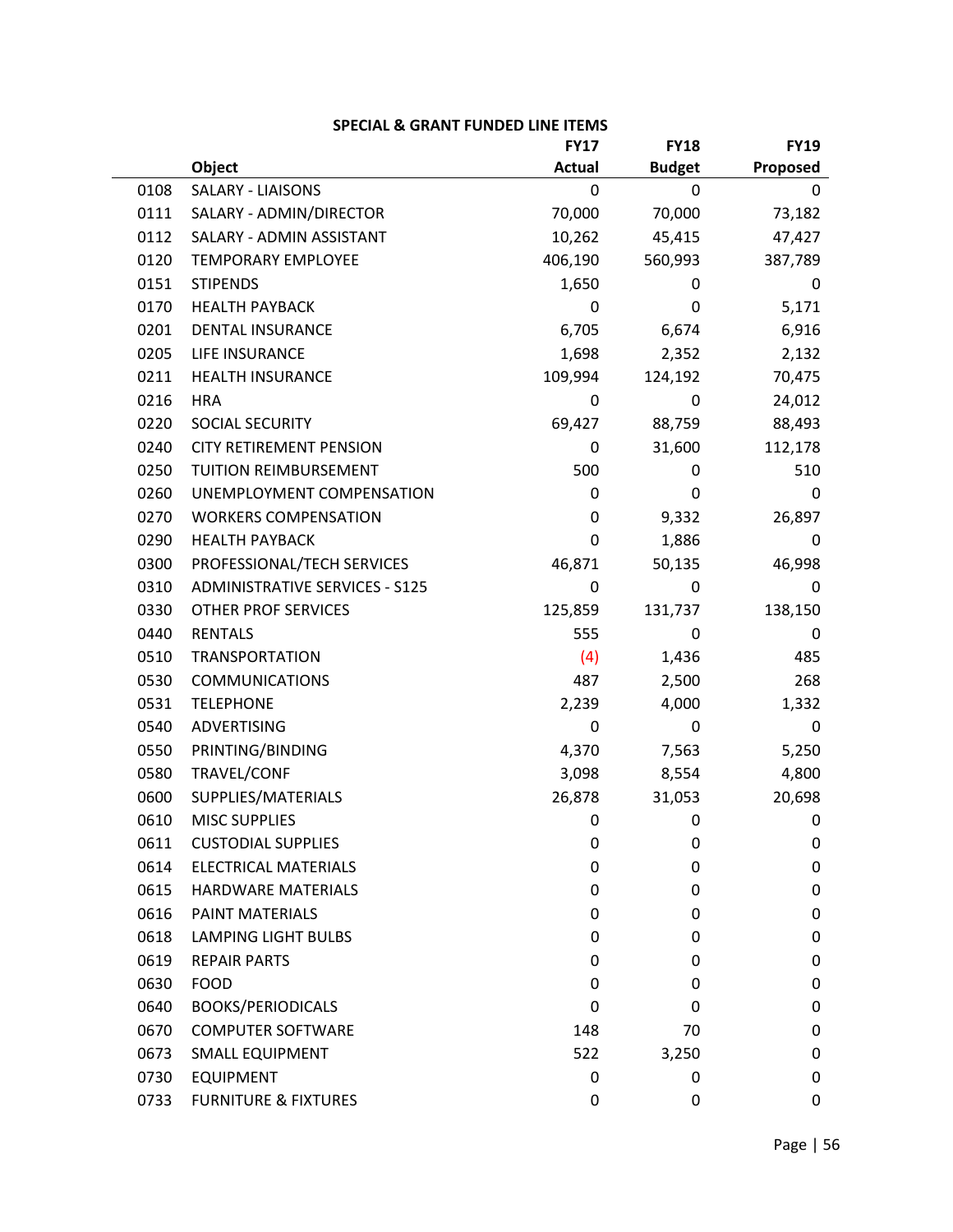|      | <b>SPECIAL &amp; GRANT FUNDED LINE ITEMS</b> |               |               |             |  |
|------|----------------------------------------------|---------------|---------------|-------------|--|
|      |                                              | <b>FY17</b>   | <b>FY18</b>   | <b>FY19</b> |  |
|      | Object                                       | <b>Actual</b> | <b>Budget</b> | Proposed    |  |
| 0810 | <b>DUES &amp; FEES</b>                       | 3,191         | 4,191         | 1,702       |  |
| 0900 | <b>TRANSFER TO FOOD SVC</b>                  | 0             | 0             | 0           |  |
| 0980 | PRIOR YEAR ADJUSTMENTS                       | 0             | 0             | 0           |  |
| 1600 | <b>TOTAL CONTINUING EDUCATION</b>            | 32,676        | 18,550        | 22,550      |  |
| 0100 | SALARY - PERSONAL SVC                        | 0             | 0             | 0           |  |
| 0120 | <b>TEMPORARY EMPLOYEE</b>                    | 15,303        | 0             | 0           |  |
| 0151 | <b>STIPENDS</b>                              | 0             | 0             | 0           |  |
| 0220 | SOCIAL SECURITY                              | 1,171         | 0             | 0           |  |
| 0270 | <b>WORKERS COMPENSATION</b>                  | 0             | 0             | 0           |  |
| 0440 | <b>RENTALS</b>                               | 0             | 0             | 0           |  |
| 0530 | <b>COMMUNICATIONS</b>                        | 0             | 500           | 800         |  |
| 0531 | <b>TELEPHONE</b>                             | 324           | 300           | 0           |  |
| 0540 | <b>ADVERTISING</b>                           | 13,140        | 13,006        | 13,141      |  |
| 0550 | PRINTING/BINDING                             | 0             | 2,500         | 0           |  |
| 0580 | TRAVEL/CONF                                  | 132           | 70            | 3,070       |  |
| 0600 | SUPPLIES/MATERIALS                           | 2,381         | 930           | 4,295       |  |
| 0640 | <b>BOOKS/PERIODICALS</b>                     | 0             | 1,000         | 0           |  |
| 0673 | <b>SMALL EQUIPMENT</b>                       | 0             | 19            | 19          |  |
| 0810 | <b>DUES &amp; FEES</b>                       | 225           | 225           | 1,225       |  |
| 0920 | <b>FUND TRANSFERS</b>                        | 0             | 0             | 0           |  |
| 1700 | <b>TOTAL SUMMER SCHOOL</b>                   | 251,878       | 239,025       | 141,482     |  |
| 0100 | SALARY - PERSONAL SVC                        | 0             | 0             | 0           |  |
| 0101 | <b>SALARY - TEACHERS</b>                     | 0             | 0             | 0           |  |
| 0102 | SALARY - AIDES                               | 2,960         | 0             | 0           |  |
| 0108 | <b>SALARY - LIAISONS</b>                     | 0             | 0             | 0           |  |
| 0110 | SALARY - REGULAR EMPLOYEES                   | 0             | 0             | 0           |  |
| 0120 | <b>TEMPORARY EMPLOYEE</b>                    | 178,662       | 162,035       | 74,556      |  |
| 0135 | SALARY - EXTRA HOURS                         | 18            | 0             | 0           |  |
| 0151 | <b>STIPENDS</b>                              | 15,100        | 15,900        | 20,800      |  |
| 0201 | <b>DENTAL INSURANCE</b>                      | 0             | 0             | 0           |  |
| 0205 | LIFE INSURANCE                               | 0             | 0             | 0           |  |
| 0211 | <b>HEALTH INSURANCE</b>                      | 0             | 0             | 0           |  |
| 0220 | SOCIAL SECURITY                              | 15,051        | 13,612        | 7,295       |  |
| 0240 | <b>CITY RETIREMENT PENSION</b>               | 2,378         | 0             | 0           |  |
| 0270 | <b>WORKERS COMPENSATION</b>                  | 0             | 0             | 510         |  |
| 0300 | PROFESSIONAL/TECH SERVICES                   | 23,768        | 31,386        | 22,061      |  |
| 0330 | <b>OTHER PROF SERVICES</b>                   | 12,000        | 12,000        | 12,000      |  |
| 0440 | <b>RENTALS</b>                               | 0             | 0             | 0           |  |
| 0510 | <b>TRANSPORTATION</b>                        | 0             | 116           | 0           |  |
| 0518 | <b>STUDENT BUS TICKETS</b>                   | 0             | 0             | 0           |  |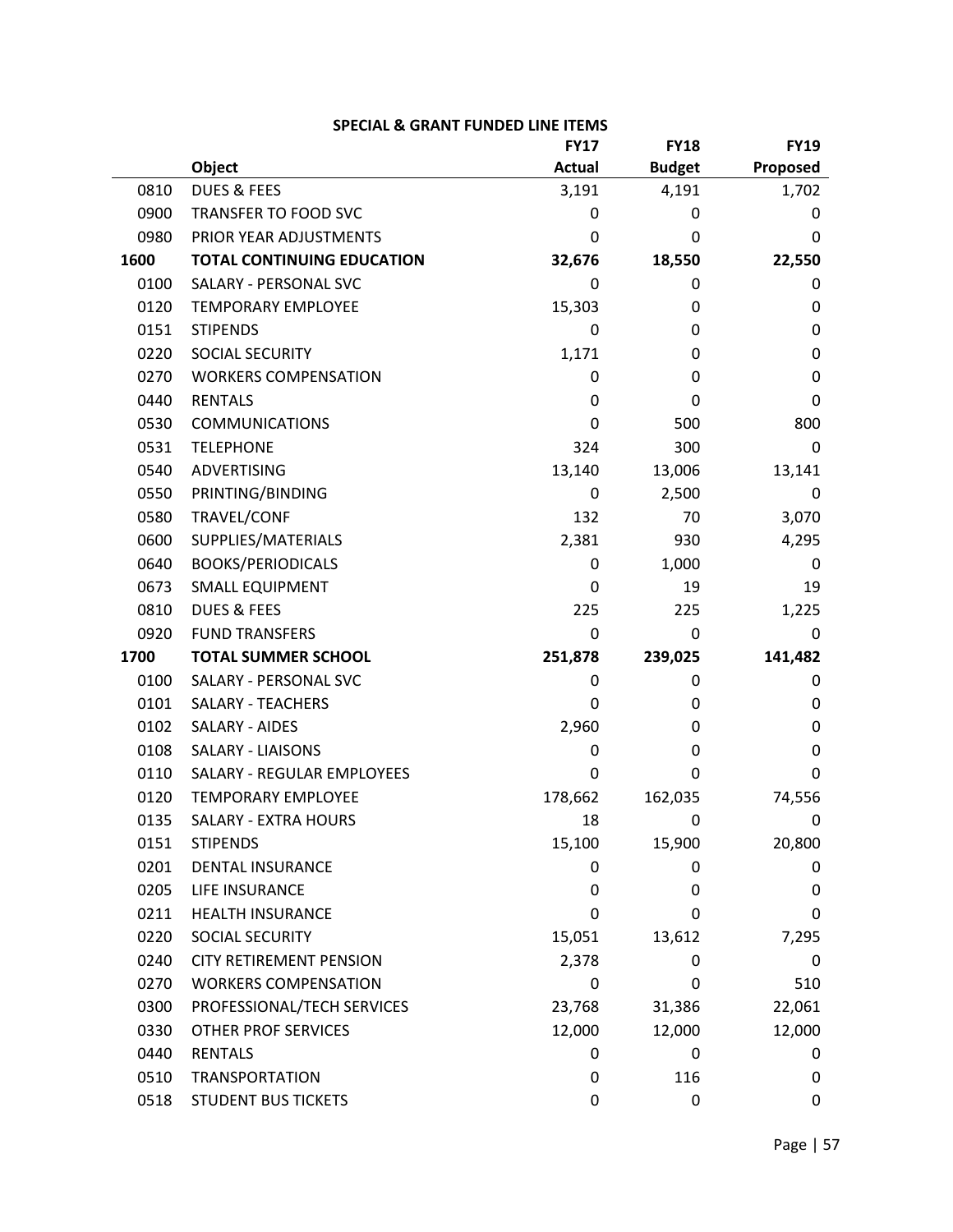|      |                                       | <b>FY17</b>   | <b>FY18</b>   | <b>FY19</b> |
|------|---------------------------------------|---------------|---------------|-------------|
|      | Object                                | <b>Actual</b> | <b>Budget</b> | Proposed    |
| 0530 | <b>COMMUNICATIONS</b>                 | 0             | 0             | 0           |
| 0531 | <b>TELEPHONE</b>                      | 0             | 0             | 0           |
| 0550 | PRINTING/BINDING                      | 70            | 120           | 0           |
| 0580 | TRAVEL/CONF                           | 0             | 0             | 0           |
| 0590 | MISCELLANEOUS PURCH SERV              | 0             | 0             | 0           |
| 0600 | SUPPLIES/MATERIALS                    | 1,872         | 3,856         | 4,260       |
| 0630 | <b>FOOD</b>                           | 0             | 0             | 0           |
| 0640 | <b>BOOKS/PERIODICALS</b>              | 0             | 0             | 0           |
| 2100 | <b>TOTAL STUDENT SUPPORT SERVICES</b> | 334,995       | 384,959       | 248,457     |
| 0100 | SALARY - PERSONAL SVC                 | 144,624       | 142,377       | 155,113     |
| 0101 | <b>SALARY - TEACHERS</b>              | 61,745        | 61,247        | 0           |
| 0104 | <b>SALARY - TUTORS</b>                | 26,714        | 18,529        | 0           |
| 0108 | <b>SALARY - LIAISONS</b>              | 15,563        | 15,563        | 27,743      |
| 0120 | <b>TEMPORARY EMPLOYEE</b>             | 8,721         | 21,761        | 7,790       |
| 0130 | <b>SALARY - OVERTIME</b>              | 618           | 0             | 0           |
| 0135 | <b>SALARY - EXTRA HOURS</b>           | 112           | 0             | 0           |
| 0151 | <b>STIPENDS</b>                       | 0             | 0             | 0           |
| 0201 | <b>DENTAL INSURANCE</b>               | 1,642         | 3,024         | 1,134       |
| 0205 | LIFE INSURANCE                        | 471           | 929           | 428         |
| 0211 | <b>HEALTH INSURANCE</b>               | 27,459        | 26,906        | 9,211       |
| 0216 | <b>HRA</b>                            | 0             | 0             | 3,329       |
| 0220 | SOCIAL SECURITY                       | 18,990        | 19,536        | 14,584      |
| 0231 | <b>VSTRS CONTRIBUTIONS</b>            | 7,156         | 7,593         | 0           |
| 0240 | <b>CITY RETIREMENT PENSION</b>        | 8,348         | 20,949        | 20,442      |
| 0250 | TUITION REIMBURSEMENT                 | 380           | 0             | 0           |
| 0260 | UNEMPLOYMENT COMPENSATION             | 0             | 0             | 0           |
| 0270 | <b>WORKERS COMPENSATION</b>           | 361           | 3,537         | 403         |
| 0290 | <b>HEALTH PAYBACK</b>                 | 0             | 0             | 0           |
| 0300 | PROFESSIONAL/TECH SERVICES            | 1,080         | 3,000         | 0           |
| 0320 | PROFESSIONAL-EDUCATION                | 2,000         | 0             | 1,309       |
| 0321 | <b>KELLY SUB SERVICES</b>             | 0             | 3,000         | 0           |
| 0330 | <b>OTHER PROF SERVICES</b>            | 2,000         | 0             | 2,000       |
| 0440 | <b>RENTALS</b>                        | 0             | 0             | 0           |
| 0518 | <b>STUDENT BUS TICKETS</b>            | 0             | 0             | 0           |
| 0530 | <b>COMMUNICATIONS</b>                 | 0             | 0             | 0           |
| 0531 | <b>TELEPHONE</b>                      | 988           | 1,384         | 0           |
| 0540 | <b>ADVERTISING</b>                    | 0             | 0             | 0           |
| 0580 | TRAVEL/CONF                           | 1,219         | 2,908         | 1,218       |
| 0590 | MISCELLANEOUS PURCH SERV              | 0             | 0             | 0           |
| 0600 | SUPPLIES/MATERIALS                    | 4,322         | 30,269        | 3,752       |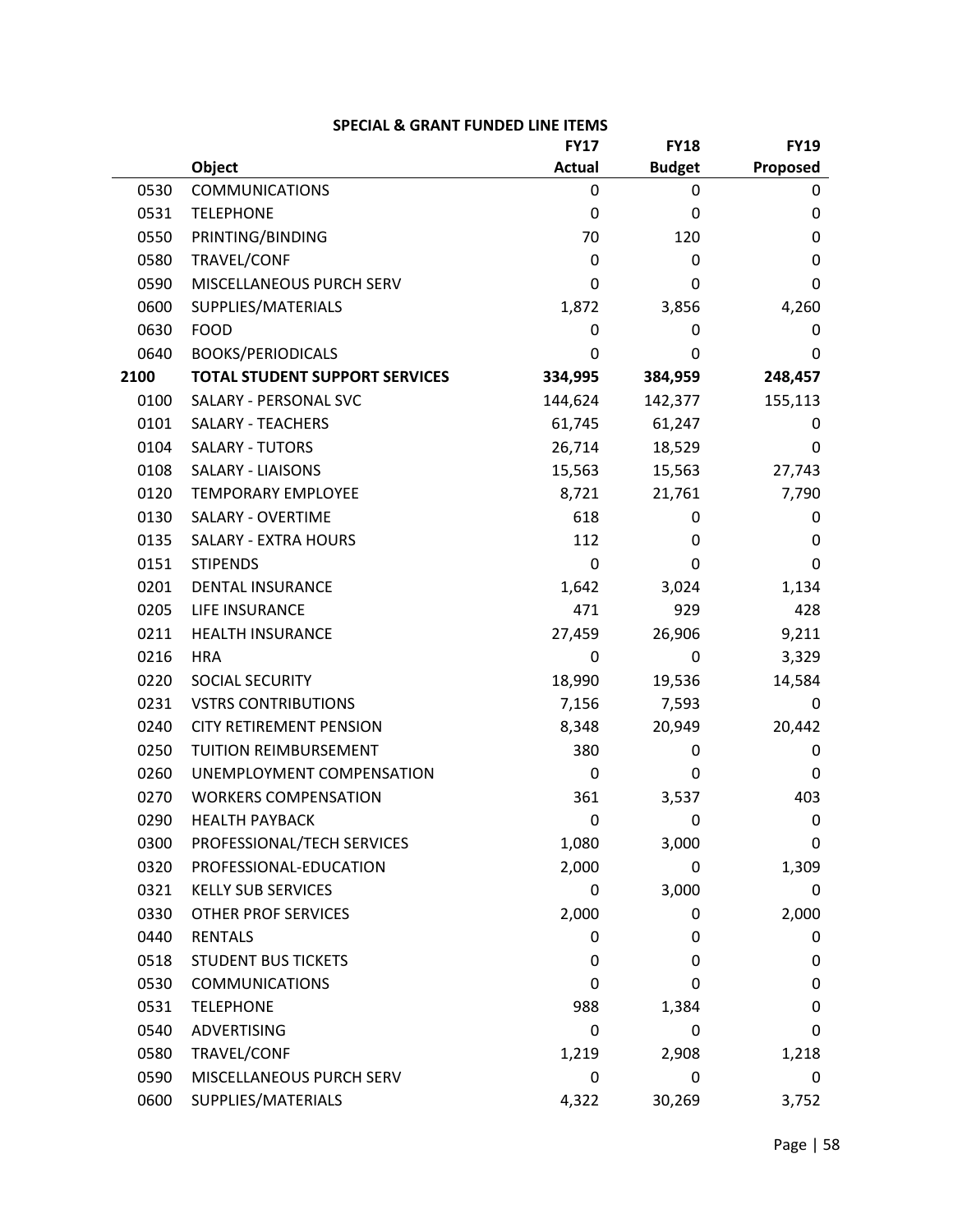|      |                                   | <b>FY17</b>   | <b>FY18</b>   | <b>FY19</b> |
|------|-----------------------------------|---------------|---------------|-------------|
|      | Object                            | <b>Actual</b> | <b>Budget</b> | Proposed    |
| 0730 | <b>EQUIPMENT</b>                  | 0             | 0             | 0           |
| 0810 | <b>DUES &amp; FEES</b>            | 482           | 2,450         | 0           |
| 0980 | PRIOR YEAR ADJUSTMENTS            | 0             | 0             | 0           |
| 2110 | <b>TOTAL ATTENDANCE SERVICES</b>  | 73,455        | 69,617        | 30,858      |
| 0100 | SALARY - PERSONAL SVC             | 52,209        | 41,907        | 28,052      |
| 0101 | <b>SALARY - TEACHERS</b>          | 0             | 0             | 0           |
| 0120 | <b>TEMPORARY EMPLOYEE</b>         | 6,248         | 12,000        | 0           |
| 0170 | <b>HEALTH PAYBACK</b>             | 1,919         | 0             | 0           |
| 0201 | <b>DENTAL INSURANCE</b>           | 461           | 475           | 0           |
| 0205 | LIFE INSURANCE                    | 150           | 147           | 0           |
| 0211 | <b>HEALTH INSURANCE</b>           | 0             | 0             | 0           |
| 0216 | <b>HRA</b>                        | 0             | 0             | 0           |
| 0220 | SOCIAL SECURITY                   | 4,619         | 4,271         | 2,146       |
| 0240 | <b>CITY RETIREMENT PENSION</b>    | 7,595         | 8,046         | 0           |
| 0270 | <b>WORKERS COMPENSATION</b>       | 0             | 650           | 400         |
| 0290 | <b>HEALTH PAYBACK</b>             | 0             | 1,919         | 0           |
| 0530 | <b>COMMUNICATIONS</b>             | 0             | 0             | 0           |
| 0531 | <b>TELEPHONE</b>                  | 253           | 204           | 260         |
| 0580 | TRAVEL/CONF                       | 3             | 0             | 0           |
| 2113 | <b>TOTAL SOCIAL WORK SERVICES</b> | 238,633       | 367,352       | 362,805     |
| 0100 | SALARY - PERSONAL SVC             | 0             | 0             | 0           |
| 0101 | <b>SALARY - TEACHERS</b>          | 0             | 57,563        | 63,251      |
| 0201 | <b>DENTAL INSURANCE</b>           | 0             | 1,454         | 1,411       |
| 0205 | LIFE INSURANCE                    | 0             | 147           | 0           |
| 0211 | <b>HEALTH INSURANCE</b>           | 0             | 20,142        | 15,320      |
| 0216 | <b>HRA</b>                        | 0             | 0             | 3,864       |
| 0220 | SOCIAL SECURITY                   | 0             | 4,404         | 4,839       |
| 0231 | <b>VSTRS CONTRIBUTIONS</b>        | 0             | 0             | 0           |
| 0240 | <b>CITY RETIREMENT PENSION</b>    | 0             | 0             | 0           |
| 0250 | TUITION REIMBURSEMENT             | 0             | 0             | 0           |
| 0270 | <b>WORKERS COMPENSATION</b>       | 0             | 869           | 400         |
| 0300 | PROFESSIONAL/TECH SERVICES        | 0             | 0             | 0           |
| 0330 | <b>OTHER PROF SERVICES</b>        | 238,633       | 282,773       | 273,720     |
| 2120 | <b>TOTAL GUIDANCE</b>             | 135,256       | 131,209       | 102,853     |
| 0101 | <b>SALARY - TEACHERS</b>          | 59,560        | 59,560        | 27,632      |
| 0112 | SALARY - ADMIN ASSISTANT          | 25,324        | 25,324        | 42,866      |
| 0120 | <b>TEMPORARY EMPLOYEE</b>         | 0             | 0             | 0           |
| 0151 | <b>STIPENDS</b>                   | 8,699         | 0             | 0           |
| 0201 | <b>DENTAL INSURANCE</b>           | 1,412         | 1,454         | 230         |
| 0205 | LIFE INSURANCE                    | 147           | 294           | 294         |

| SPECIAL & GRANT FUNDED LINE ITEMS |  |  |  |  |
|-----------------------------------|--|--|--|--|
|-----------------------------------|--|--|--|--|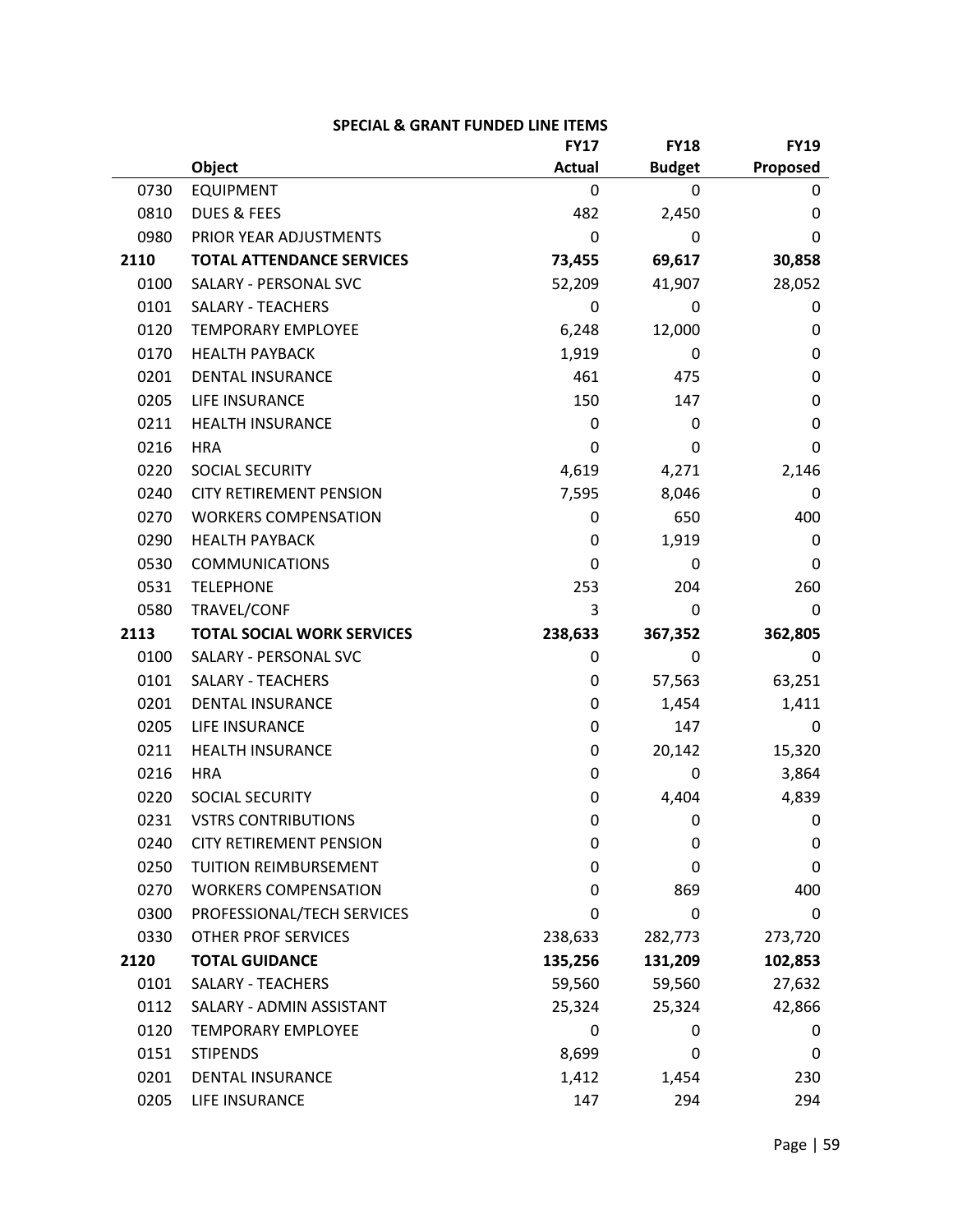|      |                                     | <b>FY17</b>   | <b>FY18</b>   | <b>FY19</b> |
|------|-------------------------------------|---------------|---------------|-------------|
|      | Object                              | <b>Actual</b> | <b>Budget</b> | Proposed    |
| 0211 | <b>HEALTH INSURANCE</b>             | 19,930        | 23,142        | 0           |
| 0216 | <b>HRA</b>                          | 0             | 0             | 0           |
| 0220 | SOCIAL SECURITY                     | 6,832         | 6,494         | 5,393       |
| 0232 | OPEB ASSESSMENT                     | 0             | 0             | 1,504       |
| 0240 | <b>CITY RETIREMENT PENSION</b>      | 0             | 0             | 7,802       |
| 0250 | <b>TUITION REIMBURSEMENT</b>        | 0             | 0             | 0           |
| 0270 | <b>WORKERS COMPENSATION</b>         | 887           | 1,292         | 1,292       |
| 0300 | PROFESSIONAL/TECH SERVICES          | 3,775         | 0             | 0           |
| 0320 | PROFESSIONAL-EDUCATION              | 0             | 0             | 315         |
| 0330 | OTHER PROF SERVICES                 | 0             | 0             | 6,371       |
| 0500 | OTHER PURCHASED SERVICE             | 0             | 1,000         | 1,000       |
| 0550 | PRINTING/BINDING                    | 0             | 0             | 0           |
| 0580 | TRAVEL/CONF                         | 627           | 150           | 1,970       |
| 0600 | SUPPLIES/MATERIALS                  | 3,246         | 5,000         | 5,860       |
| 0630 | <b>FOOD</b>                         | 0             | 7,000         | 0           |
| 0673 | <b>SMALL EQUIPMENT</b>              | 0             | 0             | 0           |
| 0810 | <b>DUES &amp; FEES</b>              | 499           | 500           | 325         |
| 5220 | PAYMENTS BACK TO STATE              | 4,318         | 0             | 0           |
| 2130 | <b>TOTAL HEALTH SERVICES</b>        | 19,912        | 22,590        | 20,060      |
| 0100 | SALARY - PERSONAL SVC               | 0             | 0             | 0           |
| 0101 | <b>SALARY - TEACHERS</b>            | 0             | 0             | 0           |
| 0104 | <b>SALARY - TUTORS</b>              | 0             | 0             | 0           |
| 0120 | <b>TEMPORARY EMPLOYEE</b>           | 0             | 2,350         | 0           |
| 0151 | <b>STIPENDS</b>                     | 0             | 0             | 0           |
| 0201 | <b>DENTAL INSURANCE</b>             | 0             | 0             | 0           |
| 0205 | LIFE INSURANCE                      | 0             | 0             | 0           |
| 0211 | <b>HEALTH INSURANCE</b>             | 0             | 0             | $\mathbf 0$ |
| 0220 | SOCIAL SECURITY                     | 0             | 180           | 0           |
| 0250 | TUITION REIMBURSEMENT               | 0             | 0             | $\mathbf 0$ |
| 0270 | <b>WORKERS COMPENSATION</b>         | 0             | 0             | 0           |
| 0300 | PROFESSIONAL/TECH SERVICES          | 19,560        | 19,560        | 19,560      |
| 0550 | PRINTING/BINDING                    | 200           | 60            | 0           |
| 0580 | TRAVEL/CONF                         | 7             | 0             | 0           |
| 0600 | SUPPLIES/MATERIALS                  | 145           | 440           | 500         |
| 0640 | <b>BOOKS/PERIODICALS</b>            | 0             | 0             | 0           |
| 0673 | <b>SMALL EQUIPMENT</b>              | 0             | 0             | 0           |
| 0810 | <b>DUES &amp; FEES</b>              | 0             | 0             | 0           |
| 2140 | <b>TOTAL PSYCHOLOGICAL SERVICES</b> | 0             | 0             | 40,000      |
| 0100 | SALARY - PERSONAL SVC               | 0             | 0             | 0           |
| 0101 | SALARY - TEACHERS                   | 0             | 0             | 0           |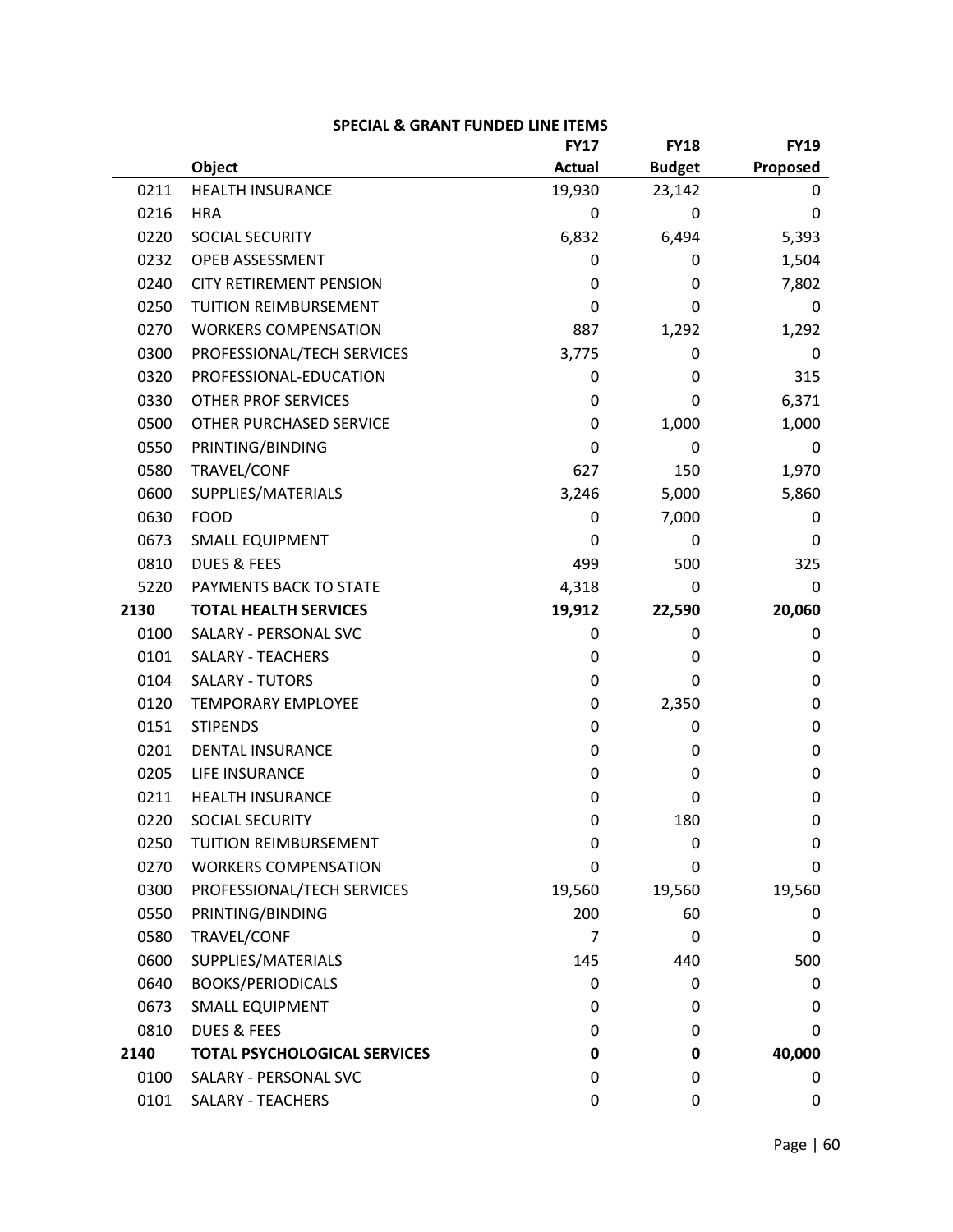|      |                                             | <b>FY17</b>   | <b>FY18</b>   | <b>FY19</b> |
|------|---------------------------------------------|---------------|---------------|-------------|
|      | <b>Object</b>                               | <b>Actual</b> | <b>Budget</b> | Proposed    |
| 0201 | <b>DENTAL INSURANCE</b>                     | 0             | 0             | 0           |
| 0205 | <b>LIFE INSURANCE</b>                       | 0             | 0             | 0           |
| 0211 | <b>HEALTH INSURANCE</b>                     | 0             | 0             | 0           |
| 0220 | SOCIAL SECURITY                             | 0             | 0             | 0           |
| 0250 | TUITION REIMBURSEMENT                       | 0             | 0             | 0           |
| 0270 | <b>WORKERS COMPENSATION</b>                 | 0             | 0             | 0           |
| 0290 | <b>HEALTH PAYBACK</b>                       | 0             | 0             | 0           |
| 0300 | PROFESSIONAL/TECH SERVICES                  | 0             | 0             | 0           |
| 0330 | <b>OTHER PROF SERVICES</b>                  | 0             | 0             | 40,000      |
| 0600 | SUPPLIES/MATERIALS                          | 0             | 0             | 0           |
| 2150 | <b>TOTAL SPEECH &amp; LANGUAGE SERVICES</b> | 41,808        | 39,300        | 27,000      |
| 0100 | SALARY - PERSONAL SVC                       | 0             | 0             | 0           |
| 0101 | <b>SALARY - TEACHERS</b>                    | 0             | 0             | 0           |
| 0120 | <b>TEMPORARY EMPLOYEE</b>                   | 19,121        | 0             | 0           |
| 0151 | <b>STIPENDS</b>                             | 0             | 0             | 0           |
| 0201 | <b>DENTAL INSURANCE</b>                     | 0             | 0             | 0           |
| 0205 | <b>LIFE INSURANCE</b>                       | 0             | 0             | 0           |
| 0211 | <b>HEALTH INSURANCE</b>                     | 0             | 0             | 0           |
| 0220 | <b>SOCIAL SECURITY</b>                      | 1,463         | 0             | 0           |
| 0250 | TUITION REIMBURSEMENT                       | 0             | 0             | 0           |
| 0270 | <b>WORKERS COMPENSATION</b>                 | 0             | 0             | 0           |
| 0290 | <b>HEALTH PAYBACK</b>                       | 0             | 0             | 0           |
| 0300 | PROFESSIONAL/TECH SERVICES                  | 0             | 0             | 0           |
| 0330 | <b>OTHER PROF SERVICES</b>                  | 20,505        | 37,300        | 25,000      |
| 0580 | TRAVEL/CONF                                 | 0             | 0             | 0           |
| 0600 | SUPPLIES/MATERIALS                          | 719           | 2,000         | 2,000       |
| 0673 | <b>SMALL EQUIPMENT</b>                      | 0             | 0             | 0           |
| 0730 | <b>EQUIPMENT</b>                            | 0             | 0             | 0           |
| 2160 | <b>TOTAL OCCUPATIONAL THERAPY</b>           | 70,217        | 67,905        | 140,936     |
| 0100 | SALARY - PERSONAL SVC                       | 64,327        | 61,982        | 125,256     |
| 0120 | <b>TEMPORARY EMPLOYEE</b>                   | 900           | 0             | 0           |
| 0151 | <b>STIPENDS</b>                             | 0             | 0             | 0           |
| 0201 | <b>DENTAL INSURANCE</b>                     | 0             | 0             | 0           |
| 0205 | LIFE INSURANCE                              | 0             | 221           | 0           |
| 0211 | <b>HEALTH INSURANCE</b>                     | 0             | 0             | 7,756       |
| 0214 | HEALTH INS - OTHER EMPL                     | 0             | 0             | 0           |
| 0216 | <b>HRA</b>                                  | 0             | 0             | 1,978       |
| 0220 | SOCIAL SECURITY                             | 4,990         | 4,742         | 5,496       |
| 0250 | TUITION REIMBURSEMENT                       | 0             | 0             | 0           |
| 0270 | <b>WORKERS COMPENSATION</b>                 | 0             | 961           | 0           |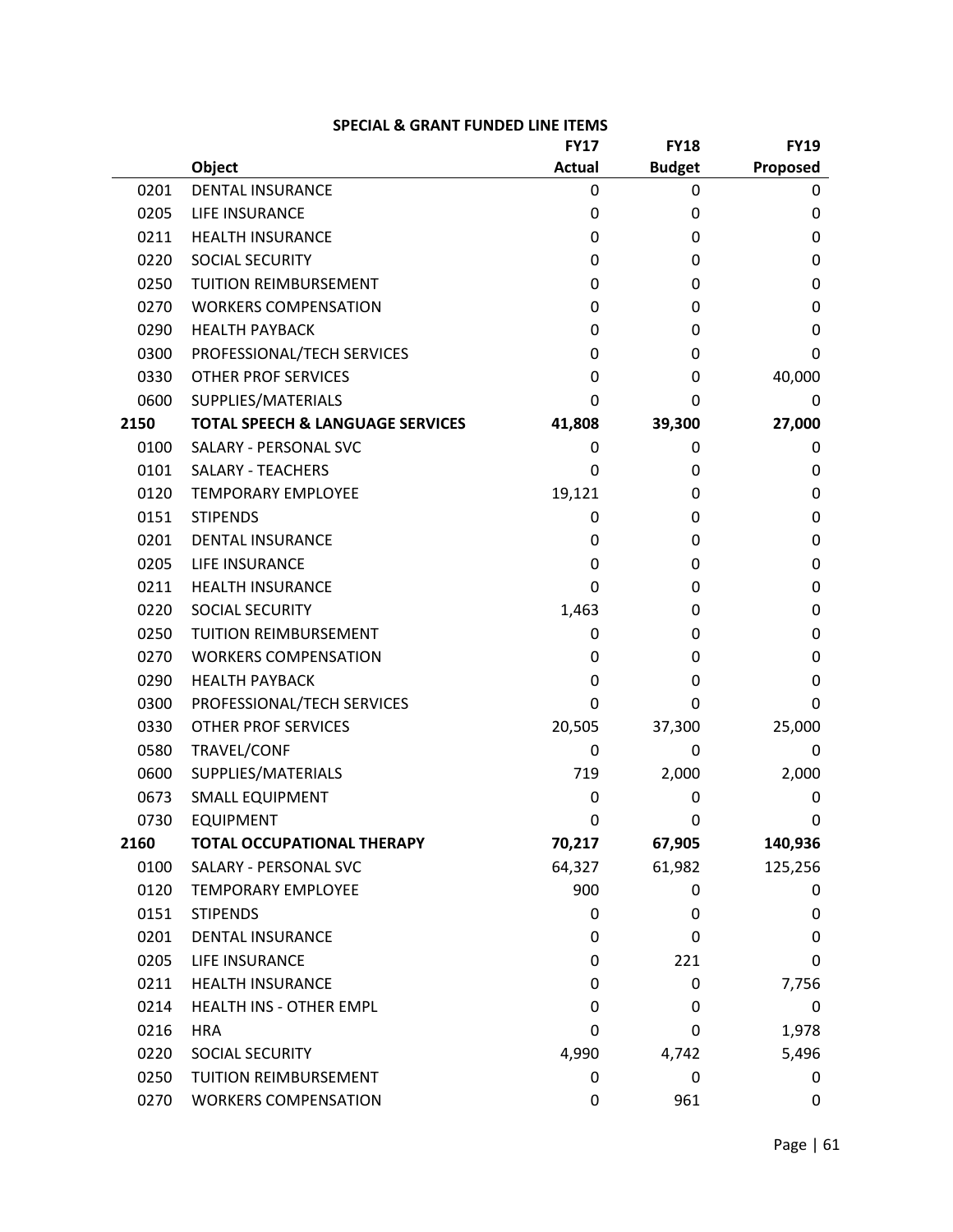|      |                                     | <b>FY17</b>   | <b>FY18</b>   | <b>FY19</b> |
|------|-------------------------------------|---------------|---------------|-------------|
|      | <b>Object</b>                       | <b>Actual</b> | <b>Budget</b> | Proposed    |
| 0290 | <b>HEALTH PAYBACK</b>               | 0             | 0             | 0           |
| 0330 | <b>OTHER PROF SERVICES</b>          | 0             | 0             | 450         |
| 2190 | <b>TOTAL PHYSICAL THERAPY</b>       | 21,609        | 21,042        | 22,362      |
| 0100 | SALARY - PERSONAL SVC               | 15,199        | 15,402        | 15,890      |
| 0120 | <b>TEMPORARY EMPLOYEE</b>           | 1,890         | 0             | 0           |
| 0201 | <b>DENTAL INSURANCE</b>             | 342           | 276           | 353         |
| 0205 | LIFE INSURANCE                      | 32            | 28            | 37          |
| 0211 | <b>HEALTH INSURANCE</b>             | 2,987         | 3,919         | 3,878       |
| 0216 | <b>HRA</b>                          | 0             | 0             | 989         |
| 0220 | SOCIAL SECURITY                     | 1,159         | 1,178         | 1,216       |
| 0240 | <b>CITY RETIREMENT PENSION</b>      | 0             | 0             | 0           |
| 0250 | TUITION REIMBURSEMENT               | 0             | 0             | 0           |
| 0270 | <b>WORKERS COMPENSATION</b>         | 0             | 239           | 0           |
| 0290 | <b>HEALTH PAYBACK</b>               | 0             | 0             | 0           |
| 0300 | PROFESSIONAL/TECH SERVICES          | 0             | 0             | 0           |
| 0600 | SUPPLIES/MATERIALS                  | 0             | 0             | 0           |
| 0730 | <b>EQUIPMENT</b>                    | 0             | 0             | 0           |
| 2200 | <b>TOTAL INSTRUCTIONAL SUPPORTS</b> | 77,688        | 85,983        | 11,086      |
| 0100 | SALARY - PERSONAL SVC               | 26,139        | 26,139        | 0           |
| 0101 | <b>SALARY - TEACHERS</b>            | 16,018        | 16,018        | 0           |
| 0120 | <b>TEMPORARY EMPLOYEE</b>           | 17,535        | 22,000        | 0           |
| 0151 | <b>STIPENDS</b>                     | 1,300         | 1,850         | 0           |
| 0170 | <b>HEALTH PAYBACK</b>               | 987           | 0             | 0           |
| 0201 | <b>DENTAL INSURANCE</b>             | 629           | 648           | 0           |
| 0205 | LIFE INSURANCE                      | 37            | 125           | 0           |
| 0211 | <b>HEALTH INSURANCE</b>             | 4,538         | 4,697         | 0           |
| 0216 | <b>HRA</b>                          | 0             | 0             | 0           |
| 0220 | SOCIAL SECURITY                     | 4,666         | 3,461         | 4,086       |
| 0231 | <b>VSTRS CONTRIBUTIONS</b>          | 0             | 0             | 0           |
| 0232 | OPEB ASSESSMENT                     | 0             | 1,026         | 0           |
| 0240 | <b>CITY RETIREMENT PENSION</b>      | 0             | 0             | 0           |
| 0250 | <b>TUITION REIMBURSEMENT</b>        | 19            | 0             | 0           |
| 0270 | <b>WORKERS COMPENSATION</b>         | 518           | 653           | 0           |
| 0290 | <b>HEALTH PAYBACK</b>               | 0             | 1,234         | 0           |
| 0300 | PROFESSIONAL/TECH SERVICES          | 0             | 0             | 0           |
| 0320 | PROFESSIONAL-EDUCATION              | 2,562         | 0             | 0           |
| 0321 | <b>KELLY SUB SERVICES</b>           | 0             | 0             | 0           |
| 0330 | <b>OTHER PROF SERVICES</b>          | 0             | 5,000         | 5,000       |
| 0580 | TRAVEL/CONF                         | 1,292         | 2,000         | 2,000       |
| 0600 | SUPPLIES/MATERIALS                  | 0             | 0             | 0           |

| <b>SPECIAL &amp; GRANT FUNDED LINE ITEMS</b> |  |
|----------------------------------------------|--|
|----------------------------------------------|--|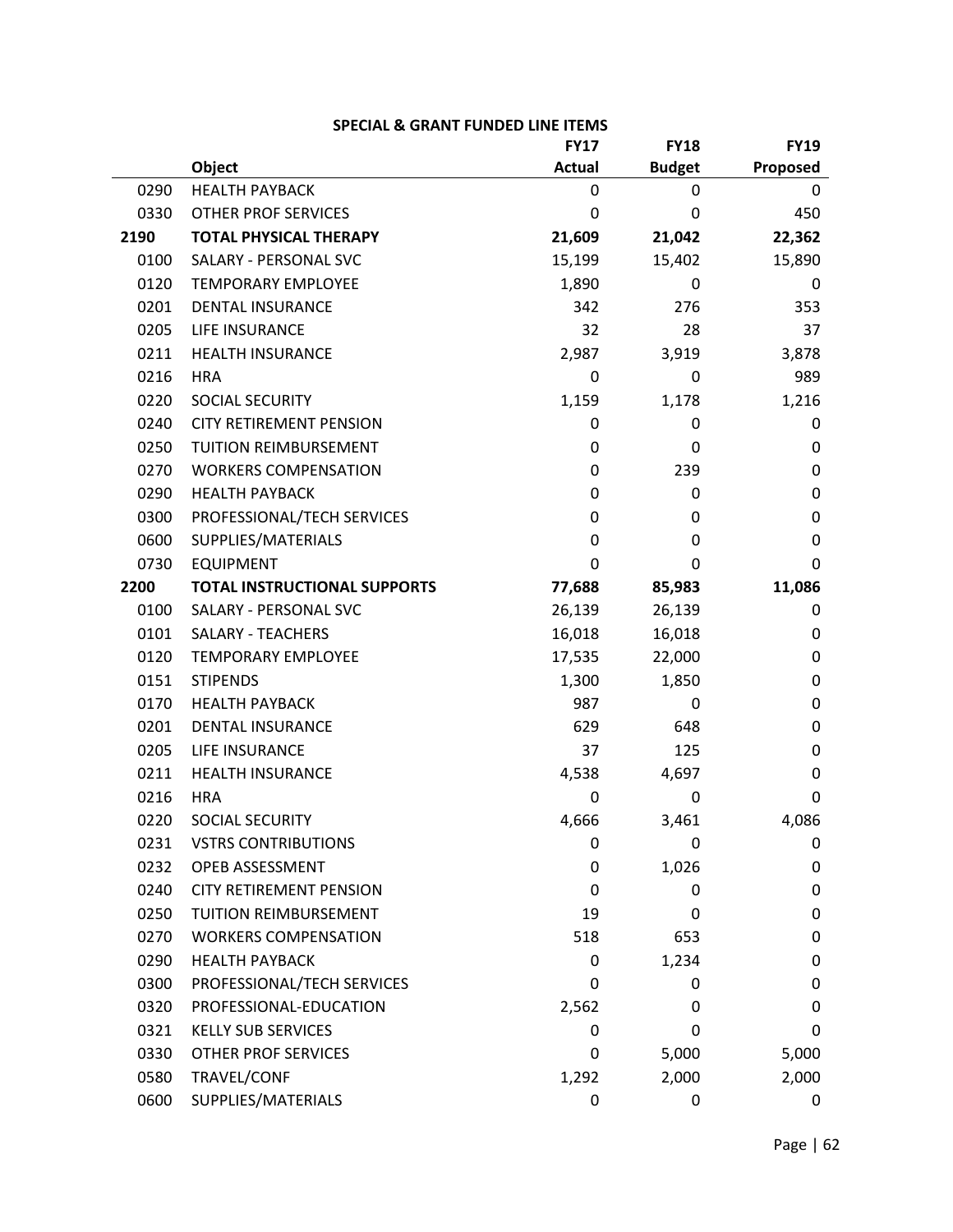|      |                                 | <b>FY17</b>   | <b>FY18</b>   | <b>FY19</b> |
|------|---------------------------------|---------------|---------------|-------------|
|      | Object                          | <b>Actual</b> | <b>Budget</b> | Proposed    |
| 0810 | <b>DUES &amp; FEES</b>          | 1,449         | 1,132         | 0           |
| 2210 | TOTAL CURRICULUM/STAFF TRAINING | 611,643       | 612,598       | 630,796     |
| 0100 | SALARY - PERSONAL SVC           | 104,322       | 57,578        | 101,395     |
| 0101 | <b>SALARY - TEACHERS</b>        | 178,318       | 177,672       | 187,782     |
| 0103 | <b>SALARY - SUBSTITUTES</b>     | 0             | 0             | 0           |
| 0109 | <b>SALARY - COACHES</b>         | 0             | 0             | 0           |
| 0111 | SALARY - ADMIN/DIRECTOR         | 0             | 0             | 0           |
| 0120 | <b>TEMPORARY EMPLOYEE</b>       | 0             | 0             | 0           |
| 0121 | TEMP SALARY TEACHERS            | 0             | 0             | 0           |
| 0151 | <b>STIPENDS</b>                 | 82,159        | 62,000        | 72,000      |
| 0201 | <b>DENTAL INSURANCE</b>         | 3,728         | 3,840         | 3,954       |
| 0205 | LIFE INSURANCE                  | 465           | 456           | 673         |
| 0211 | <b>HEALTH INSURANCE</b>         | 56,305        | 56,640        | 42,629      |
| 0216 | <b>HRA</b>                      | 0             | 0             | 11,270      |
| 0220 | SOCIAL SECURITY                 | 26,981        | 22,740        | 27,630      |
| 0231 | <b>VSTRS CONTRIBUTIONS</b>      | 20,592        | 24,983        | 25,059      |
| 0240 | <b>CITY RETIREMENT PENSION</b>  | 0             | 11,055        | 18,454      |
| 0250 | <b>TUITION REIMBURSEMENT</b>    | 2,831         | 0             | 0           |
| 0260 | UNEMPLOYMENT COMPENSATION       | 0             | 0             | 0           |
| 0270 | <b>WORKERS COMPENSATION</b>     | 0             | 3,646         | 3,550       |
| 0290 | <b>HEALTH PAYBACK</b>           | 0             | 0             | 0           |
| 0300 | PROFESSIONAL/TECH SERVICES      | 67,463        | 100,253       | 31,359      |
| 0320 | PROFESSIONAL-EDUCATION          | 28,487        | 0             | 46,170      |
| 0321 | <b>KELLY SUB SERVICES</b>       | 1,994         | 14,237        | 10,000      |
| 0330 | OTHER PROF SERVICES             | 8,675         | 1,200         | 25,900      |
| 0440 | <b>RENTALS</b>                  | 0             | 0             | 0           |
| 0442 | EQUIPMENT-LEASE/RENTAL          | 229           | 229           | 0           |
| 0510 | <b>TRANSPORTATION</b>           | 0             | 0             | 0           |
| 0530 | <b>COMMUNICATIONS</b>           | 0             | 0             | 0           |
| 0531 | <b>TELEPHONE</b>                | 0             | 0             | 0           |
| 0550 | PRINTING/BINDING                | 850           | 850           | 0           |
| 0580 | TRAVEL/CONF                     | 5,620         | 1,810         | 4,839       |
| 0600 | SUPPLIES/MATERIALS              | 198           | 27,719        | 10,253      |
| 0640 | <b>BOOKS/PERIODICALS</b>        | 4,067         | 0             | 2,429       |
| 0670 | <b>COMPUTER SOFTWARE</b>        | 2,100         | 3,130         | 3,500       |
| 0673 | <b>SMALL EQUIPMENT</b>          | 0             | 0             | 0           |
| 0690 | OTHER SUPPLIES MATERIALS        | 0             | 0             | 0           |
| 0810 | <b>DUES &amp; FEES</b>          | 16,204        | 42,560        | 1,800       |
| 0990 | <b>ADMIN COST REIMB</b>         | 0             | 0             | 150         |
| 5220 | PAYMENTS BACK TO STATE          | 55            | 0             | 0           |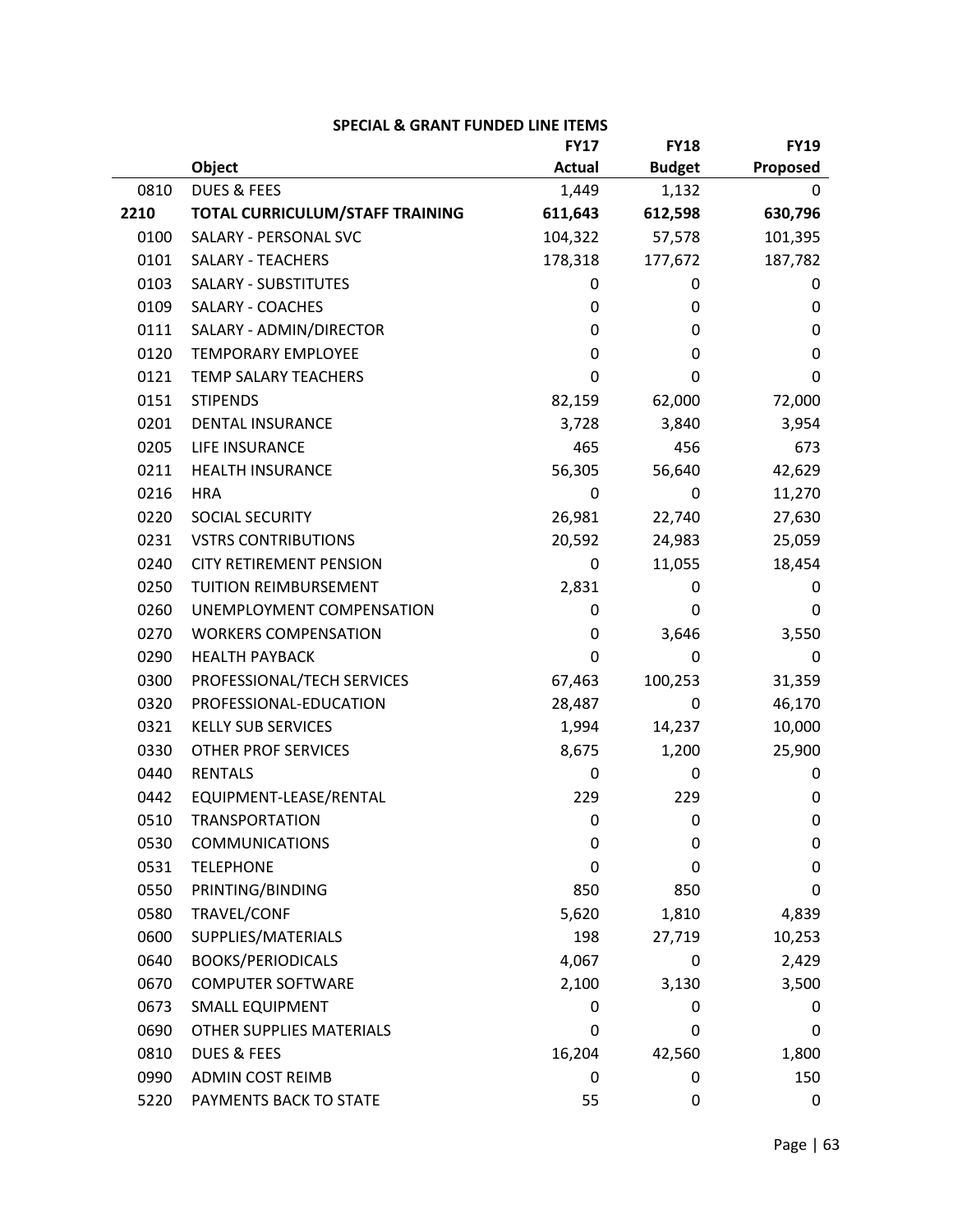|      |                                       | <b>FY17</b>   | <b>FY18</b>   | <b>FY19</b> |
|------|---------------------------------------|---------------|---------------|-------------|
|      | Object                                | <b>Actual</b> | <b>Budget</b> | Proposed    |
| 2220 | <b>TOTAL LIBRARY/MEDIA</b>            | 0             | 0             | 1,000       |
| 0640 | <b>BOOKS/PERIODICALS</b>              | 0             | 0             | 1,000       |
| 2225 | <b>TOTAL COMPUTER INSTRUCTION</b>     | 31,223        | 85,000        | 139,300     |
| 0100 | SALARY - PERSONAL SVC                 | 0             | 0             | 0           |
| 0110 | SALARY - REGULAR EMPLOYEES            | 0             | 0             | 0           |
| 0120 | <b>TEMPORARY EMPLOYEE</b>             | 0             | 0             | 0           |
| 0151 | <b>STIPENDS</b>                       | 0             | 0             | 0           |
| 0201 | <b>DENTAL INSURANCE</b>               | 0             | 0             | 0           |
| 0205 | LIFE INSURANCE                        | 0             | 0             | 0           |
| 0211 | <b>HEALTH INSURANCE</b>               | 0             | 0             | 0           |
| 0220 | <b>SOCIAL SECURITY</b>                | 0             | 0             | 0           |
| 0260 | UNEMPLOYMENT COMPENSATION             | 0             | 0             | 0           |
| 0270 | <b>WORKERS COMPENSATION</b>           | 0             | 0             | 0           |
| 0310 | <b>ADMINISTRATIVE SERVICES - S125</b> | 0             | 0             | 0           |
| 0320 | PROFESSIONAL-EDUCATION                | 0             | 0             | 0           |
| 0330 | <b>OTHER PROF SERVICES</b>            | 7,602         | 10,000        | 6,000       |
| 0430 | CONT REP/MAINT SERV                   | 0             | 0             | 65,000      |
| 0580 | TRAVEL/CONF                           | 0             | 0             | 0           |
| 0600 | SUPPLIES/MATERIALS                    | 0             | 0             | 0           |
| 0640 | <b>BOOKS/PERIODICALS</b>              | 0             | 0             | 0           |
| 0650 | <b>AUDIOVISUAL MATERIALS</b>          | 0             | 0             | 0           |
| 0670 | <b>COMPUTER SOFTWARE</b>              | 0             | 10,000        | 0           |
| 0673 | <b>SMALL EQUIPMENT</b>                | 15,323        | 35,000        | 46,000      |
| 0674 | <b>EQUIPMENT REPAIR</b>               | 3,035         | 0             | 2,300       |
| 0730 | <b>EQUIPMENT</b>                      | 5,263         | 30,000        | 20,000      |
| 0920 | <b>FUND TRANSFERS</b>                 | 0             | 0             | 0           |
| 2310 | <b>TOTAL SCHOOL BOARD</b>             | 0             | 0             | 0           |
| 0810 | <b>DUES &amp; FEES</b>                | 0             | 0             | 0           |
| 2320 | <b>TOTAL SUPERINTENDENT OFFICE</b>    | 0             | 0             | 0           |
| 0300 | PROFESSIONAL/TECH SERVICES            | 0             | 0             | 0           |
| 0580 | TRAVEL/CONF                           | 0             | 0             | 0           |
| 0600 | SUPPLIES/MATERIALS                    | 0             | 0             | 0           |
| 0810 | <b>DUES &amp; FEES</b>                | 0             | 0             | 0           |
| 2322 | <b>TOTAL COMMUNITY RELATIONS</b>      | 40,510        | 12,500        | 0           |
| 0100 | SALARY - PERSONAL SVC                 | 20,018        | 0             | 0           |
| 0120 | <b>TEMPORARY EMPLOYEE</b>             | 0             | 0             | 0           |
| 0151 | <b>STIPENDS</b>                       | 0             | 0             | 0           |
| 0201 | <b>DENTAL INSURANCE</b>               | 159           | 0             | 0           |
| 0205 | LIFE INSURANCE                        | 52            | 0             | 0           |
| 0211 | <b>HEALTH INSURANCE</b>               | 2,657         | 0             | 0           |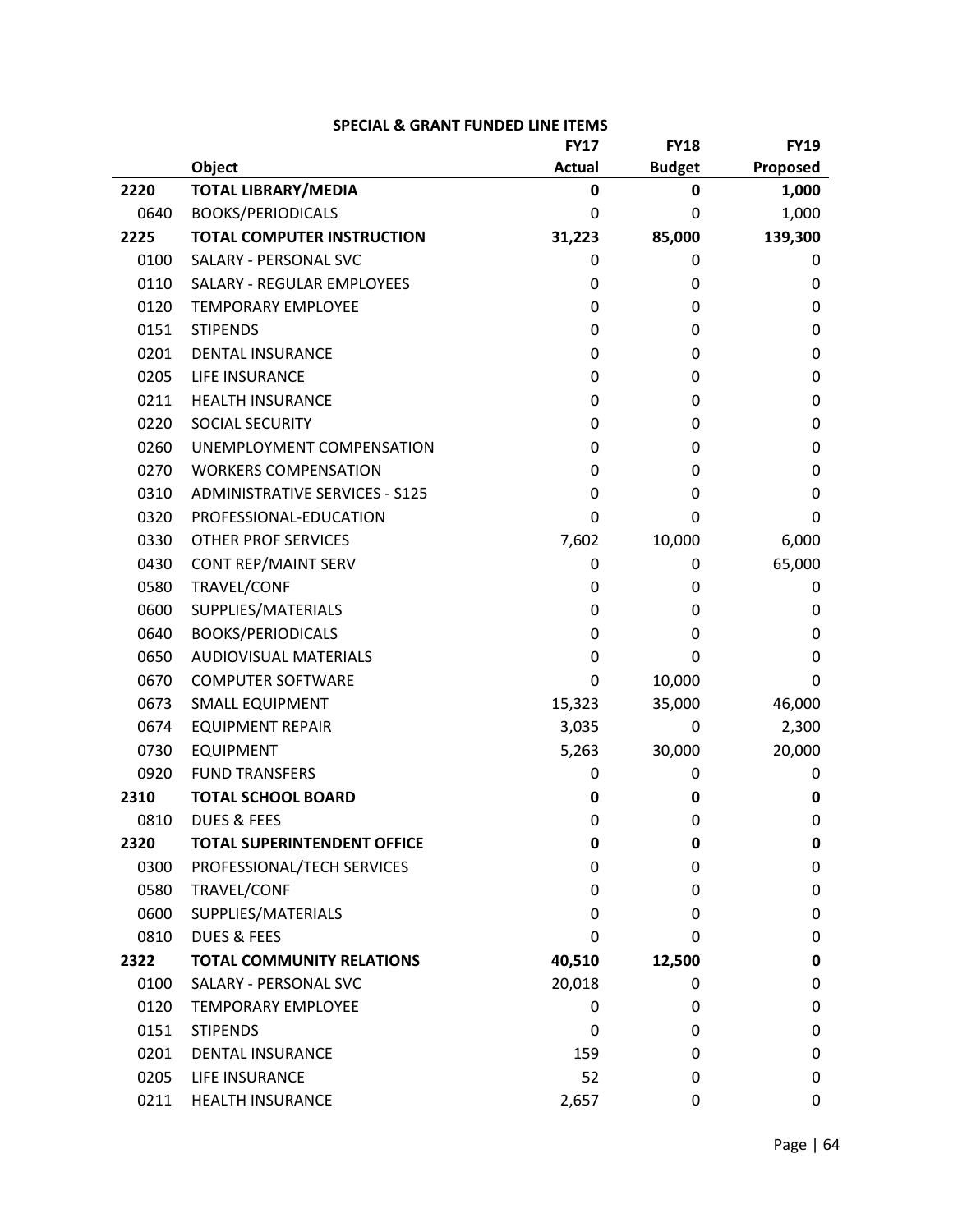|      |                                    | <b>FY17</b>   | <b>FY18</b>   | <b>FY19</b> |
|------|------------------------------------|---------------|---------------|-------------|
|      | Object                             | <b>Actual</b> | <b>Budget</b> | Proposed    |
| 0220 | SOCIAL SECURITY                    | 1,496         | 0             | 0           |
| 0240 | <b>CITY RETIREMENT PENSION</b>     | 3,628         | 0             | 0           |
| 0250 | <b>TUITION REIMBURSEMENT</b>       | 0             | 0             | 0           |
| 0260 | UNEMPLOYMENT COMPENSATION          | 0             | 0             | 0           |
| 0270 | <b>WORKERS COMPENSATION</b>        | 0             | 0             | 0           |
| 0300 | PROFESSIONAL/TECH SERVICES         | 0             | 0             | 0           |
| 0321 | <b>KELLY SUB SERVICES</b>          | 0             | 0             | 0           |
| 0330 | <b>OTHER PROF SERVICES</b>         | 12,500        | 12,500        | 0           |
| 0580 | TRAVEL/CONF                        | 0             | 0             | 0           |
| 0600 | SUPPLIES/MATERIALS                 | 0             | 0             | 0           |
| 0810 | <b>DUES &amp; FEES</b>             | 0             | 0             | 0           |
| 2410 | <b>TOTAL SCHOOL BUILDING ADMIN</b> | 332,297       | 234,544       | 221,661     |
| 0100 | SALARY - PERSONAL SVC              | 0             | 0             | 46,845      |
| 0103 | <b>SALARY - SUBSTITUTES</b>        | 0             | 0             | 0           |
| 0111 | SALARY - ADMIN/DIRECTOR            | 143,093       | 92,500        | 95,044      |
| 0112 | SALARY - ADMIN ASSISTANT           | 54,903        | 40,789        | 0           |
| 0151 | <b>STIPENDS</b>                    | 4,000         | 0             | 0           |
| 0201 | <b>DENTAL INSURANCE</b>            | 1,365         | 1,928         | 1,872       |
| 0205 | LIFE INSURANCE                     | 284           | 294           | 294         |
| 0211 | <b>HEALTH INSURANCE</b>            | 19,600        | 28,456        | 20,245      |
| 0216 | <b>HRA</b>                         | 0             | 0             | 5,796       |
| 0220 | SOCIAL SECURITY                    | 16,327        | 10,197        | 10,855      |
| 0232 | OPEB ASSESSMENT                    | 0             | 0             | 0           |
| 0240 | <b>CITY RETIREMENT PENSION</b>     | 17,171        | 7,831         | 8,526       |
| 0250 | TUITION REIMBURSEMENT              | 0             | 1,944         | 1,983       |
| 0270 | <b>WORKERS COMPENSATION</b>        | 2,431         | 2,066         | 2,066       |
| 0290 | <b>HEALTH PAYBACK</b>              | 0             | 0             | 0           |
| 0291 | <b>GOLDEN HANDSHAKE</b>            | 20,173        | 0             | 0           |
| 0300 | PROFESSIONAL/TECH SERVICES         | 0             | 0             | 0           |
| 0330 | <b>OTHER PROF SERVICES</b>         | 23,728        | 17,100        | 0           |
| 0421 | <b>DISPOSAL SERVICES</b>           | 120           | 0             | 0           |
| 0430 | <b>CONT REP/MAINT SERV</b>         | 3,490         | 4,000         | 4,000       |
| 0440 | <b>RENTALS</b>                     | 0             | 0             | 0           |
| 0530 | <b>COMMUNICATIONS</b>              | 768           | 1,500         | 7,500       |
| 0531 | <b>TELEPHONE</b>                   | 6,814         | 7,308         | 0           |
| 0550 | PRINTING/BINDING                   | 1,360         | 2,000         | 1,850       |
| 0580 | TRAVEL/CONF                        | 13,279        | 2,000         | 2,000       |
| 0600 | SUPPLIES/MATERIALS                 | 2,672         | 3,971         | 3,200       |
| 0640 | <b>BOOKS/PERIODICALS</b>           | 110           | 150           | 350         |
| 0650 | AUDIOVISUAL MATERIALS              | 0             | 0             | 0           |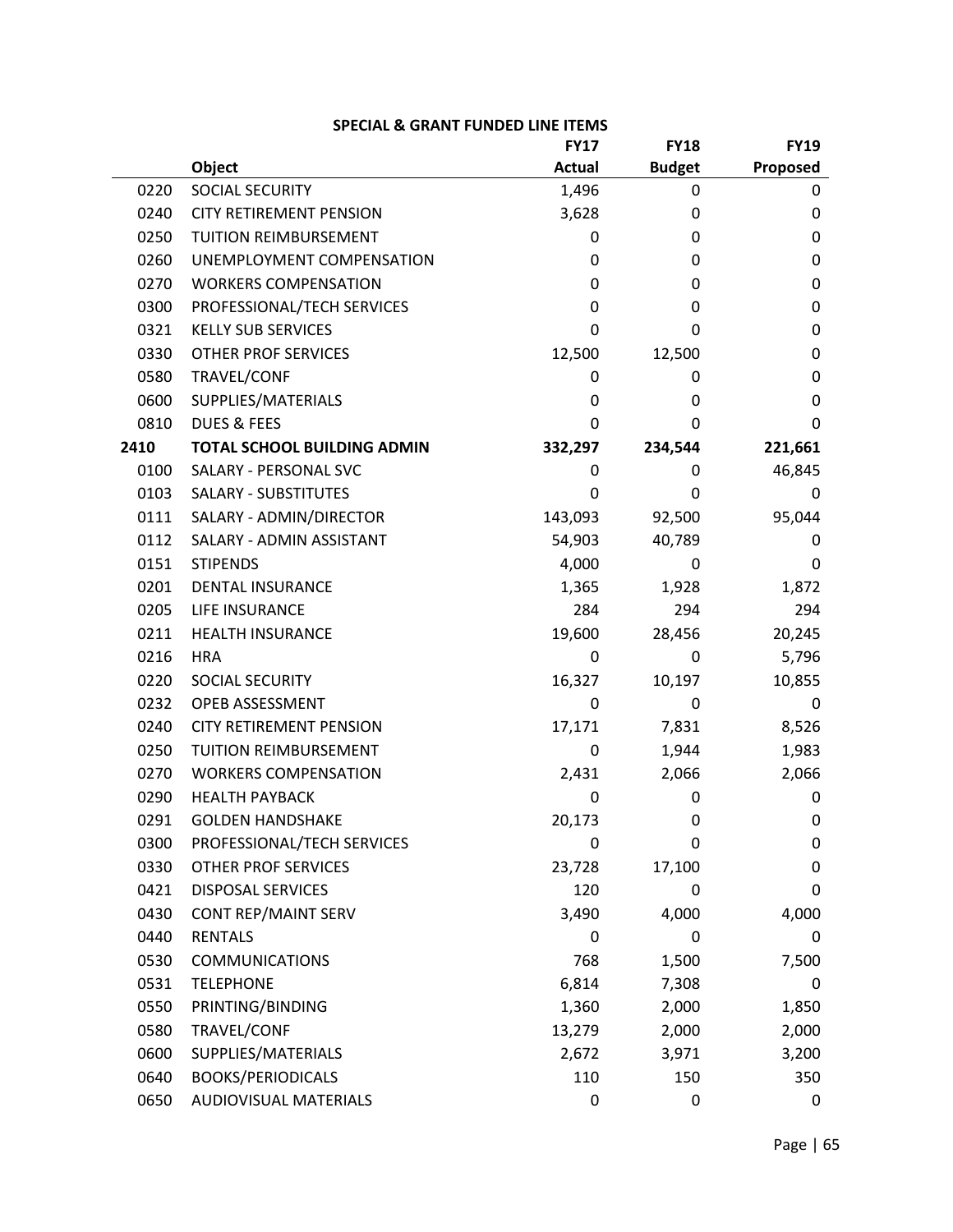|      |                                      | <b>FY17</b>   | <b>FY18</b>   | <b>FY19</b> |
|------|--------------------------------------|---------------|---------------|-------------|
|      | Object                               | <b>Actual</b> | <b>Budget</b> | Proposed    |
| 0670 | <b>COMPUTER SOFTWARE</b>             | 0             | 0             | 350         |
| 0673 | <b>SMALL EQUIPMENT</b>               | 231           | 5,000         | 5,000       |
| 0730 | <b>EQUIPMENT</b>                     | 0             | 5,000         | 0           |
| 0810 | <b>DUES &amp; FEES</b>               | 380           | 510           | 3,885       |
| 2420 | <b>TOTAL SPECIAL ED. ADMIN</b>       | 149,684       | 23,064        | 59,224      |
| 0100 | SALARY - PERSONAL SVC                | 23,441        | 21,054        | 27,395      |
| 0103 | <b>SALARY - SUBSTITUTES</b>          | 0             | 0             | 0           |
| 0111 | SALARY - ADMIN/DIRECTOR              | 58,981        | 0             | 0           |
| 0112 | SALARY - ADMIN ASSISTANT             | 41,752        | 0             | 0           |
| 0170 | <b>HEALTH PAYBACK</b>                | 5,056         | 0             | 0           |
| 0201 | <b>DENTAL INSURANCE</b>              | 348           | 0             | 0           |
| 0205 | LIFE INSURANCE                       | 86            | 74            | 0           |
| 0211 | <b>HEALTH INSURANCE</b>              | 4,399         | 0             | 7,756       |
| 0214 | HEALTH INS - OTHER EMPL              | 0             | 0             | 0           |
| 0216 | <b>HRA</b>                           | 0             | 0             | 1,978       |
| 0220 | SOCIAL SECURITY                      | 9,824         | 1,611         | 2,096       |
| 0240 | <b>CITY RETIREMENT PENSION</b>       | 0             | 0             | 0           |
| 0250 | TUITION REIMBURSEMENT                | 0             | 0             | 0           |
| 0260 | UNEMPLOYMENT COMPENSATION            | 0             | 0             | 0           |
| 0270 | <b>WORKERS COMPENSATION</b>          | 1,237         | 326           | 0           |
| 0290 | <b>HEALTH PAYBACK</b>                | 0             | 0             | 0           |
| 0300 | PROFESSIONAL/TECH SERVICES           | 0             | 0             | 0           |
| 0330 | <b>OTHER PROF SERVICES</b>           | 0             | 0             | 20,000      |
| 0430 | CONT REP/MAINT SERV                  | 2,377         | 0             | 0           |
| 0510 | <b>TRANSPORTATION</b>                | 0             | 0             | 0           |
| 0530 | <b>COMMUNICATIONS</b>                | 33            | 0             | 0           |
| 0531 | <b>TELEPHONE</b>                     | 1,340         | 0             | 0           |
| 0580 | TRAVEL/CONF                          | 0             | 0             | 0           |
| 0600 | SUPPLIES/MATERIALS                   | 809           | 0             | 0           |
| 0673 | <b>SMALL EQUIPMENT</b>               | 0             | 0             | 0           |
| 0730 | <b>EQUIPMENT</b>                     | 0             | 0             | 0           |
| 0810 | <b>DUES &amp; FEES</b>               | 0             | 0             | 0           |
| 2490 | <b>TOTAL OTHER SUPPORTS SERVICES</b> | 181,696       | 73,125        | 175,072     |
| 0100 | SALARY - PERSONAL SVC                | 46,566        | 47,170        | 49,905      |
| 0111 | SALARY - ADMIN/DIRECTOR              | 89,750        | 0             | 92,218      |
| 0120 | <b>TEMPORARY EMPLOYEE</b>            | 0             | 0             | 0           |
| 0201 | <b>DENTAL INSURANCE</b>              | 839           | 645           | 1,059       |
| 0205 | LIFE INSURANCE                       | 320           | 200           | 347         |
| 0211 | <b>HEALTH INSURANCE</b>              | 12,190        | 10,713        | 7,266       |
| 0216 | <b>HRA</b>                           | 0             | 0             | 2,626       |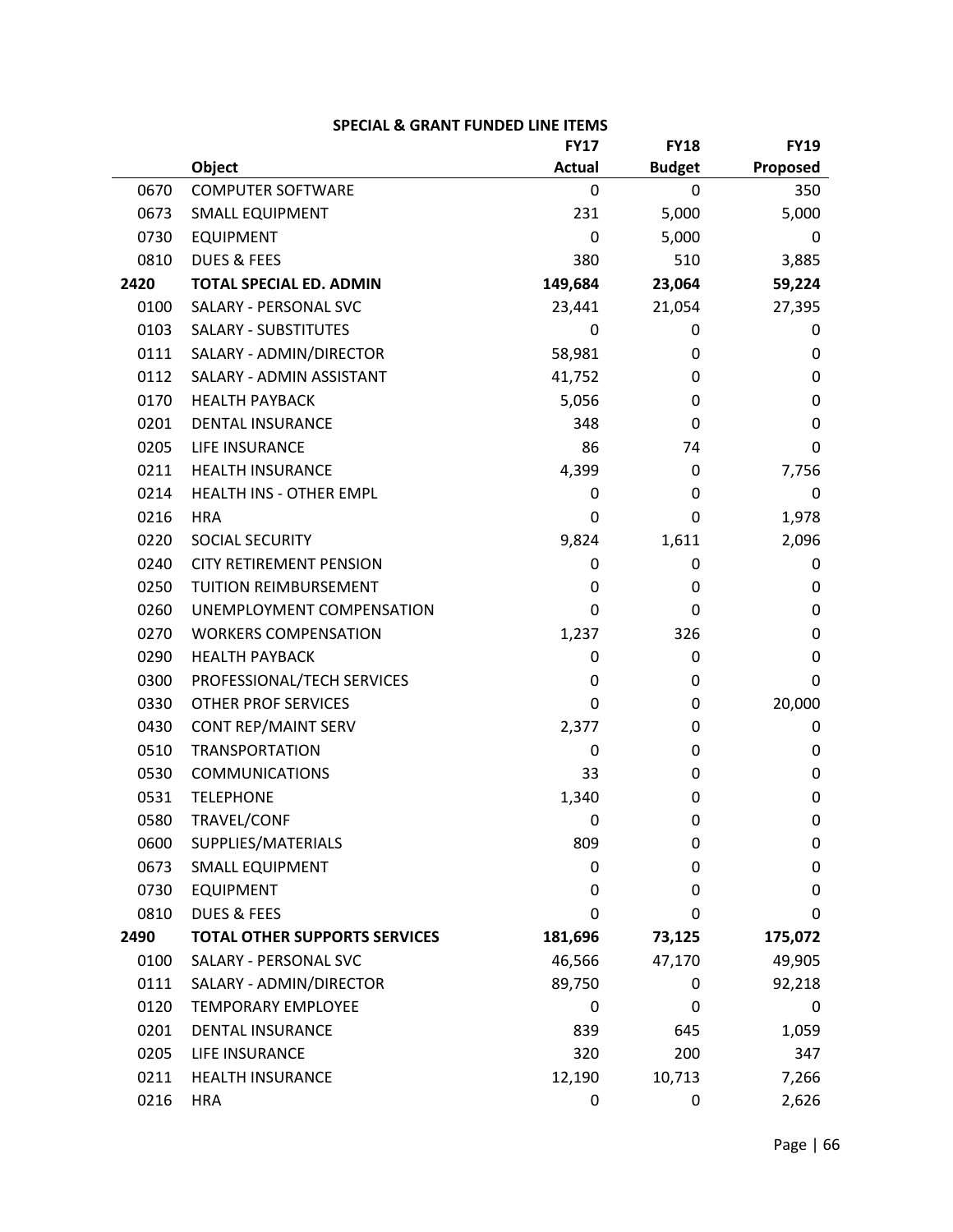|      |                                | <b>FY17</b>   | <b>FY18</b>   | <b>FY19</b> |
|------|--------------------------------|---------------|---------------|-------------|
|      | Object                         | <b>Actual</b> | <b>Budget</b> | Proposed    |
| 0220 | SOCIAL SECURITY                | 10,201        | 3,609         | 10,872      |
| 0240 | <b>CITY RETIREMENT PENSION</b> | 0             | 9,057         | 9,083       |
| 0270 | <b>WORKERS COMPENSATION</b>    | 551           | 731           | 696         |
| 0330 | <b>OTHER PROF SERVICES</b>     | 0             | 0             | 0           |
| 0550 | PRINTING/BINDING               | 499           | 0             | 0           |
| 0600 | SUPPLIES/MATERIALS             | 6,978         | 1,000         | 1,000       |
| 0650 | <b>AUDIOVISUAL MATERIALS</b>   | 1,499         | 0             | 0           |
| 0673 | <b>SMALL EQUIPMENT</b>         | 4,941         | 0             | 0           |
| 0730 | <b>EQUIPMENT</b>               | 7,363         | 0             | 0           |
| 2510 | <b>TOTAL FISCAL SERVICES</b>   | 13,733        | 22,277        | 1,600       |
| 0100 | SALARY - PERSONAL SVC          | 0             | 0             | 0           |
| 0220 | SOCIAL SECURITY                | 0             | 0             | 0           |
| 0270 | <b>WORKERS COMPENSATION</b>    | 0             | 0             | $\mathbf 0$ |
| 0300 | PROFESSIONAL/TECH SERVICES     | 0             | 0             | 0           |
| 0330 | <b>OTHER PROF SERVICES</b>     | 0             | 4,744         | $\mathbf 0$ |
| 0440 | <b>RENTALS</b>                 | 0             | 0             | 0           |
| 0990 | <b>ADMIN COST REIMB</b>        | 13,733        | 17,533        | 1,600       |
| 2570 | <b>TOTAL HUMAN RESOURCES</b>   | 0             | 0             | 0           |
| 0151 | <b>STIPENDS</b>                | 0             | 0             | $\mathbf 0$ |
| 0220 | SOCIAL SECURITY                | 0             | 0             | 0           |
| 0300 | PROFESSIONAL/TECH SERVICES     | 0             | 0             | $\mathbf 0$ |
| 0330 | <b>OTHER PROF SERVICES</b>     | 0             | 0             | 0           |
| 0440 | <b>RENTALS</b>                 | 0             | 0             | $\mathbf 0$ |
| 0600 | SUPPLIES/MATERIALS             | 0             | 0             | $\mathbf 0$ |
| 0640 | <b>BOOKS/PERIODICALS</b>       | 0             | 0             | 0           |
| 2590 | <b>TOTAL GRANTS DEPARTMENT</b> | 43,272        | 48,420        | 97,389      |
| 0111 | SALARY - ADMIN/DIRECTOR        | 20,808        | 20,808        | 21,754      |
| 0151 | <b>STIPENDS</b>                | 2,786         | 3,000         | 3,000       |
| 0170 | <b>HEALTH PAYBACK</b>          | 1,011         | 0             | 0           |
| 0201 | <b>DENTAL INSURANCE</b>        | 282           | 291           | 282         |
| 0205 | LIFE INSURANCE                 | 29            | 29            | 0           |
| 0211 | <b>HEALTH INSURANCE</b>        | 0             | 0             | 0           |
| 0216 | <b>HRA</b>                     | 0             | 0             | 0           |
| 0220 | SOCIAL SECURITY                | 1,876         | 1,903         | 1,894       |
| 0240 | <b>CITY RETIREMENT PENSION</b> | 0             | 3,995         | 3,959       |
| 0250 | TUITION REIMBURSEMENT          | 0             | 0             | 0           |
| 0270 | <b>WORKERS COMPENSATION</b>    | 0             | 323           | $\mathbf 0$ |
| 0290 | <b>HEALTH PAYBACK</b>          | 0             | 1,071         | 0           |
| 0300 | PROFESSIONAL/TECH SERVICES     | 16,280        | 16,000        | 66,000      |
| 0540 | ADVERTISING                    | 48            | 48            | 0           |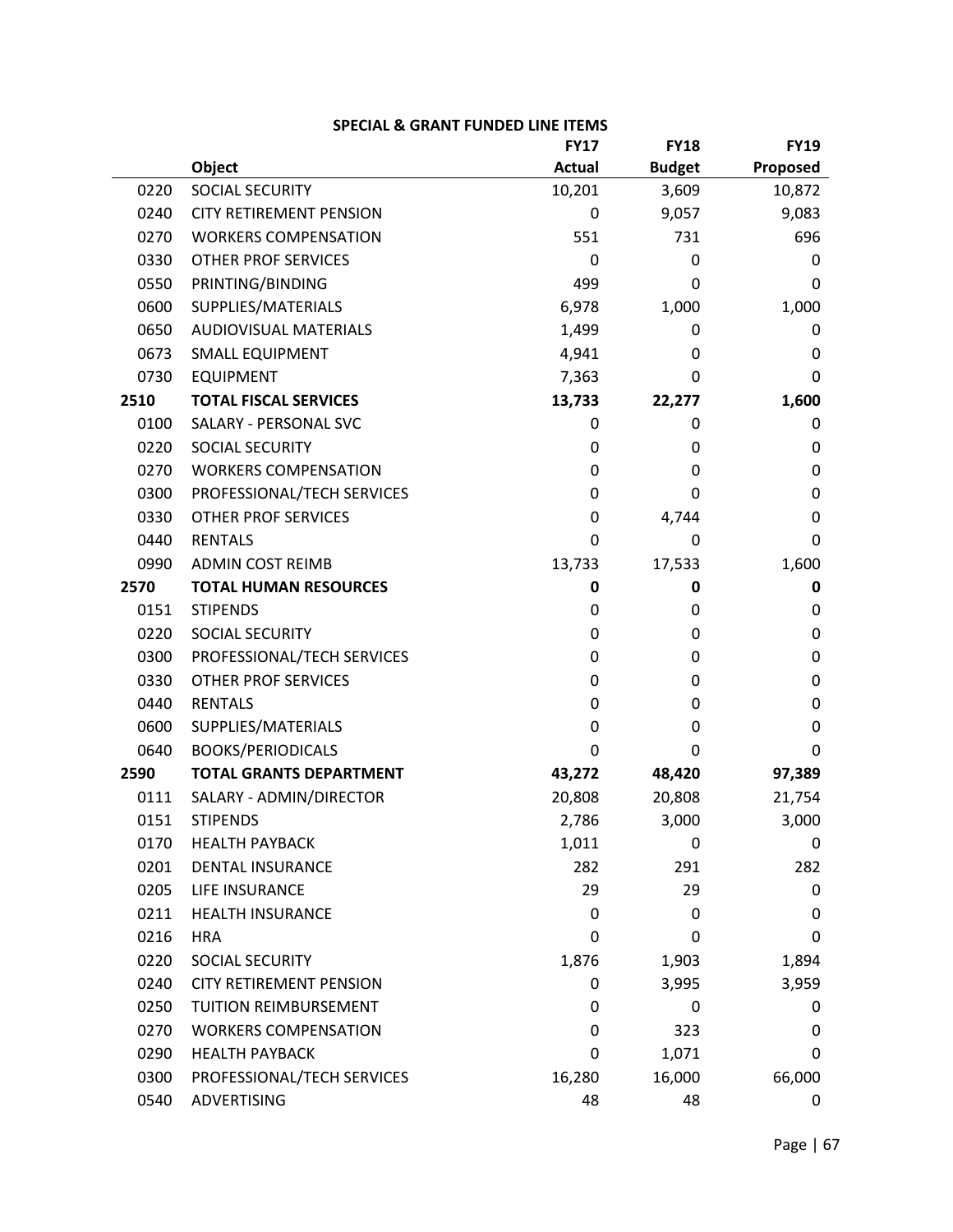|      |                                           | <b>FY17</b>   | <b>FY18</b>   | <b>FY19</b> |
|------|-------------------------------------------|---------------|---------------|-------------|
|      | Object                                    | <b>Actual</b> | <b>Budget</b> | Proposed    |
| 0580 | TRAVEL/CONF                               | 102           | 500           | 500         |
| 0590 | MISCELLANEOUS PURCH SERV                  | 0             | 0             | 0           |
| 0640 | <b>BOOKS/PERIODICALS</b>                  | 0             | 0             | 0           |
| 0810 | <b>DUES &amp; FEES</b>                    | 50            | 453           | 0           |
| 2600 | <b>TOTAL PLANT OPERATIONS &amp; MAINT</b> | 517,066       | 523,696       | 79,087      |
| 0300 | PROFESSIONAL/TECH SERVICES                | $\mathbf{0}$  | 0             | 0           |
| 0430 | CONT REP/MAINT SERV                       | 439,290       | 448,696       | 0           |
| 0440 | <b>RENTALS</b>                            | 70,396        | 75,000        | 70,573      |
| 0600 | SUPPLIES/MATERIALS                        | 0             | 0             | 0           |
| 0621 | <b>JET FUEL</b>                           | 78            | 0             | 500         |
| 0622 | <b>ELECTRICITY</b>                        | 0             | 0             | 0           |
| 0626 | <b>GASOLINE</b>                           | 0             | 0             | 0           |
| 0627 | <b>DIESEL FUEL</b>                        | 14            | 0             | 14          |
| 0629 | <b>NATURAL GAS HEAT</b>                   | 7,181         | 0             | 8,000       |
| 0673 | <b>SMALL EQUIPMENT</b>                    | 107           | 0             | 0           |
| 0730 | <b>EQUIPMENT</b>                          | 0             | 0             | 0           |
| 2610 | <b>TOTAL BUILDING OPERATIONS</b>          | 0             | 16,420        | 16,748      |
| 0522 | <b>LIABILITY INSURANCE</b>                | 0             | 16,420        | 16,748      |
| 2620 | <b>TOTAL BUILDING CARE/UPKEEP</b>         | 34,653        | 0             | 0           |
| 0330 | <b>OTHER PROF SERVICES</b>                | 0             | 0             | 0           |
| 0430 | <b>CONT REP/MAINT SERV</b>                | 34,653        | 0             | 0           |
| 2650 | <b>TOTAL VEHICLE MAINTENANCE</b>          | 0             | 0             | 6,575       |
| 0730 | <b>EQUIPMENT</b>                          | 0             | 0             | 6,575       |
| 2710 | <b>TOTAL PUPIL TRANSPORTATION</b>         | 983           | 0             | 1,000       |
| 0116 | SALARY - DRIVER                           | 0             | 0             | 0           |
| 0130 | <b>SALARY - OVERTIME</b>                  | 0             | 0             | 0           |
| 0201 | <b>DENTAL INSURANCE</b>                   | 0             | 0             | 0           |
| 0205 | LIFE INSURANCE                            | 0             | 0             | 0           |
| 0211 | <b>HEALTH INSURANCE</b>                   | 0             | 0             | 0           |
| 0220 | SOCIAL SECURITY                           | 0             | 0             | 0           |
| 0430 | CONT REP/MAINT SERV                       | 0             | 0             | 0           |
| 0510 | <b>TRANSPORTATION</b>                     | 563           | 0             | 1,000       |
| 0518 | <b>STUDENT BUS TICKETS</b>                | 420           | 0             | 0           |
| 0531 | <b>TELEPHONE</b>                          | 0             | 0             | 0           |
| 0580 | TRAVEL/CONF                               | 0             | 0             | 0           |
| 0619 | <b>REPAIR PARTS</b>                       | 0             | 0             | 0           |
| 0627 | <b>DIESEL FUEL</b>                        | 0             | 0             | 0           |
| 0730 | <b>EQUIPMENT</b>                          | 0             | 0             | 0           |
| 0810 | <b>DUES &amp; FEES</b>                    | 0             | 0             | 0           |
| 2720 | TOTAL CO-CURRICULAR TRANSPORT             | 57,734        | 78,033        | 83,305      |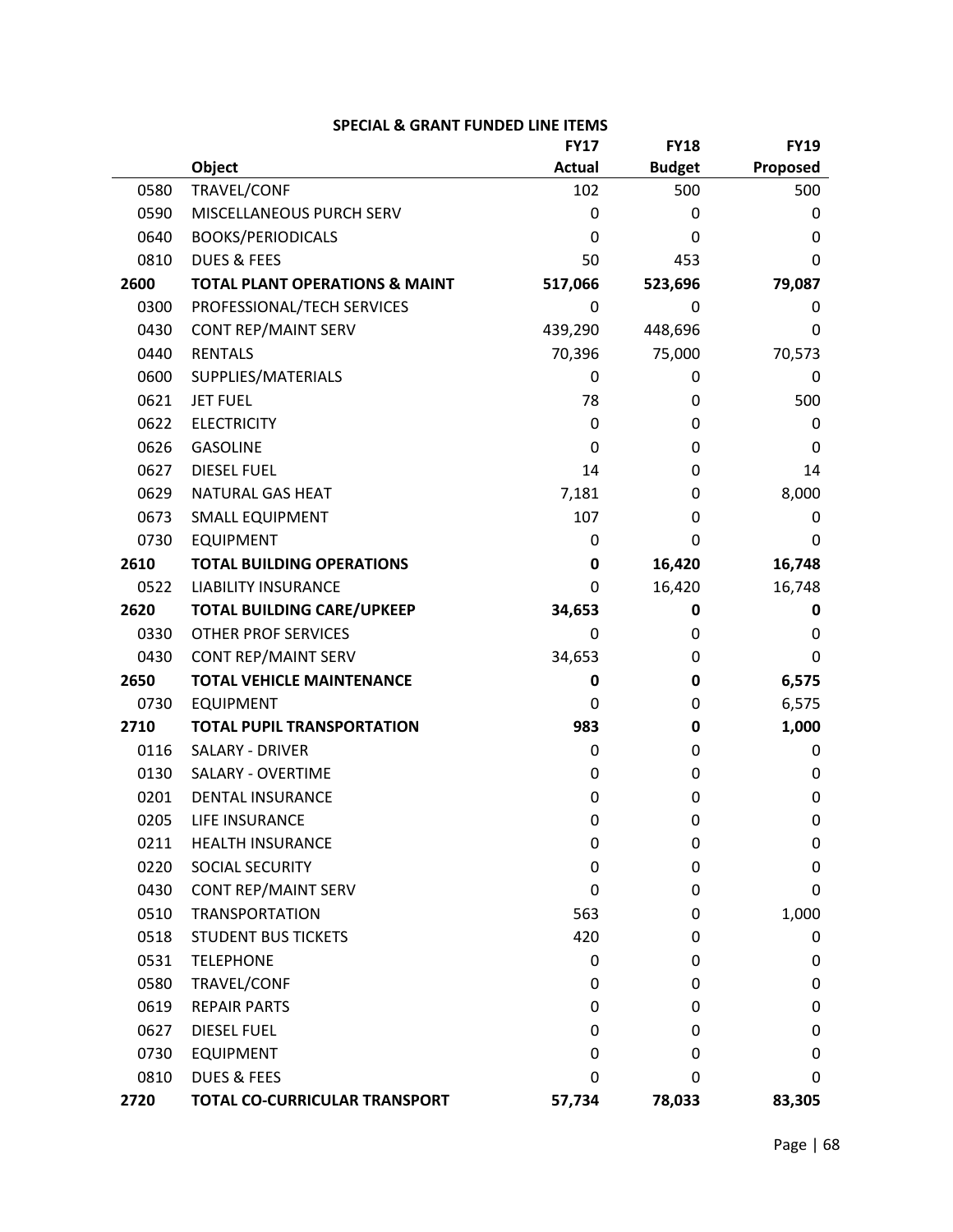|      |                                      | <b>FY17</b>   | <b>FY18</b>   | <b>FY19</b> |
|------|--------------------------------------|---------------|---------------|-------------|
|      | Object                               | <b>Actual</b> | <b>Budget</b> | Proposed    |
| 0442 | EQUIPMENT-LEASE/RENTAL               | 1,324         | 1,070         | 0           |
| 0510 | <b>TRANSPORTATION</b>                | 56,410        | 76,963        | 62,805      |
| 0580 | TRAVEL/CONF                          | 0             | 0             | 20,500      |
| 2740 | <b>TOTAL BUS MAINTENANCE</b>         | 0             | 0             | 0           |
| 0442 | EQUIPMENT-LEASE/RENTAL               | 0             | 0             | 0           |
| 0626 | <b>GASOLINE</b>                      | 0             | 0             | 0           |
| 2900 | <b>TOTAL OTHER EMPLOYEE BENEFITS</b> | 0             | 0             | 0           |
| 0140 | <b>20-20 RETIRED TEACHERS</b>        | 0             | 0             | 0           |
| 3100 | <b>TOTAL SCHOOL FOOD PROJECTS</b>    | 134,246       | 157,084       | 17,996      |
| 0100 | SALARY - PERSONAL SVC                | 0             | 0             | 0           |
| 0111 | SALARY - ADMIN/DIRECTOR              | 0             | 0             | 0           |
| 0112 | SALARY - ADMIN ASSISTANT             | 0             | 0             | 0           |
| 0117 | SALARY - FOOD SERVICE                | 26,000        | 0             | 0           |
| 0120 | <b>TEMPORARY EMPLOYEE</b>            | 0             | 0             | 0           |
| 0130 | <b>SALARY - OVERTIME</b>             | 0             | 0             | 0           |
| 0151 | <b>STIPENDS</b>                      | 0             | 0             | 0           |
| 0170 | <b>HEALTH PAYBACK</b>                | 0             | 0             | 0           |
| 0201 | <b>DENTAL INSURANCE</b>              | 0             | 0             | 0           |
| 0205 | LIFE INSURANCE                       | 0             | 0             | 0           |
| 0211 | <b>HEALTH INSURANCE</b>              | 0             | 0             | 0           |
| 0216 | <b>HRA</b>                           | 0             | 0             | 0           |
| 0220 | SOCIAL SECURITY                      | 1,989         | 0             | 0           |
| 0230 | RETIREMENT CONTRIBUTIONS             | 0             | 0             | 0           |
| 0240 | <b>CITY RETIREMENT PENSION</b>       | 0             | 0             | 0           |
| 0260 | UNEMPLOYMENT COMPENSATION            | 0             | 0             | 0           |
| 0270 | <b>WORKERS COMPENSATION</b>          | 0             | 0             | 150         |
| 0290 | <b>HEALTH PAYBACK</b>                | 0             | 0             | 0           |
| 0300 | PROFESSIONAL/TECH SERVICES           | 17,026        | 22,583        | 5,557       |
| 0320 | PROFESSIONAL-EDUCATION               | 0             | 0             | 0           |
| 0330 | <b>OTHER PROF SERVICES</b>           | 7,500         | 7,500         | 0           |
| 0430 | CONT REP/MAINT SERV                  | 0             | 0             | 0           |
| 0442 | EQUIPMENT-LEASE/RENTAL               | 0             | 0             | 0           |
| 0510 | <b>TRANSPORTATION</b>                | 0             | 0             | 0           |
| 0530 | <b>COMMUNICATIONS</b>                | 0             | 0             | 0           |
| 0531 | <b>TELEPHONE</b>                     | 0             | 0             | 0           |
| 0540 | <b>ADVERTISING</b>                   | 0             | 0             | 0           |
| 0580 | TRAVEL/CONF                          | 0             | 254           | 254         |
| 0590 | MISCELLANEOUS PURCH SERV             | 0             | 0             | 0           |
| 0600 | SUPPLIES/MATERIALS                   | 3,797         | 6,330         | 4,787       |
| 0619 | <b>REPAIR PARTS</b>                  | 0             | 0             | 0           |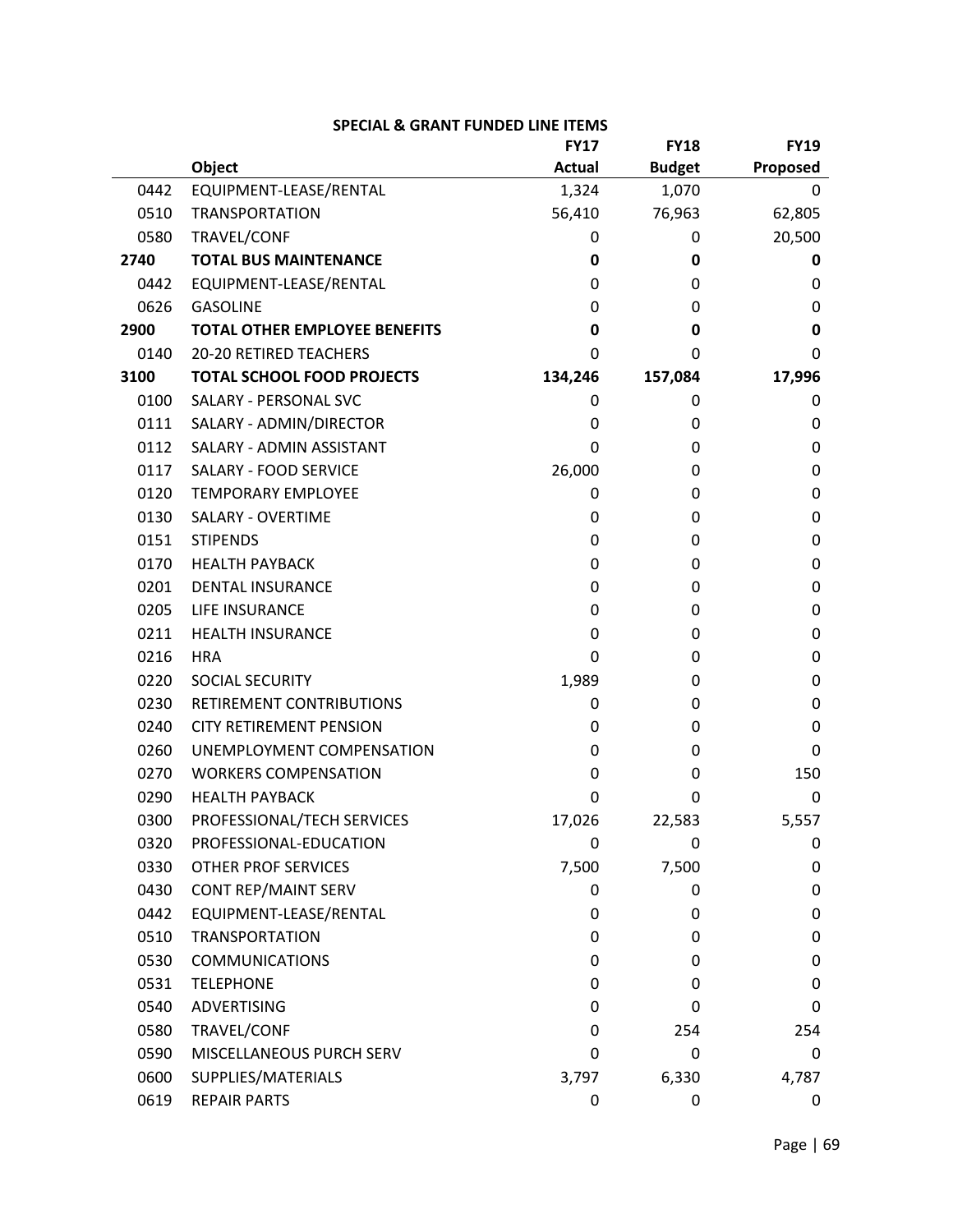|      |                                               | <b>FY17</b>   | <b>FY18</b>   | <b>FY19</b> |
|------|-----------------------------------------------|---------------|---------------|-------------|
|      | Object                                        | <b>Actual</b> | <b>Budget</b> | Proposed    |
| 0626 | <b>GASOLINE</b>                               | 0             | 0             | 0           |
| 0630 | <b>FOOD</b>                                   | 77,934        | 109,000       | 7,249       |
| 0670 | <b>COMPUTER SOFTWARE</b>                      | 0             | 0             | 0           |
| 0673 | SMALL EQUIPMENT                               | 0             | 0             | 0           |
| 0730 | <b>EQUIPMENT</b>                              | 0             | 11,418        | 0           |
| 0790 | <b>DEPRECIATION</b>                           | 0             | 0             | 0           |
| 0810 | <b>DUES &amp; FEES</b>                        | 0             | 0             | 0           |
| 0980 | PRIOR YEAR ADJUSTMENTS                        | 0             | 0             | 0           |
| 4000 | <b>TOTAL CONSTRUCTION ACTIVITIES</b>          | 0             | 0             | 16,991      |
| 0120 | <b>TEMPORARY EMPLOYEE</b>                     | 0             | 0             | 0           |
| 0220 | SOCIAL SECURITY                               | 0             | 0             | 0           |
| 0270 | <b>WORKERS COMPENSATION</b>                   | 0             | 0             | 0           |
| 0300 | PROFESSIONAL/TECH SERVICES                    | 0             | 0             | 16,991      |
| 0330 | <b>OTHER PROF SERVICES</b>                    | 0             | 0             | 0           |
| 0400 | PURCH PROP/SERVICES                           | 0             | 0             | 0           |
| 0730 | <b>EQUIPMENT</b>                              | 0             | 0             | 0           |
| 5200 | <b>TOTAL REPAYMENTS</b>                       | 27,693        | 0             | 0           |
| 0920 | <b>FUND TRANSFERS</b>                         | 0             | 0             | 0           |
| 0930 | REPAYMENTS TO FUNDING SOURCE                  | 27,693        | 0             | 0           |
| 5210 | <b>TOTAL PRIOR YEAR ADJUSTMENTS</b>           | 1,433         | 0             | 0           |
| 0930 | <b>REPAYMENTS TO FUNDING SOURCE</b>           | 0             | 0             | 0           |
| 0980 | PRIOR YEAR ADJUSTMENTS                        | 1,433         | 0             | 0           |
| 5310 | <b>TOTAL FUND TRANSFERS</b>                   | 1,035,410     | 919,216       | 1,007,000   |
| 0900 | TRANSFER TO FOOD SVC                          | 0             | 0             | 0           |
| 0920 | <b>FUND TRANSFERS</b>                         | 1,035,410     | 919,216       | 1,007,000   |
| 0930 | REPAYMENTS TO FUNDING SOURCE                  | 0             | 0             | 0           |
| 0940 | TFER TO OTHER ORGANIZATIONS                   | 0             | 0             | 0           |
| 5390 | <b>TOTAL BTC OVERHEAD TRANSFER</b>            | 650,000       | 650,000       | 650,000     |
| 0920 | <b>FUND TRANSFERS</b>                         | 650,000       | 650,000       | 650,000     |
|      | <b>TOTAL SPECIAL &amp; GRANT EXPENDITURES</b> | 12,430,379    | 11,789,586    | 10,858,971  |

#### **SPECIAL & GRANT FUNDED LINE ITEMS**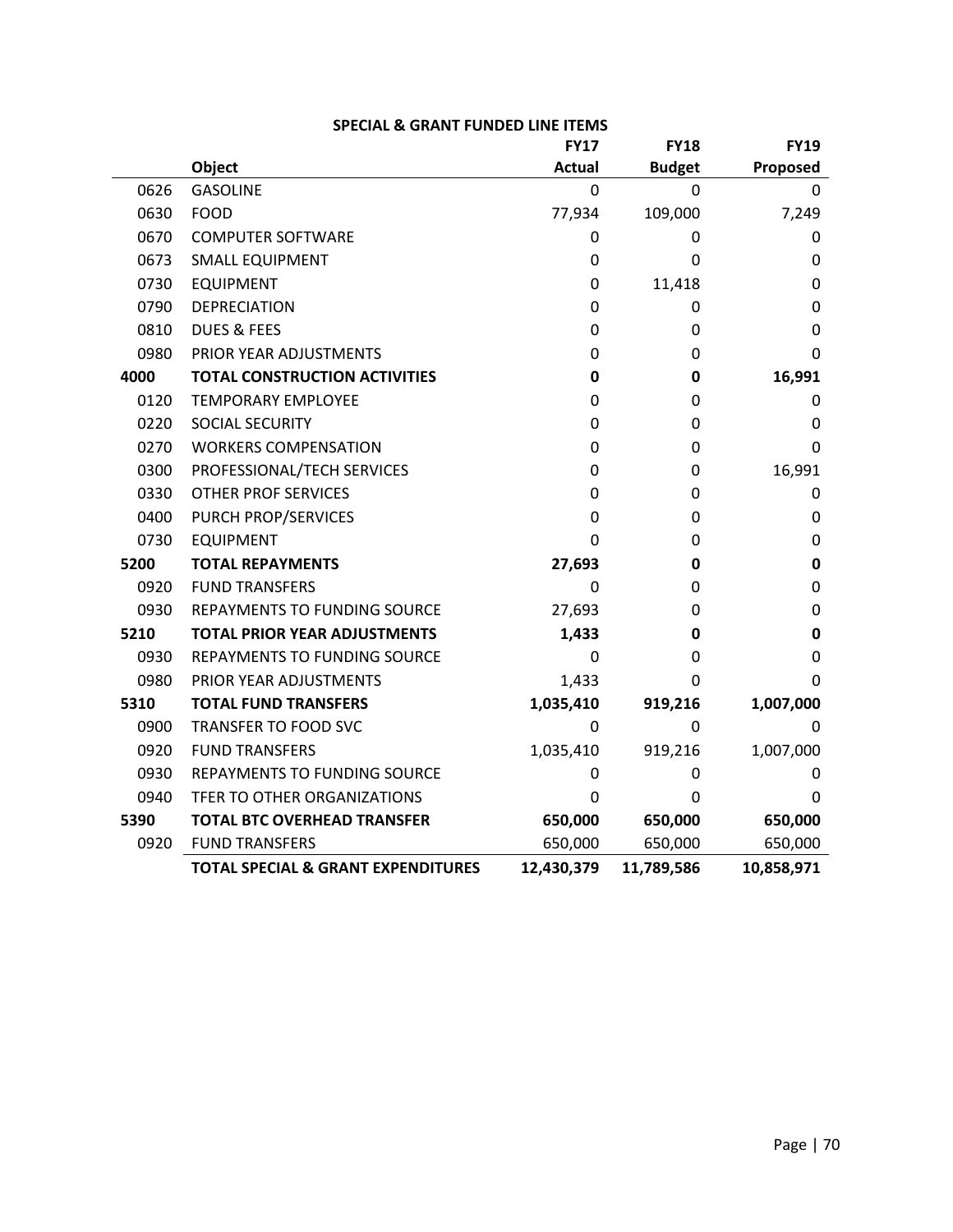# FY17 Audit

The following is an excerpt from the Management Discussion portion of the FY17 audit. The full audit can be found by visiting http://www.bsdvt.org/district/budget/ and selection "Audit Information" from the menu.

### **Government-Wide Financial Analysis**

Our analysis below focuses on the net position, and changes in net position of the District's governmental activities. The District's total net position for governmental activities increased by \$139,909 from \$12,388,337 to \$12,528,246. The District's total net position for business-type activities increased by \$257,939 from \$1,222,462 to \$1,480,401.

Unrestricted net position - the part of net position that can be used to finance dayto-day operations without constraints established by debt covenants, enabling legislation, or other legal requirements - decreased for governmental activities to a deficit balance of \$2,941,886 at the end of this year. Unrestricted net position for business-type activities increased to a balance of \$1,441,030.

### **Revenues and Expenses**

Revenues for the Burlington School District's governmental activities increased by 1.36%, while total expenses increased by 4.14%. The biggest increases in revenues were in operating grants and contributions and charges for services. The District also received approval and started bond projects. However, at the end of the fiscal year, the School District had not drawn down all of the bond proceeds. The largest increases in expenses were in regular instruction and payments made on-behalf of the District by the State of Vermont.

 Revenues for the School District's business-type activities increased by 0.14%, while total expenses decreased by 1.61%. The District's revenues and expenses were nearly consistent with the previous year.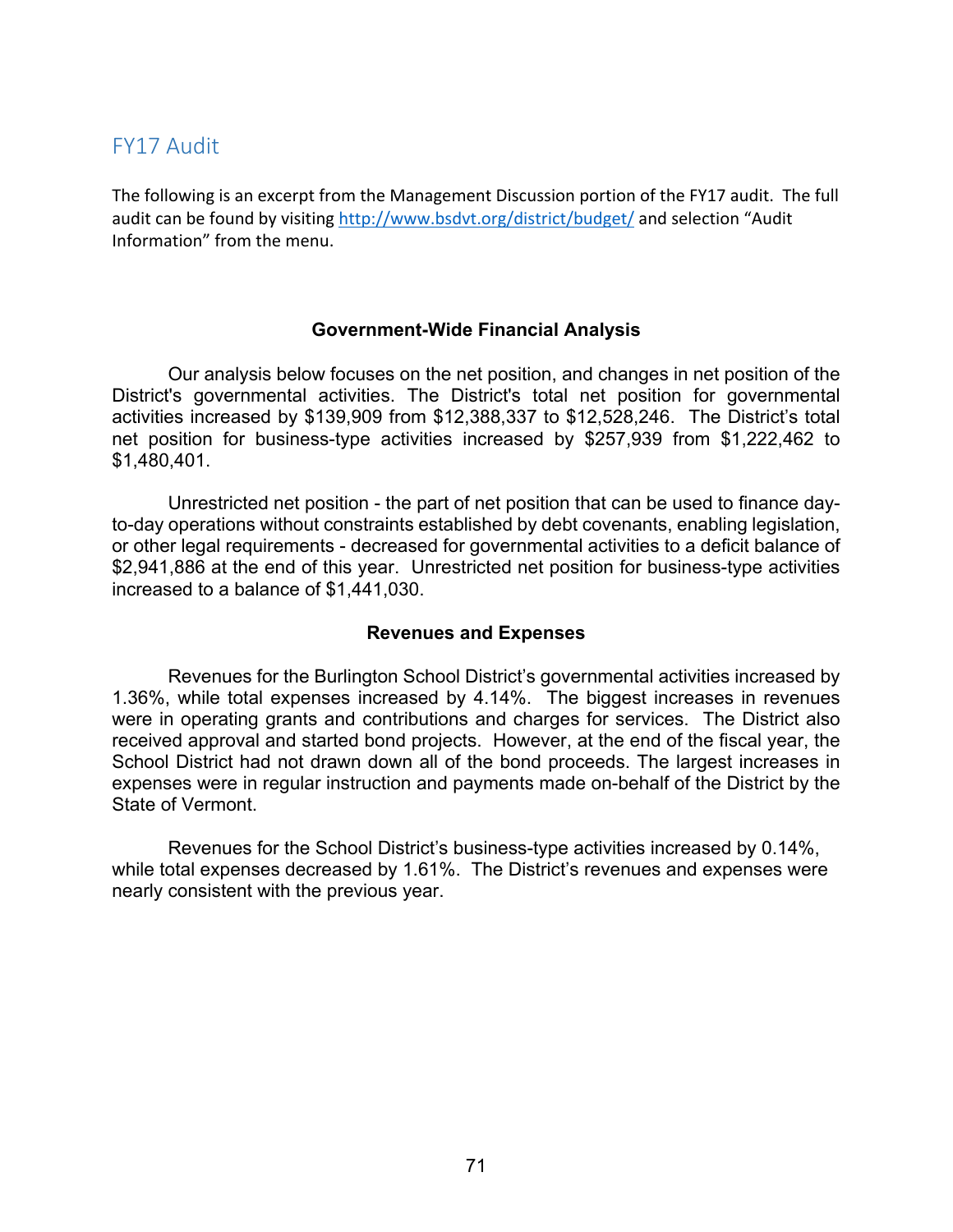|                                                                |  |  |         | Table 2                        |                           |                           |                                 |        |           |
|----------------------------------------------------------------|--|--|---------|--------------------------------|---------------------------|---------------------------|---------------------------------|--------|-----------|
| <b>Burlington School District</b>                              |  |  |         |                                |                           |                           |                                 |        |           |
| <b>Changes in Net Position</b><br>For the Years Ended June 30, |  |  |         |                                |                           |                           |                                 |        |           |
|                                                                |  |  |         |                                |                           |                           |                                 |        |           |
|                                                                |  |  |         | <b>Governmental Activities</b> |                           |                           | <b>Business-type Activities</b> |        |           |
|                                                                |  |  |         | 2017                           | 2016                      |                           | 2017                            |        | 2016      |
| <b>Revenues</b>                                                |  |  |         |                                |                           |                           |                                 |        |           |
| Program Revenues:                                              |  |  |         |                                |                           |                           |                                 |        |           |
| Charges for services                                           |  |  | \$      | 50,709                         | $\mathfrak{S}$<br>257,670 | $\boldsymbol{\mathsf{S}}$ | 643,340                         | \$     | 581,284   |
| Operating grants and contributions                             |  |  |         | 26, 121, 268                   | 26,274,122                |                           | 2,516,629                       |        | 2,606,053 |
| <b>General Revenues:</b>                                       |  |  |         |                                |                           |                           |                                 |        |           |
| General state support                                          |  |  |         | 57,685,817                     | 57,332,457                |                           |                                 |        |           |
| Investment income                                              |  |  |         | 615,906                        | 602,490                   |                           |                                 |        |           |
| <b>Miscellaneous</b>                                           |  |  |         | 3,963,798                      | 2,787,069                 |                           | 96,778                          |        | 64,709    |
| <b>Total Revenues</b>                                          |  |  |         | 88,437,498                     | 87,253,808                |                           | 3,256,747                       |        | 3,252,046 |
| <b>Expenses</b>                                                |  |  |         |                                |                           |                           |                                 |        |           |
| Regular instruction                                            |  |  |         | 32,935,754                     | 32,643,509                |                           | $\overline{\phantom{a}}$        |        |           |
| Special education instruction                                  |  |  |         | 13, 161, 379                   | 13,023,703                |                           | $\blacksquare$                  |        |           |
| <b>Vocational tuition</b>                                      |  |  |         | 2,606,752                      | 2,558,887                 |                           |                                 |        |           |
| Other instructional programs                                   |  |  |         | 909,801                        | 1,853,639                 |                           | $\overline{\phantom{a}}$        |        |           |
| Summer school program                                          |  |  |         | 146,277                        |                           |                           |                                 |        |           |
| Student support services                                       |  |  |         | 5,415,339                      | 5,263,245                 |                           |                                 |        |           |
| Staff support services                                         |  |  |         | 3,021,139                      | 3,116,649                 |                           | $\blacksquare$                  |        |           |
| General administration                                         |  |  |         | 697,736                        | 733,526                   |                           | $\blacksquare$                  |        |           |
| School administration                                          |  |  |         | 3,156,383                      | 3,285,866                 |                           | $\blacksquare$                  |        |           |
| <b>Centralized services</b>                                    |  |  |         | 1,847,270                      | 1,741,442                 |                           | -                               |        |           |
| Operations and maintenance                                     |  |  |         | 7,008,659                      | 6,749,279                 |                           |                                 |        |           |
| <b>Transportation services</b>                                 |  |  |         | 1,318,029                      | 1,069,529                 |                           | $\blacksquare$                  |        |           |
| Employee benefits                                              |  |  |         | 623,380                        | 480,586                   |                           | $\blacksquare$                  |        |           |
| On-behalf payments                                             |  |  |         | 9,233,628                      | 8,674,591                 |                           |                                 |        |           |
| Program expenses                                               |  |  |         | 2,754,168                      | 74,202                    |                           | $\overline{\phantom{a}}$        |        |           |
| Unallocated depreciation                                       |  |  |         | 1,934,363                      | 1,510,234                 |                           |                                 |        |           |
| Interest on long-term debt                                     |  |  |         | 1,520,730                      | 1,468,602                 |                           |                                 |        |           |
| Food service                                                   |  |  |         |                                |                           |                           | 3,138,506                       |        | 3,189,962 |
| Prior year                                                     |  |  |         | 13,381                         | 6,651                     |                           |                                 |        |           |
| Capital improvement                                            |  |  |         |                                | 250,769                   |                           |                                 |        |           |
| <b>Total Expenses</b>                                          |  |  |         | 88,157,891                     | 84,651,186                |                           | 3,138,506                       |        | 3,189,962 |
| <b>Transfers</b>                                               |  |  |         | (139, 698)                     | (30, 610)                 |                           | 139,698                         |        | 30,610    |
| Change in Net Position                                         |  |  | 139,909 | 2,572,012                      |                           | 257,939                   |                                 | 92,694 |           |
| Net Position - July 1 (Restated)                               |  |  |         | 12,388,337                     | 9,816,325                 |                           | 1,222,462                       |        | 1,129,768 |
| Net Position - June 30                                         |  |  | \$      | 12,528,246                     | \$12,388,337              | \$                        | 1,480,401                       | \$     | 1,222,462 |
|                                                                |  |  |         |                                |                           |                           |                                 |        |           |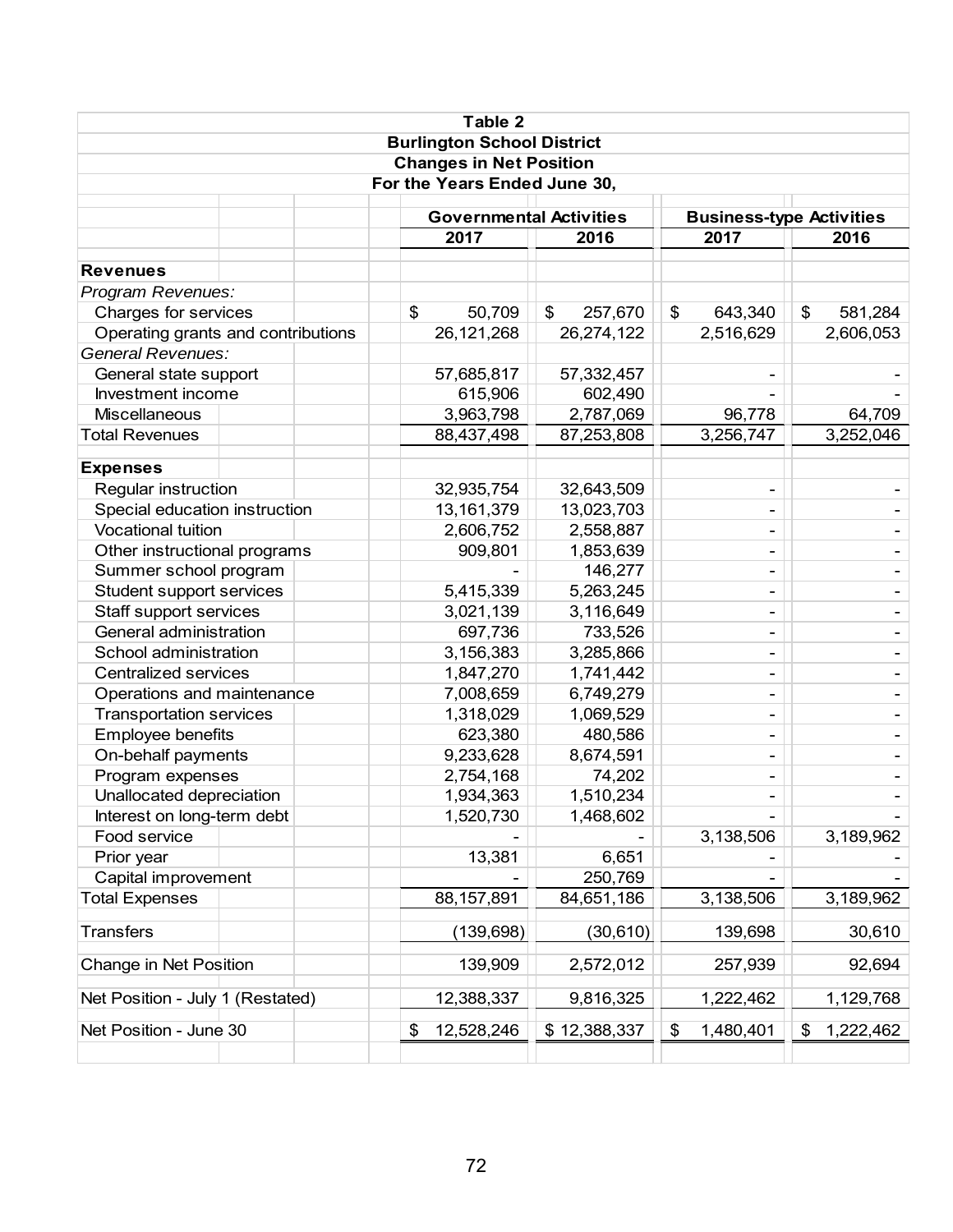### **Financial Analysis of the School District's Fund Statements**

*Governmental funds*: The financial reporting focus of the School District's governmental funds is to provide information on near-term inflows, outflows, and balances of spendable resources. Such information may be useful in assessing the School District's financial requirements. In particular, unassigned fund balance may serve as a useful measure of a government's financial position at the end of the year, and the net resources available for spending.

### **June 30, Fund Balances - Governmental Funds Burlington School District Table 3**

**2016**

|                                |                 | ZUIU                        |  |  |
|--------------------------------|-----------------|-----------------------------|--|--|
|                                | 2017            | (Restated)                  |  |  |
| Major Funds:                   |                 |                             |  |  |
| <b>General Fund:</b>           |                 |                             |  |  |
| Nonspendable                   | \$<br>17,197    | \$<br>9,500                 |  |  |
| Committed                      | 3,507,123       | 2,933,363                   |  |  |
| Unassigned                     | 1,093,027       | 1,131,879                   |  |  |
| <b>Total General Fund</b>      | \$4,617,347     | 4,074,742<br>$\mathfrak{L}$ |  |  |
|                                |                 |                             |  |  |
| Debt Service Fund:             |                 |                             |  |  |
| Committed                      | 4,775,299       | \$3,985,522                 |  |  |
| <b>Total Debt Service Fund</b> | \$4,775,299     | \$3,985,522                 |  |  |
| <b>Nonmajor Funds:</b>         |                 |                             |  |  |
| <b>Special Revenue Funds:</b>  |                 |                             |  |  |
| Restricted                     | 1,881,982<br>\$ | \$1,032,979                 |  |  |
| Committed                      | 3,128           | 45,472                      |  |  |
| Unassigned                     | (99, 195)       | (28, 850)                   |  |  |
| <b>Capital Projects Funds:</b> |                 |                             |  |  |
| Restricted                     | 1,585,637       | 161,794                     |  |  |
| Committed                      | 1,071,802       | 1,598,695                   |  |  |
| <b>Total Nonmajor Funds</b>    | 4,443,354<br>\$ | 2,810,090<br>\$             |  |  |

The general fund total fund balance increased by \$542,605 from the prior fiscal year. The debt service fund total fund balance increased by \$789,777 from the prior fiscal year. The nonmajor fund total fund balances increased by \$1,633,264 from the prior fiscal year.

*Proprietary funds*: The School District's proprietary funds provide the same type of information found in the government-wide financial statements, but in more detail.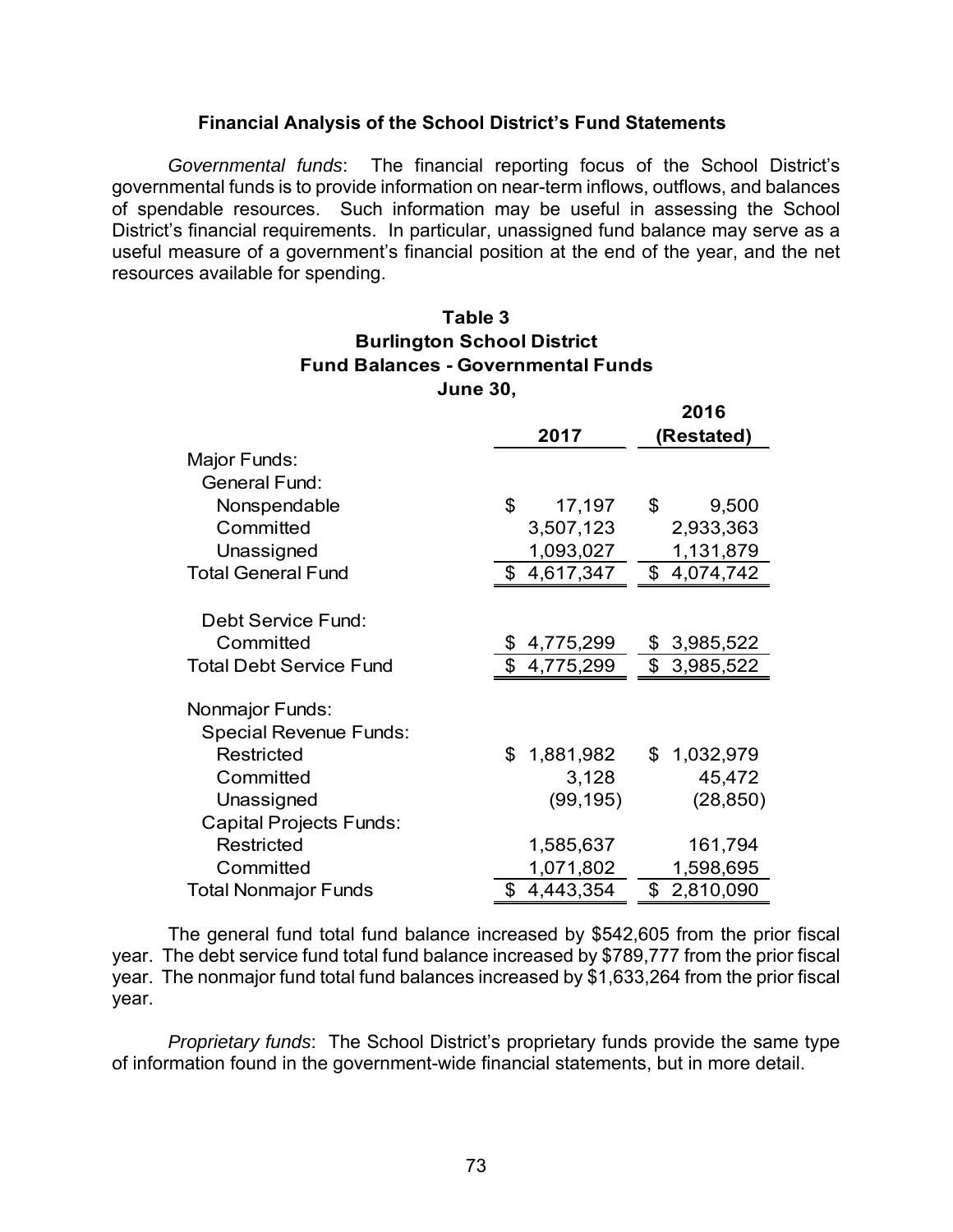The food service fund had an increase in net position of \$257,939 for the year ended June 30, 2017.

### **Budgetary Highlights**

There was no difference between the original and final budget for the general fund.

 For auditing purposes, the School District's general fund is an aggregation of a series of general funds. The most important, and by far the largest, of these funds is what the School District refers to as Fund 0100 General Fund.

 Actual revenues to Fund 0100 General Fund were above budget amounts and actual expenditures from Fund 0100 General Fund were below budgeted amounts by less than 1%. Consequently, the School District produced a surplus in Fiscal Year 2017. This surplus is reflected in the School District's fund balance. For the year ended June 30, 2017, the unassigned fund balance is \$1,093,027. The unassigned fund balance is available for use in future budgets.

### **Capital Asset and Long-Term Debt Activity**

### **Capital Assets**

 As of June 30, 2017, the School District capital assets decreased by \$400,068. This increase was due to capital additions of \$1,539,230 less current year depreciation of \$1,939,298.

## **Table 4 Burlington School District Capital Assets (Net of Depreciation) June 30,**

|                                   | 2017         | 2016            |
|-----------------------------------|--------------|-----------------|
| Land                              | \$2,251,677  | 2,251,677<br>S. |
| Construction in progress          |              | 2,135,480       |
| <b>Buildings and improvements</b> | 39,381,737   | 37,546,579      |
| Furniture, fixtures and equipment | 480,195      | 566,257         |
| <b>Vehicles</b>                   | 274,376      | 288,061         |
|                                   |              |                 |
| Total                             | \$42,387,986 | \$42,788,054    |